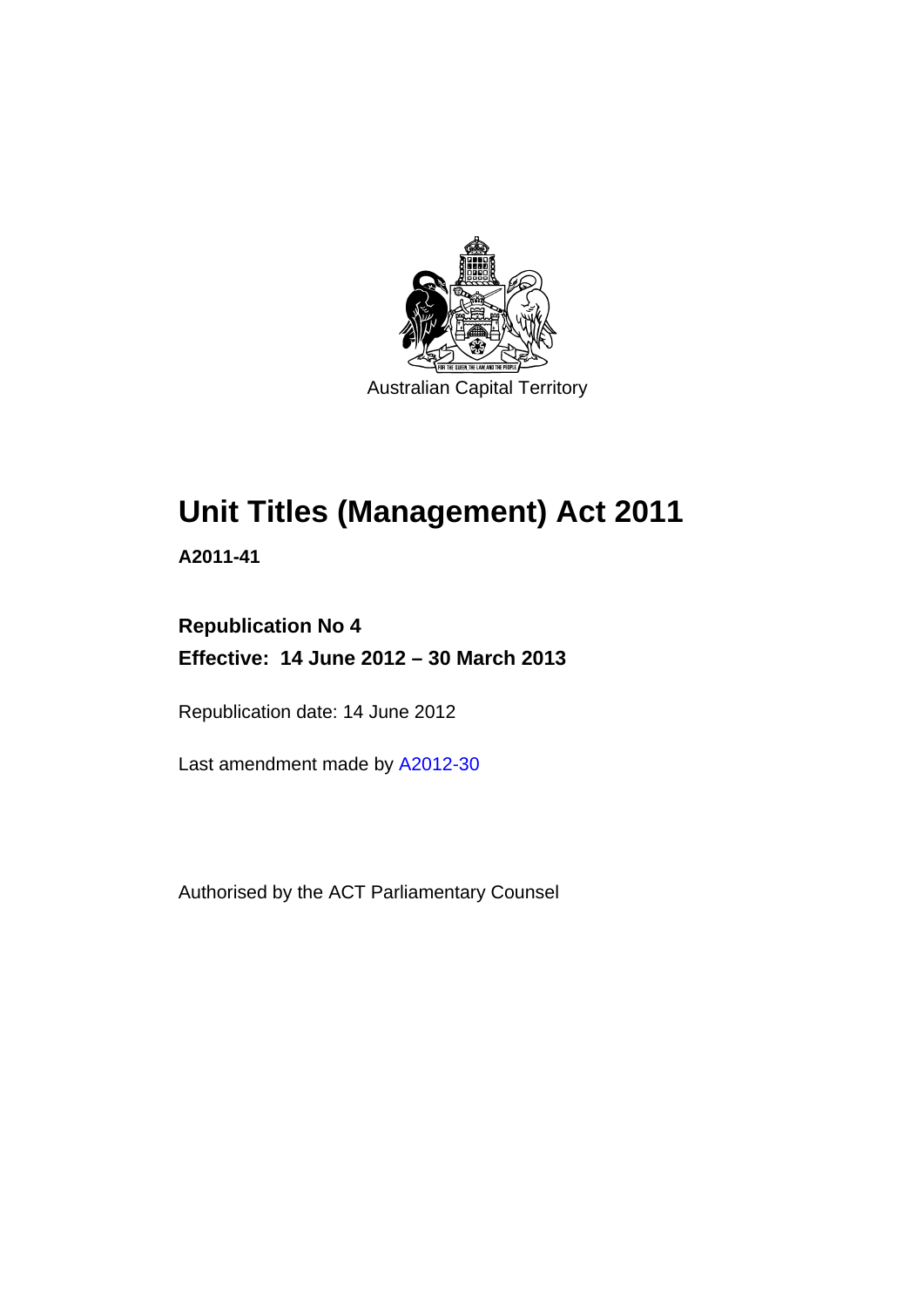#### **About this republication**

#### **The republished law**

This is a republication of the *Unit Titles (Management) Act 2011* (including any amendment made under the *[Legislation Act 2001](http://www.legislation.act.gov.au/a/2001-14)*, part 11.3 (Editorial changes)) as in force on 14 June 2012*.*  It also includes any commencement, amendment, repeal or expiry affecting this republished law to 14 June 2012.

The legislation history and amendment history of the republished law are set out in endnotes 3 and 4.

#### **Kinds of republications**

The Parliamentary Counsel's Office prepares 2 kinds of republications of ACT laws (see the ACT legislation register at [www.legislation.act.gov.au](http://www.legislation.act.gov.au/)):

- authorised republications to which the *[Legislation Act 2001](http://www.legislation.act.gov.au/a/2001-14)* applies
- unauthorised republications.

The status of this republication appears on the bottom of each page.

#### **Editorial changes**

The *[Legislation Act 2001](http://www.legislation.act.gov.au/a/2001-14)*, part 11.3 authorises the Parliamentary Counsel to make editorial amendments and other changes of a formal nature when preparing a law for republication. Editorial changes do not change the effect of the law, but have effect as if they had been made by an Act commencing on the republication date (see *[Legislation Act 2001](http://www.legislation.act.gov.au/a/2001-14)*, s 115 and s 117). The changes are made if the Parliamentary Counsel considers they are desirable to bring the law into line, or more closely into line, with current legislative drafting practice.

This republication includes amendments made under part 11.3 (see endnote 1).

#### **Uncommenced provisions and amendments**

If a provision of the republished law has not commenced, the symbol  $\mathbf{U}$  appears immediately before the provision heading. Any uncommenced amendments that affect this republished law are accessible on the ACT legislation register [\(www.legislation.act.gov.au\)](http://www.legislation.act.gov.au/). For more information, see the home page for this law on the register.

#### **Modifications**

If a provision of the republished law is affected by a current modification, the symbol  $\mathbf{M}$ appears immediately before the provision heading. The text of the modifying provision appears in the endnotes. For the legal status of modifications, see the *[Legislation Act 2001](http://www.legislation.act.gov.au/a/2001-14)*, section 95.

#### **Penalties**

At the republication date, the value of a penalty unit for an offence against this law is \$110 for an individual and \$550 for a corporation (see *[Legislation Act 2001](http://www.legislation.act.gov.au/a/2001-14)*, s 133).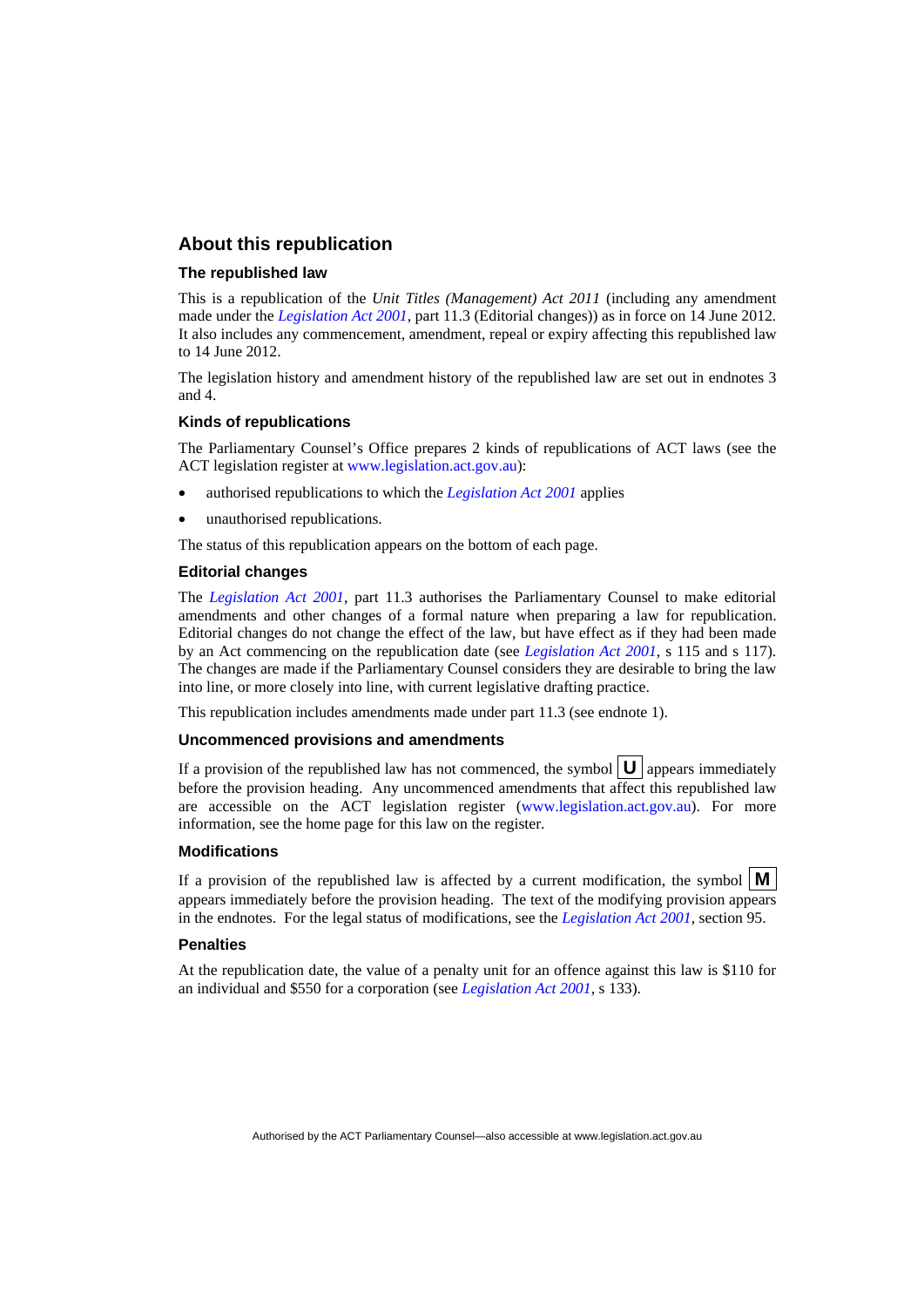

# **Unit Titles (Management) Act 2011**

## **Contents**

|                     |                                                       | Page |
|---------------------|-------------------------------------------------------|------|
| Part 1              | <b>Preliminary</b>                                    |      |
| 1                   | Name of Act                                           | 2    |
| 3                   | Dictionary                                            | 2    |
| 4                   | <b>Notes</b>                                          | 2    |
| 5                   | Offences against Act-application of Criminal Code etc | 3    |
| 6                   | Objects of Act                                        | 3    |
| Part 2              | <b>Management of units plans</b>                      |      |
| <b>Division 2.1</b> | Who manages a units plan?                             |      |
|                     | Owners corporation                                    | 4    |
| <b>Division 2.2</b> | <b>Owners corporation-general</b>                     |      |
| 8                   | Owners corporation-establishment                      | 4    |
| 9                   | Owners corporation-legal status                       | 4    |

| - R4     | Unit Titles (Management) Act 2011 | contents 1 |
|----------|-----------------------------------|------------|
| 14/06/12 | Effective: 14/06/12-30/03/13      |            |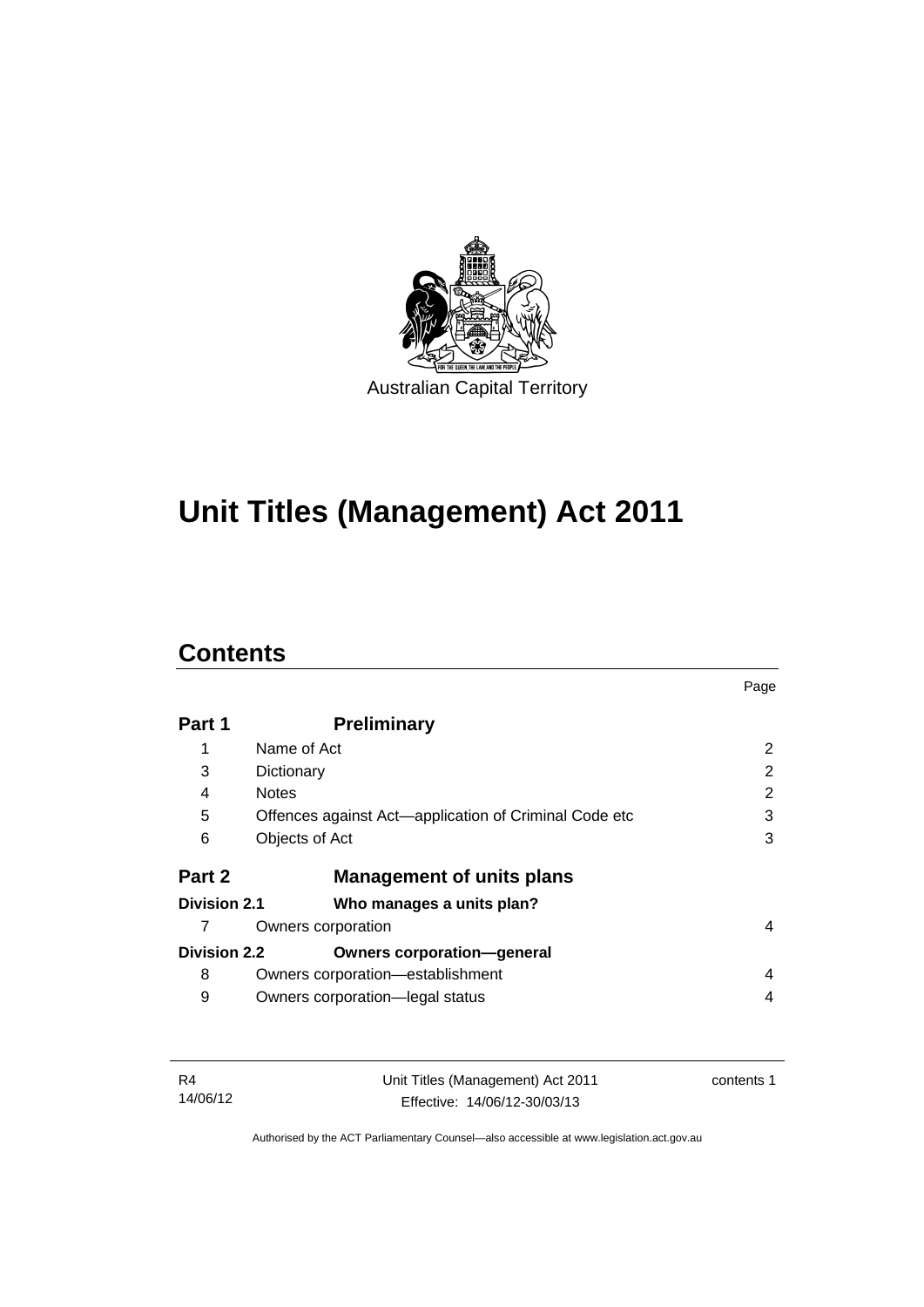#### **Contents**

|                                             |                                                                                 | Page           |  |
|---------------------------------------------|---------------------------------------------------------------------------------|----------------|--|
| <b>Division 2.3</b>                         | Owners corporation-membership and representatives                               |                |  |
| 10                                          | Members of owners corporation                                                   | 5              |  |
| 11                                          | Part-owners of units-authorisation of representatives                           | 5              |  |
| 12                                          | Part-owners of units-functions of representatives                               | 6              |  |
| 13                                          | Company-owned units-authorisation of representatives                            | $\overline{7}$ |  |
| 14                                          | Company-owned units-functions of representatives                                | 8              |  |
| 15                                          | Evidence of representative status                                               | 9              |  |
| Part 3                                      | <b>Functions of owners corporations</b>                                         |                |  |
| <b>Division 3.1</b>                         | <b>Functions generally</b>                                                      |                |  |
| 16                                          | Owners corporation-functions                                                    | 10             |  |
| 17                                          | Owners corporation-general meetings                                             | 10             |  |
| 18                                          | Exemptions for units plans with 4 or fewer units                                | 11             |  |
| <b>Division 3.2</b>                         | <b>Functions relating to property</b>                                           |                |  |
| 19                                          | Common property                                                                 | 11             |  |
| 20                                          | Dealings with common property                                                   | 11             |  |
| 21                                          | Dealings in property generally                                                  | 12             |  |
| 22                                          | Special privileges relating to common property                                  | 12             |  |
| 23                                          | Installation of sustainability and utility infrastructure on common<br>property | 13             |  |
| <b>Division 3.3</b>                         | <b>Maintenance and other services</b>                                           |                |  |
| 24                                          | Maintenance obligations                                                         | 14             |  |
| 25                                          | Owners corporation may exempt itself from maintenance obligations               | 16             |  |
| 26                                          | Other qualifications on owners corporation's maintenance obligations            | 16             |  |
| 27                                          | Structural defects-owners corporation may represent members                     | 17             |  |
| 28                                          | Owners corporation-entry to units                                               | 18             |  |
| 29                                          | Work on behalf of particular unit owners or occupiers                           | 18             |  |
| 30                                          | Recovery of costs-agreements under s 29                                         | 19             |  |
| 31                                          | Recovery of expenditure resulting from member or unit occupier's fault          | 20             |  |
| <b>Division 3.4</b><br><b>Other matters</b> |                                                                                 |                |  |
| 32                                          | Animals-owners corporation's consent                                            | 20             |  |
| 33                                          | Restriction on owners corporation during developer control period               | 21             |  |
|                                             |                                                                                 |                |  |

R4 14/06/12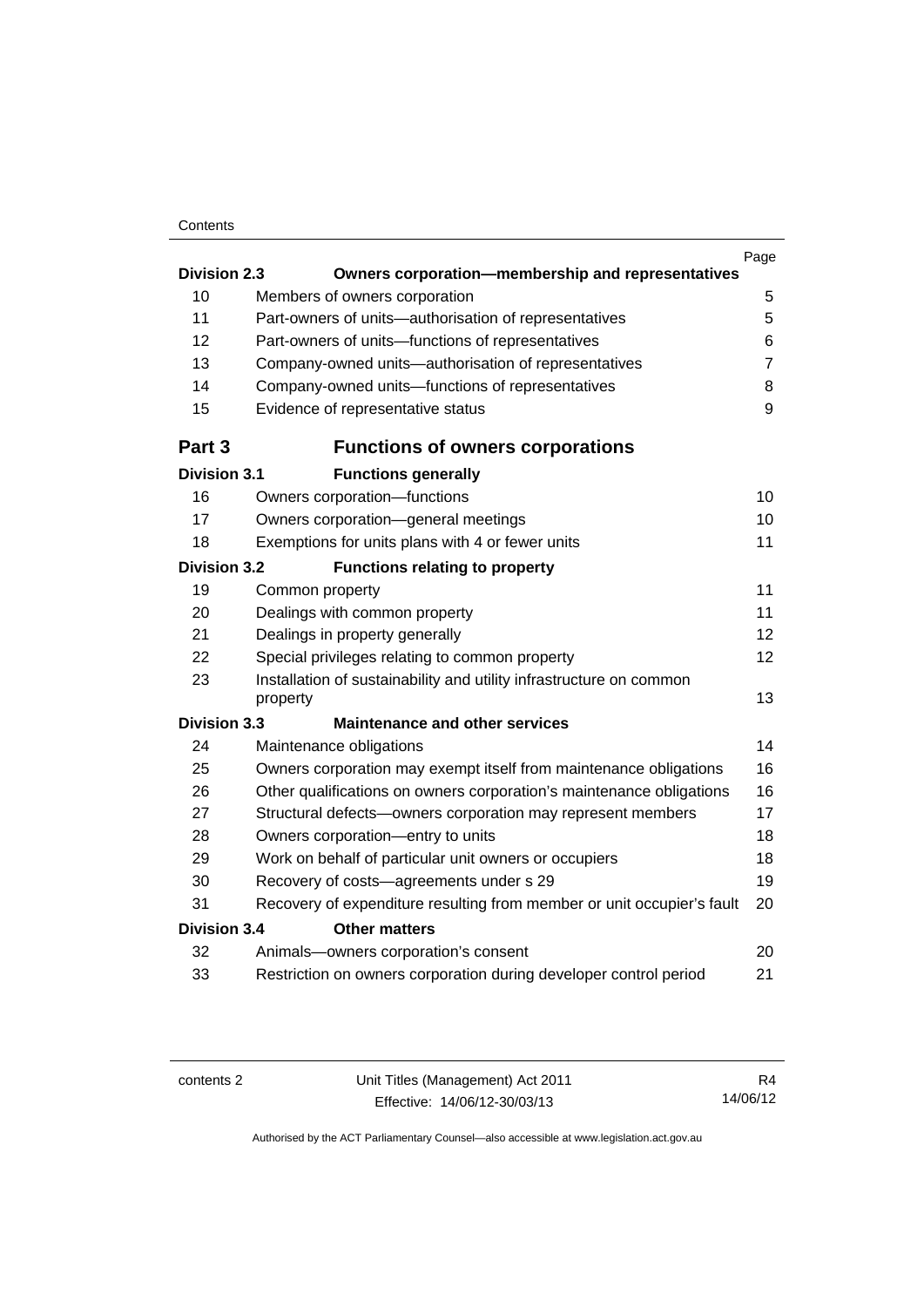**Contents** 

|                     |                                                                  | Page       |
|---------------------|------------------------------------------------------------------|------------|
| Part 4              | People helping the owners corporation<br>exercise its functions  |            |
| <b>Division 4.1</b> | <b>Executive committees</b>                                      |            |
| 34                  | Executive committee—establishment                                | 23         |
| 35                  | Executive committee—functions                                    | 23         |
| 36                  | Executive committee-what it must, may and cannot do              | 24         |
| 37                  | Executive committee-meetings                                     | 24         |
| 38                  | Executive committee—before the first annual general meeting      | 24         |
| 39                  | Executive committee—at and from the first annual general meeting | 25         |
| 40                  | Executive committee-office-holders                               | 26         |
| 41                  | Executive committee-chairperson's functions                      | 26         |
| 42                  | Executive committee-secretary's functions                        | 27         |
| 43                  | Executive committee—treasurer's functions                        | 27         |
| 44                  | Executive committee-delegation                                   | 29         |
| 45                  | Executive committee-contractors and employees                    | 29         |
| 46                  | Executive members-code of conduct                                | 29         |
| 47                  | Executive members-protection from liability                      | 30         |
| 48                  | Executive committee-validity of acts                             | 30         |
| <b>Division 4.2</b> | <b>Managers</b>                                                  |            |
| 49                  | Definitions-div 4.2                                              | 30         |
| 50                  | Manager-contract                                                 | 31         |
| 51                  | Manager not to be contracted for longer than 3 years             | 31         |
| 52                  | Manager-functions                                                | 32         |
| 53                  | Manager-transfer                                                 | 32         |
| 54                  | Manager-ending contract                                          | 33         |
| 55                  | Manager-remedial breaches                                        | 35         |
| 56                  | Manager-code of conduct                                          | 36         |
| 57                  | Manager-public liability insurance                               | 36         |
| 58                  | Manager-delegated functions                                      | 37         |
| Division 4.3        | <b>Service contractors</b>                                       |            |
| 59                  | Definitions-div 4.3                                              | 37         |
| 60                  | Service contractor-contract                                      | 37         |
| 61                  | Service contractor not to be contracted for longer than 25 years | 38         |
| 62                  | Service contractor-functions                                     | 38         |
| R4                  |                                                                  |            |
|                     | Unit Titles (Management) Act 2011                                | contents 3 |

Authorised by the ACT Parliamentary Counsel—also accessible at www.legislation.act.gov.au

Effective: 14/06/12-30/03/13

14/06/12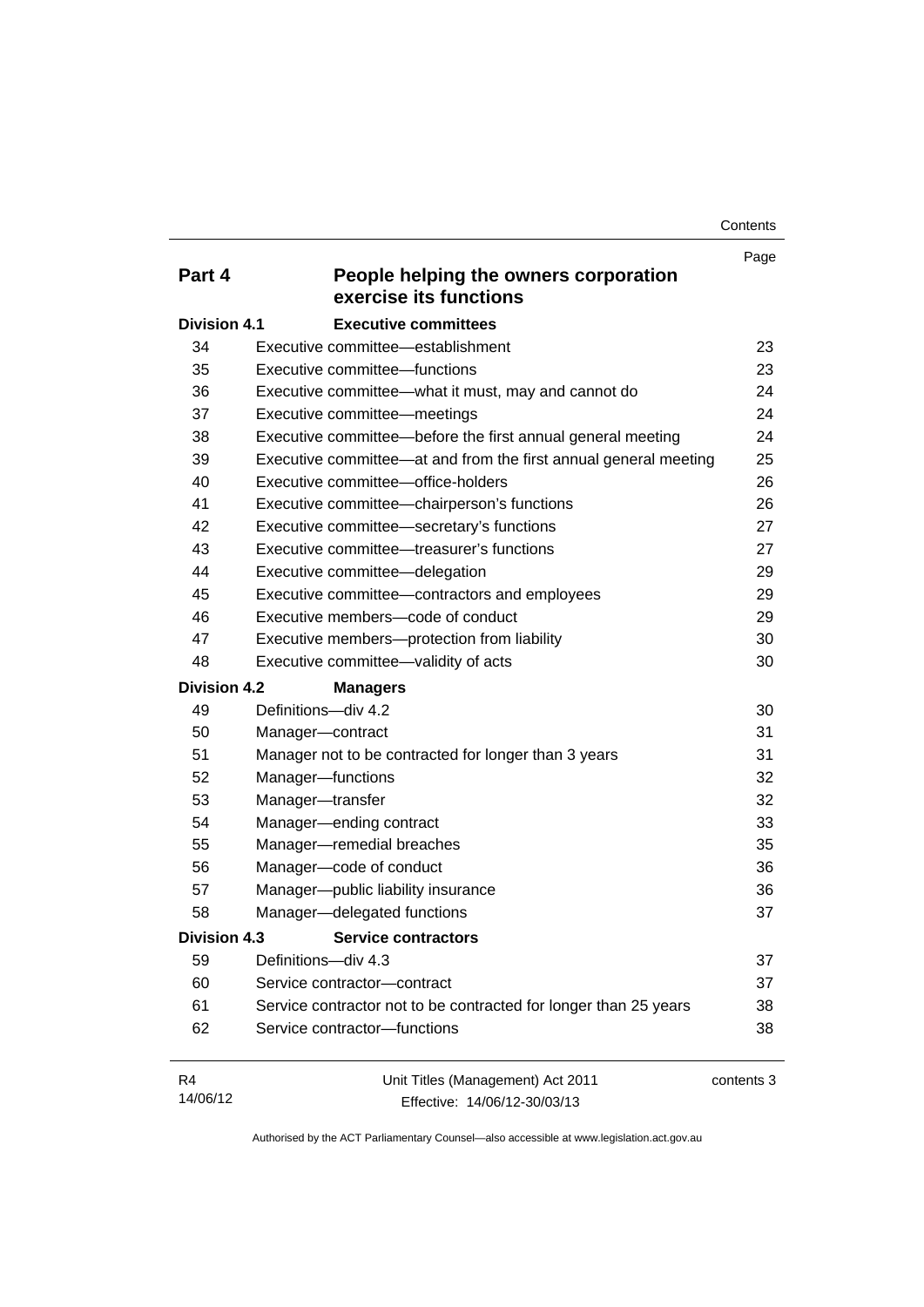| Contents |
|----------|
|----------|

| 63                  | Service contractor-transfer                                           | Page<br>39 |
|---------------------|-----------------------------------------------------------------------|------------|
| 64                  | Service contractor-ending contract                                    | 40         |
| 65                  | Service contractor-remedial breaches                                  | 41         |
| Division 4.4        | <b>Communication officers</b>                                         |            |
|                     |                                                                       | 42         |
| 66<br>67            | Communications officer-appointment<br>Communications officer-function | 43         |
|                     |                                                                       |            |
| Part 5              | <b>Financial management</b>                                           |            |
| <b>Division 5.1</b> | <b>Financial functions generally</b>                                  |            |
| 68                  | Owners corporation must have bank account                             | 44         |
| 69                  | Owners corporation may invest                                         | 44         |
| 70                  | Owners corporation may borrow                                         | 44         |
| 71                  | Owners corporation must not carry on business                         | 45         |
| <b>Division 5.2</b> | Administrative, special purpose and sinking funds                     |            |
| 72                  | Definitions-div 5.2                                                   | 45         |
| 73                  | Administrative fund                                                   | 46         |
| 74                  | Special purpose fund                                                  | 46         |
| 75                  | General fund-budget                                                   | 47         |
| 76                  | General fund-what must be paid into the fund?                         | 48         |
| 77                  | General fund—what can fund be used for?                               | 48         |
| 78                  | General fund-contributions                                            | 49         |
| 79                  | General fund-notice of contributions                                  | 49         |
| 80                  | General fund—when are contributions payable?                          | 50         |
| 81                  | Sinking fund                                                          | 50         |
| 82                  | Sinking fund plan                                                     | 50         |
| 83                  | Sinking fund plan—meaning of expected sinking fund expenditure        | 51         |
| 84                  | Sinking fund plan-when must it be approved?                           | 52         |
| 85                  | Sinking fund plan-review                                              | 53         |
| 86                  | Sinking fund plan-amendment                                           | 53         |
| 87                  | Sinking fund-what must be paid into the fund?                         | 54         |
| 88                  | Sinking fund-what can fund be used for?                               | 54         |
| 89                  | Sinking fund-contributions                                            | 54         |
| 90                  | Sinking fund-notice of contributions                                  | 55         |
| 91                  | Sinking fund-when are contributions payable?                          | 56         |
| contents 4          | Unit Titles (Management) Act 2011                                     | R4         |

Effective: 14/06/12-30/03/13

14/06/12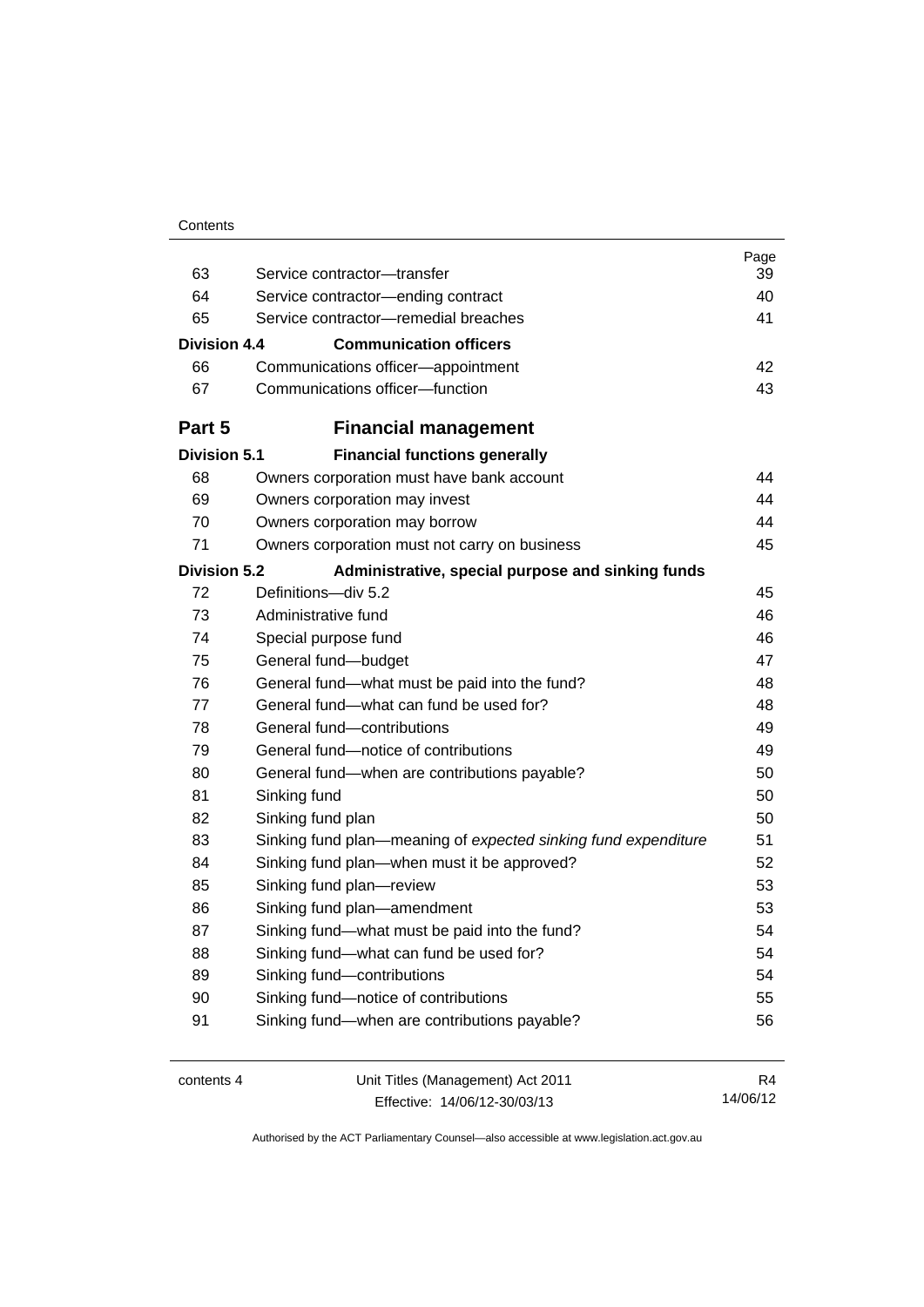| 92                  | General and sinking funds in staged developments                | Page<br>56 |
|---------------------|-----------------------------------------------------------------|------------|
| <b>Division 5.3</b> | Powers in relation to money owing to owners                     |            |
|                     | corporation                                                     |            |
| 93                  | Discounts-amounts owing                                         | 57         |
| 94                  | Interest-amounts owing                                          | 57         |
| 95                  | Recovery of amounts owing                                       | 58         |
| 96                  | Security for unpaid amounts-declaration of charge               | 58         |
| 97                  | Security for unpaid amounts-discharge                           | 59         |
| 98                  | Liability of part-owners                                        | 59         |
| <b>Division 5.4</b> | <b>Insurance</b>                                                |            |
| 99                  | Meaning of building and land-div 5.4                            | 60         |
| 100                 | Building insurance by owners corporation                        | 61         |
| 101                 | Exemption from building insurance requirements                  | 62         |
| 102                 | Public liability insurance by owners corporation                | 63         |
| 103                 | Application of insurance money by owners corporation            | 63         |
| 104                 | Additional insurance-owners corporation                         | 64         |
| 105                 | Additional insurance-unit owners                                | 64         |
| Part 6              | <b>Owners corporation rules</b>                                 |            |
| 106                 | What are the rules of an owners corporation?                    | 65         |
| 107                 | <b>Effect of rules</b>                                          | 65         |
| 108                 | Owners corporation may amend rules                              | 66         |
| 109                 | Breach of rules-rule infringement notice                        | 67         |
| 110                 | Breach of rules—failure to comply with rule infringement notice | 68         |
| 111                 | Breach of rules-request for rule infringement notice            | 69         |
| 112                 | Application of Legislation Act                                  | 69         |
| Part 7              | <b>Owners corporation records</b>                               |            |
| 113                 | Corporate register-establishment                                | 70         |
| 114                 | Corporate register-information to be included                   | 70         |
| 115                 | Corporate register-provision of information                     | 71         |
| 116                 | Corporate register-access                                       | 72         |
| 117                 | Names and addresses of executive members                        | 74         |
| 118                 | Insurance information                                           | 74         |
| 119                 | Unit title certificate and access to owners corporation records | 74         |
| R <sub>4</sub>      | Unit Titles (Management) Act 2011                               | contents 5 |
| 14/06/12            | Effective: 14/06/12-30/03/13                                    |            |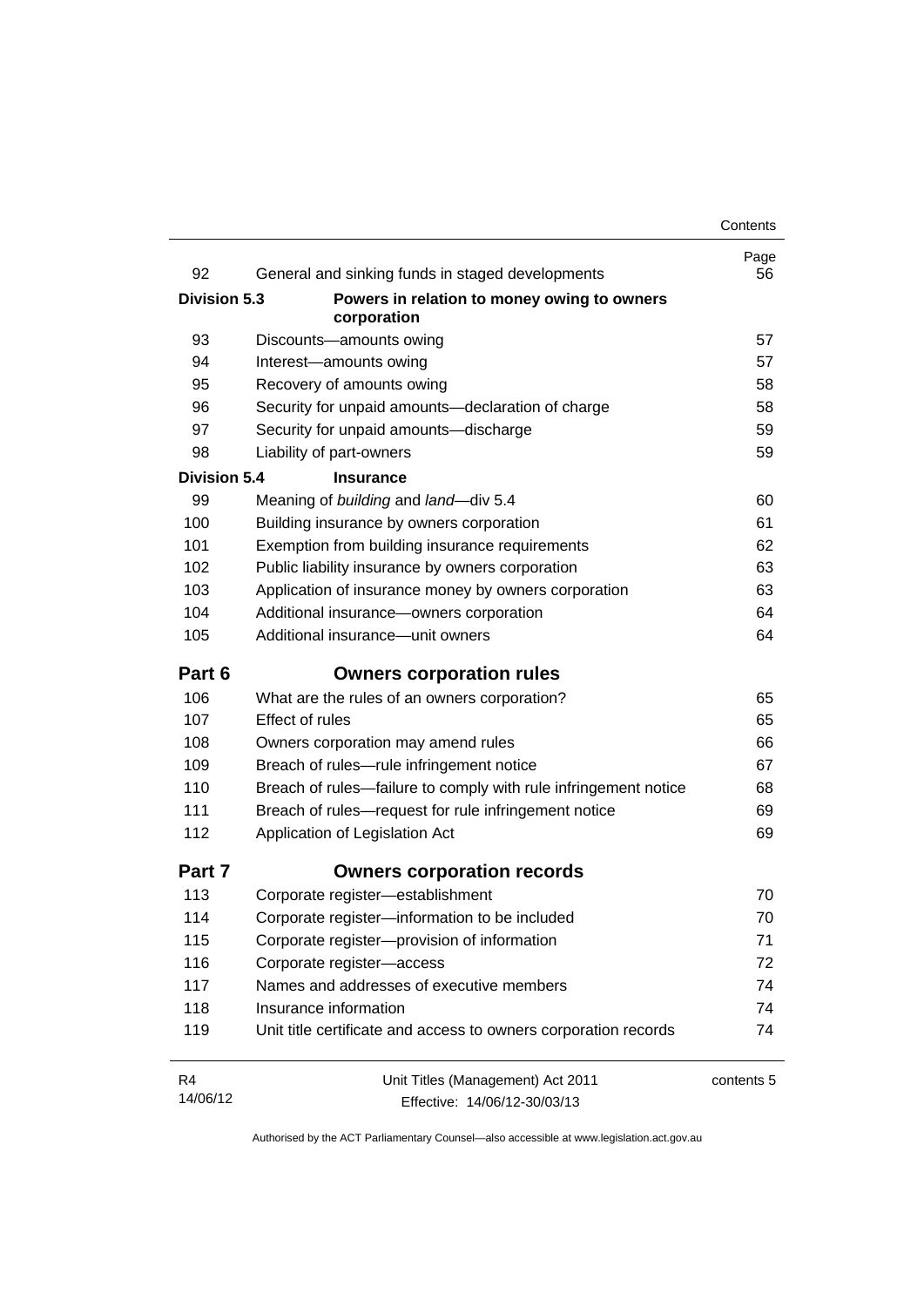|                      |                                                                                            | Page     |
|----------------------|--------------------------------------------------------------------------------------------|----------|
| 120                  | Acting on information in unit title certificate                                            | 75       |
| 121                  | Failure to provide information or certificate-offence                                      | 76       |
| 122                  | Owners corporation name, address and letterbox                                             | 76       |
| 123                  | Service of documents on owners corporation                                                 | 77       |
| 124                  | Service of documents on members, interested people and occupiers                           | 78       |
| Part 8               | <b>Dispute resolution</b>                                                                  |          |
| 125                  | Disputes involving the owners corporation-generally                                        | 80       |
| 126                  | Disputes involving the owners corporation-particular matters                               | 80       |
| 127                  | Disputes involving the executive committee                                                 | 81       |
| 128                  | Disputes between unit owners                                                               | 81       |
| 129                  | Kinds of ACAT orders                                                                       | 82       |
| Part 9               | <b>Protection of financiers for service contracts</b>                                      |          |
| 130                  | Meaning of financed service contract and financier-pt 9                                    | 84       |
| 131                  | Who is a <i>financier</i> for a service contract?                                          | 84       |
| 132                  | Financed service contract-notice of change                                                 | 85       |
| 133                  | Financed service contract—limitation on ending                                             | 85       |
| 134                  | Financed service contract-person authorised to act for financier                           | 86       |
| 135                  | Financed service contract-agreement between owners corporation<br>and financier prohibited | 87       |
| Part 10              | <b>Administrators</b>                                                                      |          |
| Division 10.1        | <b>Interested parties</b>                                                                  |          |
| 136                  | Who may apply for an administration order?                                                 | 88       |
| 137                  | ACAT appearances and service of applications                                               | 88       |
| Division 10.2        | Appointment, removal and functions                                                         |          |
| 138                  | Appointment of administrator                                                               | 89       |
| 139                  | Removal or replacement of administrator                                                    | 89       |
| 140                  | Functions of administrator                                                                 | 90       |
| 141                  | Delegation by administrator                                                                | 90       |
| Part 11              | <b>Miscellaneous</b>                                                                       |          |
| <b>Division 11.1</b> | Mortgage insurance                                                                         |          |
| 142                  | Mortgage insurance of unit                                                                 | 91       |
| contents 6           | Unit Titles (Management) Act 2011                                                          | R4       |
|                      | Effective: 14/06/12-30/03/13                                                               | 14/06/12 |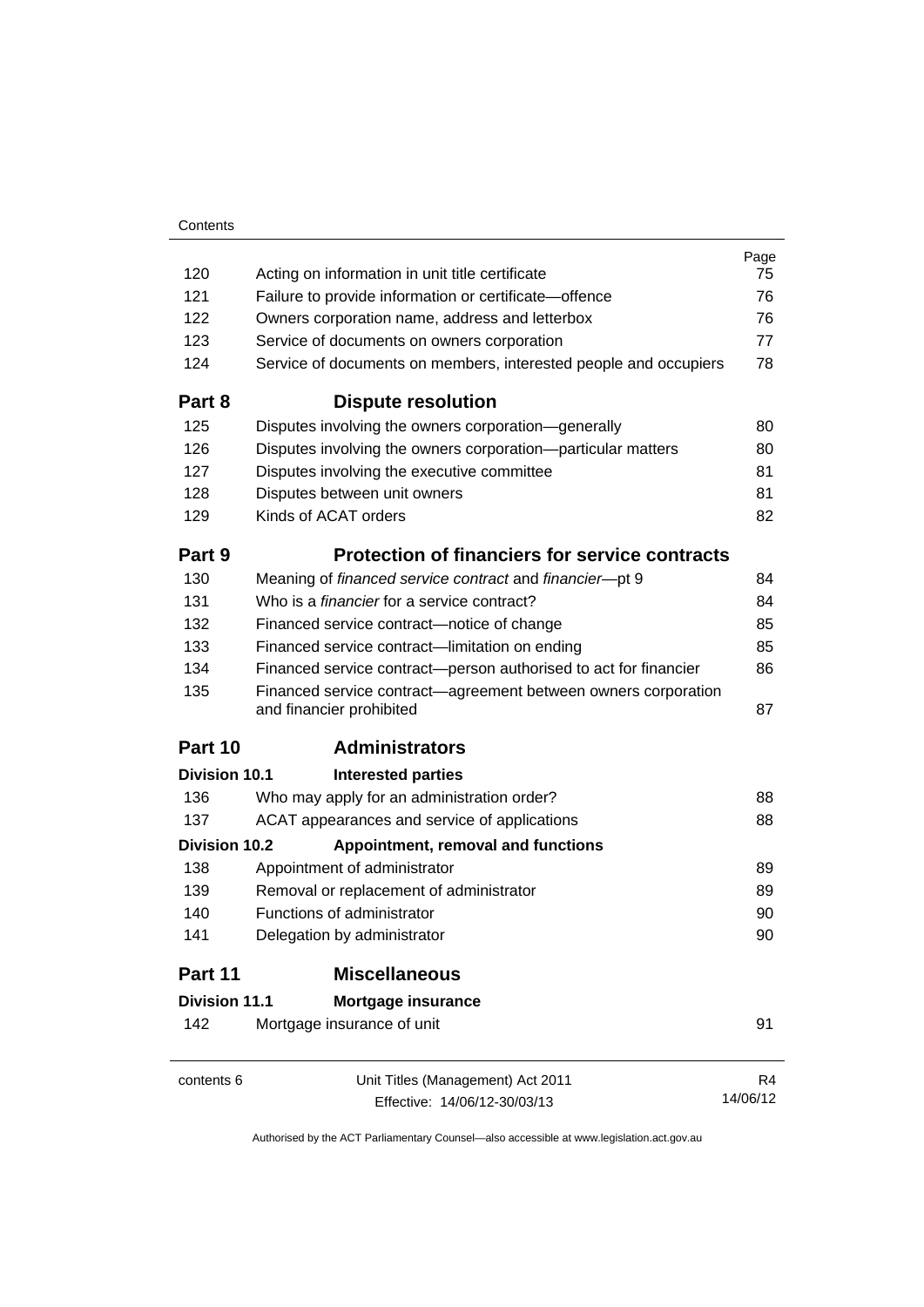|                      |                                                                                      | Contents |
|----------------------|--------------------------------------------------------------------------------------|----------|
|                      |                                                                                      | Page     |
| 143                  | Payment under mortgage insurance policies                                            | 91       |
| 144                  | Transfer of mortgagee's interest to insurer                                          | 92       |
| <b>Division 11.2</b> | <b>Miscellaneous</b>                                                                 |          |
| 145                  | Determination of fees                                                                | 92       |
| 146                  | Approved forms                                                                       | 93       |
| 147                  | Regulation-making power                                                              | 93       |
| Part 12              | <b>Transitional</b>                                                                  |          |
| 149                  | Definitions-pt 12                                                                    | 94       |
| 150                  | Existing corporations and executive committees                                       | 94       |
| 151                  | Representatives                                                                      | 95       |
| 152                  | Managers                                                                             | 95       |
| 153                  | Service contracts                                                                    | 95       |
| 154                  | Communication officers                                                               | 96       |
| 155                  | Administrators                                                                       | 96       |
| 156                  | Agreements for work on behalf of unit owners or occupiers                            | 96       |
| 157                  | Sinking fund plans                                                                   | 97       |
| 158                  | Approvals, authorisations, consents, decisions of existing owners<br>corporation etc | 97       |
| 159                  | General meetings notified before commencement day                                    | 98       |
| 160                  | Articles of pre-2001 corporation                                                     | 98       |
| 161                  | Articles of owners corporation under UTA                                             | 99       |
| 162                  | <b>Transitional regulations</b>                                                      | 99       |
| 164                  | Transitional effect—Legislation Act, s 88                                            | 100      |
| 165                  | Expiry-pt 12 etc                                                                     | 100      |

| <b>Schedule 1</b> | <b>Codes of conduct</b>                       | 101 |
|-------------------|-----------------------------------------------|-----|
| <b>Part 1.1</b>   | Executive committees—code of conduct          | 101 |
| 1                 | Understanding of Act and code                 | 101 |
| 2                 | Honesty and fairness                          | 101 |
| 3                 | Care and diligence                            | 101 |
| 4                 | Acting in owners corporation's best interests | 101 |
| 5                 | Complying with Act and code                   | 101 |
| 6                 | <b>Nuisance</b>                               | 102 |

| <b>R4</b> | Unit Titles (Management) Act 2011 | contents 7 |
|-----------|-----------------------------------|------------|
| 14/06/12  | Effective: 14/06/12-30/03/13      |            |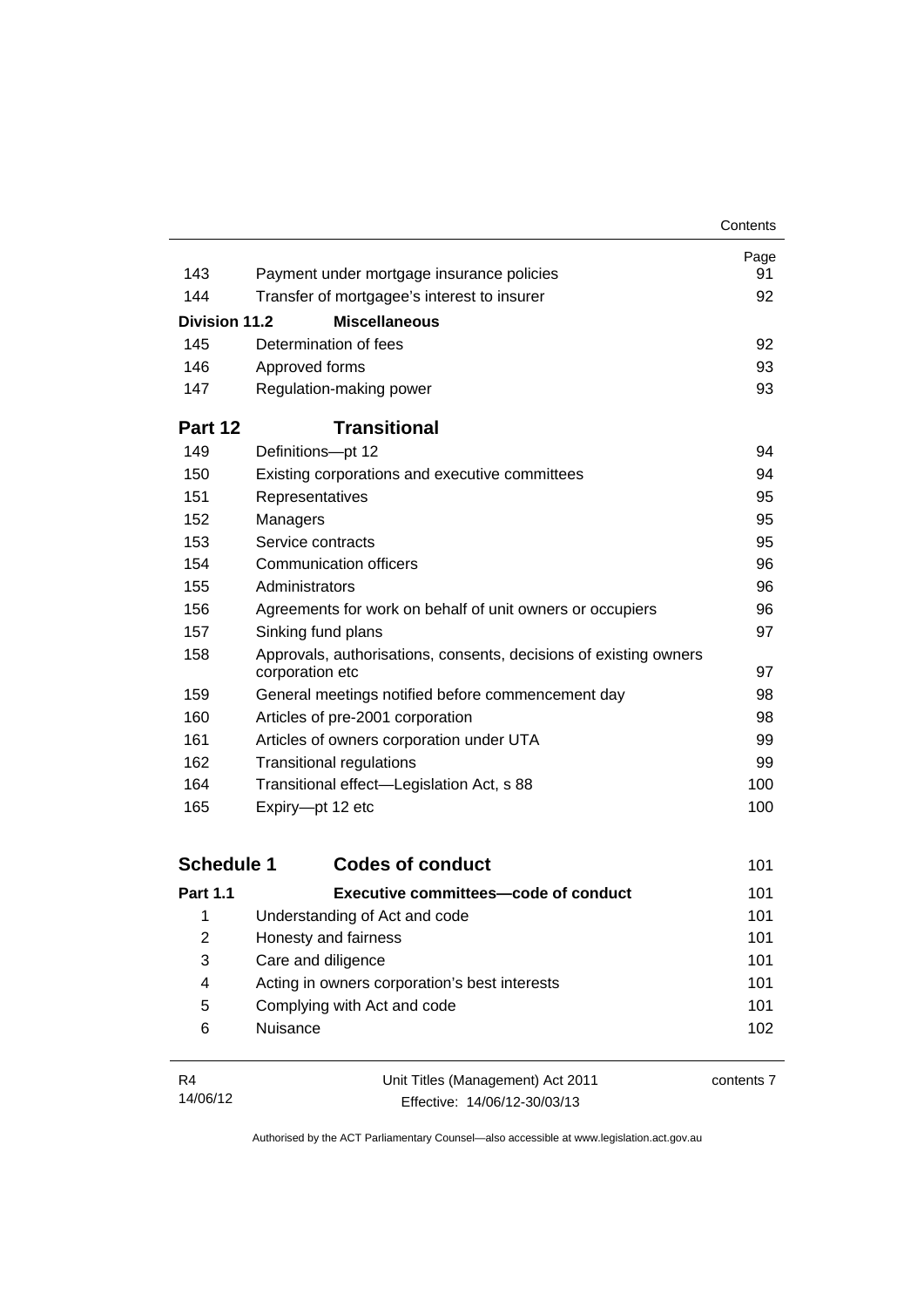| $\overline{7}$  | Unconscionable conduct                                  | Page<br>102 |
|-----------------|---------------------------------------------------------|-------------|
|                 |                                                         |             |
| 8               | Conflict of interest                                    | 102         |
| <b>Part 1.2</b> | <b>Managers-code of conduct</b>                         | 103.        |
| 1               | Knowledge of Act and code                               | 103         |
| 2               | Honesty, fairness and professionalism                   | 103         |
| 3               | Skill, care and diligence                               | 103         |
| 4               | Acting in owners corporation's best interests           | 103         |
| 5               | Keeping owners corporation informed of developments     | 103         |
| 6               | Ensuring employees comply with Act and code             | 103         |
| 7               | Fraudulent or misleading conduct                        | 104         |
| 8               | Unconscionable conduct                                  | 104         |
| 9               | Conflict of duty or interest                            | 104         |
| 10              | Goods and services to be supplied at competitive prices | 104         |
| 11              | Manager to demonstrate keeping of particular records    | 105         |

| <b>Schedule 2</b> | <b>Executive committees</b>                                                        | 106 |
|-------------------|------------------------------------------------------------------------------------|-----|
| <b>Part 2.1</b>   | What the executive committee must, may and cannot<br>do                            | 106 |
| 2.1               | Executive committee must keep minutes, and records and accounts                    | 106 |
| $2.2\phantom{0}$  | Executive committee must present financial statements at annual<br>general meeting | 108 |
| 2.3               | Executive committee must present insurance details at annual general<br>meeting    | 109 |
| 2.4               | Approving use of common property                                                   | 110 |
| 2.5               | Decisions about taking legal action                                                | 110 |
| 2.6               | Taking urgent legal action                                                         | 111 |
| 2.7               | Decisions about staged development                                                 | 112 |
| <b>Part 2.2</b>   | <b>Executive committee-meetings and procedures</b>                                 | 113 |
| 2.8               | Meetings of executive committee                                                    | 113 |
| 2.9               | Quorum of executive committee                                                      | 113 |
| 2.10              | Voting of executive committee                                                      | 113 |
| 2.11              | Chairperson-meetings                                                               | 114 |
|                   |                                                                                    |     |

contents 8 Unit Titles (Management) Act 2011 Effective: 14/06/12-30/03/13

R4 14/06/12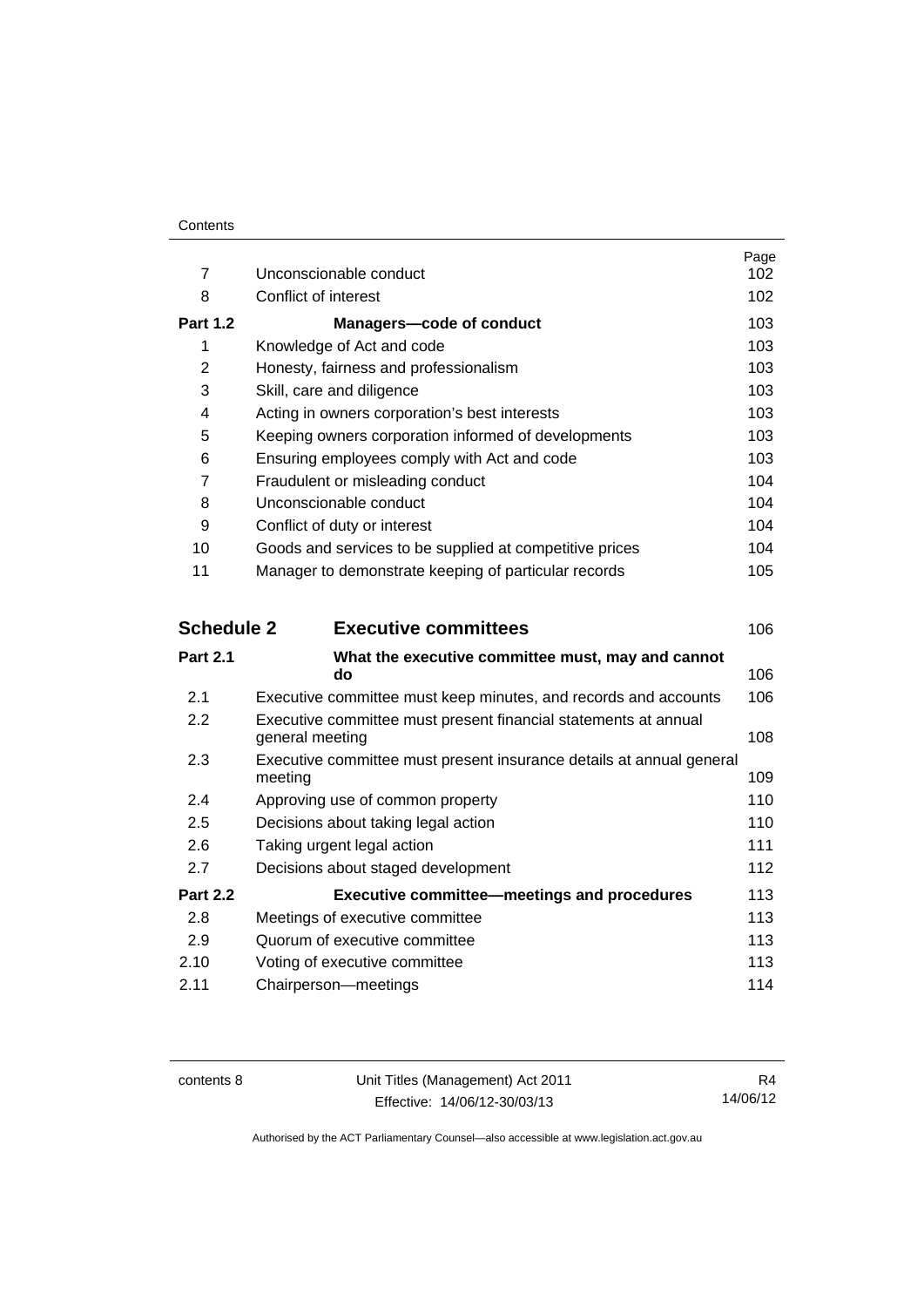|                   |                                                                          | Page |
|-------------------|--------------------------------------------------------------------------|------|
| <b>Schedule 3</b> | <b>General meetings</b>                                                  | 115  |
| <b>Part 3.1</b>   | <b>General meetings</b>                                                  | 115  |
| 3.1               | Conduct of general meetings                                              | 115  |
| 3.2               | Annual general meetings                                                  | 115  |
| 3.3               | First annual general meeting                                             | 115  |
| 3.4               | First annual general meeting-developer to deliver records                | 116  |
| 3.5               | General meetings other than annual general meetings                      | 117  |
| 3.6               | Notice of general meetings                                               | 117  |
| 3.7               | Requirements for notice of general meetings                              | 118  |
| 3.8               | Defective notice of meetings                                             | 119  |
| 3.9               | Quorum at a general meeting-owners corporation with 3 or more<br>members | 120  |
| 3.10              | Notice of reduced quorum decisions and adjournments                      | 121  |
| 3.11              | Reduced quorum decisions-effect                                          | 121  |
| 3.12              | Quorum at a general meeting-owners corporation with 2 members            | 122  |
| 3.13              | Chairperson at a general meeting                                         | 122  |
| <b>Part 3.2</b>   | <b>Resolutions at general meetings</b>                                   | 124  |
| 3.14              | Decision-making at general meetings                                      | 124  |
| 3.15              | Ordinary resolutions                                                     | 124  |
| 3.16              | Special resolutions                                                      | 125  |
| 3.17              | Unopposed resolutions                                                    | 126  |
| 3.18              | Unanimous resolutions                                                    | 127  |
| 3.19              | Evidence of resolutions of owners corporation                            | 128  |
| <b>Part 3.3</b>   | Voting at general meetings                                               | 129  |
| 3.20              | Who is entitled to vote?                                                 | 129  |
| 3.21              | General meeting-decisions about staged development                       | 129  |
| 3.22              | One vote-1 unit                                                          | 130  |
| 3.23              | Voting by mortgagees                                                     | 130  |
| 3.24              | Mortgagee voting notice—amendment and revocation                         | 131  |
| 3.25              | Evidence of mortgagee's entitlement to vote                              | 132  |
| 3.26              | Proxy votes                                                              | 132  |
| 3.27              | Proxy votes-limit on developer                                           | 133  |
| 3.28              | Value of votes                                                           | 134  |
| 3.29              | Polls                                                                    | 134  |

| R4       | Unit Titles (Management) Act 2011 | contents 9 |
|----------|-----------------------------------|------------|
| 14/06/12 | Effective: 14/06/12-30/03/13      |            |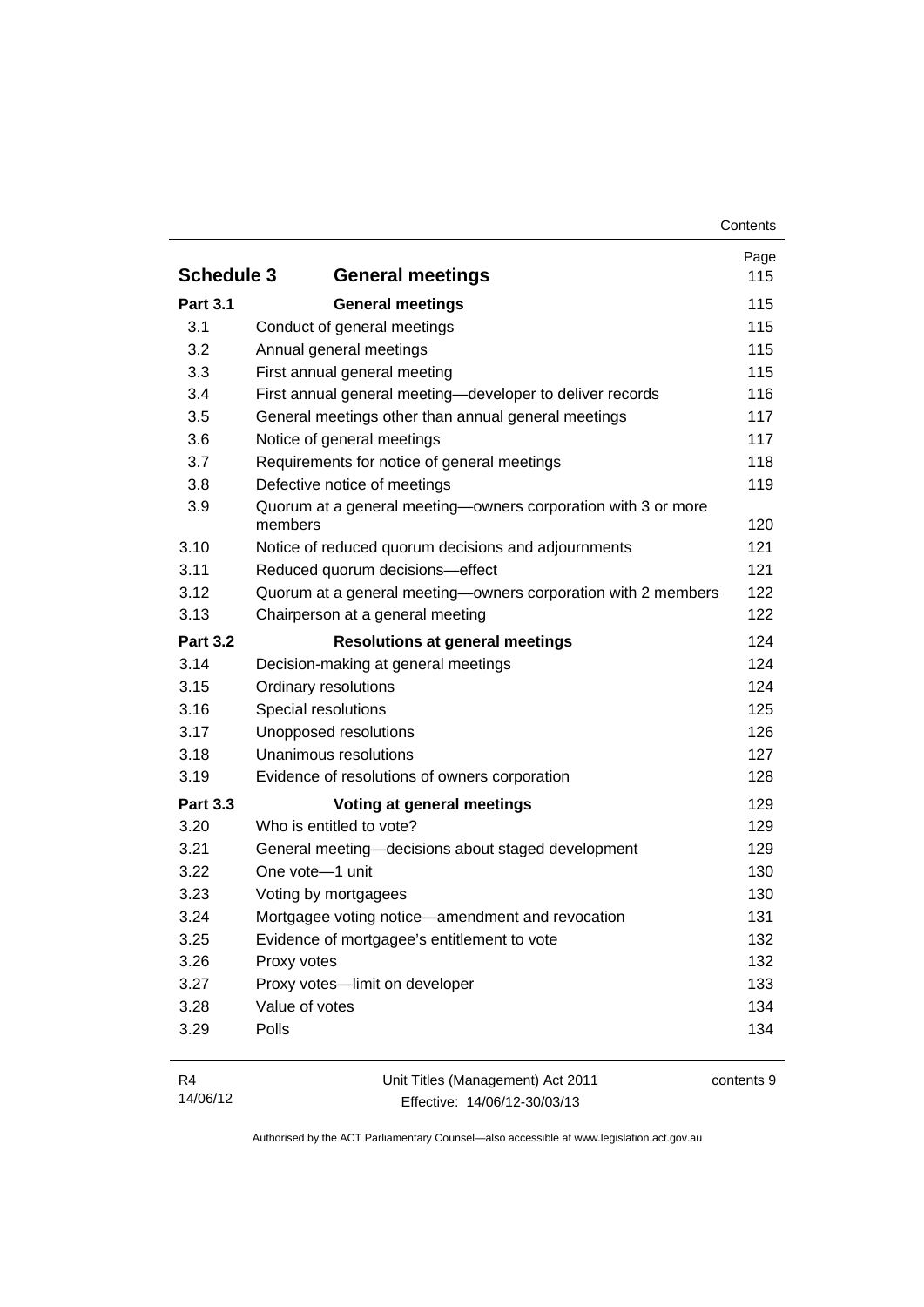| 3.30              | Voting by chairperson                              | Page<br>134 |
|-------------------|----------------------------------------------------|-------------|
| 3.31              | Absentee votes                                     | 135         |
| 3.32              | People under 18 or under other legal disabilities  | 135         |
| 3.33              | Declaration by chairperson of result of voting     | 136         |
| <b>Schedule 4</b> | Default rules                                      | 137         |
| 1                 | Definitions-default rules                          | 137         |
| $\overline{2}$    | Payment of rates and taxes by unit owners          | 138         |
| 3                 | Repairs and maintenance                            | 138         |
| 4                 | Erections and alterations                          | 138         |
| 5                 | Use of common property                             | 138         |
| 6                 | Hazardous use of unit                              | 139         |
| 7                 | Use of unit-nuisance or annoyance                  | 139         |
| 8                 | <b>Noise</b>                                       | 139         |
| 9                 | Illegal use of unit                                | 139         |
| 10                | What may an executive committee representative do? | 140         |
| 11                | Seal of owners corporation                         | 141         |

### **[Dictionary](#page-153-0)** [142](#page-153-0)

**[Endnotes](#page-161-0)**

| About the endnotes                            | 150 |
|-----------------------------------------------|-----|
| Abbreviation key                              | 150 |
| Legislation history                           | 151 |
| Amendment history                             | 152 |
| Earlier republications                        | 164 |
| Expired transitional or validating provisions | 164 |
|                                               |     |

contents 10 Unit Titles (Management) Act 2011 Effective: 14/06/12-30/03/13

R4 14/06/12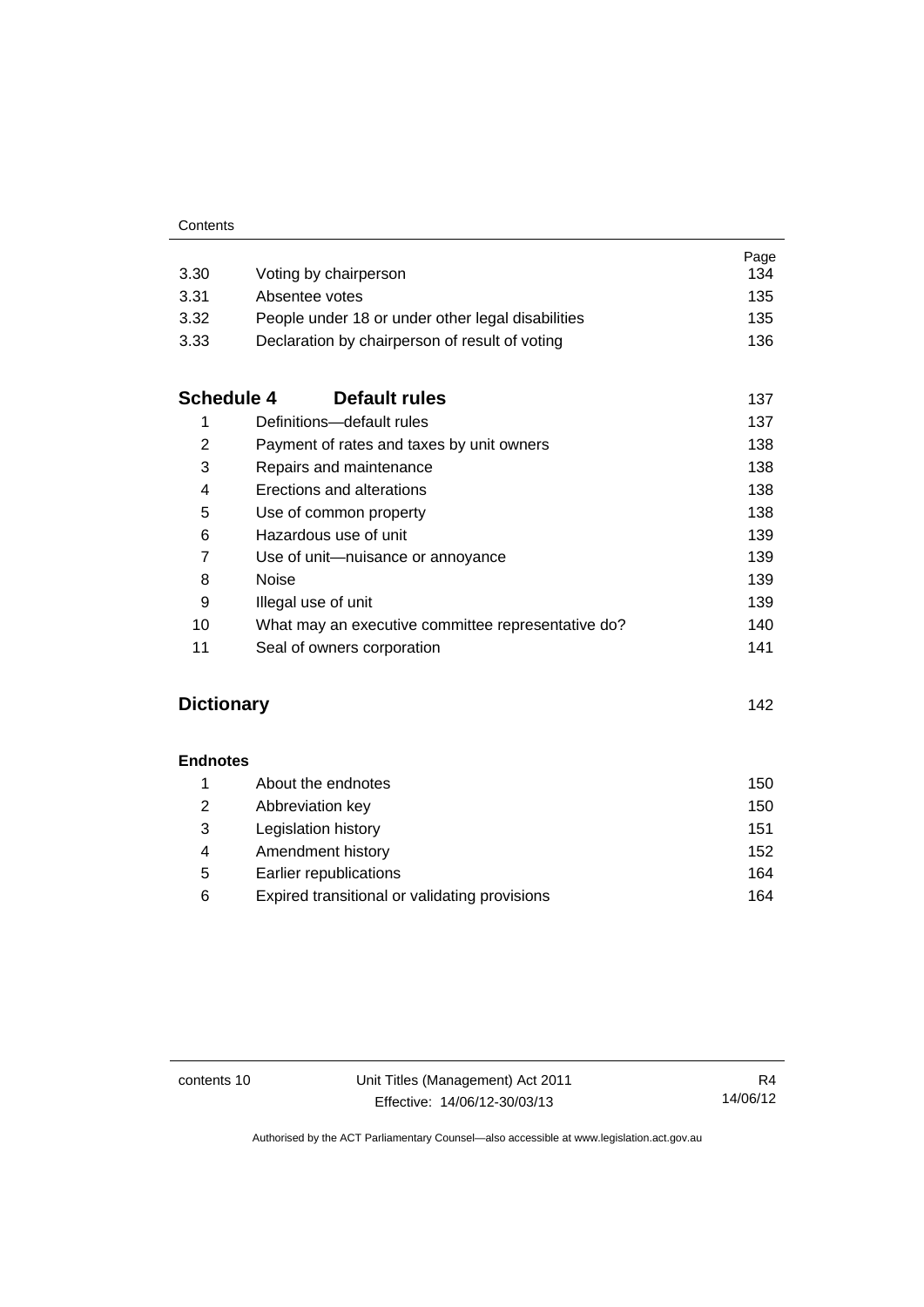

# **Unit Titles (Management) Act 2011**

An Act to provide for the management of units plans, and for other purposes

R4 14/06/12

l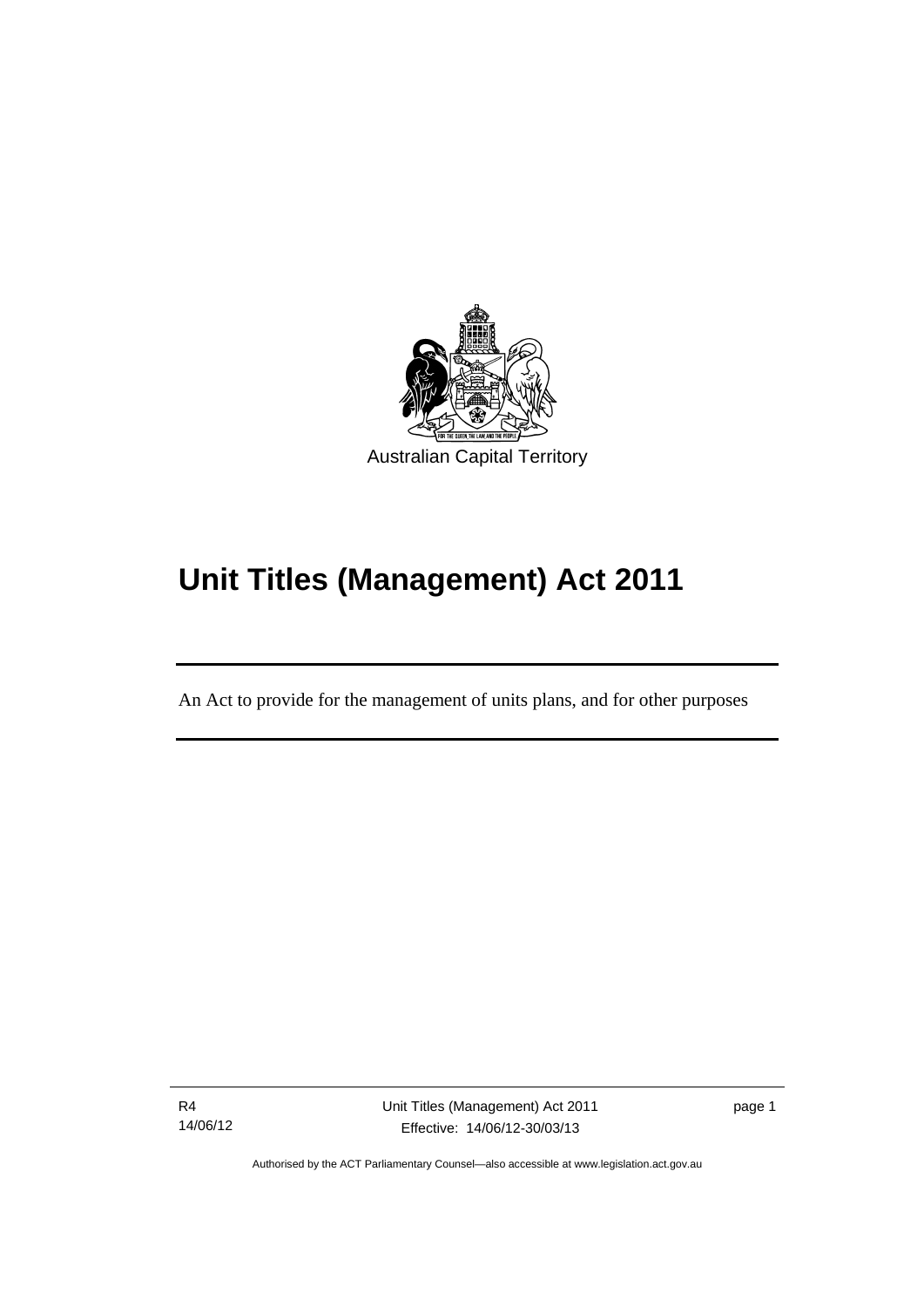#### Part 1 **Preliminary**

Section 1

### <span id="page-13-0"></span>**Part 1** Preliminary

#### <span id="page-13-1"></span>**1 Name of Act**

This Act is the *Unit Titles (Management) Act 2011*.

#### <span id="page-13-2"></span>**3 Dictionary**

The dictionary at the end of this Act is part of this Act.

*Note 1* The dictionary at the end of this Act defines certain terms used in this Act, and includes references (*signpost definitions*) to other terms defined elsewhere.

> For example, the signpost definition '*class A unit*—see the *[Unit Titles](http://www.legislation.act.gov.au/a/2001-16)  [Act 2001](http://www.legislation.act.gov.au/a/2001-16)*, section 10.' means that the term 'class A unit' is defined in that Act, section 10 and the definition applies to this Act.

*Note* 2 A definition in the dictionary (including a signpost definition) applies to the entire Act unless the definition, or another provision of the Act, provides otherwise or the contrary intention otherwise appears (see [Legislation Act,](http://www.legislation.act.gov.au/a/2001-14) s 155 and s 156 (1)).

#### <span id="page-13-3"></span>**4 Notes**

- (1) A note included in this Act is explanatory and is not part of this Act.
	- *Note* See the [Legislation Act,](http://www.legislation.act.gov.au/a/2001-14) s 127 (1), (4) and (5) for the legal status of notes.
- (2) In this section:

*note* includes material enclosed in brackets in section headings.

- *Note* The *[Unit Titles Act 2001](http://www.legislation.act.gov.au/a/2001-16)* was amended because of the commencement of this Act. Some sections of this Act contain bracketed notes under their headings (eg UTA, s 59 (1)) drawing attention to equivalent or comparable (though not necessarily identical) provisions of the *[Unit](http://www.legislation.act.gov.au/a/2001-16)  [Titles Act 2001](http://www.legislation.act.gov.au/a/2001-16)*, R20.
- (3) Subsection (2), the notes mentioned in subsection (2), and this subsection expire 1 year after the day this section commences.

Authorised by the ACT Parliamentary Counsel—also accessible at www.legislation.act.gov.au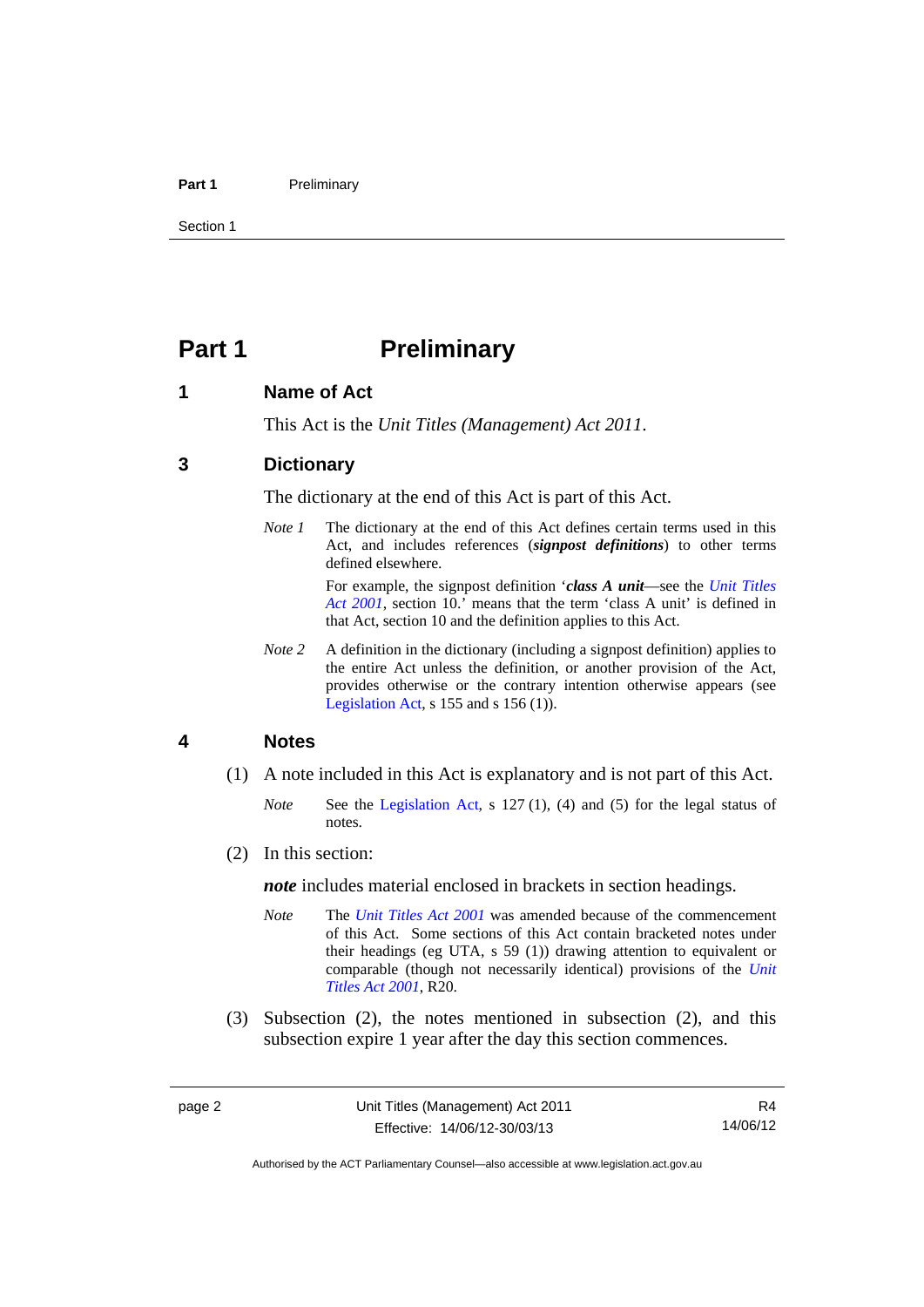### <span id="page-14-0"></span>**5 Offences against Act—application of Criminal Code etc**

Other legislation applies in relation to offences against this Act.

*Note 1 Criminal Code* The [Criminal Code](http://www.legislation.act.gov.au/a/2002-51), ch 2 applies to all offences against this Act (see Code, pt 2.1). The chapter sets out the general principles of criminal responsibility

(including burdens of proof and general defences), and defines terms used for offences to which the Code applies (eg *conduct*, *intention*, *recklessness* and *strict liability*).

*Note 2 Penalty units* 

The [Legislation Act](http://www.legislation.act.gov.au/a/2001-14), s 133 deals with the meaning of offence penalties that are expressed in penalty units.

### <span id="page-14-1"></span>**6 Objects of Act**

The objects of this Act are to—

- (a) make it clear who is responsible for managing units plans; and
- (b) help people who manage, or help in the management of units plans, understand and exercise their functions; and
- (c) assist in the resolution of disputes in relation to the management of units plans; and
- (d) make the law about the management of units plans easier to use generally.

page 3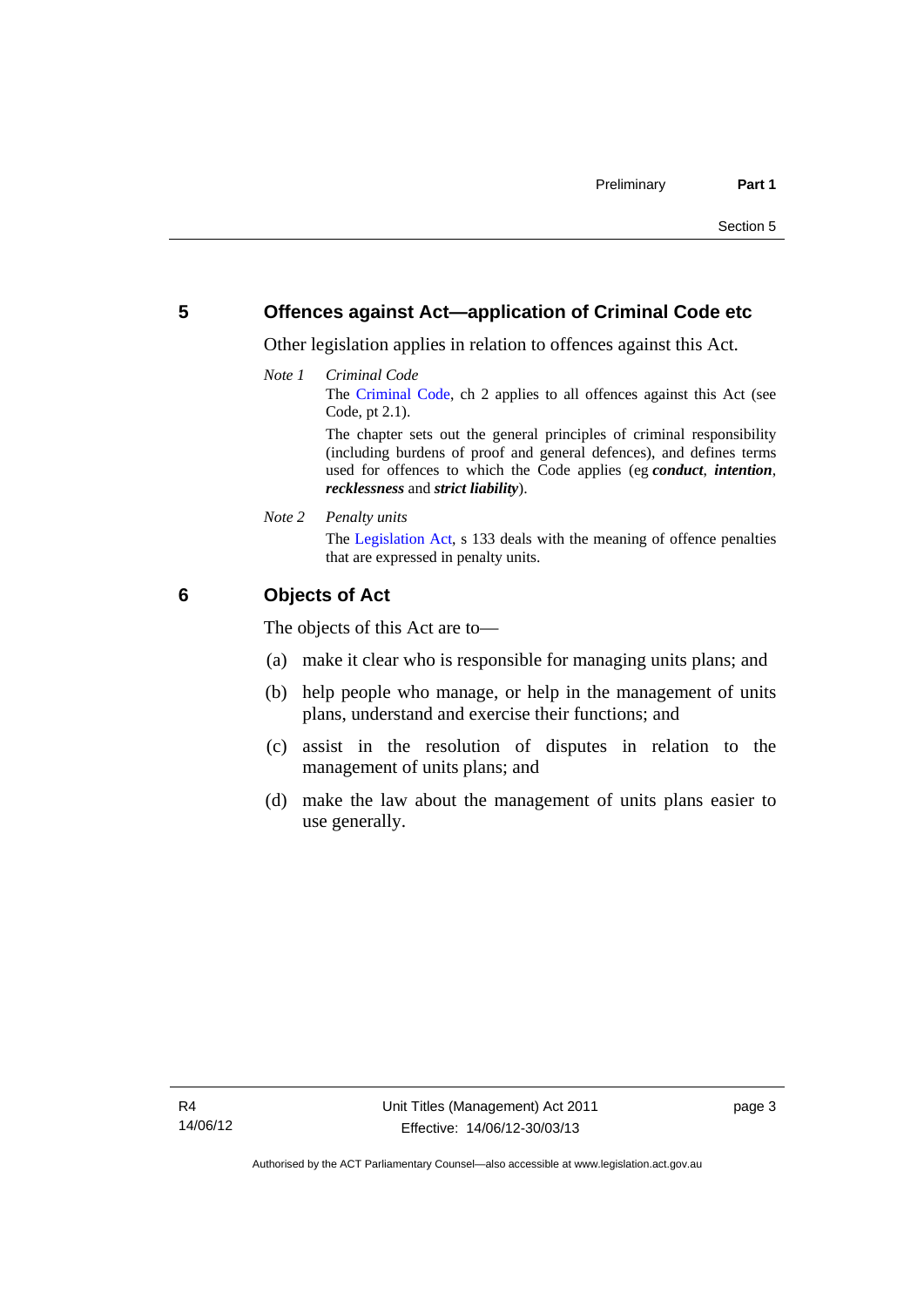**Part 2** Management of units plans<br>**Division 2.1** Who manages a units plan? Who manages a units plan? Section 7

### <span id="page-15-0"></span>**Part 2 Management of units plans**

### <span id="page-15-1"></span>**Division 2.1 Who manages a units plan?**

#### <span id="page-15-2"></span>**7 Owners corporation**

The owners corporation for a units plan is responsible for managing the units plan.

*Note* An owners corporation may be helped by 1 or more of the following:

- (a) the executive committee of the owners corporation;
- (b) a manager engaged under s 50;
- (c) a service contractor engaged under s 60.

### <span id="page-15-3"></span>**Division 2.2 Owners corporation—general**

### <span id="page-15-4"></span>**8 Owners corporation—establishment**  (UTA s 38)

- (1) On the registration of a units plan, an owners corporation for the units plan is established under the name 'The Owners—Units Plan  $No X'.$
- (2) In this section:

*X* means the number given to the units plan by the registrar-general on its registration.

#### <span id="page-15-5"></span>**9 Owners corporation—legal status**  (UTA s 39)

- (1) An owners corporation is a corporation.
- (2) An owners corporation—
	- (a) has perpetual succession; and
	- (b) must have a common seal; and
	- (c) may sue and be sued in its corporate name.

Authorised by the ACT Parliamentary Counsel—also accessible at www.legislation.act.gov.au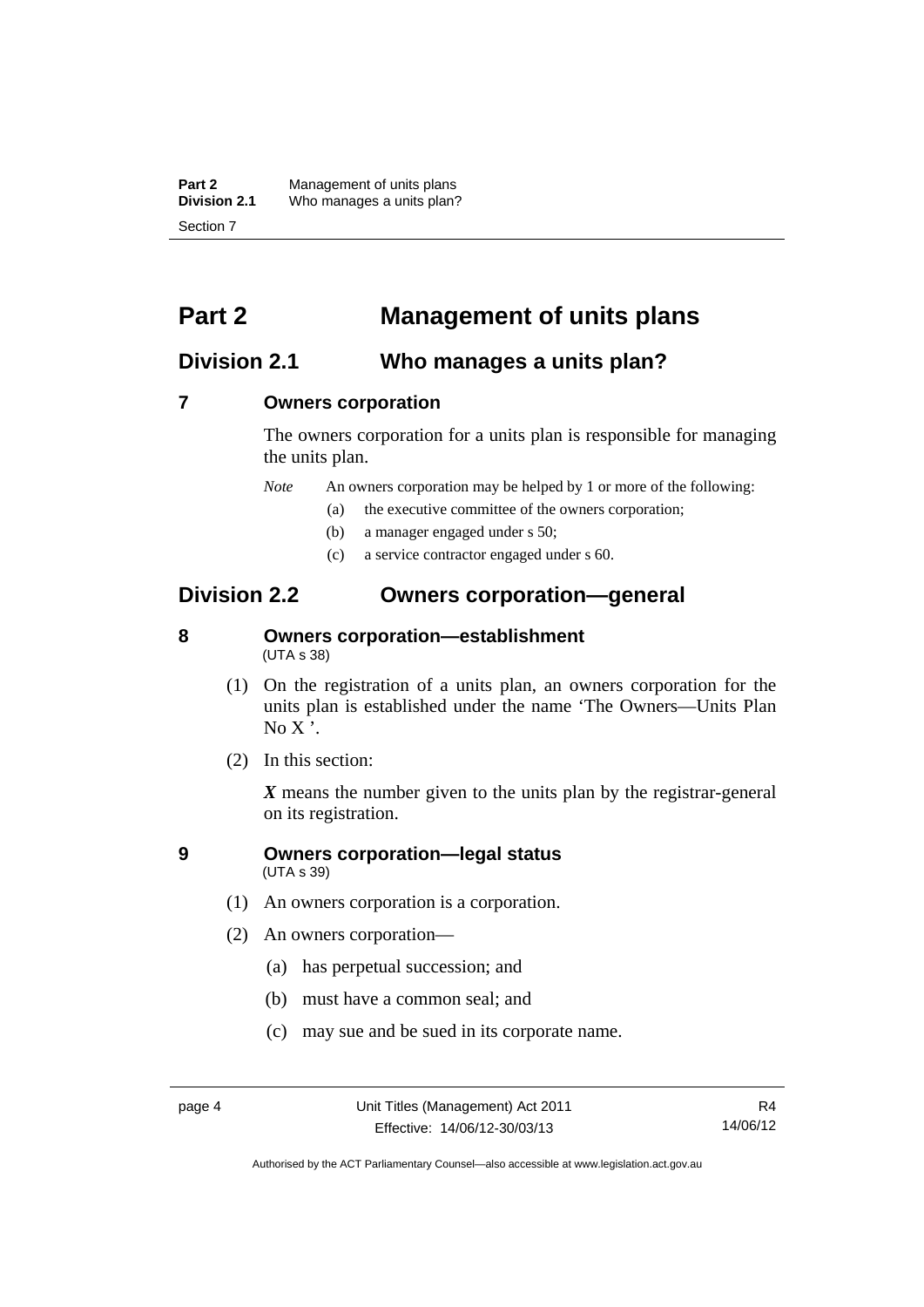### <span id="page-16-0"></span>**Division 2.3 Owners corporation—membership and representatives**

<span id="page-16-1"></span>

#### **10 Members of owners corporation**  (UTA s 40)

- (1) The members of an owners corporation for a units plan are the owners of the units.
- (2) If a unit is owned by 2 or more part-owners, each part-owner is a member of the owners corporation.

#### <span id="page-16-2"></span>**11 Part-owners of units—authorisation of representatives**  (UTA s 41)

- (1) This section applies if a unit is owned by 2 or more part-owners.
- (2) The part-owners of the unit must, by written notice to the owners corporation, authorise an individual to represent them as their agent (the part-owners' *representative*) for this Act.
- (3) The part-owners' representative must be one of the owners.
	- *Note* If a company is a part-owner of the unit, the company's own representative may also be authorised as the part-owners' representative (see s 14 (Company-owned units—functions of representatives)).
- (4) The notice of authorisation must—
	- (a) be given to the owners corporation within 14 days after the lodgment for registration of the instrument under which the unit first becomes owned by the part-owners; and
	- (b) include the full name and an address for correspondence of the representative; and
	- (c) be signed by each part-owner of the unit.
- (5) The part-owners of the unit may change their representative by written notice to the owners corporation.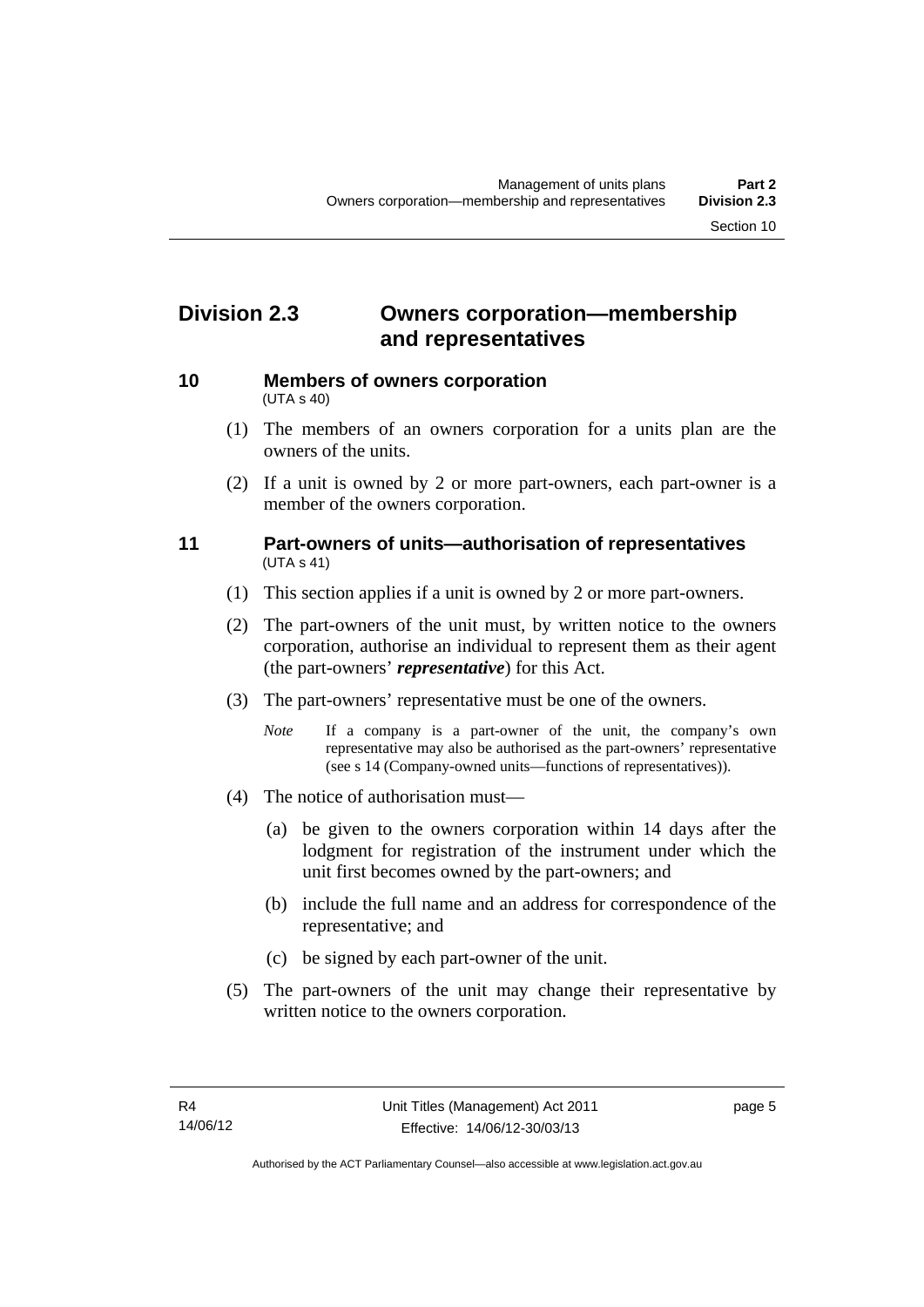- (6) The notice of change of authorisation must—
	- (a) include the full name and an address for correspondence of the new representative; and
	- (b) be signed by each part-owner of the unit.
- (7) The part-owners' representative may change the address for correspondence of the representative by written notice to the owners corporation.
- (8) The notice of change of address must be signed by the representative.
- (9) This section may be enforced in the same way as a rule of the owners corporation (see section 107 (Effect of rules)).

#### <span id="page-17-0"></span>**12 Part-owners of units—functions of representatives**  (UTA s 42)

- (1) This section applies if a unit is owned by 2 or more part-owners.
- (2) Anything that an owner of the unit may do, or is required to do, under this Act may be done by the part-owners' representative acting as the agent for the part-owners.
- (3) Any document, including a notice, that this Act requires the owners corporation or someone else to give to the part-owners may be given to the representative alone on their behalf under section 124 (Service of documents on members, interested people and occupiers).
	- *Note* The owners corporation must give notice of a general meeting to the part-owners' representative on behalf of the part-owners to comply with sch 3, s 3.6 (1) (a) (which requires notices to be given to each member of the owners corporation).
- (4) If a document is given to the part-owners by being given to the representative on their behalf, the representative must tell the other part-owners that the document has been given to the representative and (if asked) give them a copy of the document.

Authorised by the ACT Parliamentary Counsel—also accessible at www.legislation.act.gov.au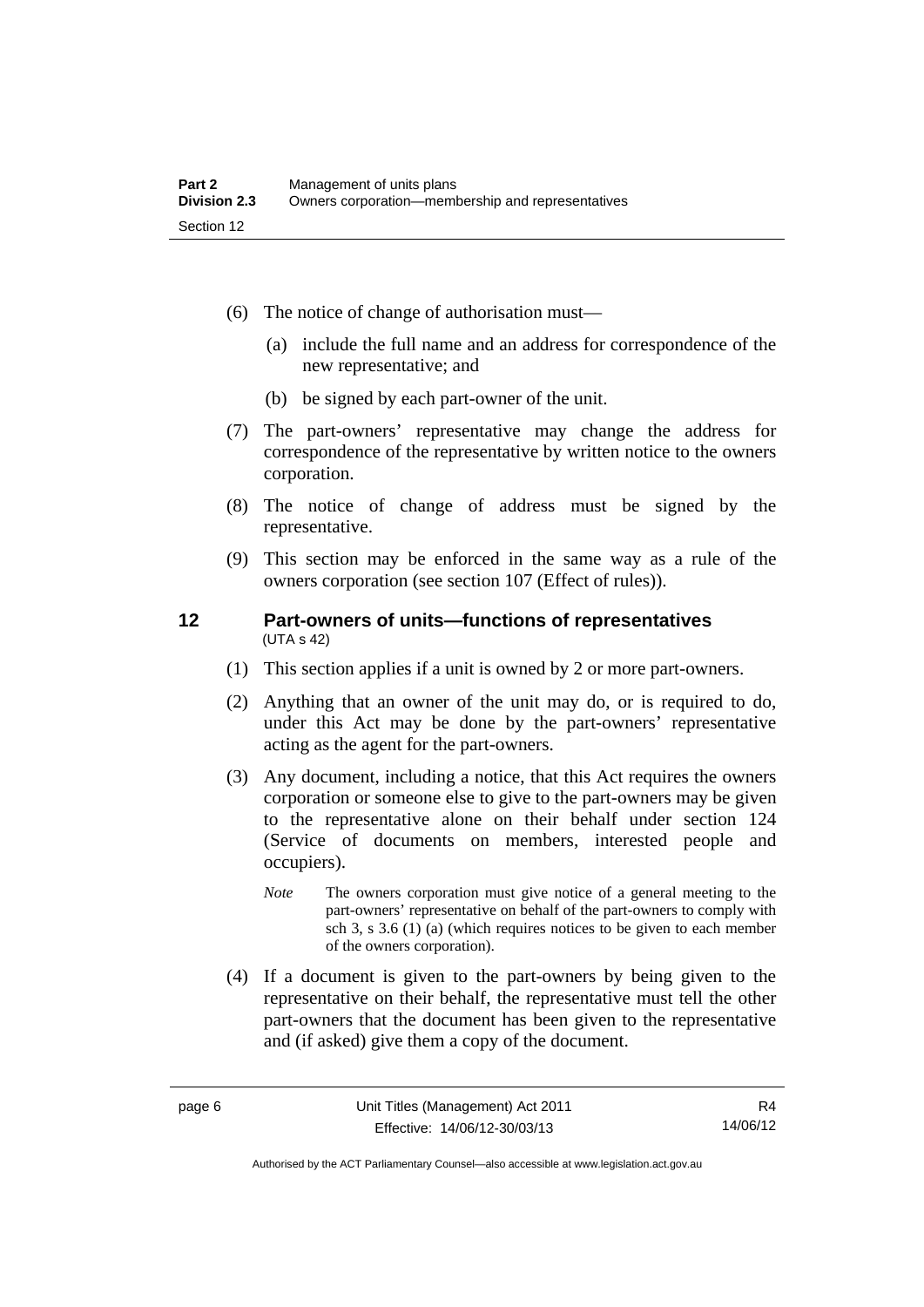(5) Subsection (4) may be enforced in the same way as a rule of the owners corporation (see section 107 (Effect of rules)).

#### **Example—s (4) and s (5)**

In breach of s (4), a part-owners' representative for a unit does not tell a part-owner of the unit about a notice of a determination of general fund contribution (under s 78 (1)) given to the representative on the unit owners' behalf.

The part-owner may rely on s (5) to enforce s (4) against the representative for the unit. The relevant enforcement action is the same as for a breach of the owners corporation rules—a civil action for breach of an agreement under seal (see s 107).

*Note* An example is part of the Act, is not exhaustive and may extend, but does not limit, the meaning of the provision in which it appears (see [Legislation Act,](http://www.legislation.act.gov.au/a/2001-14) s 126 and s 132).

#### <span id="page-18-0"></span>**13 Company-owned units—authorisation of representatives**  (UTA s 43)

(1) This section applies if a company is the owner of a unit.

*Note Owner* includes a part-owner (see dict).

- (2) The company must, by written notice to the owners corporation, authorise an individual to represent it as its agent (the company's *representative*) for this Act.
- (3) The company's representative must be an officer or employee of the company.
- (4) The notice of authorisation must—
	- (a) be given to the owners corporation within 14 days after the lodgment for registration of the instrument under which the company becomes an owner of the unit; and
	- (b) include the full name and an address for correspondence of the representative; and
	- (c) be signed on behalf of the company.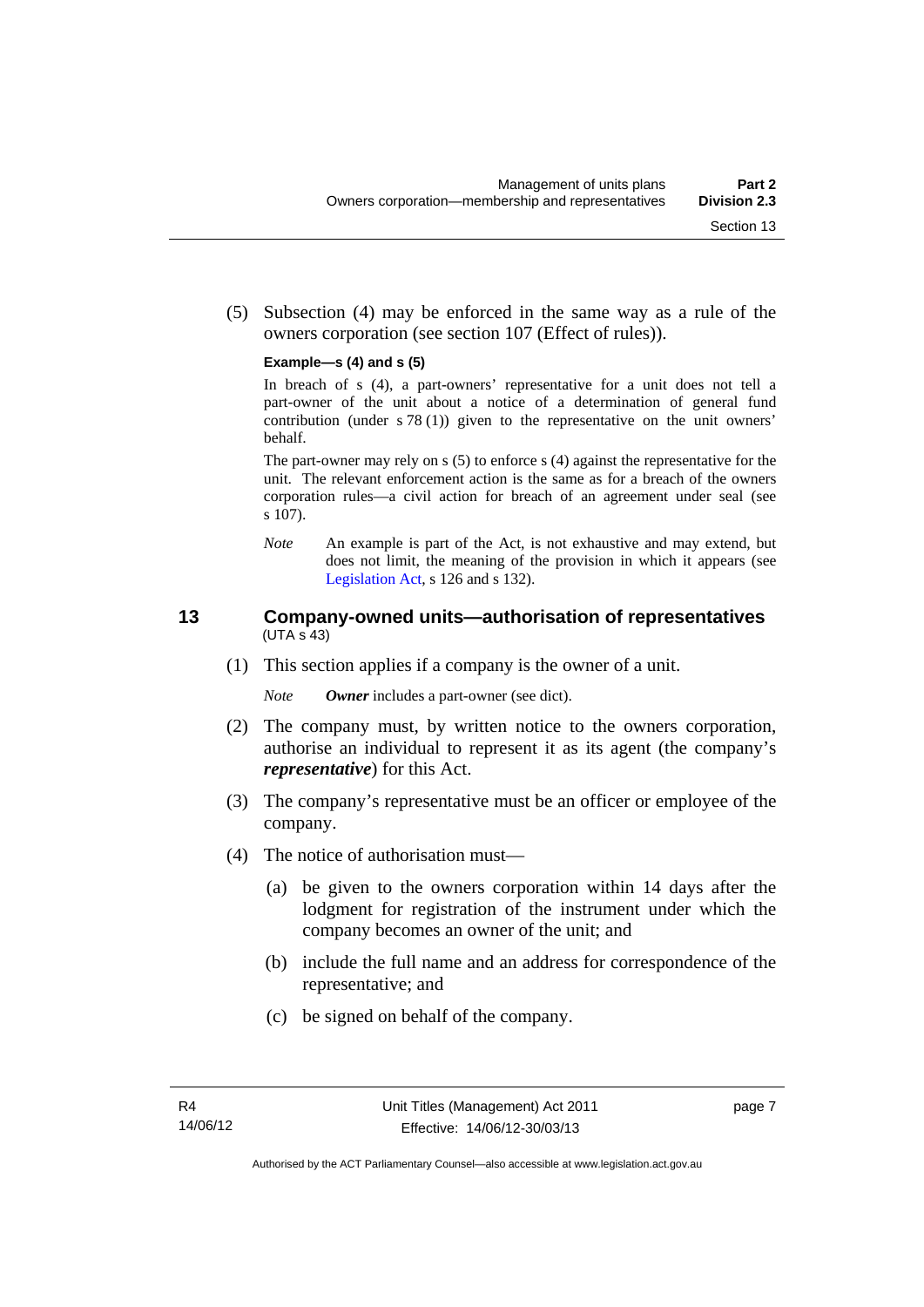- (5) The company may change its representative by written notice to the owners corporation.
- (6) The notice of change of authorisation must—
	- (a) include the full name and an address for correspondence of the new representative; and
	- (b) be signed on behalf of the company.
- (7) The company's representative may change the address for correspondence of the representative by written notice to the owners corporation.
- (8) The notice of change of address must be signed by the representative.
- (9) This section may be enforced in the same way as a rule of the owners corporation (see section 107 (Effect of rules)).

#### <span id="page-19-0"></span>**14 Company-owned units—functions of representatives**   $(UTA S 44)$

- (1) This section applies if a company is the owner of a unit.
- (2) Anything that the company may do, or is required to do, under this Act may be done by the company's representative acting as the agent for the company.
- (3) Any document, including a notice, that this Act requires the owners corporation or someone else to give to the company may be given to the representative on its behalf under section 124 (Service of documents on members, interested people and occupiers).
	- *Note* The owners corporation must give notice of a general meeting to the company's representative on behalf of the company to comply with sch 3, s 3.6 (1) (a) (which requires notices to be given to each member of the owners corporation).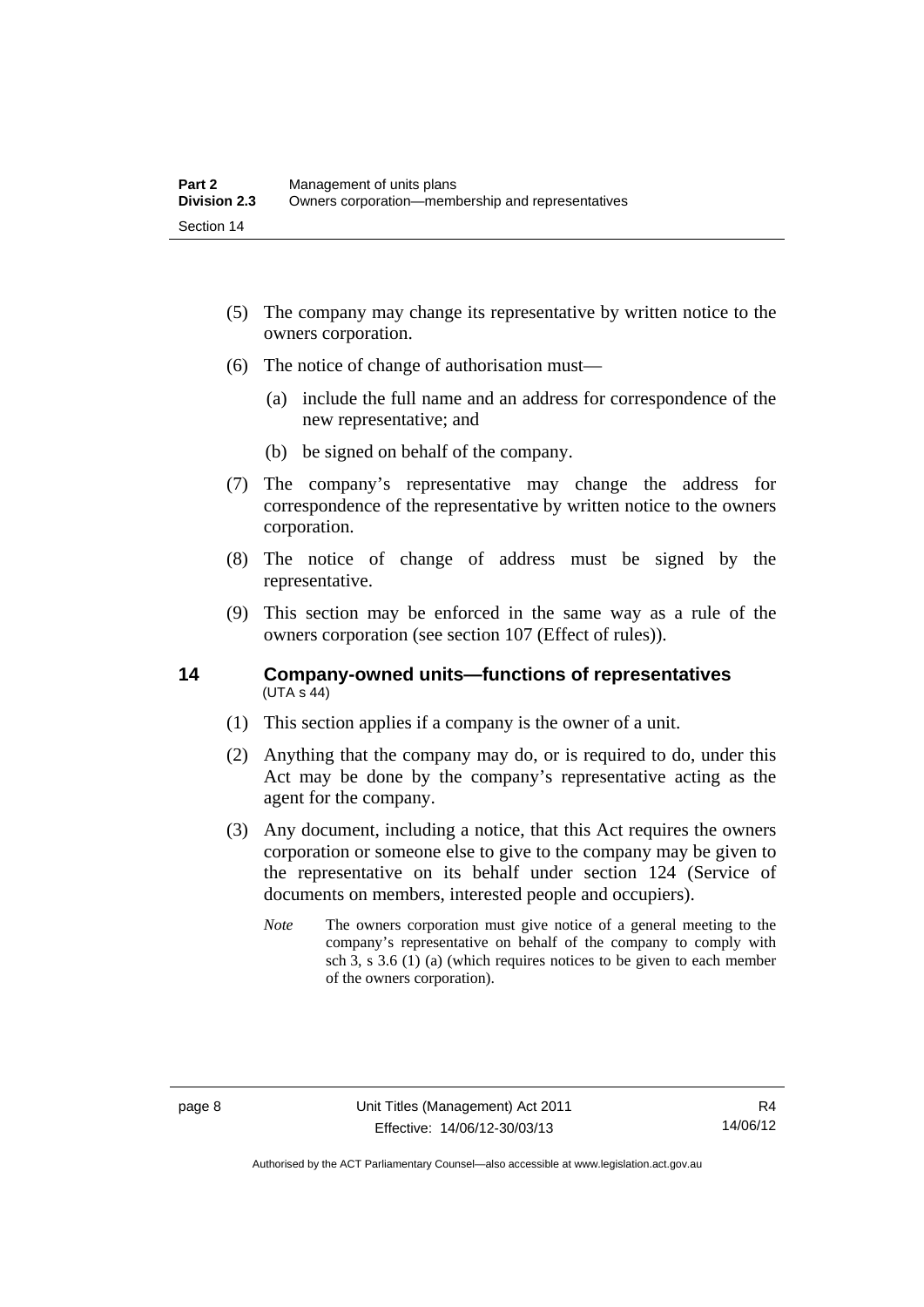#### <span id="page-20-0"></span>**15 Evidence of representative status**  (UTA s 45)

Evidence of any of the following facts about a part-owners' representative or a company's representative may be given by a certificate sealed with the owners corporation's seal:

- (a) the fact that the authorisation of a named representative was in force on a stated date;
- (b) the fact that a stated address for correspondence for a representative was the latest address for correspondence for the representative notified to the corporation on a stated date.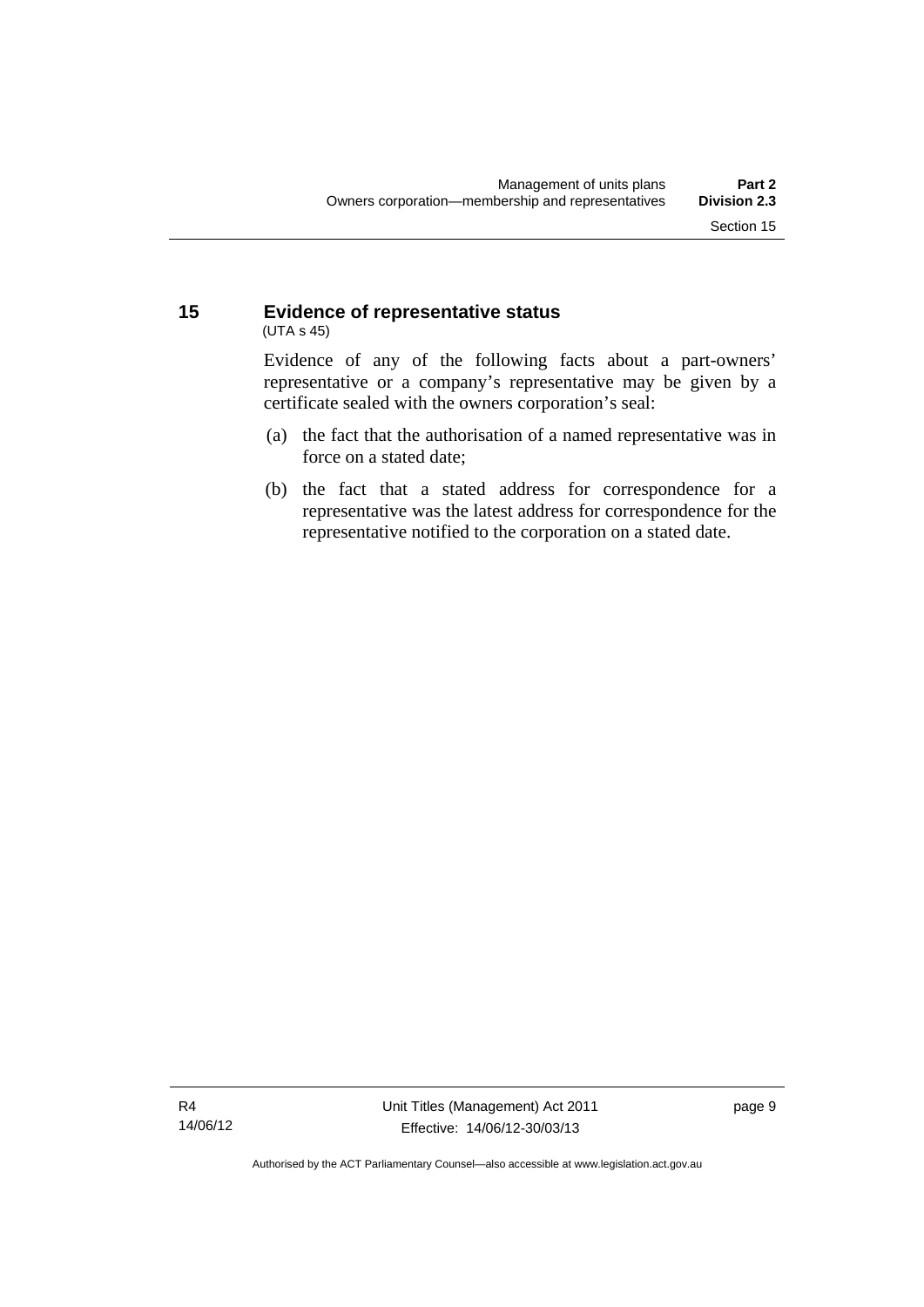## <span id="page-21-0"></span>**Part 3 Functions of owners corporations**

### <span id="page-21-1"></span>**Division 3.1 Functions generally**

#### <span id="page-21-2"></span>**16 Owners corporation—functions**  (UTA s 46 (1) and s 51 (1))

- (1) An owners corporation for a units plan has the following functions:
	- (a) the enforcement of its rules;
	- (b) the control, management and administration of the common property;
	- (c) any other function given to the corporation under this Act or another territory law.
	- *Note 1* The executive committee of an owners corporation exercises the functions of the corporation (see s 35 (1)). The executive committee must exercise its functions in accordance with any decision made by the owners corporation at a general meeting (see s 35 (3)).
	- *Note 2* A provision of a law that gives an entity (including a person) a function also gives the entity powers necessary and convenient to exercise the function (see [Legislation Act](http://www.legislation.act.gov.au/a/2001-14), s 196 and dict, pt 1, def *entity*).
- (2) The owners corporation must comply with all applicable laws in force in the Territory.

#### <span id="page-21-3"></span>**17 Owners corporation—general meetings**

Schedule 3 applies to general meetings of an owners corporation for a units plan.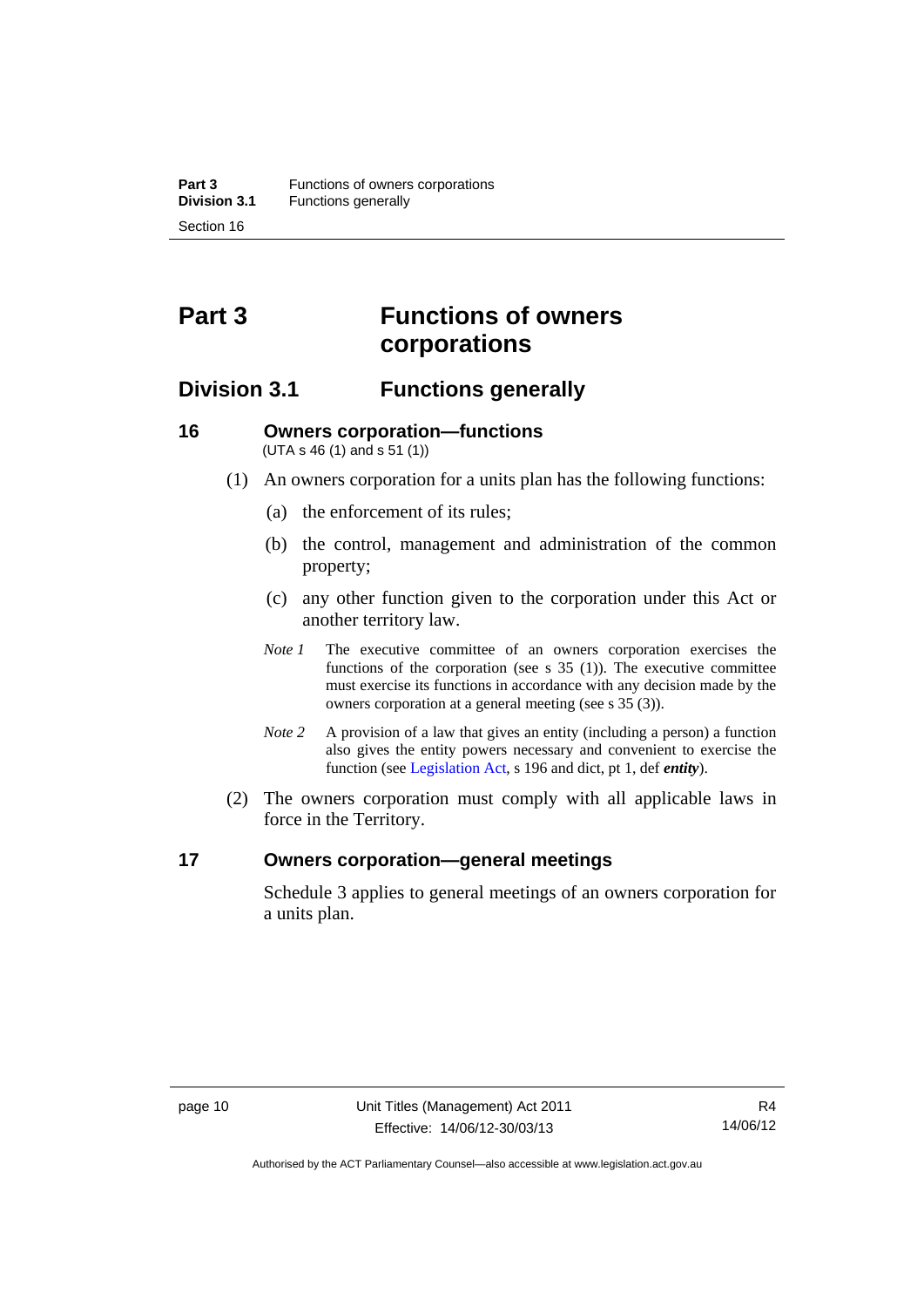#### <span id="page-22-0"></span>**18 Exemptions for units plans with 4 or fewer units**  (UTA s 50)

- (1) An owners corporation for a units plan with 4 or fewer units may, by special resolution, exempt itself from the requirements of this Act as prescribed by regulation.
- (2) An exemption may be revoked by special resolution.

### <span id="page-22-1"></span>**Division 3.2 Functions relating to property**

#### <span id="page-22-2"></span>**19 Common property**

(UTA s 47)

- (1) An owners corporation for a units plan holds the common property as agent for—
	- (a) if all the units are owned by the same person—the owner; or
	- (b) in any other case—the unit owners as tenants in common in shares proportional to their unit entitlement.
	- *Note* The owners corporation may, by ordinary resolution, decide to hold sustainability infrastructure installed on common property as trustee for the unit owners (see s 23 (3)).
- (2) The owners corporation must give all members of the corporation opportunity for the reasonable use and enjoyment of the common property.

#### <span id="page-22-3"></span>**20 Dealings with common property**  (UTA s  $48(2)$  and  $(4)$ )

- (1) An owners corporation for a units plan may, if authorised by a special resolution, on conditions and for purposes stated in the resolution—
	- (a) grant or vary an easement over any part of the common property; or
	- (b) take or vary an easement granted for the benefit of the common property; or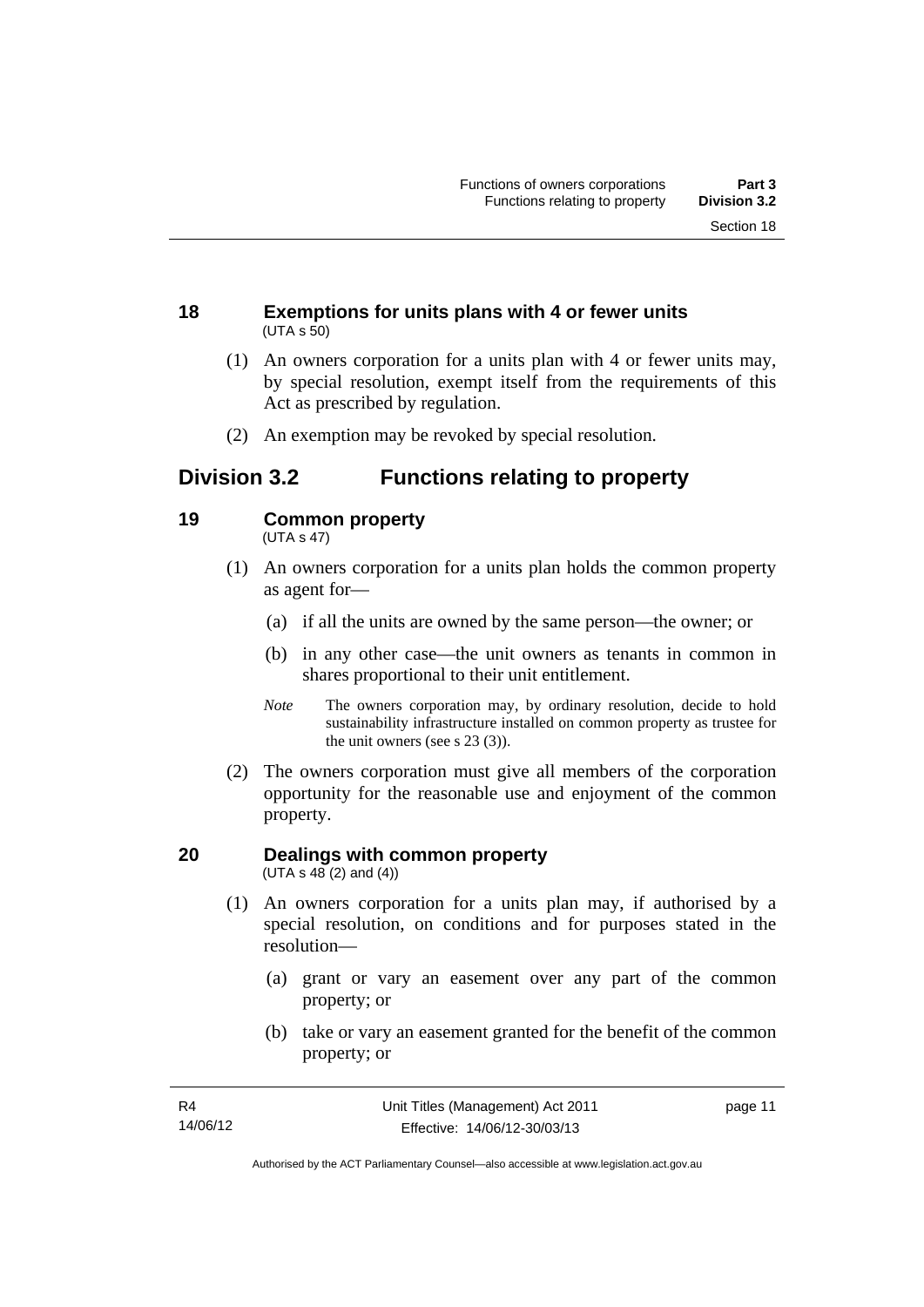- (c) release an easement granted for the benefit of the common property.
- *Note* The owners corporation may, by ordinary resolution, grant an easement or any other right over the common property for the purpose of the installation, operation or maintenance of sustainability or utility infrastructure (see s 23 (1) (c)).
- (2) The owners corporation may not transfer, sublet or mortgage, at law or in equity, its interest in the common property.

### <span id="page-23-0"></span>**21 Dealings in property generally**

 $(UTA s 48 (1) and (3))$ 

- (1) An owners corporation for a units plan may, if authorised by an ordinary resolution—
	- (a) hold property for a use in accordance with its functions; or
	- (b) dispose of that property.
- (2) However, the only interests in land that an owners corporation may hold, at law or in equity, are as follows:
	- (a) the lease of the common property;
	- (b) an easement granted for the benefit of the common property;
	- (c) a registered charge under section 96 securing an amount payable to the corporation;
	- (d) an interest in the common property of a community title scheme that includes the land subdivided by the units plan.

#### <span id="page-23-1"></span>**22 Special privileges relating to common property**  (UTA s 49)

- (1) An owners corporation for a units plan may, if authorised by an unopposed resolution, grant a special privilege, other than a sublease, for the enjoyment of the common property, or any part of the common property, to—
	- (a) a unit owner; or

Authorised by the ACT Parliamentary Counsel—also accessible at www.legislation.act.gov.au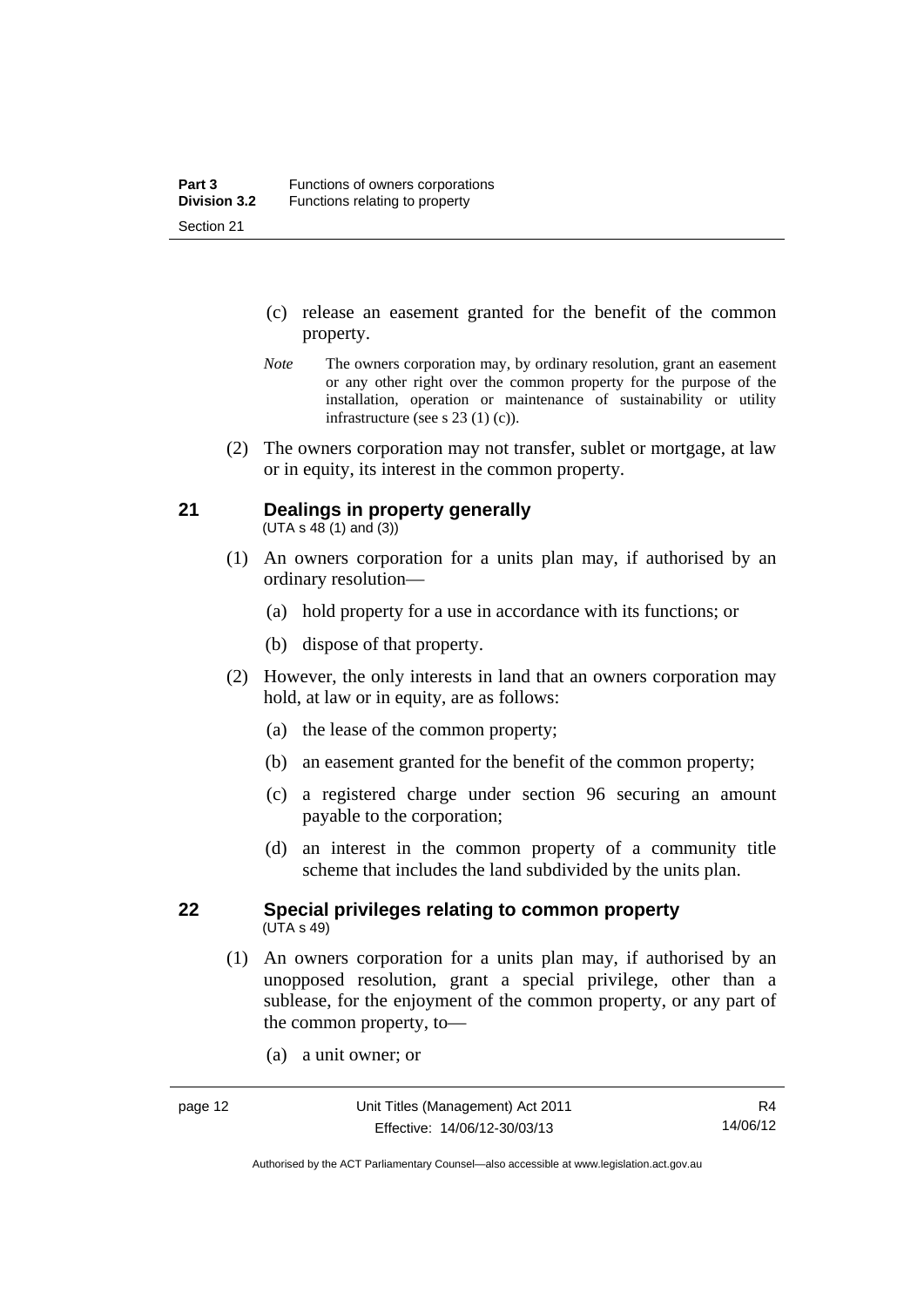- (b) someone else with an interest in a unit.
- (2) A grant under subsection (1) may be terminated, in accordance with a special resolution, by written notice given by the owners corporation to the person to whom the grant was made.

#### <span id="page-24-0"></span>**23 Installation of sustainability and utility infrastructure on common property**

- (1) An owners corporation for a units plan may, if authorised by an ordinary resolution—
	- (a) approve the installation of sustainability or utility infrastructure on the common property; and
	- (b) approve the financing of the installation of the sustainability or utility infrastructure; and
	- (c) grant an easement or any other right over any part of the common property for the purpose of the installation, operation or maintenance of the sustainability or utility infrastructure.
- (2) The owners corporation may only approve the installation, and financing, of sustainability or utility infrastructure under this section if satisfied, after considering the following, the long-term benefit of the proposed infrastructure is greater than the cost of installing and maintaining the infrastructure:
	- (a) a site plan of the proposed infrastructure;
	- (b) a maintenance plan for the proposed infrastructure;
	- (c) if the proposed infrastructure is to be financed by a third party—the terms of the financing arrangements;
	- (d) the direct and indirect costs of the proposed infrastructure;
	- (e) the long-term environmental sustainability benefits of the proposed infrastructure;
	- (f) any other matter prescribed by regulation.

page 13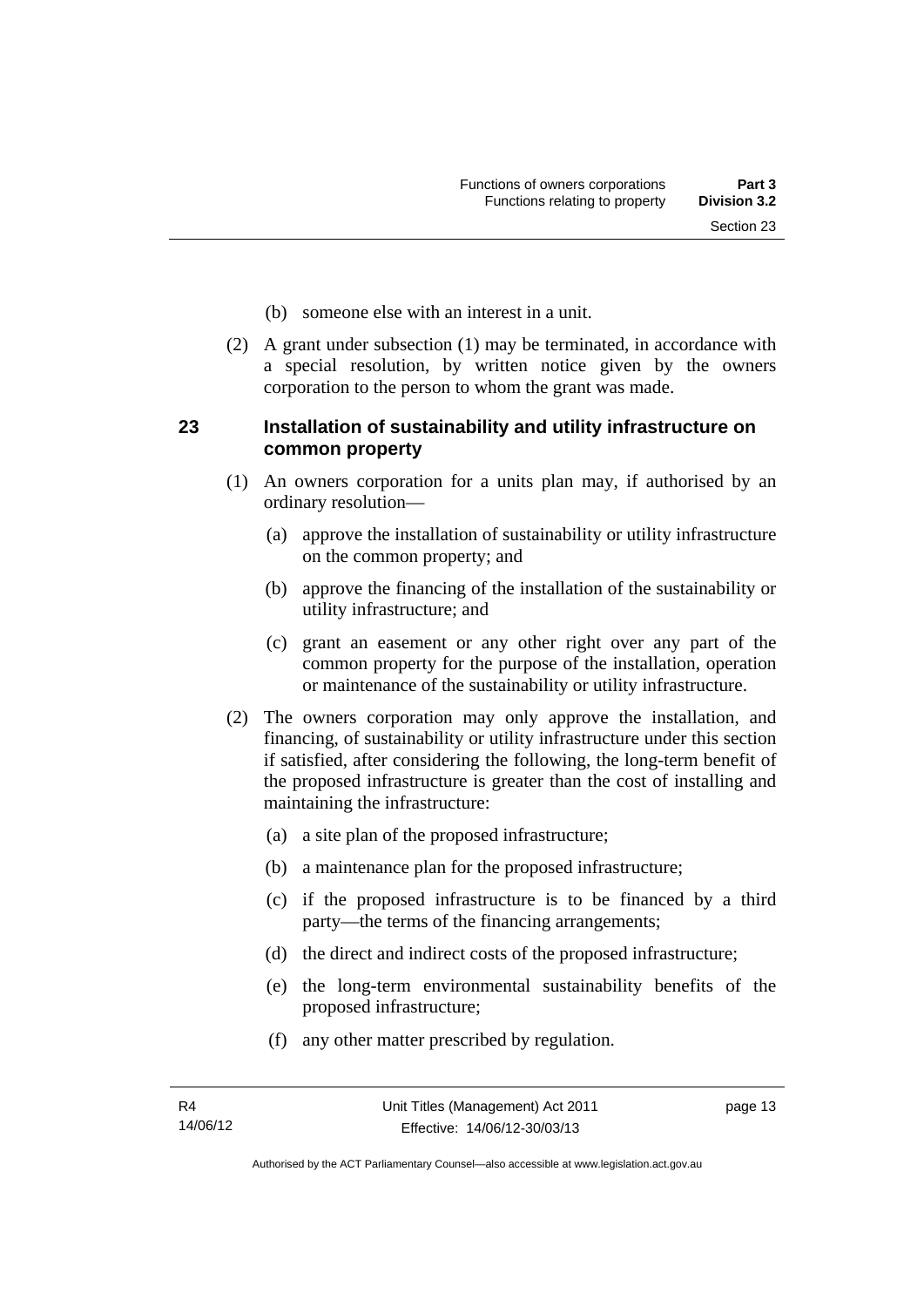- (3) The owners corporation may, by ordinary resolution, decide to hold sustainability infrastructure (including existing sustainability infrastructure) installed on common property and any income earned from the operation of the infrastructure as trustee for—
	- (a) if all the units are owned by the same person—the owner; or
	- (b) in any other case—the unit owners as tenants in common in shares proportional to their unit entitlement.

#### **Example—income**

income from an electricity feed-in tariff scheme

- *Note 1* If the owners corporation does not decide to hold sustainability infrastructure as trustee for the unit owners, it holds the infrastructure as agent for the owners (see s 20 (1)).
- *Note 2* An example is part of the Act, is not exhaustive and may extend, but does not limit, the meaning of the provision in which it appears (see [Legislation Act,](http://www.legislation.act.gov.au/a/2001-14) s 126 and s 132).
- (4) For section 71, an owners corporation is not carrying on a business if it receives income from the operation of the sustainability infrastructure and the income is used only to pay—
	- (a) costs, including financing costs, in relation to the installation and maintenance of the infrastructure; or
	- (b) costs of utilities used by, or provided to, the owners corporation.

### <span id="page-25-0"></span>**Division 3.3 Maintenance and other services**

#### <span id="page-25-1"></span>**24 Maintenance obligations**

 $(UTA s 51 (3), (5) and (8))$ 

- (1) An owners corporation for a units plan must maintain the following:
	- (a) for a staged development—the common property included in a completed stage of the development;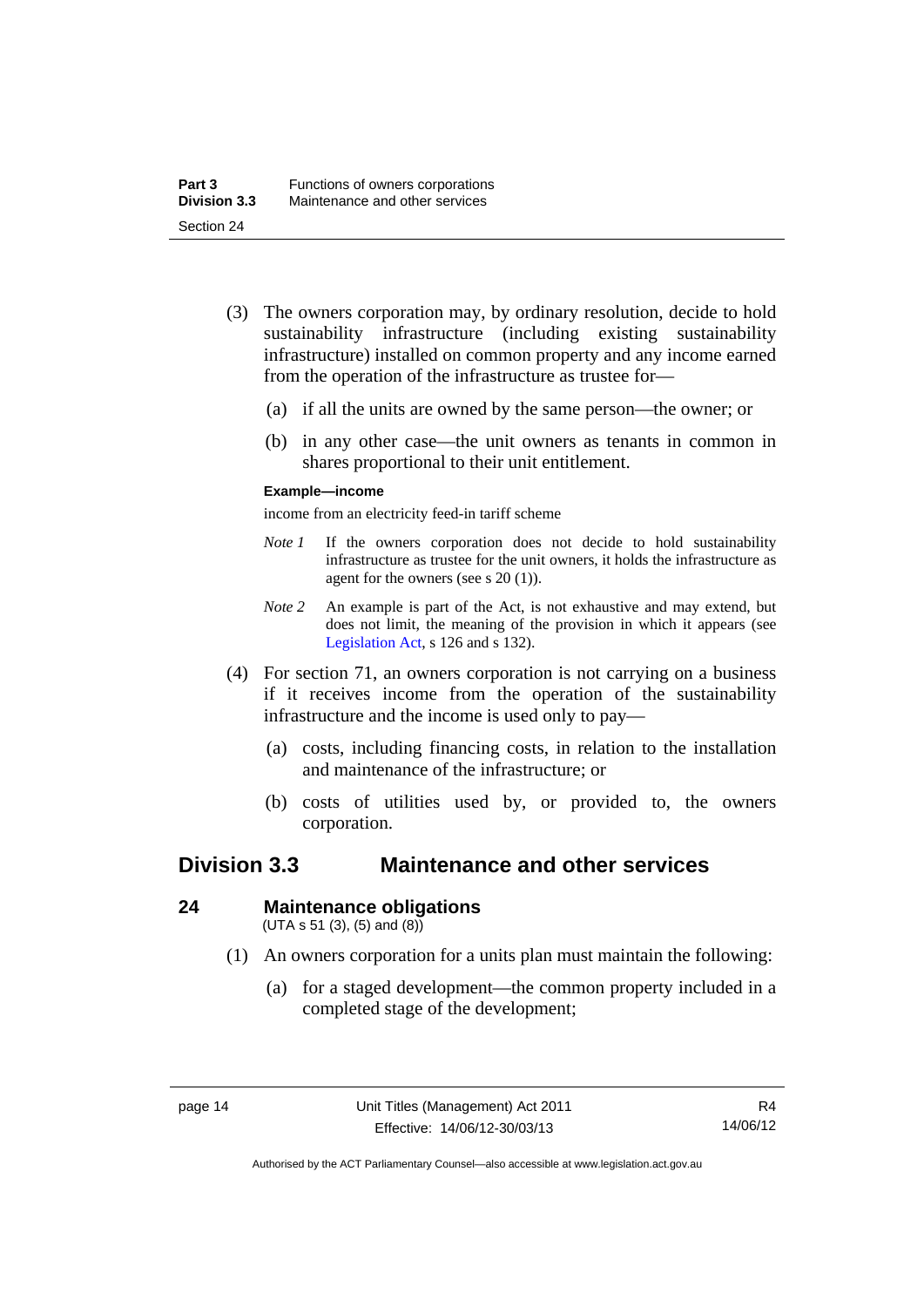- (b) for a development that is not a staged development—the common property;
- (c) other property that it holds;
- (d) the defined parts of any building containing class A units (whether or not the defined parts are common property);

- (e) if a utility service mentioned in the *[Unit Titles Act 2001](http://www.legislation.act.gov.au/a/2001-16)*, section 35 (Easements given by this Act) is provided for the potential benefit of all units—facilities associated with the provision of the utility services including utility conduits;
- (f) any building on the common property that encroaches on a unit if the building is the subject of an easement declared under the *[Unit Titles Act 2001](http://www.legislation.act.gov.au/a/2001-16)*, section 36 (Easements declared by owners corporations);
- (g) as authorised by a special resolution (if any)—all buildings on all class B units on the units plan.

#### **Example—par (g)**

a special resolution authorising the owners corporation to paint all buildings on the class B units and to carry out roofing and structural repairs to all class B units, but excluding responsibility for internal painting and minor repairs of class B units

- *Note* An example is part of the Act, is not exhaustive and may extend, but does not limit, the meaning of the provision in which it appears (see [Legislation Act,](http://www.legislation.act.gov.au/a/2001-14) s 126 and s 132).
- (2) In this section:

*defined parts*, of a building containing class A units, means—

- (a) the following structures in the building, if load-bearing:
	- (i) walls;
	- (ii) columns;

*Note* This does not include painting, unless the painting is required because of other maintenance (see s 26 (1)).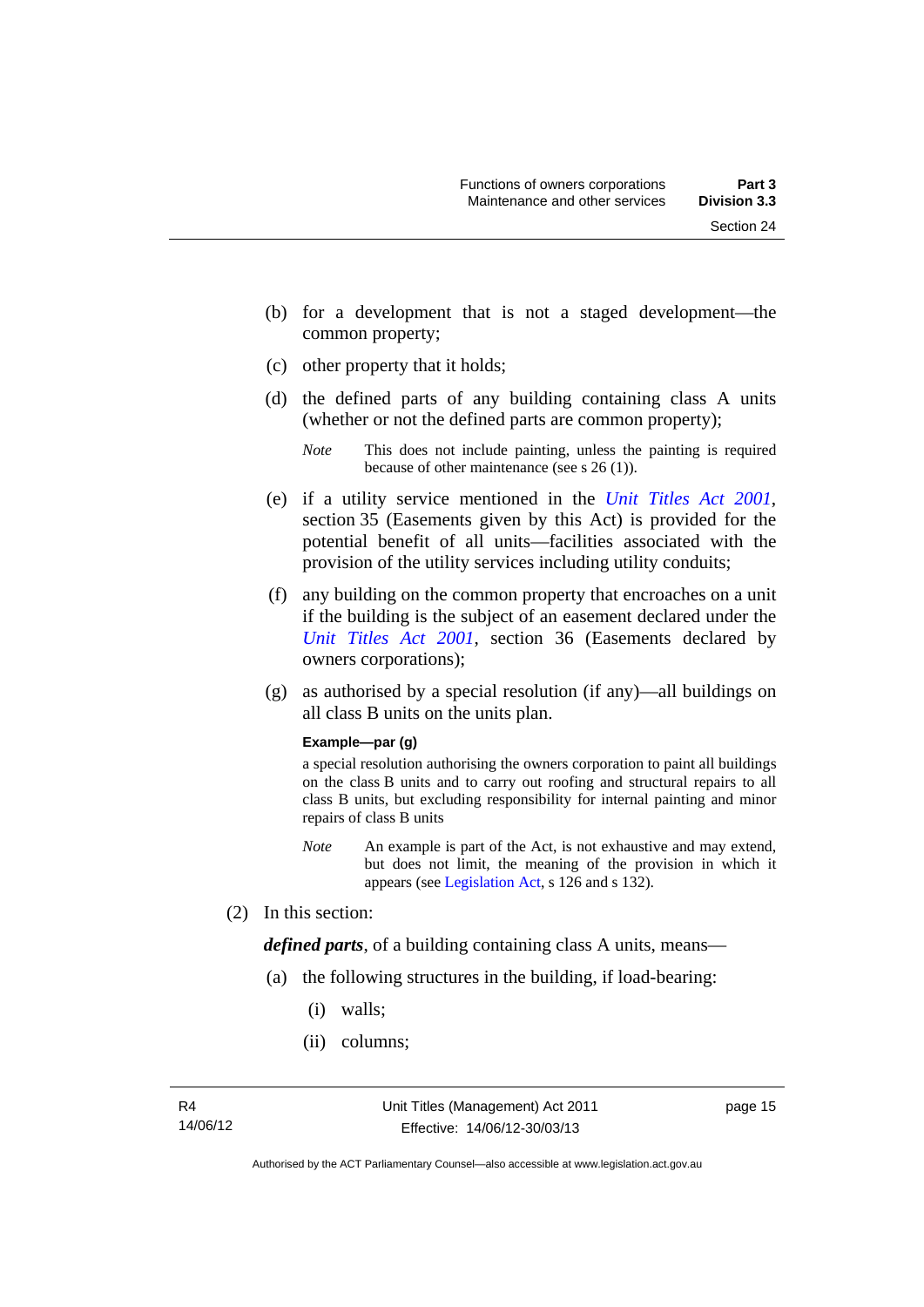- (iii) footings;
- (iv) slabs;
- (v) beams; or
- (b) any part of a balcony on the building.

### <span id="page-27-0"></span>**25 Owners corporation may exempt itself from maintenance obligations**

 $(UTA \, \bar{s} \, 51 \, (6))$ 

An owners corporation for a units plan may, by special resolution, exempt itself from 1 or more maintenance obligations under section 24 (1) if the exemption is not reasonably likely to have a significant adverse effect on—

- (a) the appearance of the common property; or
- (b) the safety of occupiers of the units or of the public.

#### <span id="page-27-1"></span>**26 Other qualifications on owners corporation's maintenance obligations**  (UTA s 51 (4) and (7))

- (1) An owners corporation's obligation under section 24 (1) (d) to maintain the defined parts of a building containing class A units does not require the corporation to carry out any painting of a unit unless the painting is necessary because of other maintenance being carried out by the owners corporation.
- (2) If the lease of a unit or the common property is subject to a building and development provision, section 24 (1) does not apply to the owners corporation until the planning and land authority issues a certificate under the *[Planning and Development Act 2007](http://www.legislation.act.gov.au/a/2007-24)*, section 296 (Certificates of compliance)—
	- (a) for the building and development provision; and
	- (b) for any building and development provision to which any of the other leases are subject.

Authorised by the ACT Parliamentary Counsel—also accessible at www.legislation.act.gov.au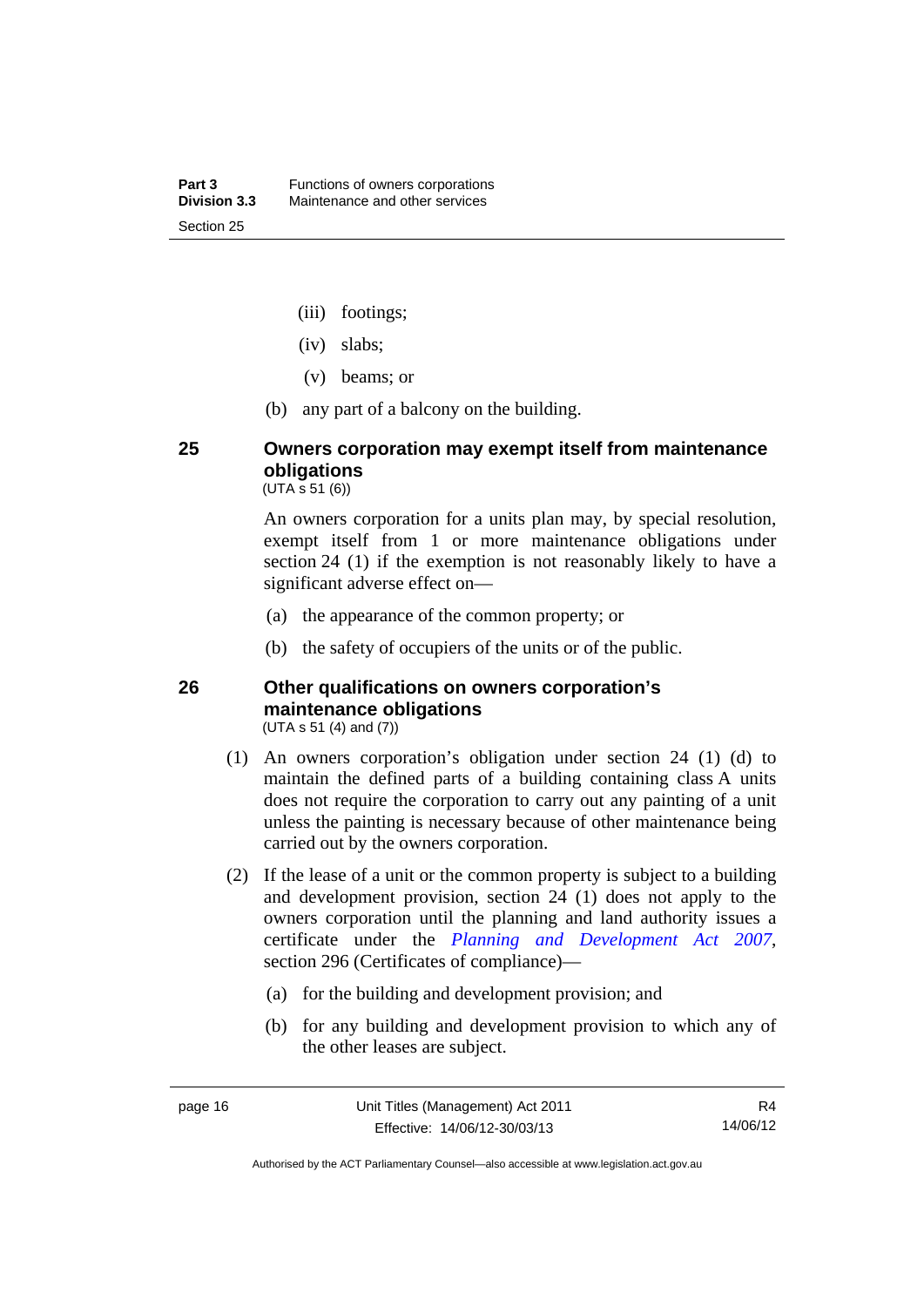#### *Note Building and development provision*—see the *[Planning and](http://www.legislation.act.gov.au/a/2007-24)  [Development Act 2007](http://www.legislation.act.gov.au/a/2007-24)*, s 234.

(3) In this section:

*defined parts*, of a building containing class A units—see section 24 (2).

#### <span id="page-28-0"></span>**27 Structural defects—owners corporation may represent members**  (UTA s 51B)

- (1) This section applies if a building, or the site of a building, that is part of the units or common property of a units plan, has a structural defect that affects, or is likely to affect, the support or shelter provided by that part of the building or site to another part of the building or site.
- (2) The owners corporation for the units plan may, by ordinary resolution, take legal action for the rectification of the structural defects if—
	- (a) the legal action could be taken by a member of the corporation; and
	- (b) the member does not take the legal action within a reasonable time after the defect becomes known.
- (3) If the owners corporation takes legal action under this section—
	- (a) the corporation and not the member who could have taken the action is liable for the costs incurred by the corporation in taking the legal action; and
	- (b) the corporation and not the member may take the benefit of any order for costs in the corporation's favour in the legal action.
- (4) For this section, the owners corporation *takes legal action* if the corporation—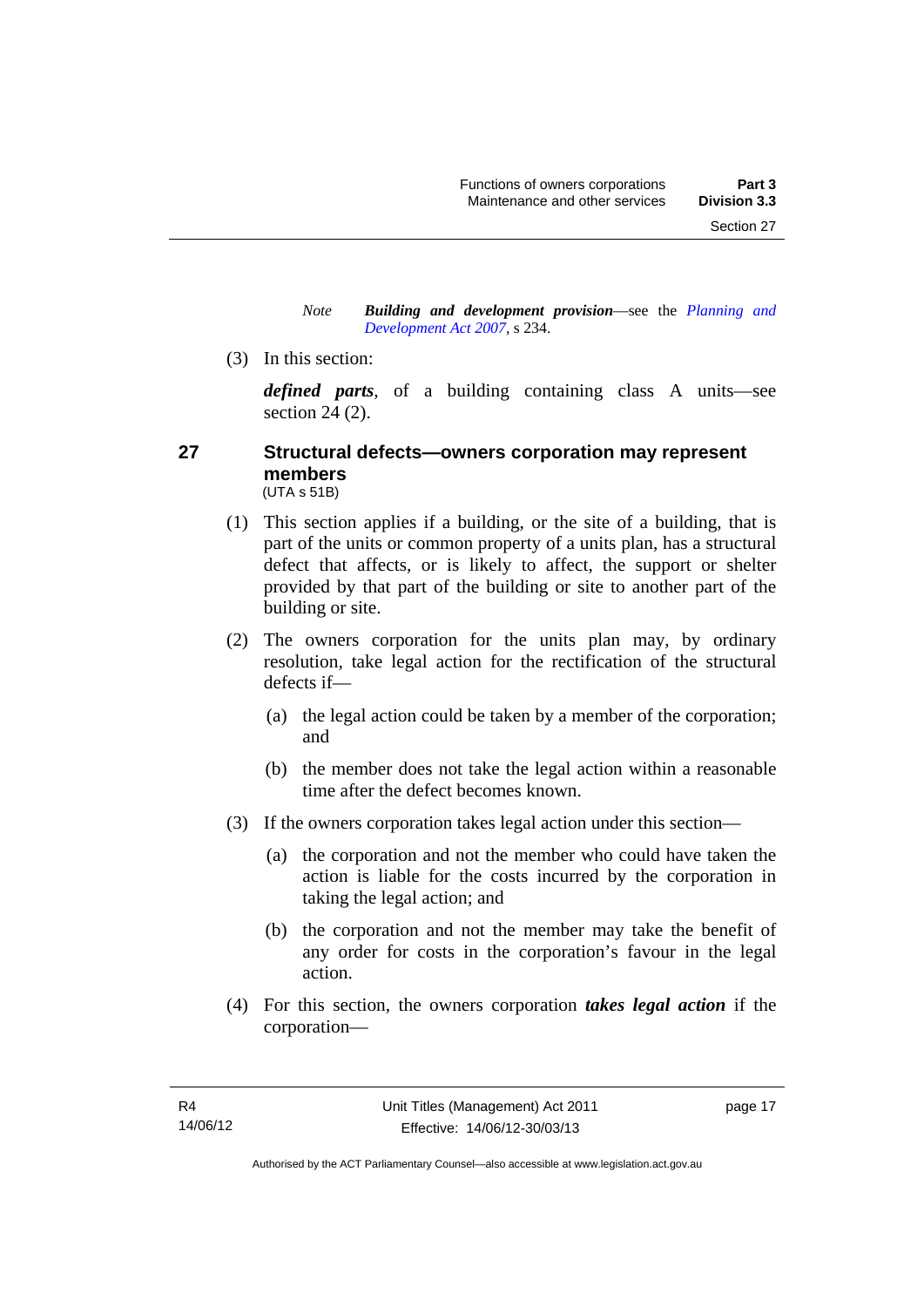- (a) begins a proceeding; or
- (b) continues a proceeding.

#### <span id="page-29-0"></span>**28 Owners corporation—entry to units**  (UTA s 51C)

- (1) An owners corporation for a units plan does not have a right to enter a unit in the units plan without the consent of the owner or occupier, except in accordance with this section.
- (2) The owners corporation may enter the unit without notice to the owner or occupier of the unit if the access is required in an emergency.

#### **Examples—emergencies**

- 1 water is flowing from 1 unit into another unit and is causing damage
- 2 an external glass window in the unit is dislodged and is likely to fall
- *Note* An example is part of the Act, is not exhaustive and may extend, but does not limit, the meaning of the provision in which it appears (see [Legislation Act,](http://www.legislation.act.gov.au/a/2001-14) s 126 and s 132).
- (3) If entry to the unit is required to inspect or maintain the common property of the units plan, a person may enter the unit on behalf of the owners corporation if—
	- (a) the executive committee authorises the entry, and the person to enter, by resolution; and
	- (b) the executive committee gives the owner or occupier written notice that the entry must be allowed on a stated day.
- (4) A notice under subsection (3) (b) must be given to the owner or occupier not less than 7 days before the entry it relates to.

#### <span id="page-29-1"></span>**29 Work on behalf of particular unit owners or occupiers**  (UTA s 52)

An owners corporation for a units plan may, if authorised by an ordinary resolution, enter into and carry out an agreement with an owner or occupier of a unit for—

Authorised by the ACT Parliamentary Counsel—also accessible at www.legislation.act.gov.au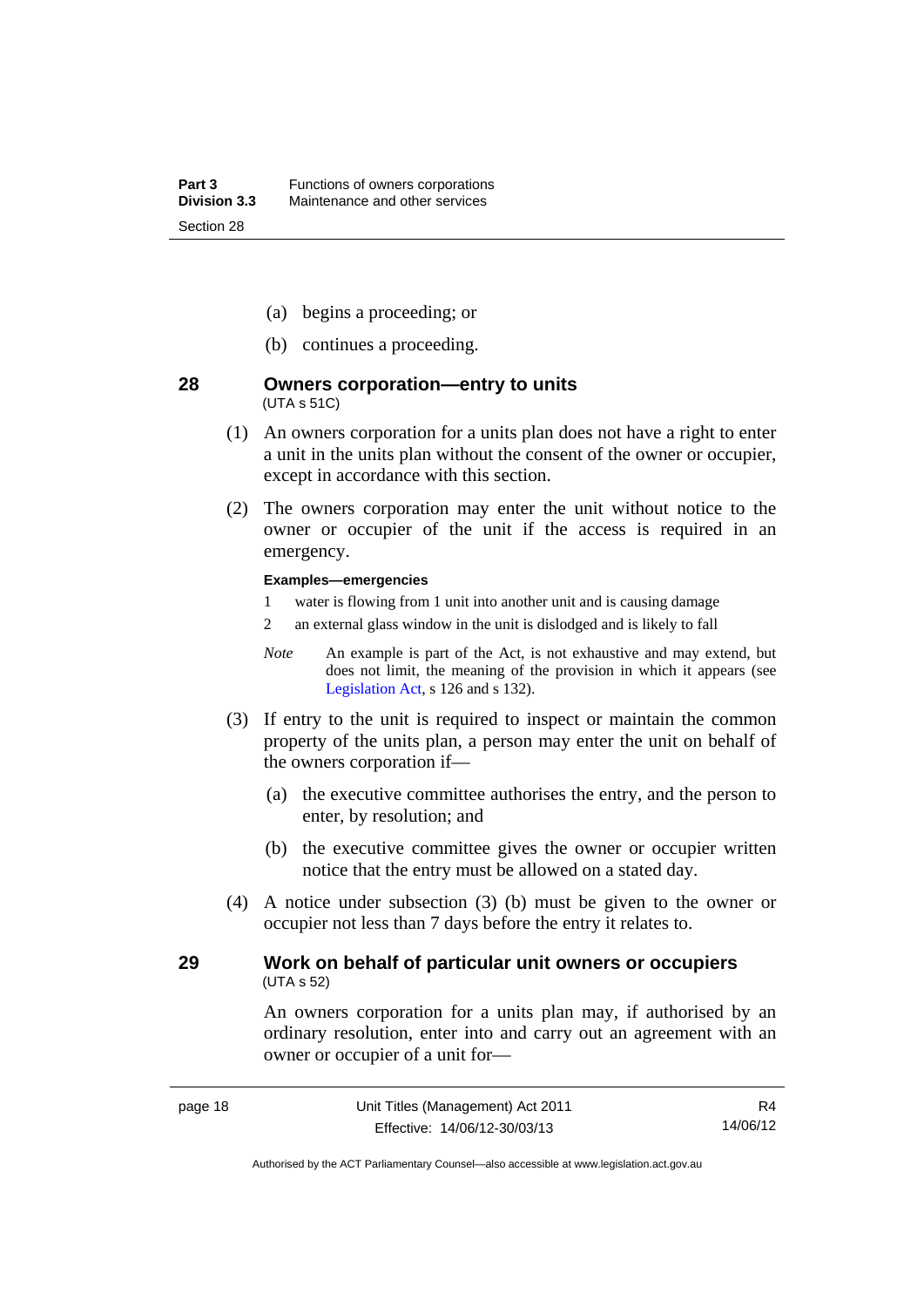- (a) the maintenance of the unit; or
- (b) the provision of facilities or services for the unit (or its owner or occupier).
- <span id="page-30-0"></span>**30 Recovery of costs—agreements under s 29**  (UTA s 53)
	- (1) This section applies to an agreement for the maintenance of a unit, or the provision of facilities or services for a unit (or its owner or occupier), if—
		- (a) the agreement is authorised under section 29; and
		- (b) the owners corporation is not responsible for the maintenance, facilities or services under section 29.
	- (2) The owners corporation may recover the cost of carrying out the agreement as a debt from the person with whom the agreement was entered.
	- (3) If the agreement applies to a number of units, the amount recoverable for each unit is (unless the people with whom the agreement was entered agree in writing otherwise) as follows:

total unit entitlement of relevant units amount recoverable = total cost  $\times$  unit entitlement of the unit

(4) In subsection (3):

*total cost* means the total cost of carrying out the agreement.

*total unit entitlement of relevant units* means the total unit entitlement of all units that the agreement applies to.

*Note Unit entitlement*—see the *[Unit Titles Act 2001](http://www.legislation.act.gov.au/a/2001-16)*, s 8.

page 19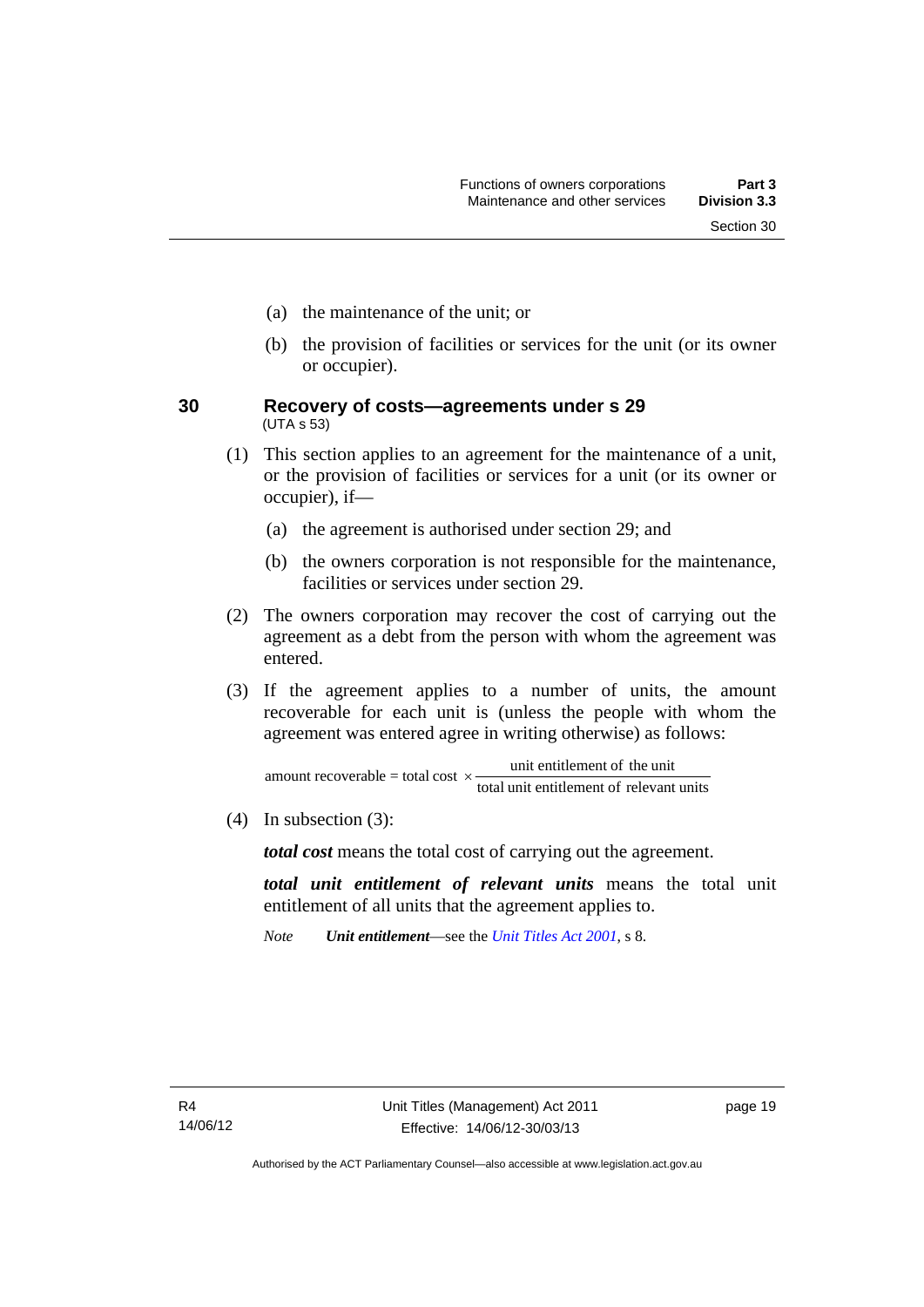#### <span id="page-31-0"></span>**31 Recovery of expenditure resulting from member or unit occupier's fault**  (UTA s 54)

- (1) This section applies if an owners corporation for a units plan has in carrying out its functions incurred an expense, or carried out work, that is necessary because of—
	- (a) a wilful or negligent act or omission of a member of the corporation, or an occupier of the member's unit; or
	- (b) a breach of its rules by a member of the corporation, or an occupier of the member's unit.
- (2) The amount spent or the cost of the work is recoverable by the owners corporation from the member as a debt.
- (3) If the owners corporation recovers an amount under subsection (2) from a member for an act, omission or breach of an occupier of the member's unit, the member may recover the amount from the occupier as a debt.
- (4) In this section:

*work*, carried out by an owners corporation, means maintenance or anything else the corporation is authorised under this Act to do.

### <span id="page-31-1"></span>**Division 3.4 Other matters**

#### <span id="page-31-2"></span>**32 Animals—owners corporation's consent**  (UTA s 51A)

- (1) A unit owner may keep an animal, or allow an animal to be kept, within the unit or the common property only with the consent of the owners corporation.
- (2) The owners corporation may give consent under this section with or without conditions.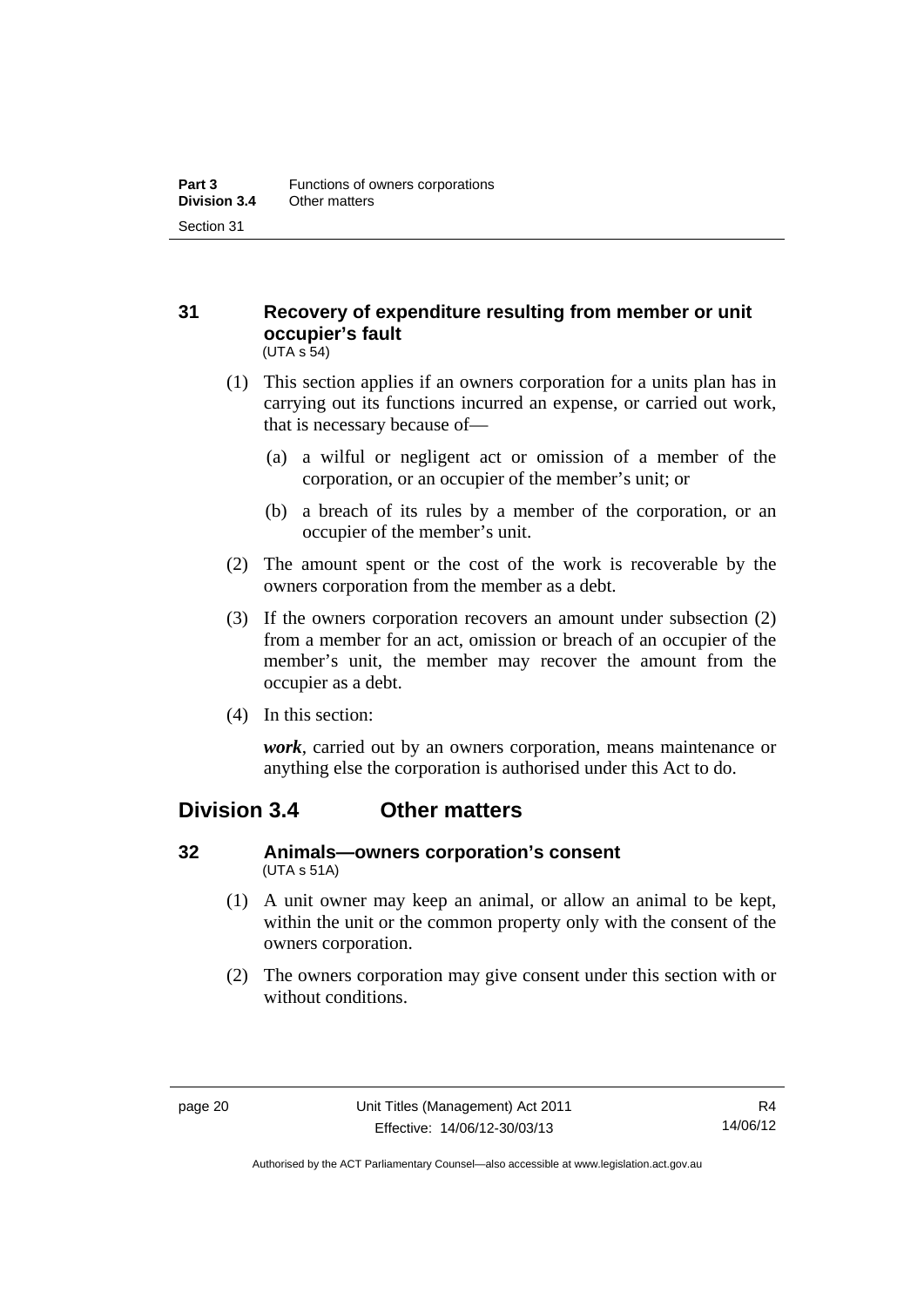- (3) However, the owners corporation's consent must not be unreasonably withheld.
	- *Note* An owner or occupier of a unit may apply to the ACAT to resolve a dispute with the owners corporation about keeping an animal, or allowing an animal to be kept (see s 126).
- (4) In this section:

*animal* includes—

- (a) an amphibian; and
- (b) a bird; and
- (c) a fish; and
- (d) a mammal (other than a human being); and
- (e) a reptile.

### <span id="page-32-0"></span>**33 Restriction on owners corporation during developer control period**

(UTA s 46A)

- (1) An owners corporation for a units plan must not, during the developer control period, do any of the following:
	- (a) enter into a contract unless—
		- (i) the contract is disclosed in each contract to sell a unit in the units plan; and
		- (ii) either—
			- (A) the contract is for a period not longer than 2 years; or
			- (B) the ACAT authorises the corporation entering into the contract in accordance with subsection (3);
		- *Note* This section also applies to the engagement of a manager or service contractor under div 4.2 or div 4.3.

page 21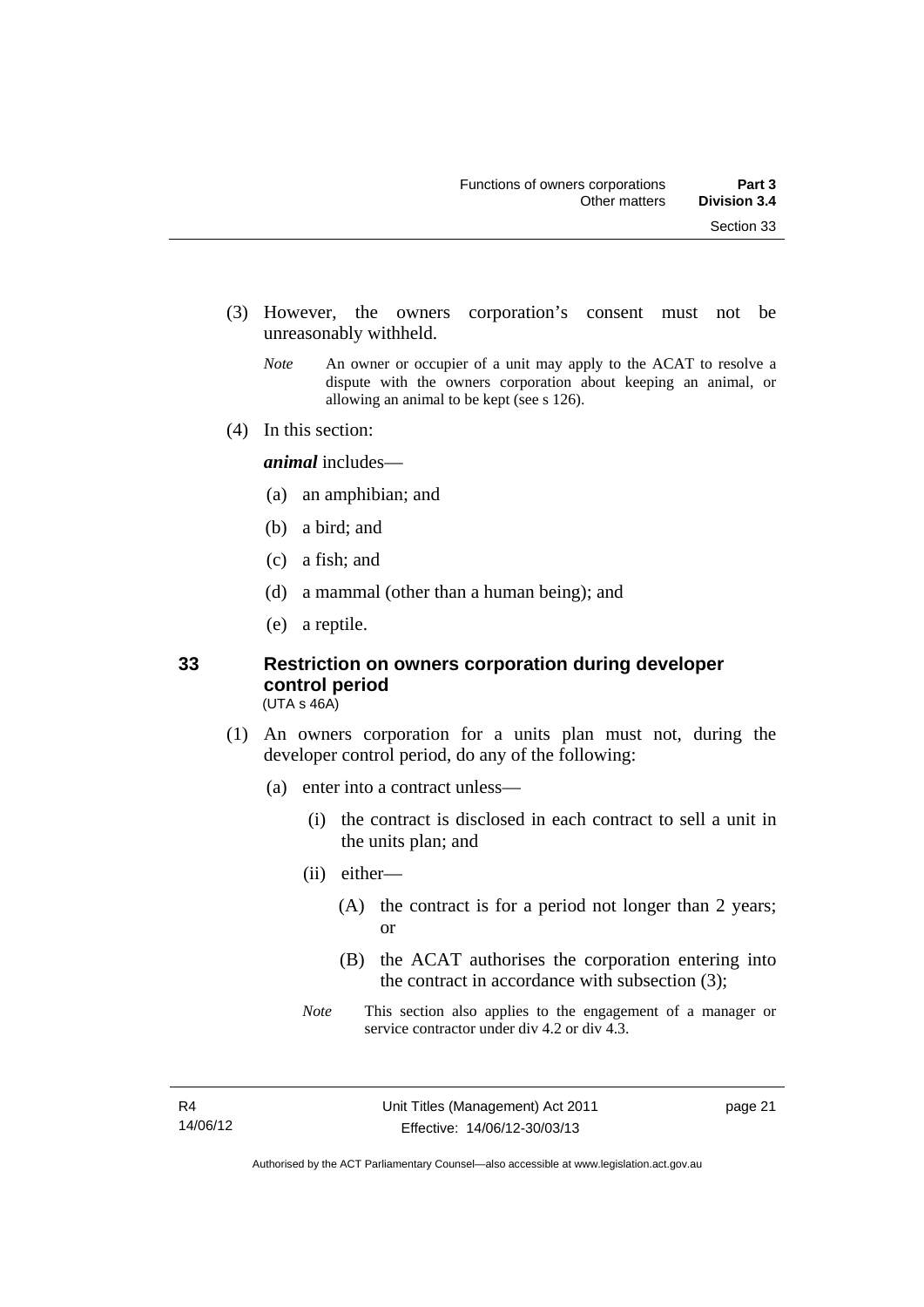- (b) change the rules of the corporation;
- (c) approve the keeping of an animal in a unit unless the right to keep an animal was reserved in each contract to sell a unit in the units plan.
- (2) A developer or, if an owners corporation is established for the units plan, the owners corporation may apply to the ACAT for the authority to enter a contract during the developer control period.
- (3) The ACAT may authorise the owners corporation entering into the contract if satisfied that the terms of the contract are reasonable in all the circumstances.
- (4) In making a decision under subsection (3), the ACAT—
	- (a) must take into account any matter prescribed by regulation; and
	- (b) may take into account any other thing it considers relevant.

#### **Examples—other things that may be relevant**

- 1 short and long-term economic benefits and disadvantages of the contract
- 2 the existence of a financing agreement related to the contract
- 3 environmental sustainability measures provided for by the contract
- *Note* An example is part of the Act, is not exhaustive and may extend, but does not limit, the meaning of the provision in which it appears (see [Legislation Act,](http://www.legislation.act.gov.au/a/2001-14) s 126 and s 132).

Authorised by the ACT Parliamentary Counsel—also accessible at www.legislation.act.gov.au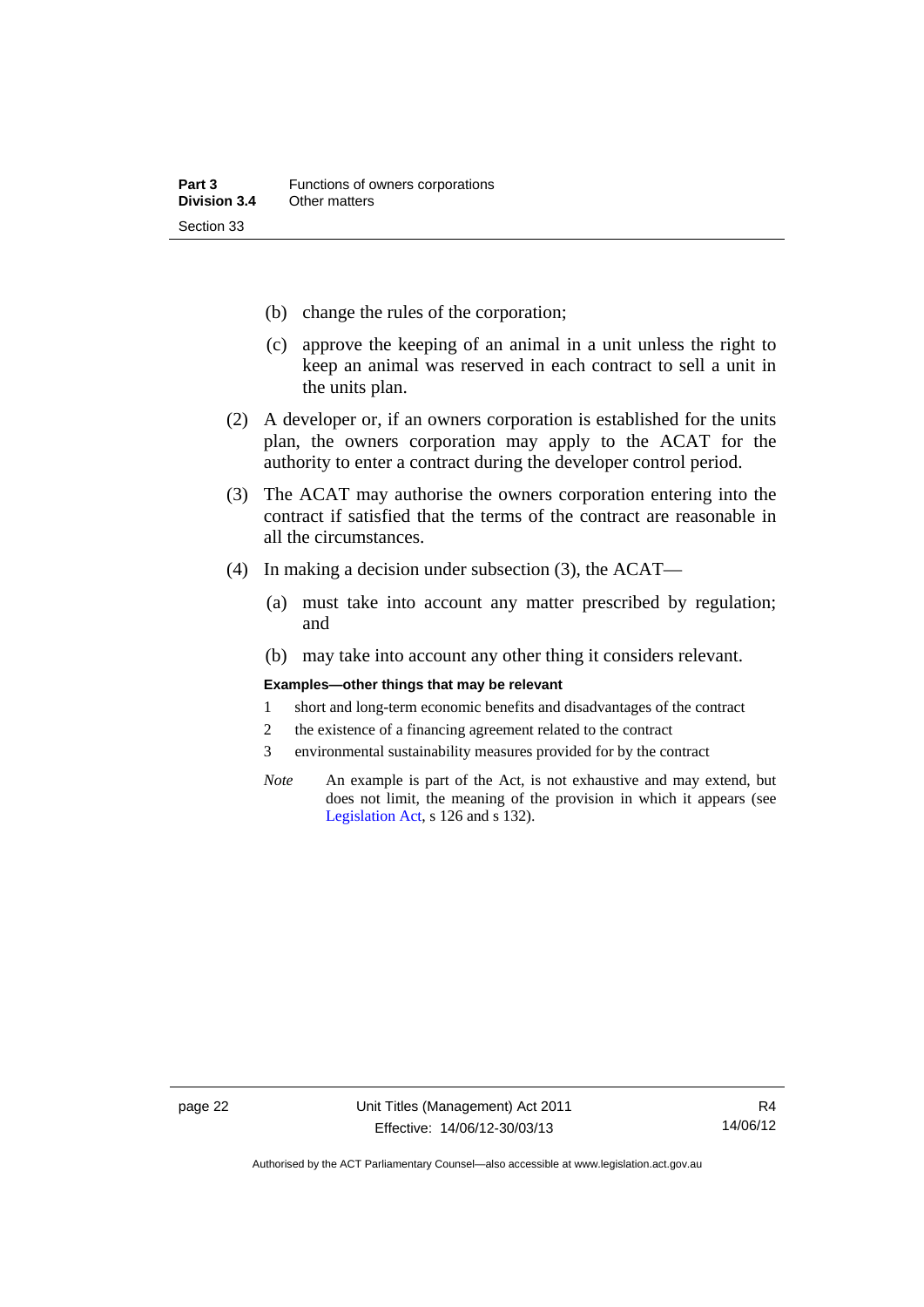## <span id="page-34-0"></span>**Part 4 People helping the owners corporation exercise its functions**

### <span id="page-34-1"></span>**Division 4.1 Executive committees**

#### <span id="page-34-2"></span>**34 Executive committee—establishment**  (UTA s 81)

On the establishment of an owners corporation, the executive committee of the corporation is established.

#### <span id="page-34-3"></span>**35 Executive committee—functions**  (UTA s 82)

- (1) The executive committee of an owners corporation exercises the functions of the corporation.
- (2) Without limiting subsection (1), the executive committee's functions include the following:
	- (a) developing matters in relation to—
		- (i) the common property; and
		- (ii) the strategic affairs of the owners corporation;
	- (b) submitting matters developed under paragraph (a) to the owners corporation for consideration;
	- (c) monitoring the owners corporation's financial performance;
	- (d) approving the annual financial statements and budget for presentation to the owners corporation at the corporation's annual general meeting;
	- (e) supervising the treasurer, secretary, manager (if any) and communications officer (if any);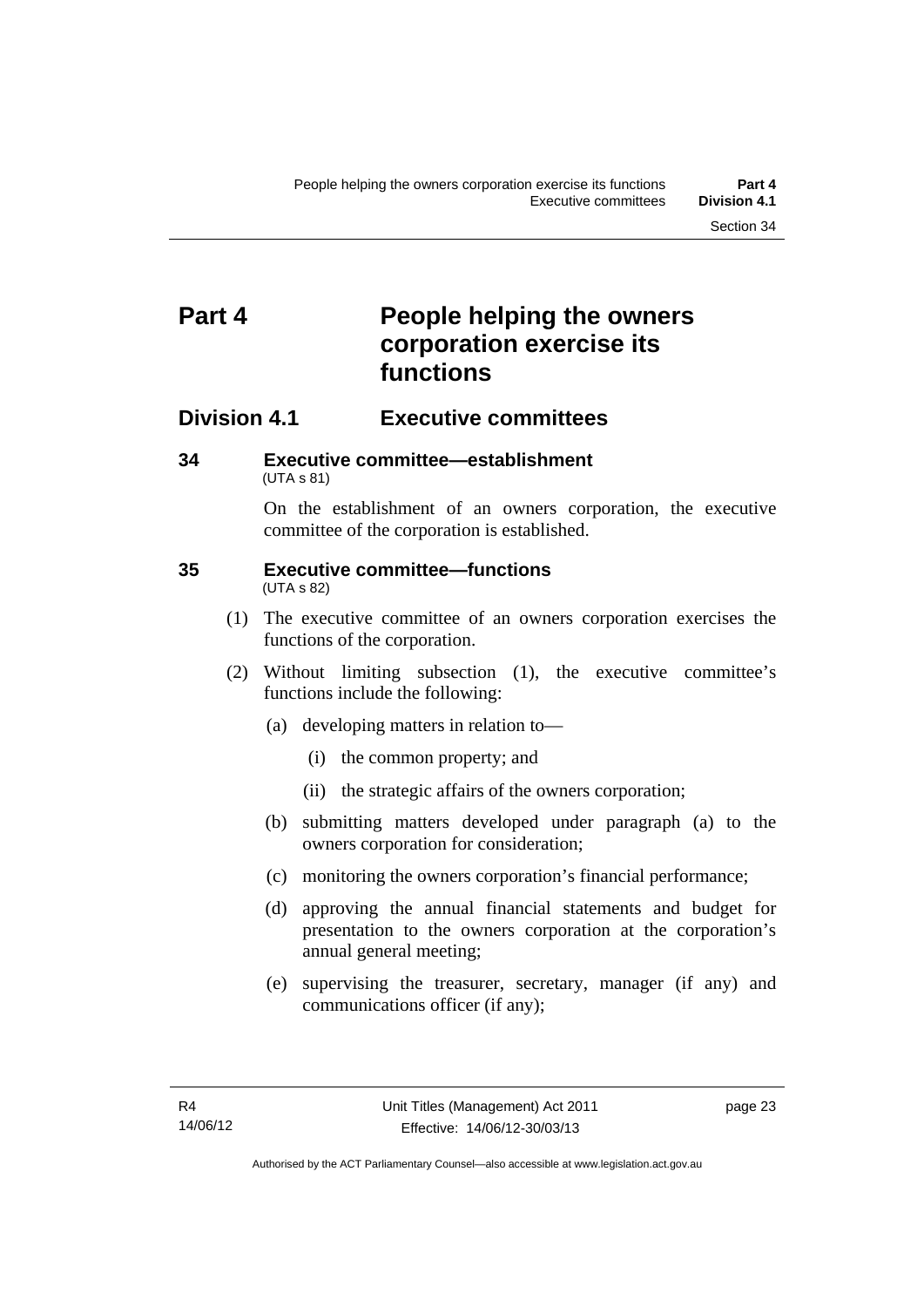- (f) carrying out the decisions of the owners corporation made at general meetings.
- (3) The executive committee must exercise its functions—
	- (a) as the corporation directs by resolution at a general meeting; or
	- (b) in the absence of a resolution—as the committee considers appropriate.
	- *Note* The resolution required under s (3) (a) is an ordinary resolution, unless the Act provides that the resolution should be a special, unopposed or unanimous resolution—see sch 3, s 3.14 (Decision-making at general meetings).

#### <span id="page-35-0"></span>**36 Executive committee—what it must, may and cannot do**

The executive committee must act in accordance with schedule 2, part 2.1.

#### <span id="page-35-1"></span>**37 Executive committee—meetings**

Schedule 2, part 2.2 applies to executive committee meetings.

#### <span id="page-35-2"></span>**38 Executive committee—before the first annual general meeting**   $(UTA S 83)$

- (1) Until the first annual general meeting of an owners corporation, the members of the executive committee are all the members of the corporation.
- (2) Until the first annual general meeting, the executive committee may exercise a function of the owners corporation only if authorised to do so by a special resolution.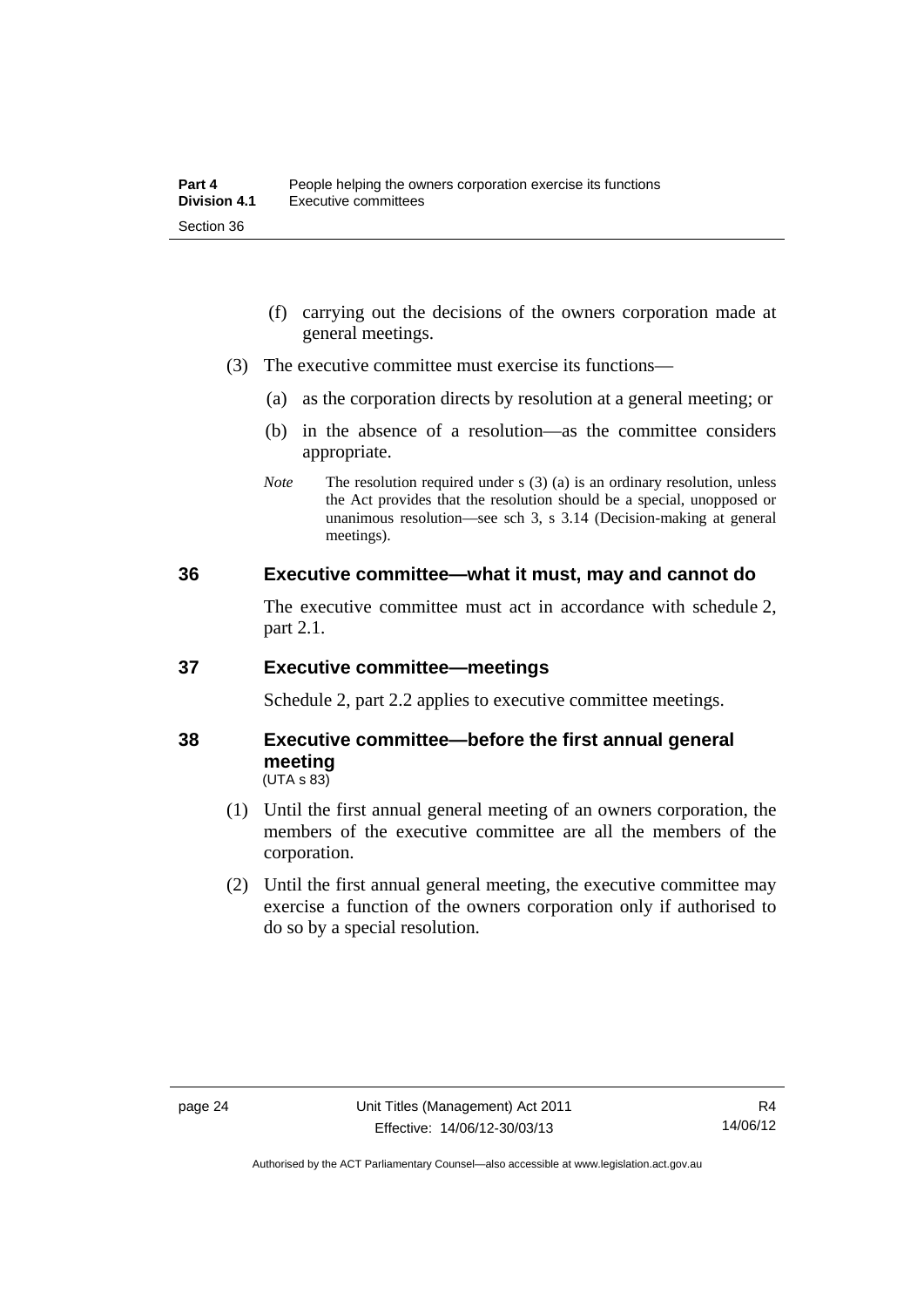#### **39 Executive committee—at and from the first annual general meeting**  (UTA s 84)

- (1) This section applies to the executive committee of an owners corporation beginning at the corporation's first annual general meeting.
- (2) The number of members of the executive committee (the *executive members*) is decided as follows:
	- (a) if there are only 1, 2 or 3 members of the owners corporation each member of the owners corporation is an executive member;
	- (b) if there are 4 or more members of the owners corporation—the members of the corporation must, at a general meeting, decide—
		- (i) by ordinary resolution to have 3 to 7 executive members; or
		- (ii) by special resolution to have 8 or more executive members.
- (3) If the number of members of the owners corporation is equal to or falls below the number of executive members as decided by the corporation, all the members of the corporation are executive members (even if not nominated or elected).
- (4) The executive members—
	- (a) are elected (if necessary) by ordinary resolution at each annual general meeting; and
	- (b) hold office until the earlier of—
		- (i) the next annual general meeting; and
		- (ii) the executive member ceasing to be a member of the owners corporation.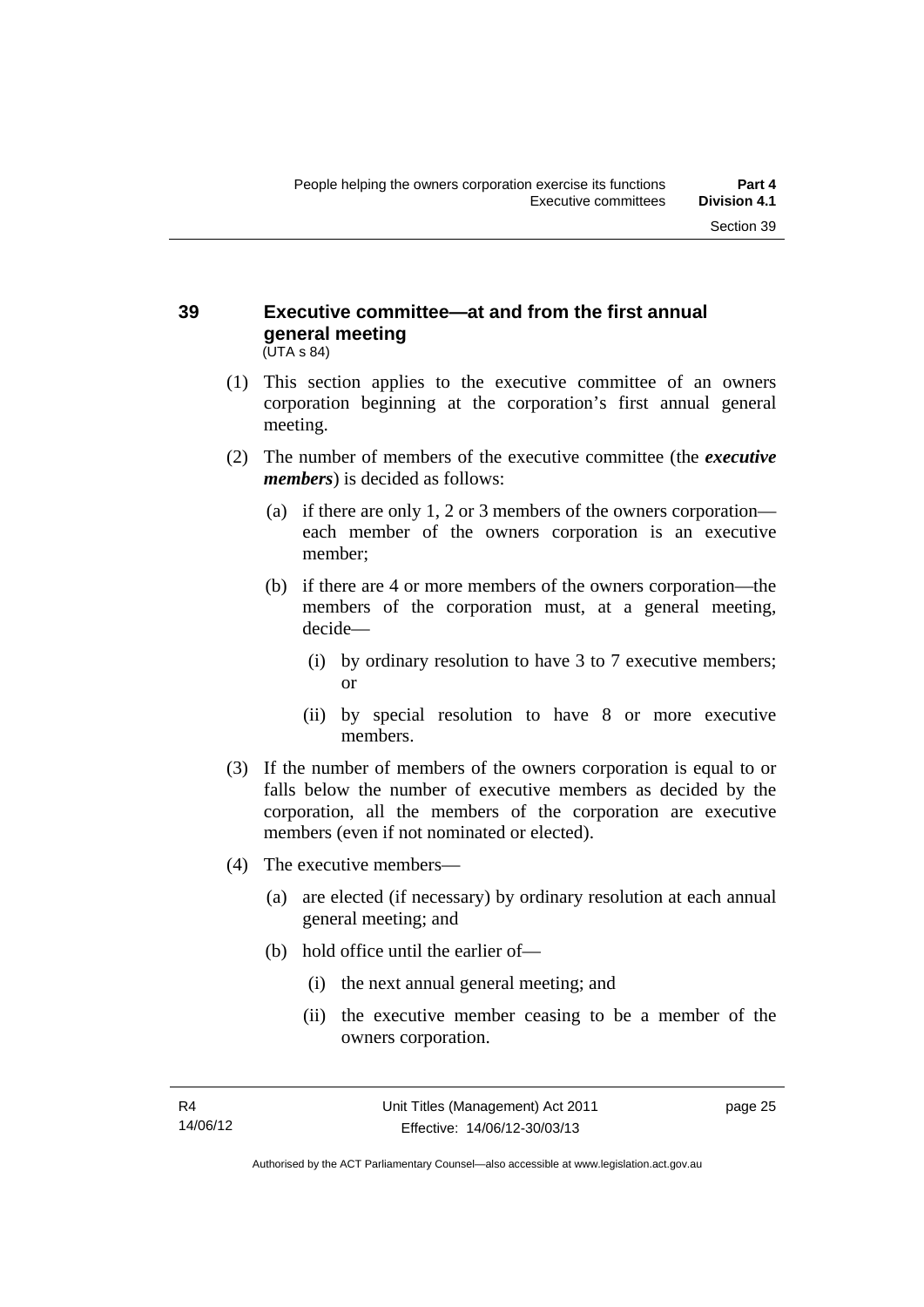- (5) An executive member (the *removed member*) of an owners corporation may be removed by the ordinary resolution that elects another member of the corporation to replace the removed member until the next annual general meeting.
- (6) The executive committee of an owners corporation may appoint a member of the corporation to fill a casual vacancy on the committee until the next annual general meeting.

#### **40 Executive committee—office-holders**  (UTA s 87)

- (1) The executive committee must elect—
	- (a) a chairperson; and
	- (b) a secretary; and
	- (c) a treasurer.
- (2) The committee may elect a person to 2 or more positions.

## **41 Executive committee—chairperson's functions**  (UTA s 87A (1))

The functions of the chairperson are—

- (a) to chair general meetings of the owners corporation and meetings of the executive committee; and
- (b) to set the agenda for general meetings and executive meetings, in consultation with the secretary and owners corporation manager (if any); and
- (c) to talk to the secretary, treasurer and manager (if any) about the exercise of their functions.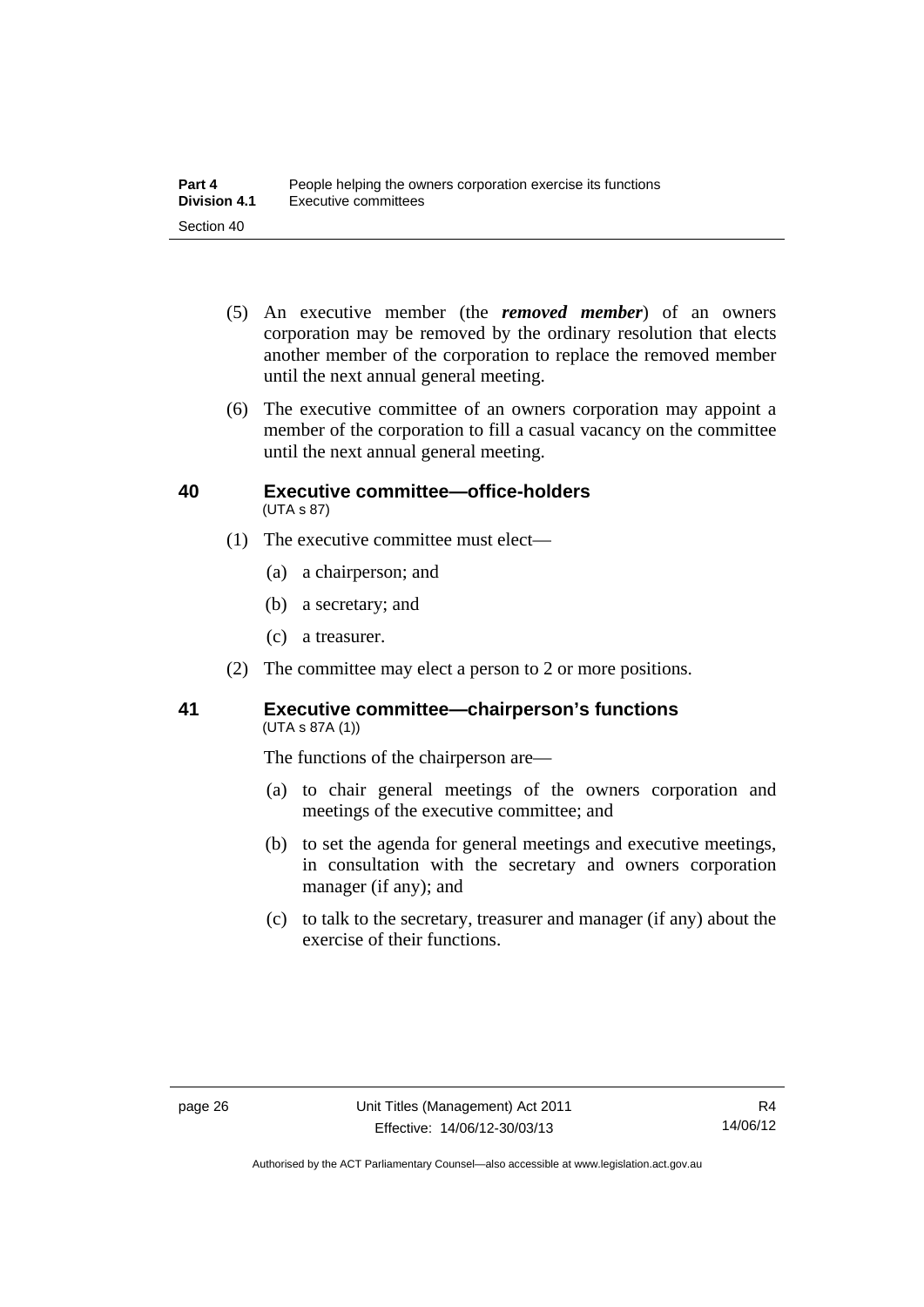## **42 Executive committee—secretary's functions**  (UTA s 87B)

The functions of the secretary are—

- (a) on behalf of the executive committee—
	- (i) to give notice of meetings of the executive committee and general meetings; and
	- (ii) to prepare and send out to executive members minutes of executive meetings; and
	- (iii) to prepare and send out to members of the owners corporation minutes of general meetings; and
	- (iv) to keep the records of the owners corporation, other than the records mentioned in schedule 2, section 2.1 (1) (f) (which are financial records); and
- (b) on behalf of the executive committee, and the owners corporation, to give notices under the Act; and
- (c) on behalf of the owners corporation—
	- (i) to give certificates required under the Act; and
	- (ii) to prepare and answer correspondence; and
- (d) to give any other administrative support to the executive committee or owners corporation.

## **43 Executive committee—treasurer's functions**  (UTA s 87C)

The functions of the treasurer are—

- (a) on behalf of the owners corporation, to give to each unit owner notice of—
	- (i) a determination of general fund contributions under section 78 (1); and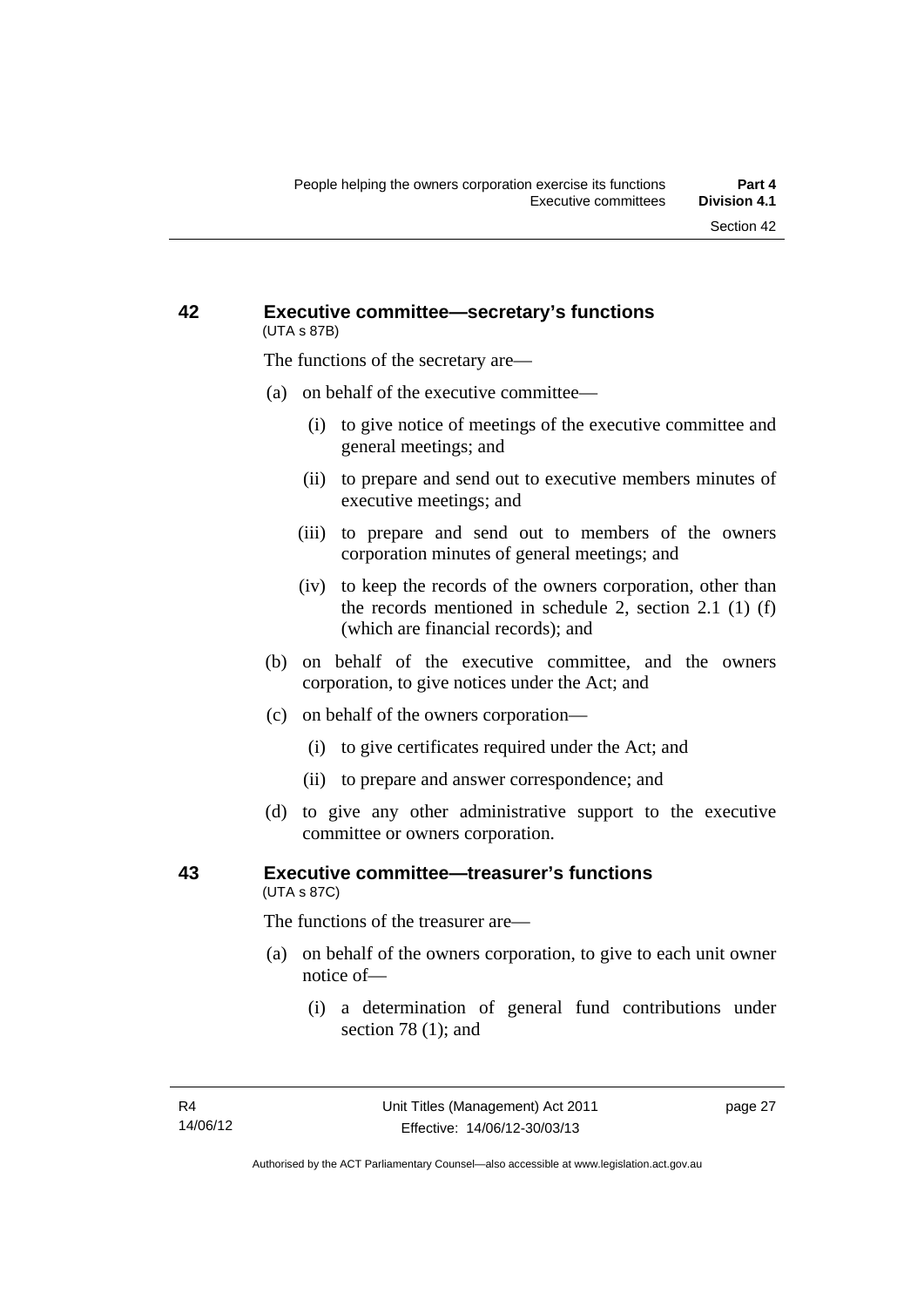- (ii) a determination of sinking fund contributions under section 89 (1); and
- (b) on behalf of the owners corporation—
	- (i) to pay all amounts the corporation receives into the corporation's account in accordance with section 68 (1) (b); or
	- (ii) if the owners corporation is exempt from section  $68(1)$  to receive, acknowledge receipt of, and account for amounts paid to the corporation; and
		- *Note* An owners corporation for a units plan with only 2 or 3 units may, by unopposed resolution, exempt itself from s 68 (1) (see s 68 (2)).
- (c) on behalf of the owners corporation, to pay amounts the corporation spends out of the corporation's account, in accordance with section 68 (1) (c), as authorised by the executive committee; and
- (d) on behalf of the executive committee, to keep the records (the *records*) mentioned in schedule 2, section 2.1 (1) (f); and
- (e) if the owners corporation requires the records to be audited—to arrange for the records to be audited by a qualified auditor; and
- (f) to give financial reports to meetings of the executive committee to allow the committee to monitor the financial performance of the owners corporation; and
- (g) to prepare and certify the annual financial statements mentioned in schedule 2, section 2.2 (1).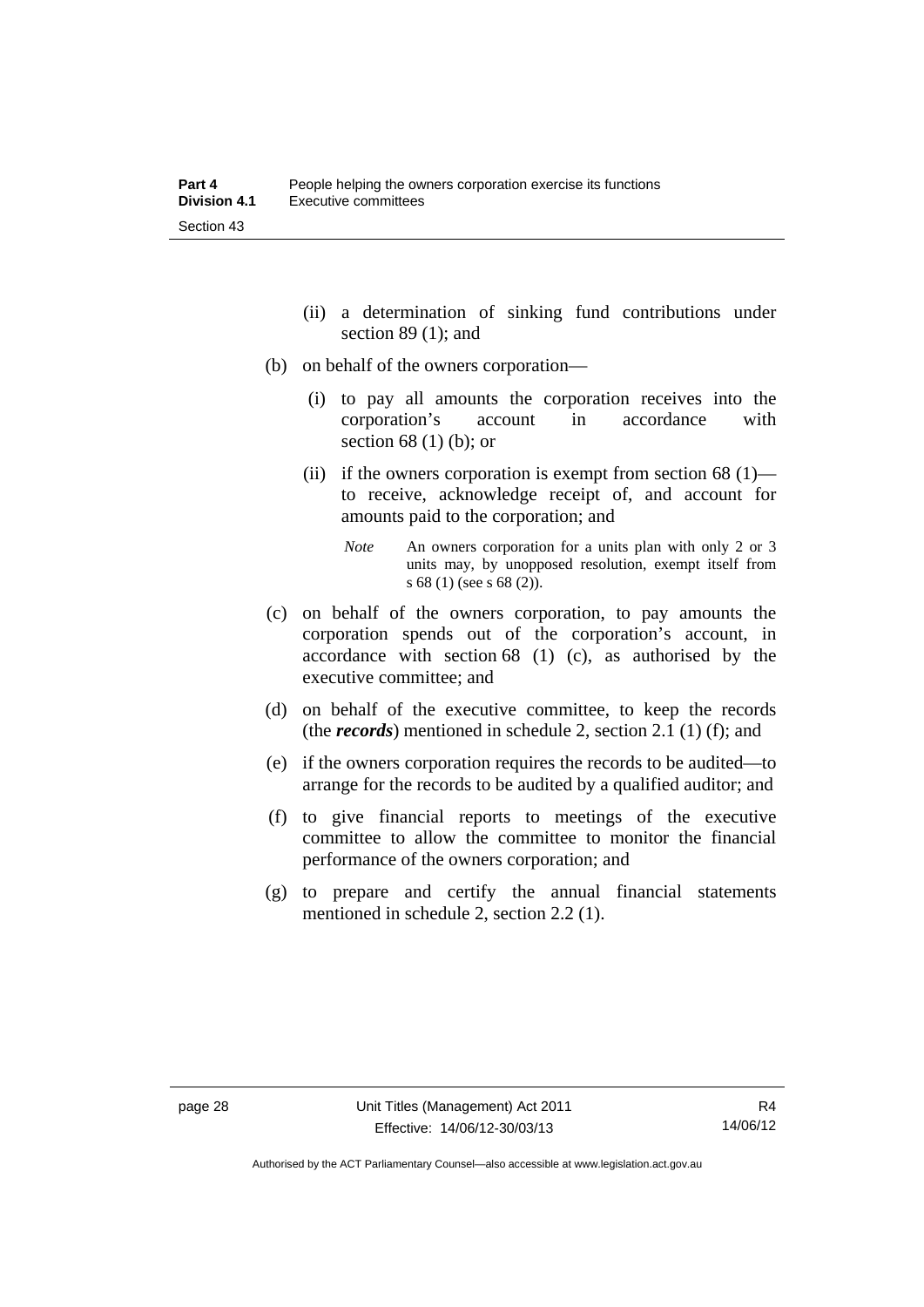## **44 Executive committee—delegation**  (UTA s 89)

- (1) An executive committee may delegate its functions to 1 or more executive members.
	- *Note* A function that has been delegated by the executive committee may, despite the delegation, be exercised by the committee (see [Legislation](http://www.legislation.act.gov.au/a/2001-14)  [Act](http://www.legislation.act.gov.au/a/2001-14), s 240). For the making of delegations and the exercise of delegated functions generally, see the [Legislation Act,](http://www.legislation.act.gov.au/a/2001-14) pt 19.4.
- (2) An owners corporation may, by ordinary resolution, impose conditions or restrictions on its executive committee's powers of delegation.

## **45 Executive committee—contractors and employees**  (UTA s 90)

- (1) An executive committee of an owners corporation may engage or employ people on the terms it considers appropriate to help in the exercise of the corporation's functions.
	- *Note* An owners corporation may engage a manager (see div 4.2) and service contractors (see div 4.3).
- (2) However, the executive committee may only engage a person under this section—
	- (a) on a short-term basis; or
	- (b) for functions other than those for which a manager or service contractor would usually be engaged to undertake.
- (3) An owners corporation may, by ordinary resolution, impose conditions or limitations on its executive committee's power to engage or employ people.

## **46 Executive members—code of conduct**

An executive member must comply with the code of conduct set out in schedule 1, part 1.1.

page 29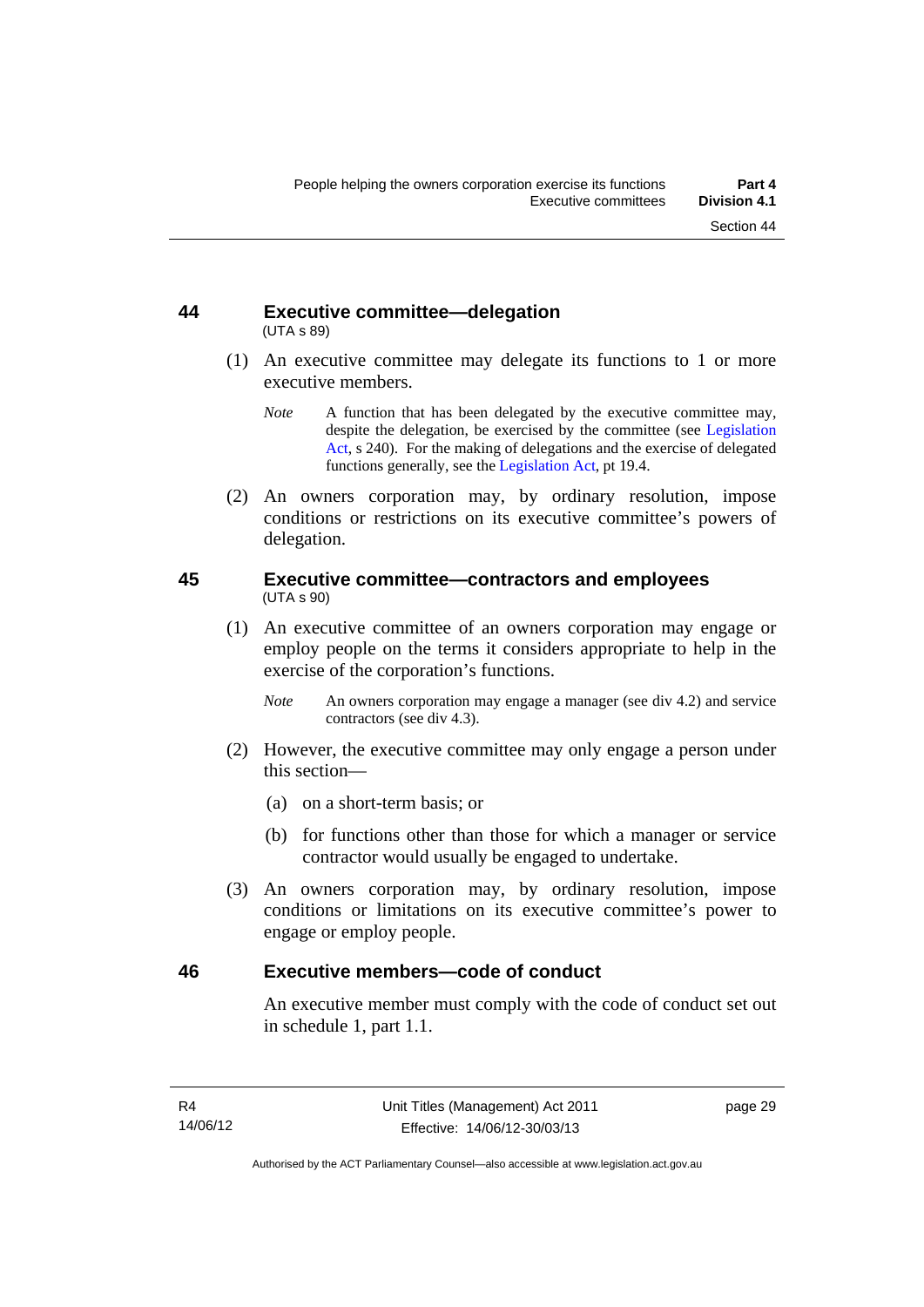## **47 Executive members—protection from liability**

- (1) An executive member is not civilly liable for conduct engaged in honestly and without recklessness—
	- (a) in the exercise of a function under this Act; or
	- (b) in the reasonable belief that the conduct was in the exercise of a function under this Act.
- (2) Any civil liability that would, apart from this section, attach to the executive committee attaches instead to the owners corporation.
- (3) In this section:

*conduct* means an act or omission to do an act.

#### **48 Executive committee—validity of acts**  (UTA s 92)

An act done honestly by an executive committee is not invalid only because there was a defect or irregularity in or in relation to the member's election or appointment.

# **Division 4.2 Managers**

## **49 Definitions—div 4.2**

In this division:

*management contract* means a contract to provide management services to an owners corporation.

*management services* means services provided by a manager in exercising the manager's functions.

*manager* means a person—

- (a) contracted under section 50; or
- (b) with whom an owners corporation has a management contract.

Authorised by the ACT Parliamentary Counsel—also accessible at www.legislation.act.gov.au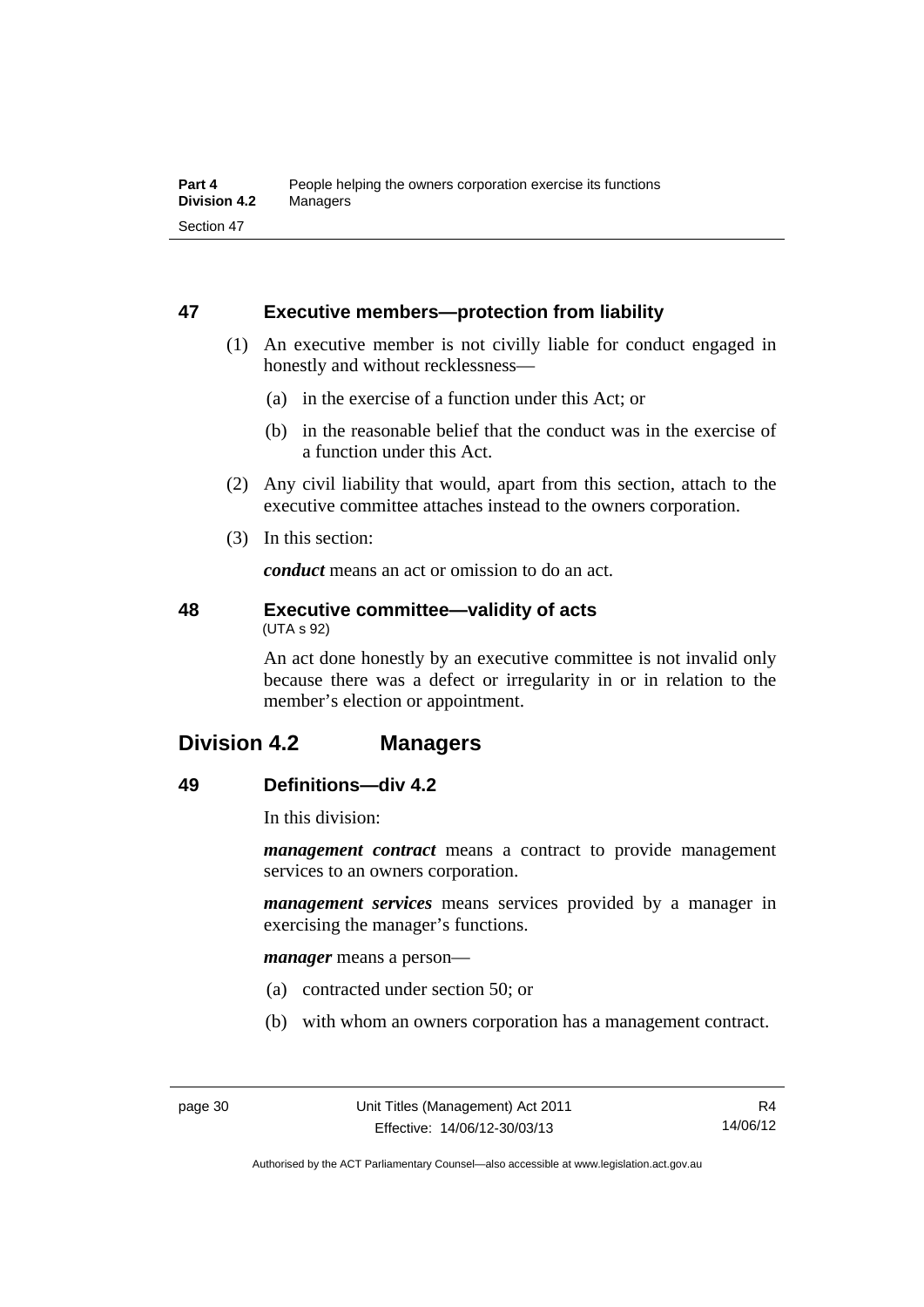# **50 Manager—contract**

(UTA s 55 and s 55A (2))

- (1) An owners corporation for a units plan may, by ordinary resolution, enter into a management contract with any of the following:
	- (a) a person holding a licence as a real estate agent under the *[Agents Act 2003](http://www.legislation.act.gov.au/a/2003-20)*;
		- *Note* The commissioner for fair trading may issue a conditional real estate licence to a person who acts, or intends to act, only as the manager of an owners corporation (see *[Agents Act 2003](http://www.legislation.act.gov.au/a/2003-20)*, s 34).
	- (b) a member of the corporation;
	- (c) someone else who is not a manager of another owners corporation, and whose income as manager of the corporation will not be the person's primary source of income.
- (2) The management contract—
	- (a) must state—
		- (i) the remuneration of the manager; and
		- (ii) the functions of the owners corporation that the manager is to exercise; and
	- (b) may include other conditions agreed between the owners corporation and the manager.
- (3) Without limiting subsection (1), an owners corporation enters into a management contract if the corporation engages a person to carry out management services.

## **51 Manager not to be contracted for longer than 3 years**   $(UTA S 55A (1))$

 (1) An owners corporation must not enter into a management contract with a manager for longer than 3 years (including any period for which the contract may be renewed or extended).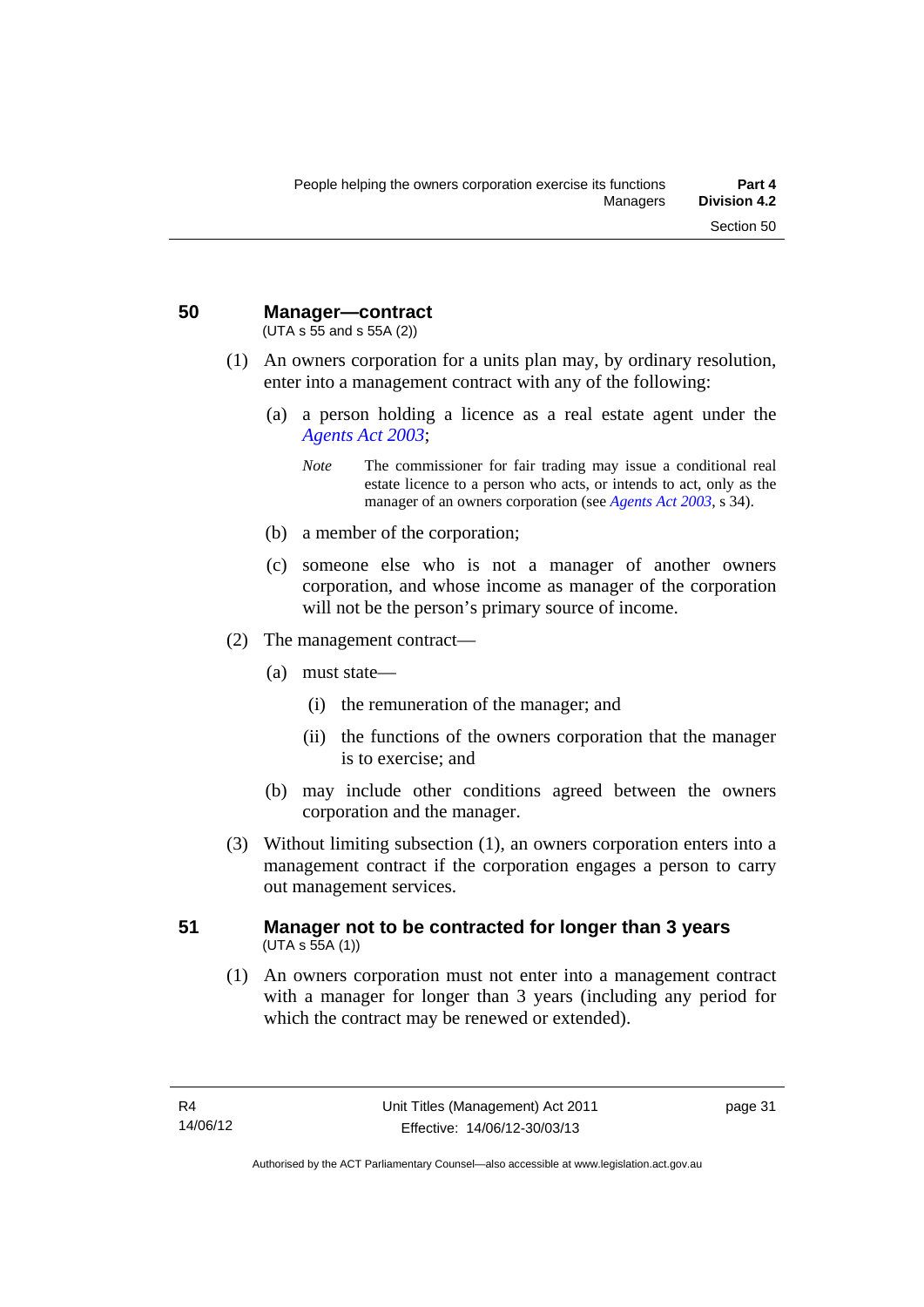(2) If an owners corporation enters into a management contract for longer than 3 years, the contract is taken, for all purposes, to be a contract for 3 years.

#### **52 Manager—functions**  (UTA s 55B)

A manager has—

- (a) the functions stated in the manager's contract; and
- (b) any other function delegated to the manager under section 58.

## **53 Manager—transfer**

- (1) A manager's rights under a management contract may be transferred only if the transfer is approved by the owners corporation by ordinary resolution.
- (2) In deciding whether to approve the proposed transfer, the owners corporation may consider the following:
	- (a) the character of the proposed transferee and associates of the proposed transferee;
	- (b) the proposed transferee's financial standing;
	- (c) the terms of the proposed transfer;
	- (d) the competence, qualifications and experience of the proposed transferee and associates of the proposed transferee;
	- (e) whether the proposed transferee or associates of the proposed transferee have received, or are likely to receive, training in relation to the manager's functions;
	- (f) anything else relevant to the management contract.
- (3) The owners corporation must decide whether to approve a proposed transfer not later than 30 days after the day the corporation is asked in writing to approve the transfer.

Authorised by the ACT Parliamentary Counsel—also accessible at www.legislation.act.gov.au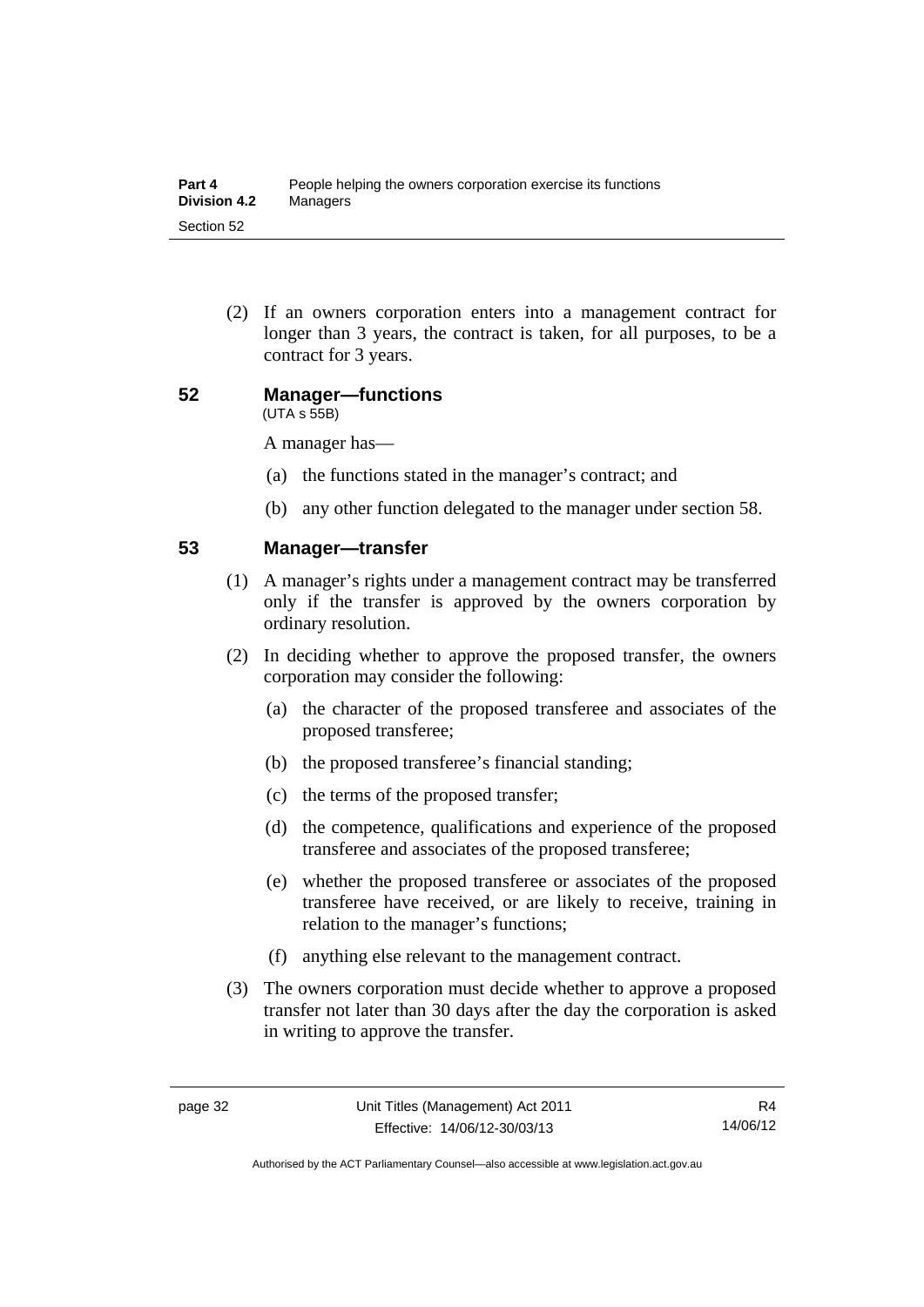- (4) However, the owners corporation must not—
	- (a) unreasonably withhold the approval to transfer; or
	- (b) require or receive a fee or other consideration for approving the transfer, other than reimbursement of legal or administrative expenses reasonably incurred by the corporation for the approval.
- (5) If the owners corporation has not decided whether to approve a proposed transfer within the period mentioned in subsection (3), the corporation is taken to have approved the transfer.
- (6) In this section:

## *associates of the proposed transferee means*—

- (a) if the proposed transferee is a corporation—the corporation's directors, substantial shareholders and principal staff; or
- (b) if the proposed transferee is a partnership or is in partnership the partners and principal staff of the partnership.

## **54 Manager—ending contract**

(UTA s 55C)

- (1) The owners corporation may end a management contract—
	- (a) for a remedial breach if notice has been given under section 55; or
	- (b) for misbehaviour; or
	- (c) if the manager is an individual—if the individual—
		- (i) becomes bankrupt or personally insolvent; or
		- (ii) is convicted in the ACT of an offence punishable by imprisonment for at least 1 year; or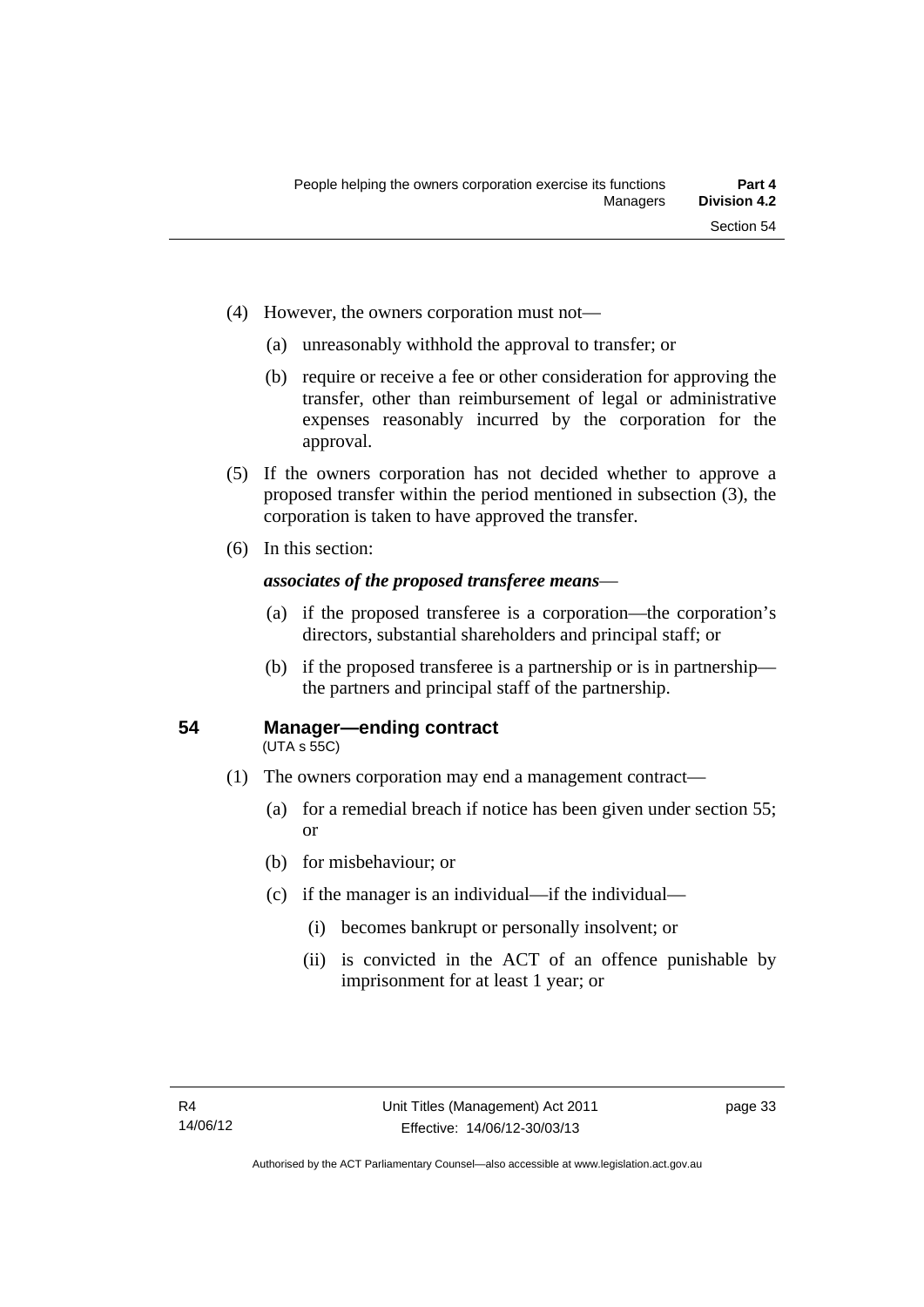- (iii) is convicted outside the ACT, in Australia or elsewhere, of an offence that, if it had been committed in the ACT, would be punishable by imprisonment for at least 1 year; or
- (d) if the manager is a corporation—if the corporation becomes insolvent.
- (2) However, before ending a management contract under subsection  $(1)$   $(c)$   $(ii)$  or  $(iii)$ , the owners corporation must be satisfied that the conviction affects the manager's suitability to exercise the manager's functions.
- (3) The owners corporation must end a management contract—
	- (a) if the manager is absent, other than on approved leave, for 14 consecutive days or for 28 days in any 12-month period; or
	- (b) for physical or mental incapacity, if the incapacity substantially affects the exercise of the manager's functions.
- (4) In this section:

*insolvent—*a corporation is taken to be *insolvent* if the corporation—

- (a) is being wound up; or
- (b) has had a receiver or other controller appointed; or
- (c) has entered into a deed of company arrangement with its creditors; or
- (d) is otherwise under external administration under the [Corporations Act,](http://www.comlaw.gov.au/Series/C2004A00818) chapter 5.

*remedial breach* means a remedial breach under section 55.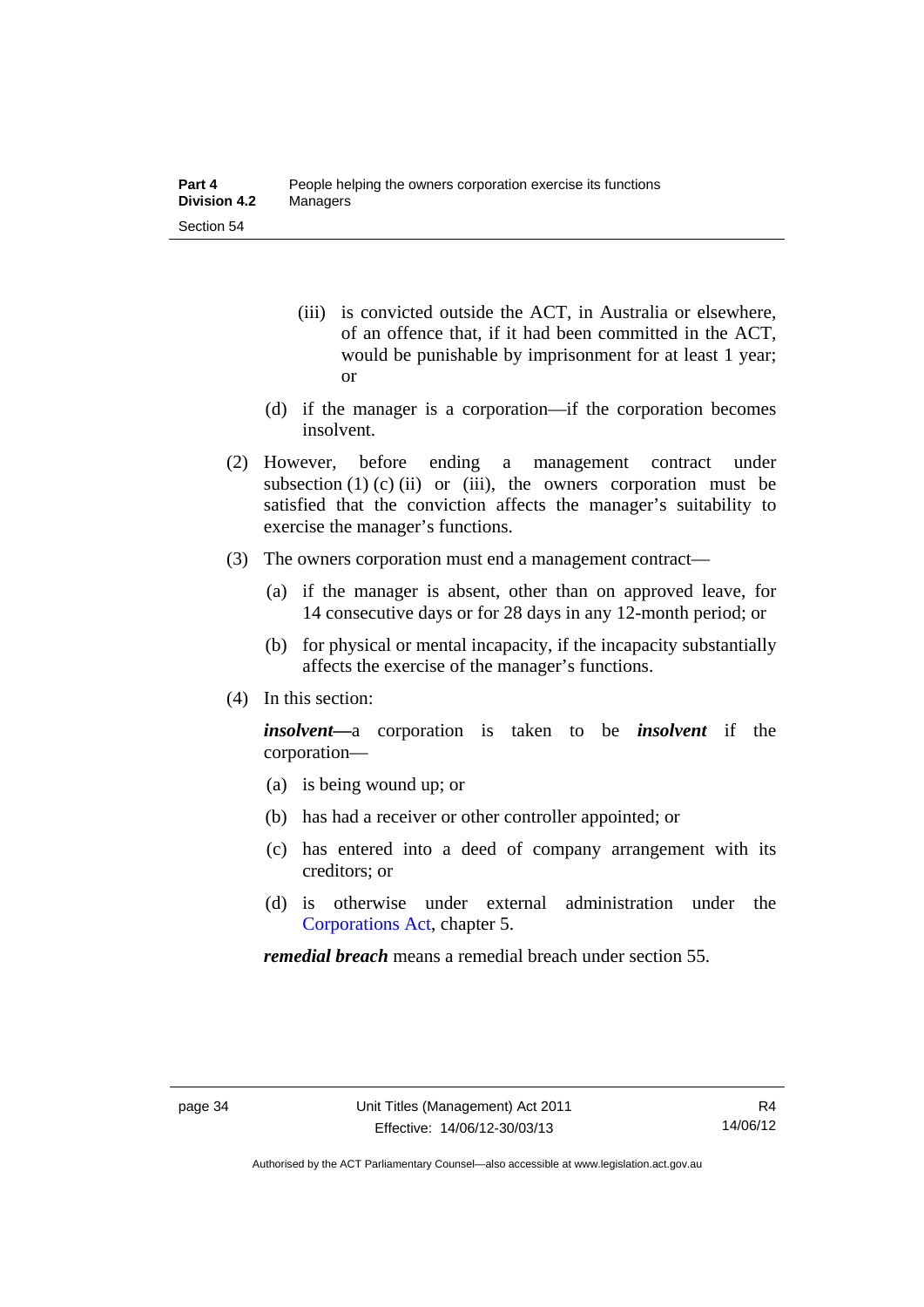#### **55 Manager—remedial breaches**  (UTA s 55D)

- (1) A manager commits a remedial breach if the manager—
	- (a) fails to exercise the manager's functions; or
	- (b) contravenes the manager's code of conduct; or
		- *Note* See sch 1, pt 1.2 for manager's code of conduct.
	- (c) while exercising the manager's functions, is grossly negligent or engages in misconduct.
- (2) If the owner's corporation believes on reasonable grounds that a manager has committed a remedial breach, the corporation may give the manager written notice stating—
	- (a) that the corporation believes the manager has committed a remedial breach; and
	- (b) details of the remedial breach committed, sufficient to allow the manager to identify—
		- (i) the function the manager failed to exercise; or
		- (ii) the provision of the manager's code of conduct the corporation reasonably believes the manager contravened; or
		- (iii) the gross negligence or misconduct; and
	- (c) that the manager must, within 14 days after the day the notice is given to the manager—
		- (i) give the corporation a written representation explaining why the manager's actions do not amount to a remedial breach; or
		- (ii) remedy the breach; and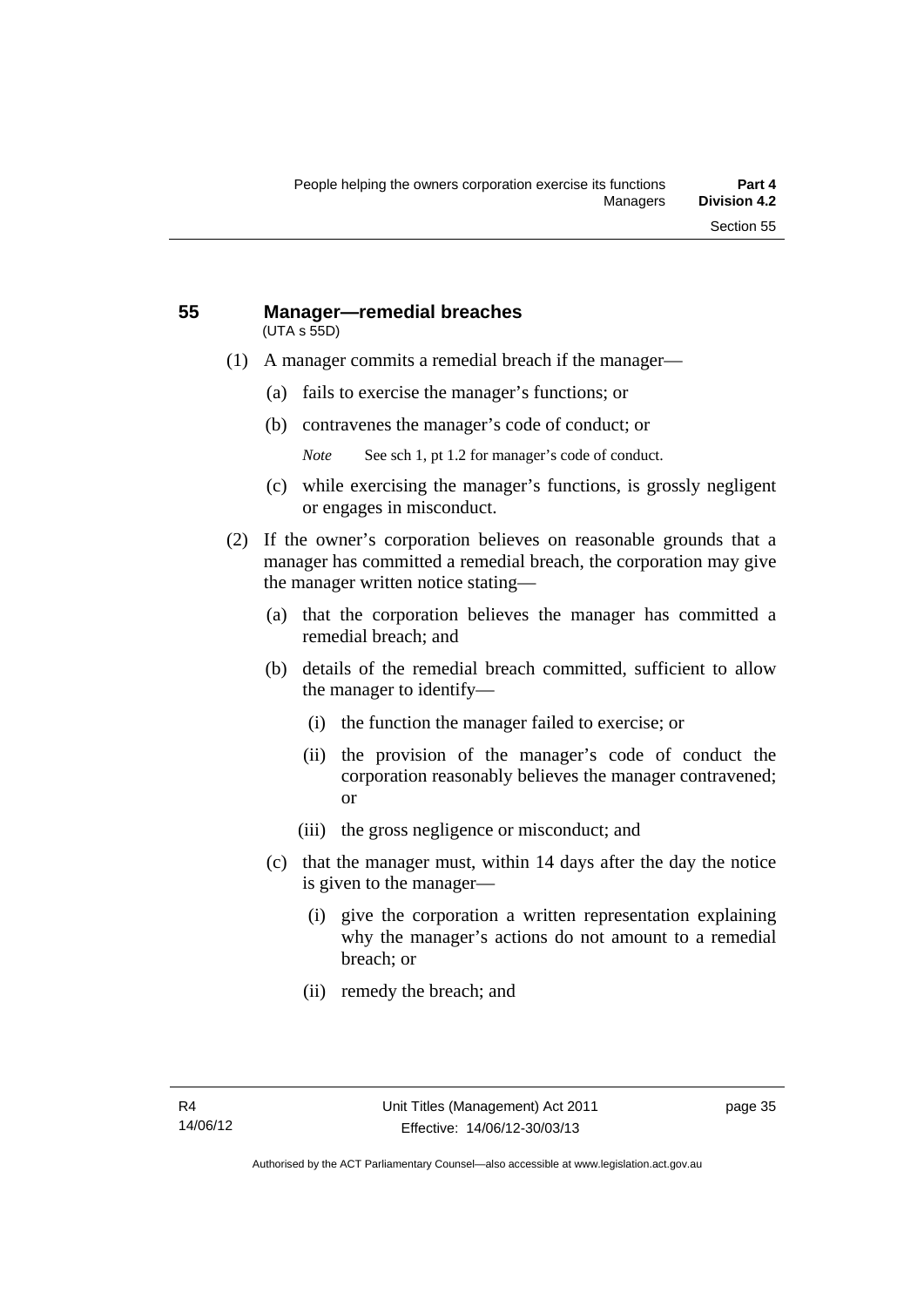- (d) that the owners corporation may end the manager's contract if—
	- (i) the manager does not comply with the notice; or
	- (ii) if the manager gives a written representation explaining why the manager's actions do not amount to a remedial breach—the corporation does not accept the manager's representation.

## **56 Manager—code of conduct**

 $(UTA s 55E)$ 

manager:

A manager must comply with the code of conduct set out in schedule 1, part 1.2.

#### **57 Manager—public liability insurance**  (UTA s 55F)

- (1) A manager must take out and maintain public liability insurance in relation to all of the following events happening because of any act or omission in the management of the owners corporation by the
	- (a) death, bodily injury or illness to anyone;
	- (b) loss of, or damage to, the property of anyone.
	- (2) Public liability insurance under this section must be for a total amount of liability of at least the amount prescribed by regulation.
	- (3) A manager engaged to manage 2 or more owners corporations may take out and maintain a single insurance policy for this section only if—
		- (a) the manager's insurer has been told that the manager manages 2 or more owners corporations; and
		- (b) the insurance policy covers the risk in relation to each owners corporation managed by the manager.

Authorised by the ACT Parliamentary Counsel—also accessible at www.legislation.act.gov.au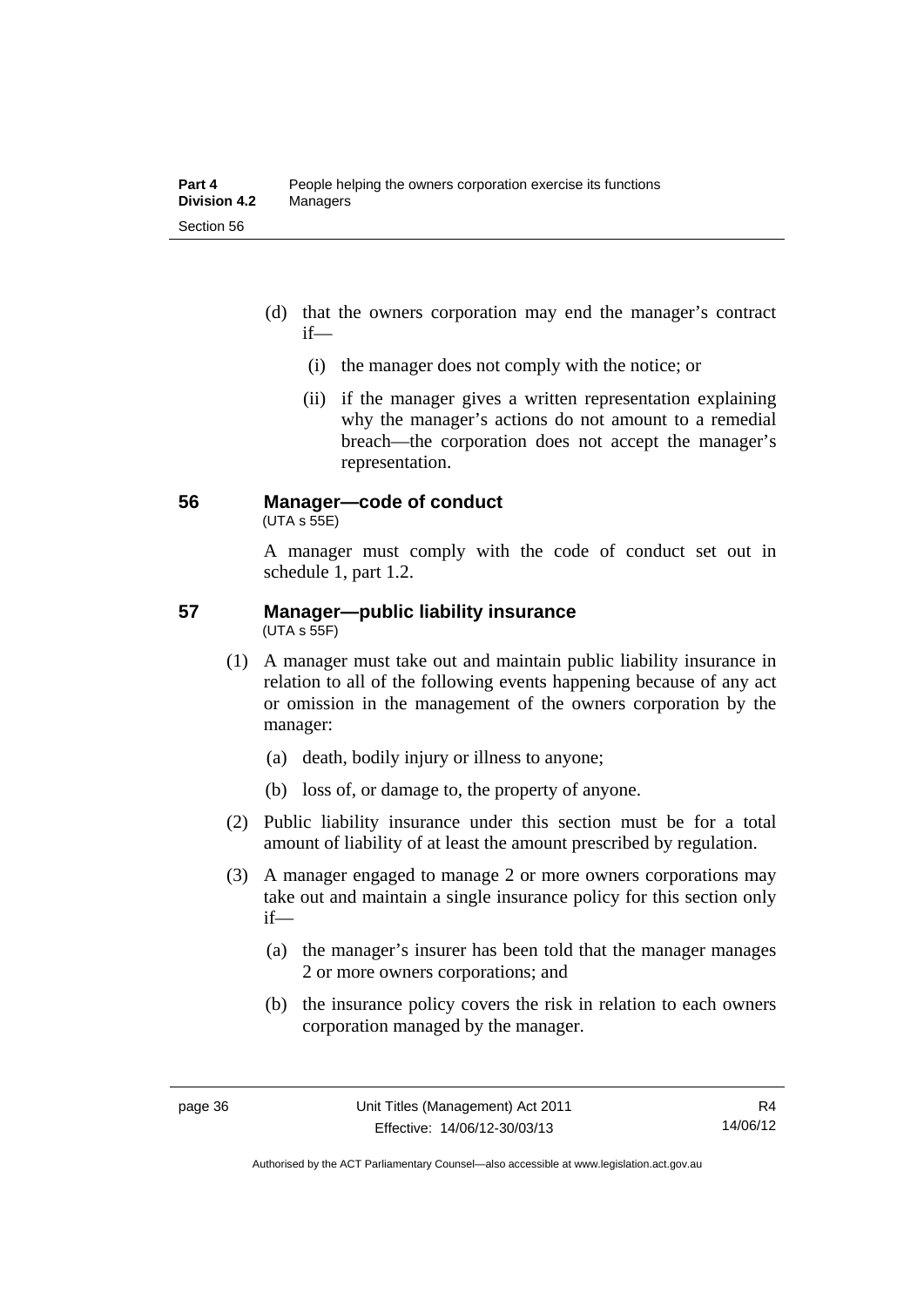## **58 Manager—delegated functions**  (UTA s 55G)

- (1) The owners corporation may, in writing given to the manager, delegate to the manager any of its functions under this Act or another territory law.
- (2) The executive committee may, in writing given to the manager, delegate to the manager any of its functions under this Act or another territory law.
	- *Note* A function that has been delegated by the owners corporation or executive committee (a *delegator*) may, despite the delegation, be exercised by the delegator (see [Legislation Act,](http://www.legislation.act.gov.au/a/2001-14) s 240). For the making of delegations and the exercise of delegated functions generally, see the [Legislation Act,](http://www.legislation.act.gov.au/a/2001-14) pt 19.4.

# **Division 4.3 Service contractors**

## **59 Definitions—div 4.3**

(UTA s 55J)

In this division:

*service contract* means a contract to provide service contractor services to an owners corporation.

*service contractor* means a person—

- (a) contracted under section 60; or
- (b) with whom an owners corporation has a service contract.

*service contractor services* means services provided by a service contractor in exercising the contractor's functions.

## **60 Service contractor—contract**

(UTA s 55K (1), (2), (3) (a) and (4))

 (1) An owners corporation for a units plan may, by ordinary resolution, enter into a service contract with a person.

*Note* Pt 9 provides for the protection of financiers of service contracts.

| R4       |
|----------|
| 14/06/12 |

page 37

Authorised by the ACT Parliamentary Counsel—also accessible at www.legislation.act.gov.au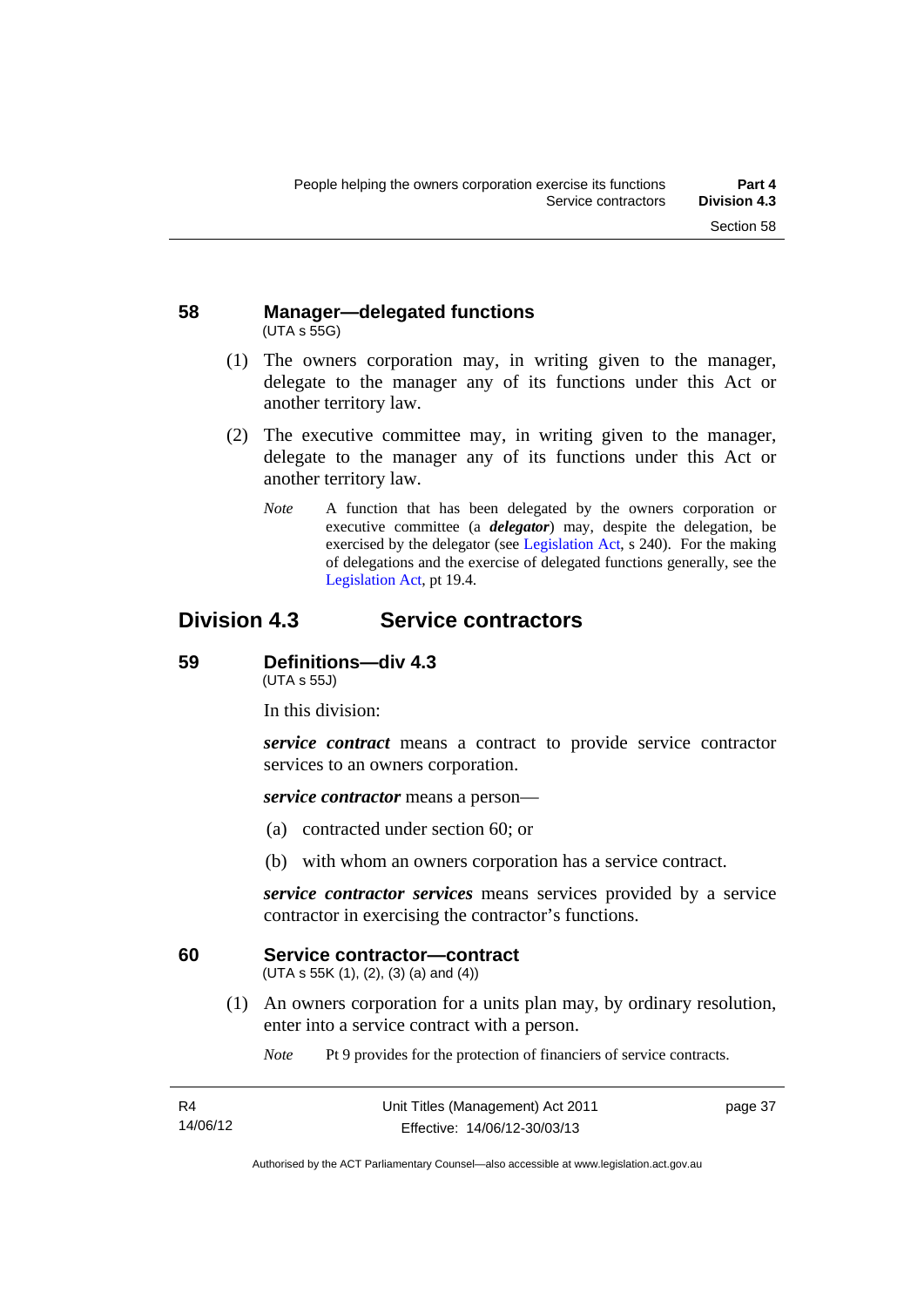- (2) Without limiting subsection (1), an owners corporation enters into a service contract if the corporation engages a person to carry out service contractor services.
- (3) However, the owners corporation must not enter into a service contract for a period longer than 3 years (including any period for which the contract may be renewed or extended) unless the contract is authorised by special resolution and made after the end of the developer control period for the units plan.
- (4) A service contract entered into in breach of subsection (3) is void.
- (5) In this section:

*units plan* includes part of a units plan.

## **61 Service contractor not to be contracted for longer than 25 years**  (UTA s 55L)

- (1) An owners corporation must not enter into a service contract with a service contractor for longer than 25 years.
- (2) If an owners corporation enters into a service contract with a service contractor for longer than 25 years, the contract is taken, for all purposes, to be a contract for 25 years.

## **62 Service contractor—functions**  (UTA s 55M)

- (1) A service contractor for an owners corporation helps the corporation to exercise 1 or more of the following functions in relation to the common property of the units plan:
	- (a) managing the common property;
	- (b) supervising use of the common property;
	- (c) maintaining and repairing the common property.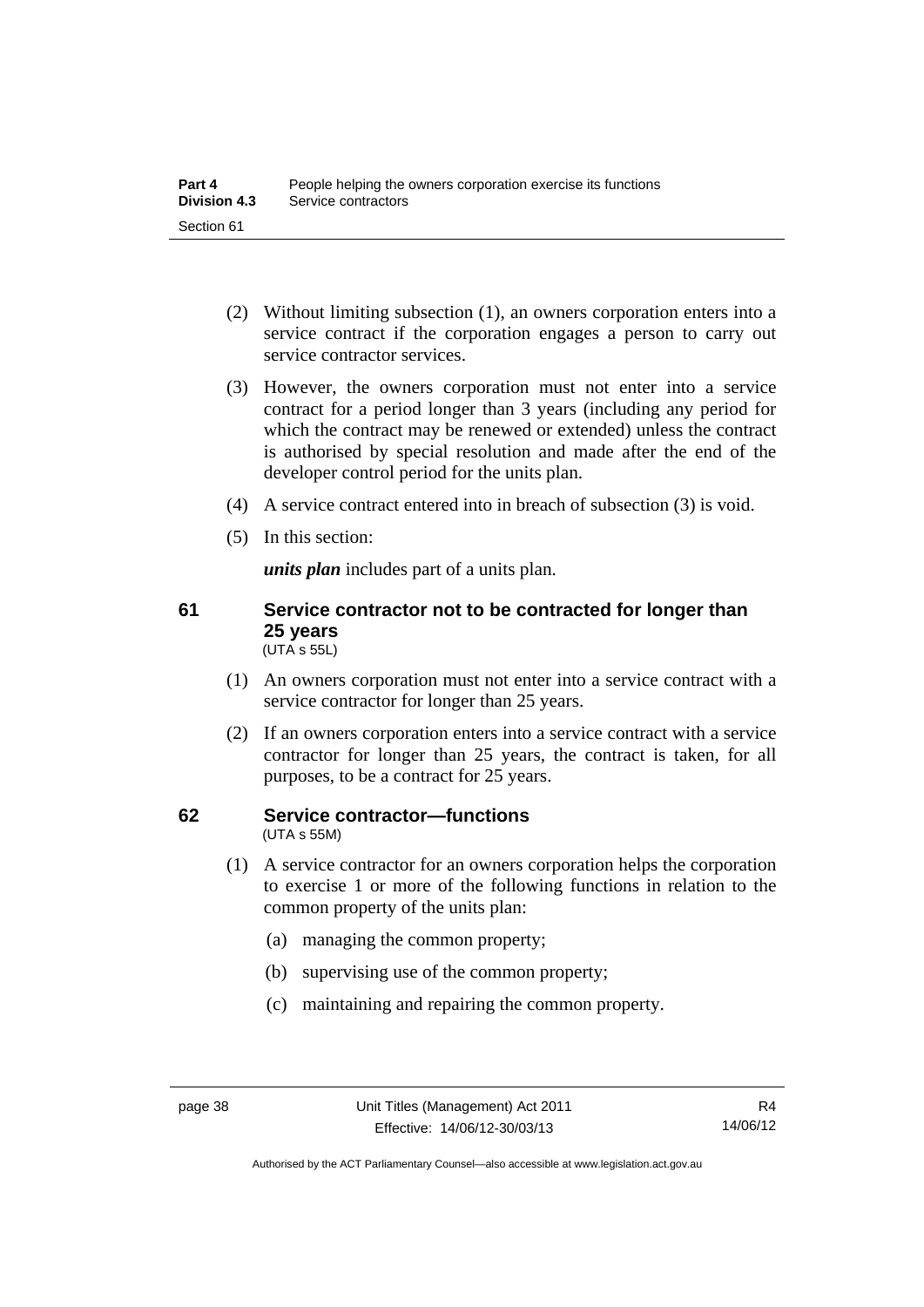(2) In this section:

*common property* includes part of the common property.

#### **63 Service contractor—transfer**  (UTA s 55N)

- (1) A service contractor's rights under a service contract may be transferred only if the transfer is approved by the owners corporation by ordinary resolution.
- (2) In deciding whether to approve the proposed transfer, the owners corporation may consider the following:
	- (a) the character of the proposed transferee and associates of the proposed transferee;
	- (b) the proposed transferee's financial standing;
	- (c) the terms of the proposed transfer;
	- (d) the competence, qualifications and experience of the proposed transferee and associates of the proposed transferee;
	- (e) whether the proposed transferee or associates of the proposed transferee have received, or are likely to receive, training in relation to the service contractor's functions;
	- (f) anything else relevant to the service contract.
- (3) The owners corporation must decide whether to approve a proposed transfer not later than 30 days after the day the corporation is asked in writing to approve the transfer.
- (4) However, the owners corporation must not—
	- (a) unreasonably withhold the approval to transfer; or
	- (b) require or receive a fee or other consideration for approving the transfer, other than reimbursement of legal or administrative expenses reasonably incurred by the corporation for the approval.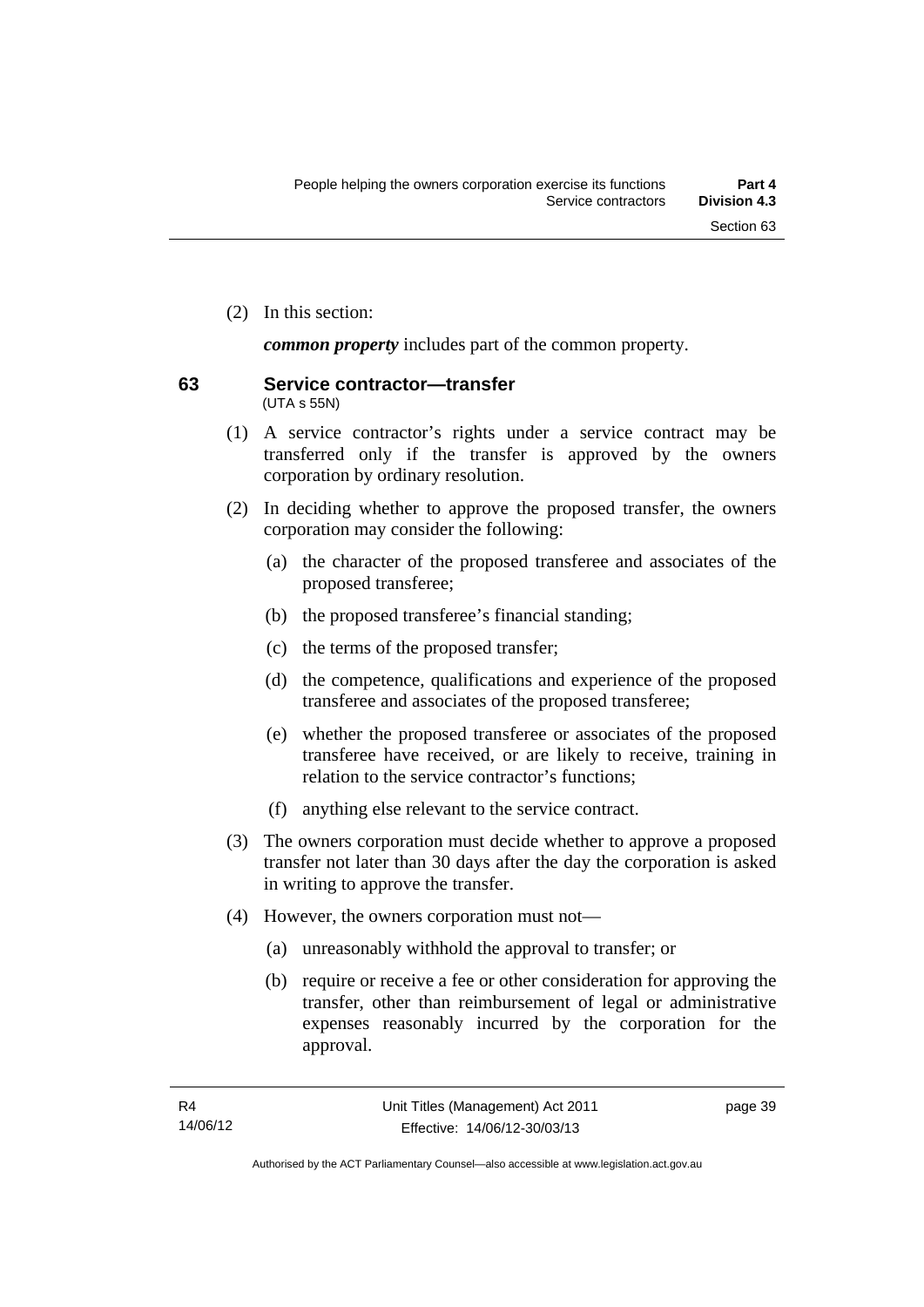- (5) If the owners corporation has not decided whether to approve a proposed transfer within the period mentioned in subsection (3), the corporation is taken to have approved the transfer.
- (6) In this section:

*associates of the proposed transferee* means—

- (a) if the proposed transferee is a corporation—the corporation's directors, substantial shareholders and principal staff; or
- (b) if the proposed transferee is a partnership or is in partnership the partners and principal staff of the partnership.

#### **64 Service contractor—ending contract**  (UTA s 55O)

- (1) The owners corporation may end a service contract—
	- (a) for a remedial breach if notice has been given under section 65; or
	- (b) for misbehaviour; or
	- (c) if the service contractor is an individual—if the individual—
		- (i) becomes bankrupt or personally insolvent; or
		- (ii) is convicted in the ACT of an offence punishable by imprisonment for at least 1 year; or
		- (iii) is convicted outside the ACT, in Australia or elsewhere, of an offence that, if it had been committed in the ACT, would be punishable by imprisonment for at least 1 year; or
	- (d) if the service contractor is a corporation—if the corporation becomes insolvent.
- (2) However, before ending a service contract under subsection  $(1)$   $(c)$   $(ii)$  or  $(iii)$ , the owners corporation must be

Authorised by the ACT Parliamentary Counsel—also accessible at www.legislation.act.gov.au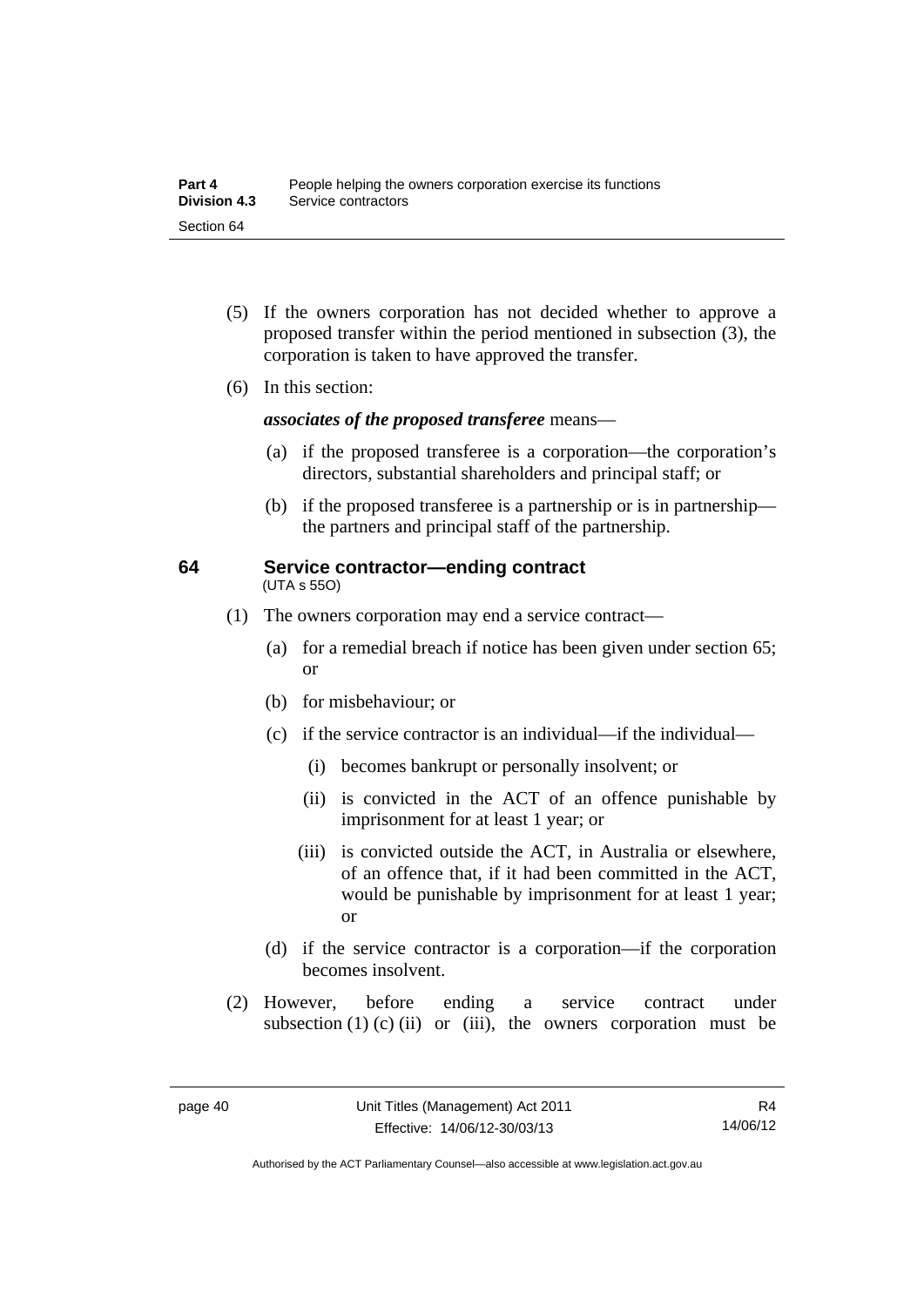satisfied that the conviction affects the service contractor's suitability to exercise the contractor's functions.

- (3) The owners corporation must end a service contract—
	- (a) if the service contractor is absent, other than on approved leave, for 14 consecutive days or for 28 days in any 12-month period; or
	- (b) for physical or mental incapacity, if the incapacity substantially affects the exercise of the service contractor's functions.
- (4) In this section:

*insolvent—*a corporation is taken to be *insolvent* if the corporation—

- (a) is being wound up; or
- (b) has had a receiver or other controller appointed; or
- (c) has entered into a deed of company arrangement with its creditors; or
- (d) is otherwise under external administration under the [Corporations Act,](http://www.comlaw.gov.au/Series/C2004A00818) chapter 5.

*remedial breach* means a remedial breach under section 65.

# **65 Service contractor—remedial breaches**

- (UTA s 55P)
- (1) A service contractor commits a remedial breach if the service contractor—
	- (a) fails to exercise the service contractor's functions; or
	- (b) while exercising the service contractor's functions, is grossly negligent or engages in misconduct.
- (2) If the owner's corporation believes on reasonable grounds that a service contractor has committed a remedial breach, the corporation may give the service contractor written notice stating—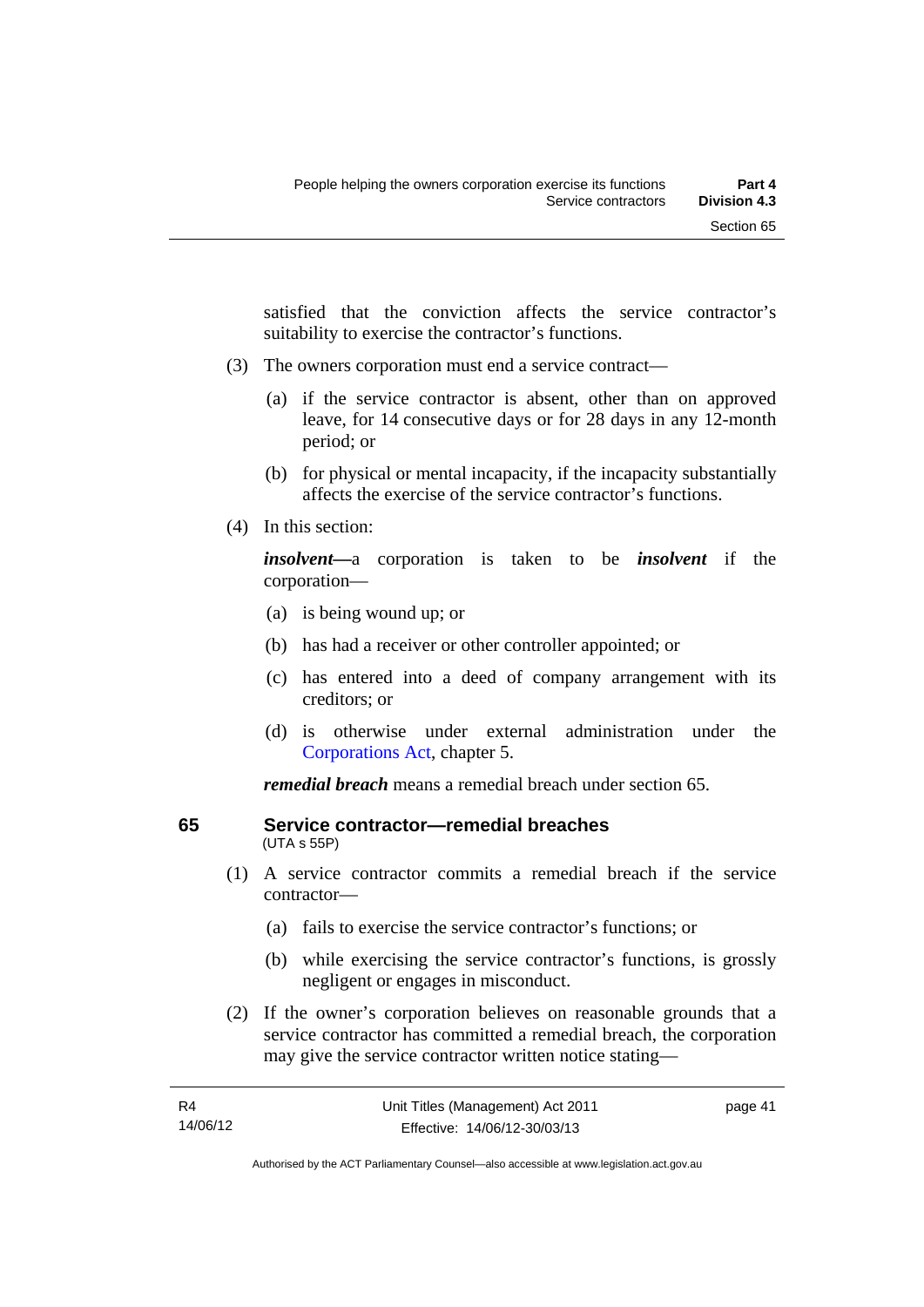- (a) that the corporation believes the service contractor has committed a remedial breach; and
- (b) details of the remedial breach committed, sufficient to allow the service contractor to identify—
	- (i) the function the service contractor failed to exercise; or
	- (ii) the gross negligence or misconduct; and
- (c) that the service contractor must, within 14 days after the day the notice is given to the service contractor —
	- (i) give the corporation a written representation explaining why the service contractor's actions do not amount to a remedial breach; or
	- (ii) remedy the breach; and
- (d) that the owners corporation may end the service contract if—
	- (i) the service contractor does not comply with the notice; or
	- (ii) if the service contractor gives a written representation explaining why the service contractor's actions do not amount to a remedial breach—the corporation does not accept the service contractor's representation.

# **Division 4.4 Communication officers**

## **66 Communications officer—appointment**  (UTA s 55H)

- (1) This section applies to an owners corporation for a units plan if the units plan has 7 or more units.
- (2) The owners corporation may, by ordinary resolution, appoint an owners corporation communications officer.
	- *Note* For the making of appointments (including acting appointments), see the [Legislation Act,](http://www.legislation.act.gov.au/a/2001-14) pt 19.3.

Authorised by the ACT Parliamentary Counsel—also accessible at www.legislation.act.gov.au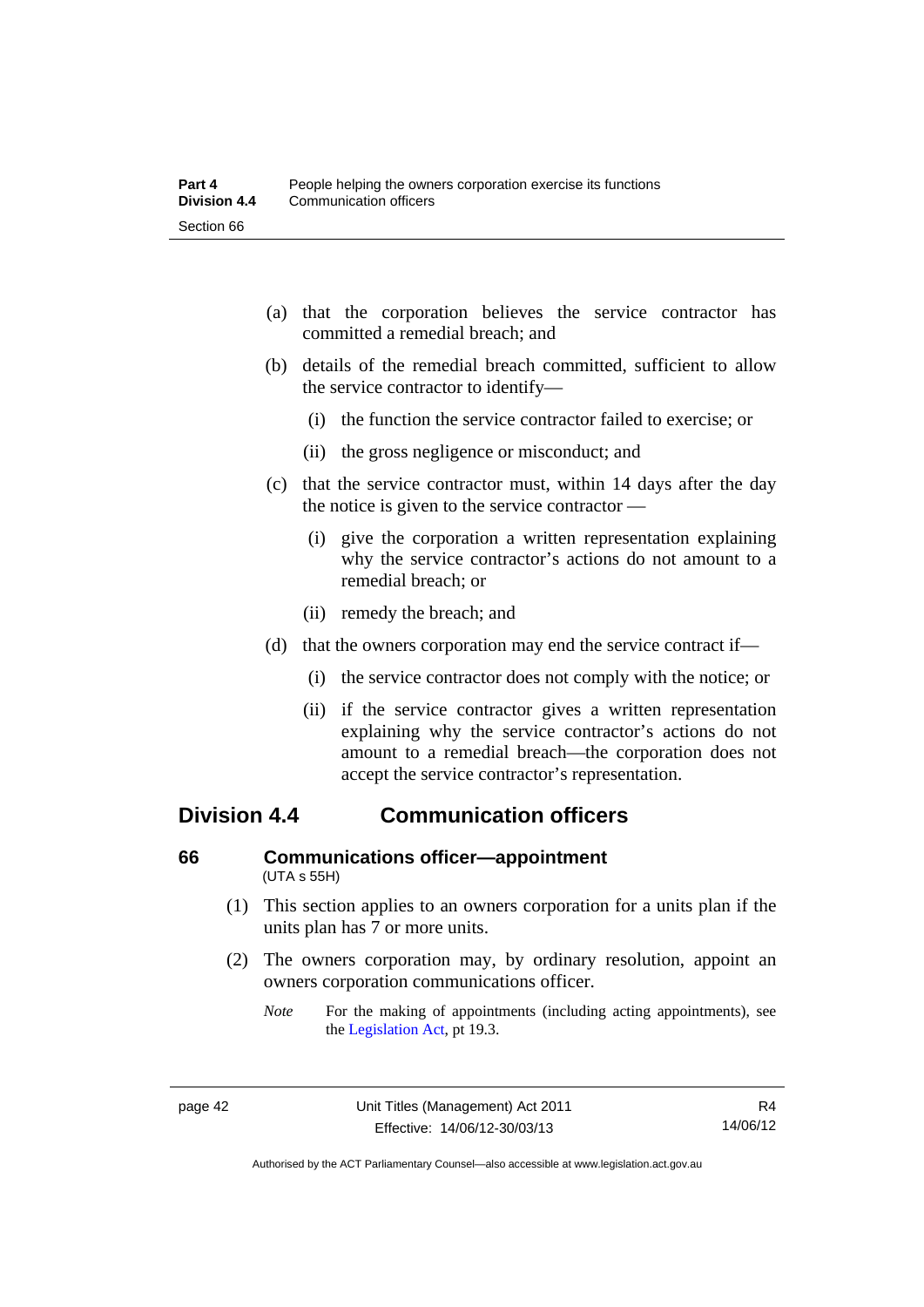- (3) Without limiting subsection (2)—
	- (a) a person may be appointed as a communications officer whether or not the person is a member of the owners corporation; and
	- (b) the corporation may appoint the officer as a volunteer or may pay the officer.

## **67 Communications officer—function**  (UTA s 55I)

- (1) A communications officer helps the owners corporation by improving communication so that conflict within the units plan is avoided, minimised or resolved.
- (2) To improve communication, the communications officer may do 1 or more of the following:
	- (a) monitor communication techniques and procedures adopted by the owners corporation for internal communication between the corporation, the executive committee, unit owners and residents;
	- (b) identify for the executive committee ways in which internal communication can be improved;
	- (c) alert the executive committee, or committee members, if the officer becomes aware of potential conflict;
	- (d) advise the executive committee about ways in which the risk of conflict in the units plan can be minimised;
	- (e) be available to the executive committee, or committee members, to be consulted about any internal communication matter.
- (3) However, the communications officer must not try to mediate or directly resolve a dispute.

page 43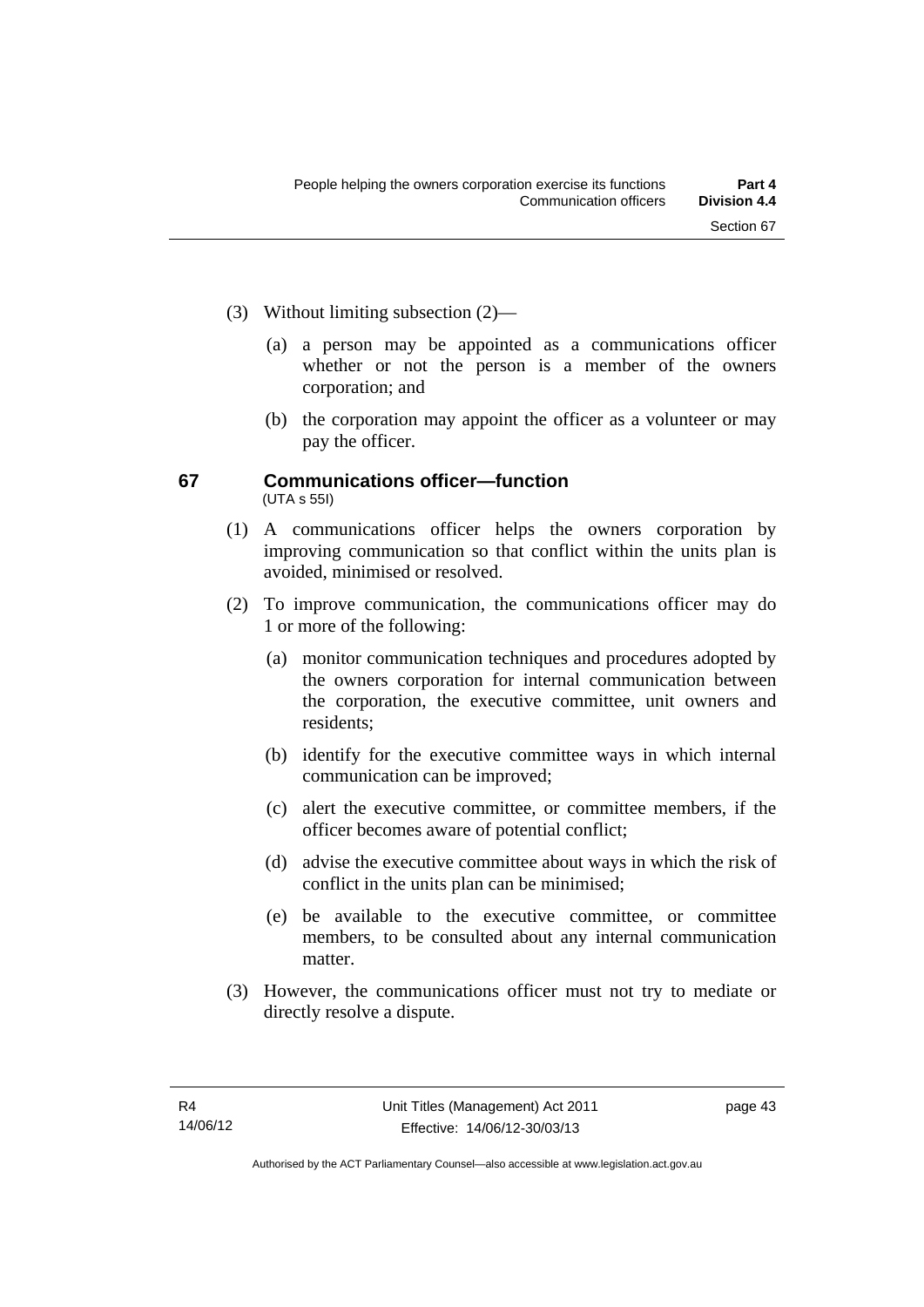# **Part 5 Financial management**

# **Division 5.1 Financial functions generally**

## **68 Owners corporation must have bank account**  (UTA s 56 (1) and (2))

- (1) An owners corporation for a units plan must—
	- (a) open and maintain an account with 1 or more authorised deposit-taking institutions; and
	- (b) pay all amounts it receives into the account; and
	- (c) pay all amounts it spends out of the account.
	- *Note* An *authorised deposit-taking institution* is an institution (eg a bank, credit union or building society) that is authorised under the *[Banking](http://www.comlaw.gov.au/Details/C2012C00911)  [Act 1959](http://www.comlaw.gov.au/Details/C2012C00911)* (Cwlth), s 9 (3) (see [Legislation Act,](http://www.legislation.act.gov.au/a/2001-14) dict, pt 1).
- (2) An owners corporation for a units plan with only 2 or 3 units may, by unopposed resolution, exempt itself from subsection (1).

## **69 Owners corporation may invest**

(UTA s 56 (3) and (4))

- (1) An owners corporation may invest its money as it considers appropriate, subject to any direction by special resolution.
- (2) However, an owners corporation must not invest in a mortgage of land.

# **70 Owners corporation may borrow**

(UTA s 58)

An owners corporation may, if authorised by a special resolution, do 1 or more of the following:

(a) borrow amounts required for the exercise of its functions;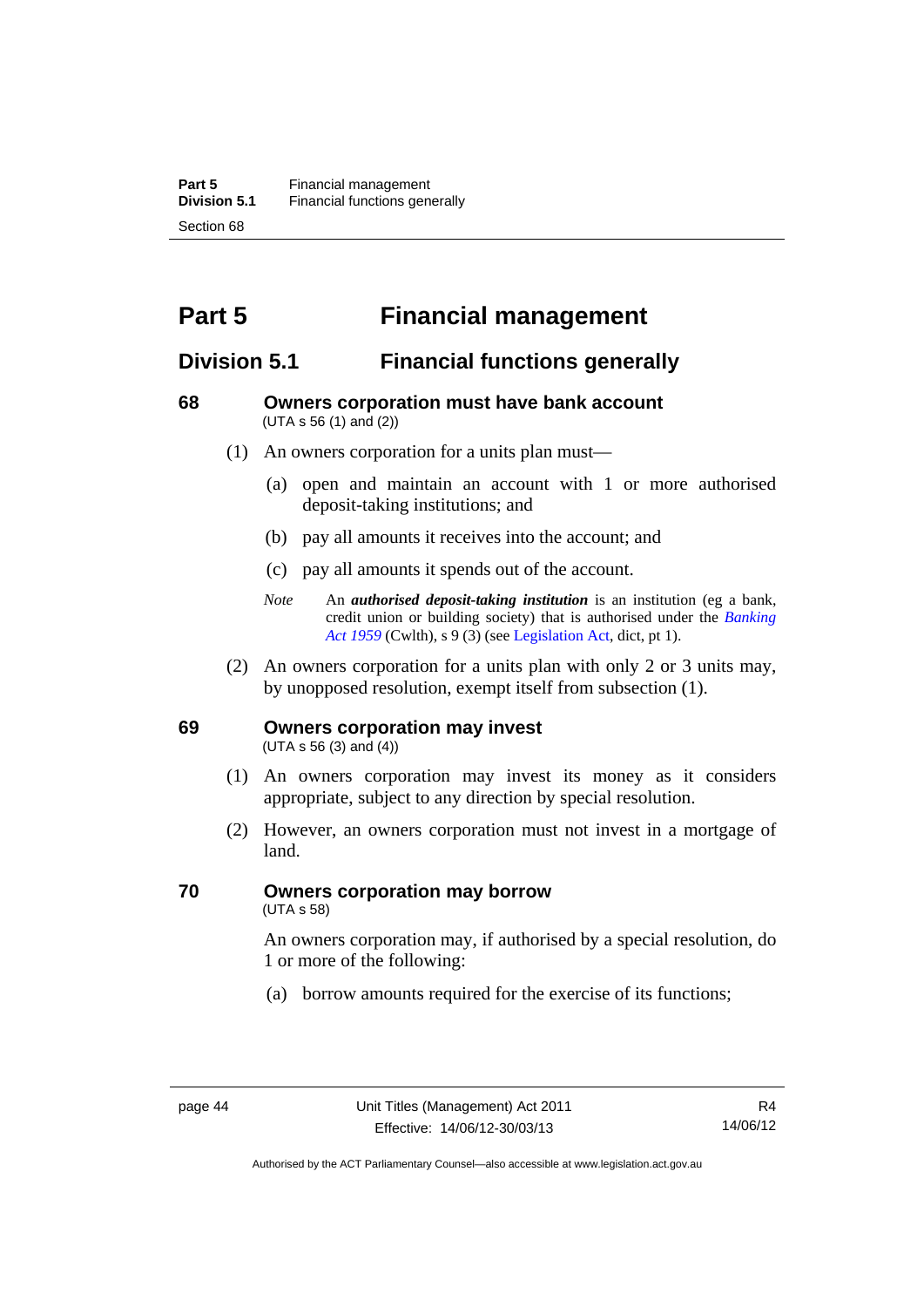- (b) secure the repayment of amounts borrowed by it and the
- payment of interest on amounts borrowed by it. *Note* Section 20 (2) prevents the owners corporation from taking out a

mortgage over the lease in the common property to secure repayment.

## **71 Owners corporation must not carry on business**  (UTA s 57)

- (1) An owners corporation must not carry on business except in the exercise of its functions.
	- *Note* The earning of income from the operation of sustainability infrastructure by an owners corporation does not amount to carrying on business if the income is used to pay certain costs (see s 23 (4)).
- (2) If an owners corporation contravenes subsection (1), each executive member of the corporation at the time of the breach commits an offence.

Maximum penalty: 50 penalty units.

- (3) It is a defence to a prosecution for an offence against subsection (2) if the defendant proves that—
	- (a) the defendant took reasonable steps to ensure that the contravention did not happen; or
	- (b) the contravention happened without the defendant's knowledge.

# **Division 5.2 Administrative, special purpose and sinking funds**

**72 Definitions—div 5.2** 

(UTA s 55W)

In this division:

*administrative fund*—see section 73.

*expected sinking fund expenditure*—see section 83.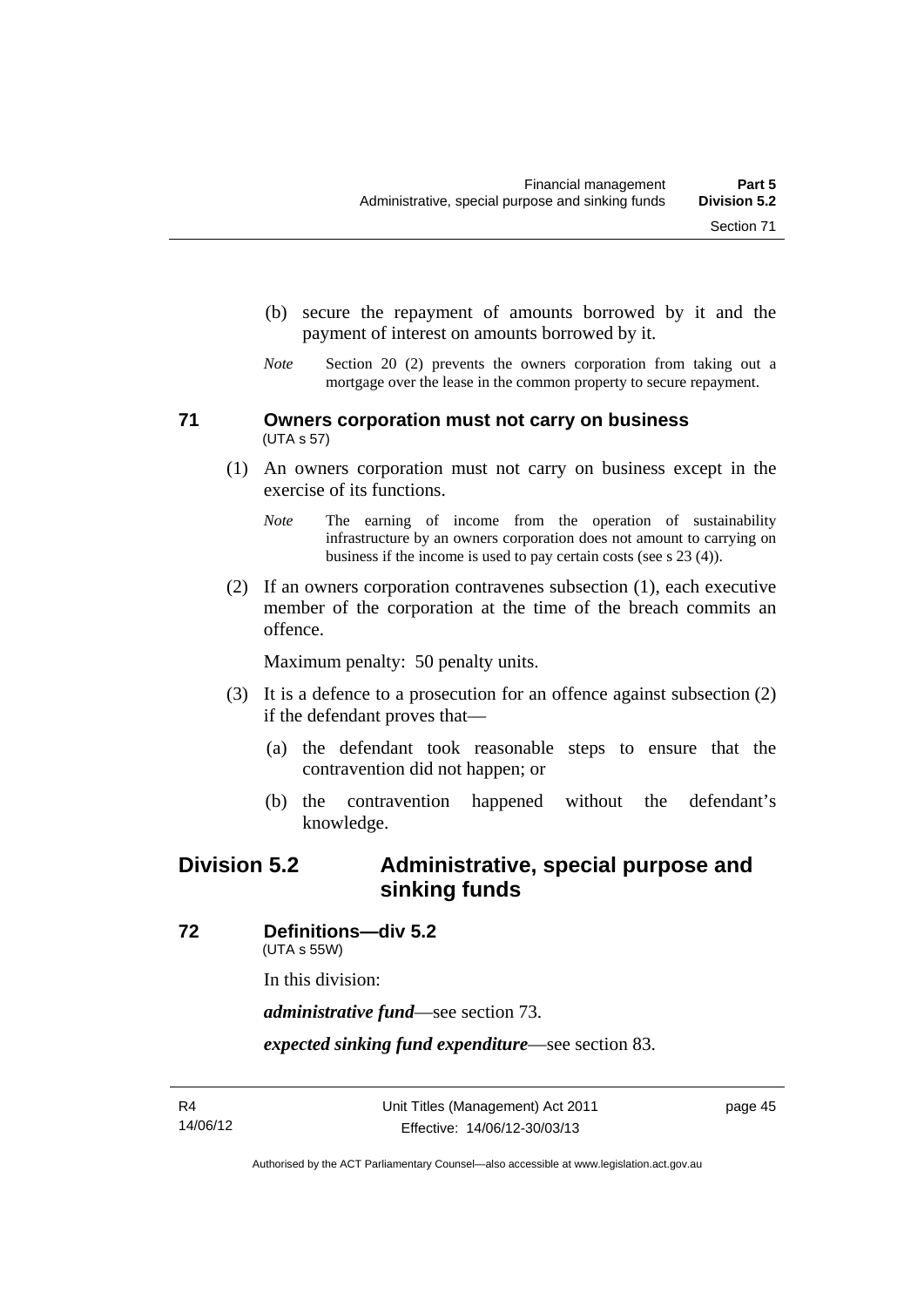*general fund*, of an owners corporation, means the corporation's administrative fund or a special purpose fund.

*general fund budget*—see section 75 (1).

*general fund contribution*—see section 78 (1).

*sinking fund*—see section 81 (2).

*sinking fund contribution*—see section 89 (1).

*sinking fund plan*—see section 82 (2).

*special purpose fund*—see section 74 (1).

*total general fund contribution*—see section 75 (2) (a).

*total sinking fund amount*, for a financial year, means the total of expected sinking fund expenditure for the year set out in the sinking fund plan.

## **73 Administrative fund**

(UTA s 59 (1))

An owners corporation for a units plan must establish a fund for the general administration of the corporation (an *administrative fund*).

## **74 Special purpose fund**

(UTA s 59 (2) and (3))

- (1) An owners corporation for a units plan may, by special resolution, establish funds for particular purposes (a *special purpose fund*).
- (2) The purposes for which a special purpose fund may be used may only be changed by special resolution of the owners corporation.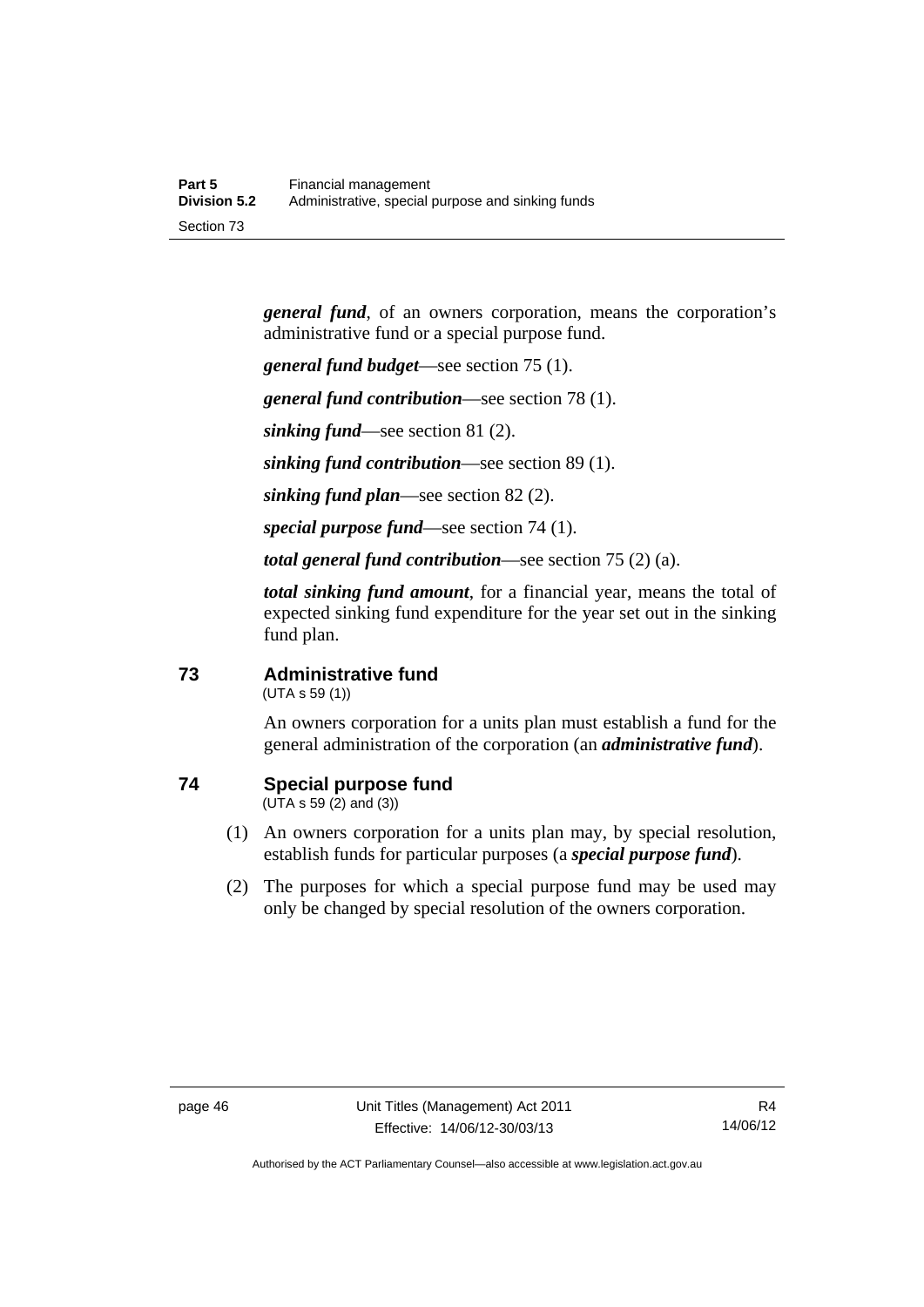#### **75 General fund—budget**  (UTA s 59 (4), (5) and (6))

- (1) At each annual general meeting of an owners corporation, the corporation must, by ordinary resolution, approve a budget (the *general fund budget*) for the administrative fund and each special purpose fund for the financial year in which the meeting is held.
- (2) The general fund budget must state for the financial year in which the annual general meeting is held—
	- (a) an estimate of the total contributions (the *total general fund contribution*) to be paid into the general fund by the owners corporation's members; and
	- (b) an estimate of any other amounts to be paid into the general fund; and
	- (c) an estimate of payments to be made out of the general fund including an estimate of payments necessary—
		- (i) to maintain in good condition on a day-to-day basis the common property and any other property held by the owners corporation; and
		- (ii) to pay for insurance premiums; and
		- (iii) to pay for recurrent expenses.

## **Examples—par (b)**

- 1 the proceeds from the sale of any personal property of the owners corporation
- 2 fees paid to the owners corporation for inspection of its records and the provision of information and certificates relating to its records

## **Examples—par (c) (i)**

carpet cleaning, lawnmowing services, minor expenses relating to maintenance of the common property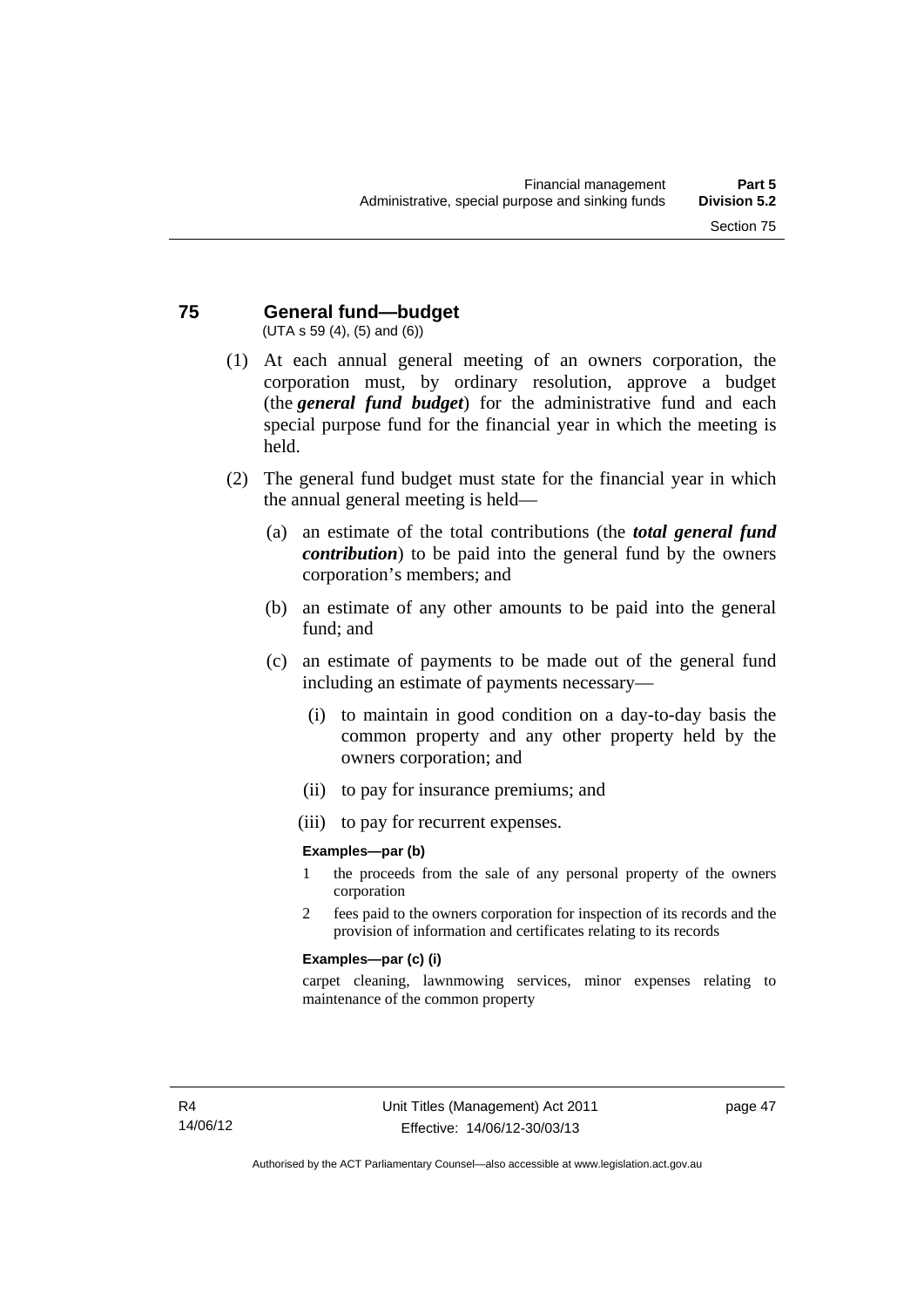#### **Examples—par (c) (iii)**

utility service charges, accounting fees

- *Note* An example is part of the Act, is not exhaustive and may extend, but does not limit, the meaning of the provision in which it appears (see [Legislation Act,](http://www.legislation.act.gov.au/a/2001-14) s 126 and s 132).
- (3) A payment out of a special purpose fund may only be included in the budget if the payment is for the purpose for which the fund was established, unless the proposed payment is authorised by special resolution.
- (4) The amount mentioned in subsection (2) (c) must not include transfers to the sinking fund.

#### **76 General fund—what must be paid into the fund?**

An owners corporation for a units plan must pay the following amounts into its general fund:

- (a) general fund contributions paid to the owners corporation;
- (b) the proceeds of the disposal of any personal property of the owners corporation;
- (c) any fees paid to the owners corporation for inspection of its records and the provision of information and certificates relating to its records.

## **77 General fund—what can fund be used for?**

(UTA s 59 (4))

An owners corporation for a units plan may only make payments from a general fund if the payments are—

- (a) approved in the general fund budget; or
- (b) authorised by ordinary resolution.

Authorised by the ACT Parliamentary Counsel—also accessible at www.legislation.act.gov.au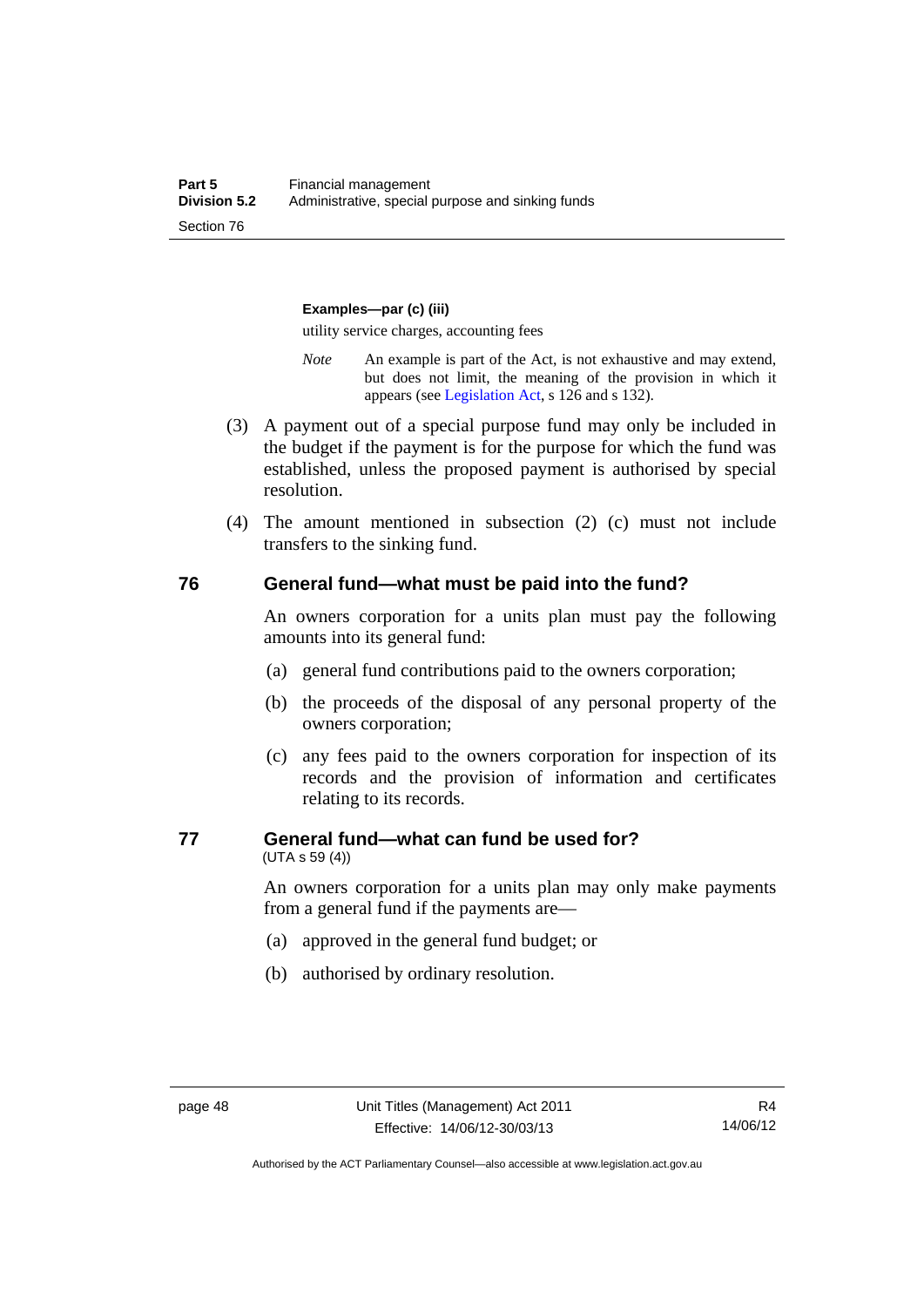#### **78 General fund—contributions**  (UTA s 60 (1) to (4))

- (1) An owners corporation for a units plan may, from time to time, determine a contribution (a *general fund contribution*) required from its members for the corporation's general fund.
- (2) The general fund contribution payable for each unit is—
	- (a) the proportional share for the unit of the total general fund contribution; or
	- (b) a proportion of the total general fund contribution worked out in accordance with a method set out in an unopposed resolution.
- (3) A resolution under subsection (2) (b) may provide that only stated unit owners, or unit owners in a stated class, are required to pay a particular contribution, or a contribution of a particular kind.
- (4) A resolution under subsection (2) (b) may only be—
	- (a) amended by unopposed resolution; and
	- (b) revoked by special resolution.

## **79 General fund—notice of contributions**  (UTA s 60 (5) and (6))

- (1) An owners corporation for a units plan must give notice of a determination of general fund contributions to each unit owner.
- (2) The notice must include the following information:
	- (a) the general fund contribution payable for the unit;
	- (b) the general fund contributions payable for each other unit;
	- (c) the general fund for which the contribution is required, the proportion of the contribution to be paid into each fund, and the total amount to be paid into each fund;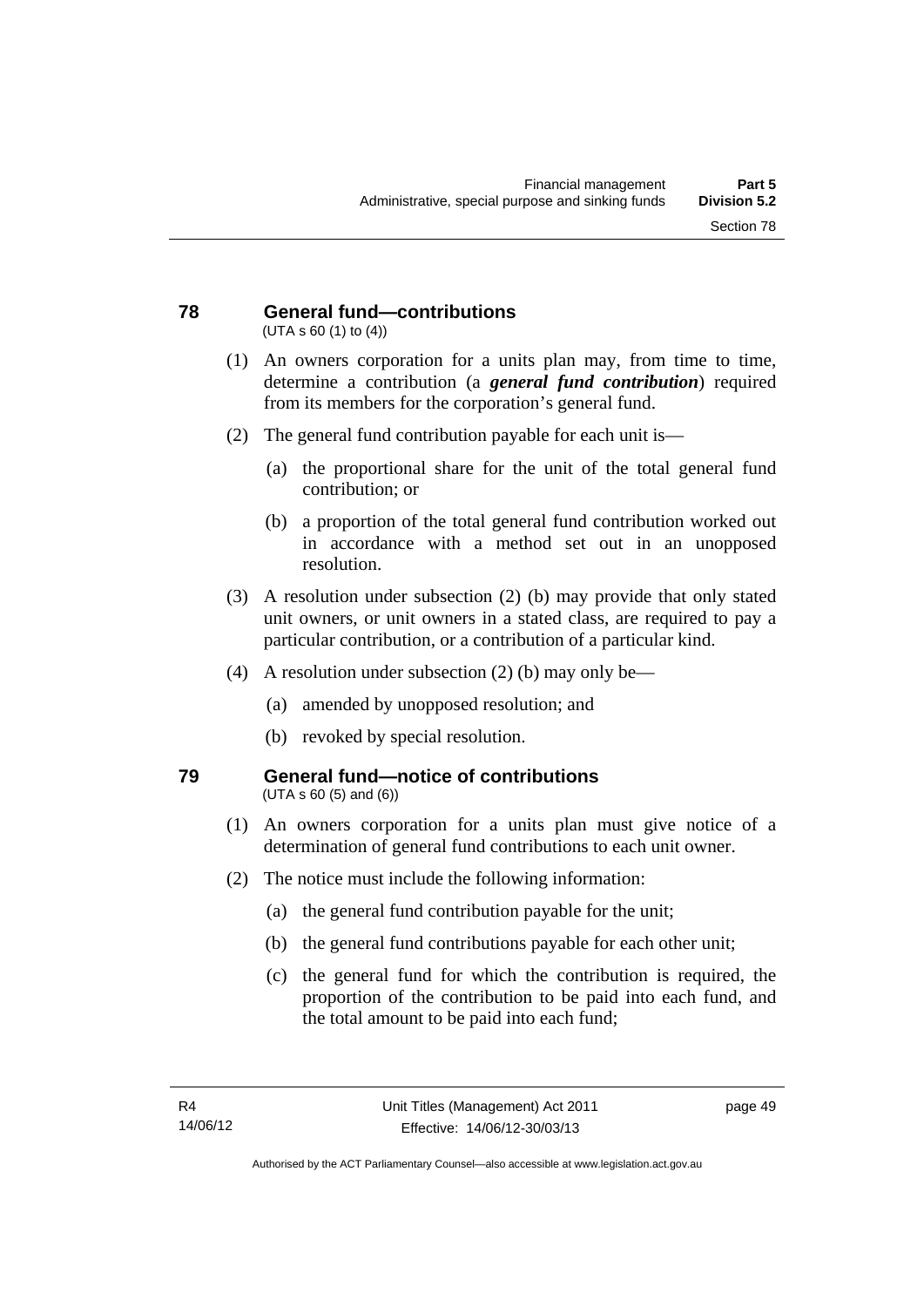- (d) the proportion of the total general fund contribution payable for the unit and how the proportion is worked out;
- (e) the date when the contribution is payable, if paid in full (which must be not later than 28 days after the date of the notice);
- (f) if the contribution is payable by instalments—the dates when the instalments are payable;
- (g) how the contribution may be paid;
- (h) details of any discount for early payment decided by the owners corporation under section 93;
- (i) details of interest payable for late payment under section 94.

## **80 General fund—when are contributions payable?**  (UTA s 60 (7))

A general fund contribution is payable by a unit owner—

- (a) if paid in full—on the date stated in the notice; or
- (b) if payable by instalments—on the dates stated in the notice.
- **81 Sinking fund**

 $(UTA S 61(1))$ 

- (1) This section applies if there are 4 or more units in a units plan.
- (2) An owners corporation for the units plan must establish and maintain a fund (the *sinking fund*).

## **82 Sinking fund plan**

 $(UTA \, s \, 62 \, (2)$  and  $(3)$  and  $s \, 63A \, (2)$  and  $(3)$ )

 (1) This section applies to an owners corporation for a units plan if the corporation is required to establish and maintain a sinking fund.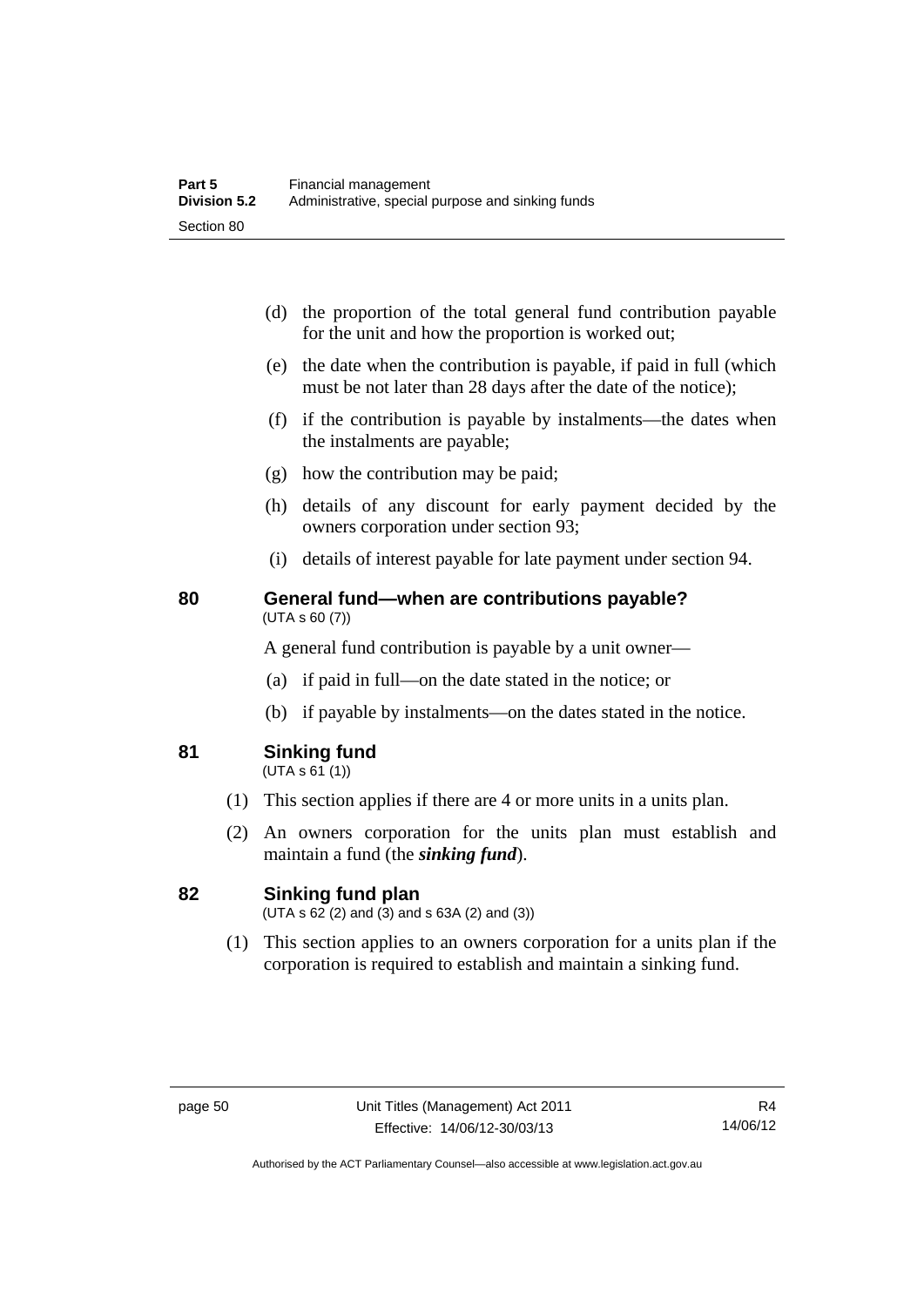(2) The owners corporation must approve, by ordinary resolution, a plan of expected sinking fund expenditure (a *sinking fund plan*) for each year in the 10-year period beginning on the day of the next annual general meeting following the approval.

## **Example**

An owners corporation for a units plan estimates that the expected sinking fund expenditure for the 10-year period of its sinking fund plan is \$220 000. The expenditure includes expenditure of \$10 000 for each year and a 'one-off' amount of \$120 000 in the 8th year of the plan. The owners corporation approves a total sinking fund amount of \$25 000 for each financial year of the plan to meet the expected sinking fund expenditure and to provide for a balance of \$30 000 in the fund (see s 72, def *total sinking fund amount*).

- *Note 1* A sinking fund plan of an existing owners corporation that was current immediately before the commencement of this division is taken to be a sinking fund plan under this Act (see s 157 (2)). The day the existing sinking fund plan is approved for this Act is the day the existing sinking fund plan was approved by the owners corporation for the *[Unit Titles](http://www.legislation.act.gov.au/a/2001-16)  [Act 2001](http://www.legislation.act.gov.au/a/2001-16)* (see s 157 (3) and (4)).
- *Note 2* An example is part of the Act, is not exhaustive and may extend, but does not limit, the meaning of the provision in which it appears (see [Legislation Act,](http://www.legislation.act.gov.au/a/2001-14) s 126 and s 132).

## **83 Sinking fund plan—meaning of** *expected sinking fund expenditure*  $(UTA S 61 (3))$

- (1) For this division, *expected sinking fund expenditure* means expenditure for the following purposes that the owners corporation reasonably expects will be necessary to maintain in good condition the common property and any other property it holds:
	- (a) the painting or repainting of any building (or any part of a building) that forms part of the common property;
	- (b) the acquisition of new property or renewal or replacement of property that it holds;
	- (c) the renewal, replacement or repair of fixtures and fittings that are part of the common property;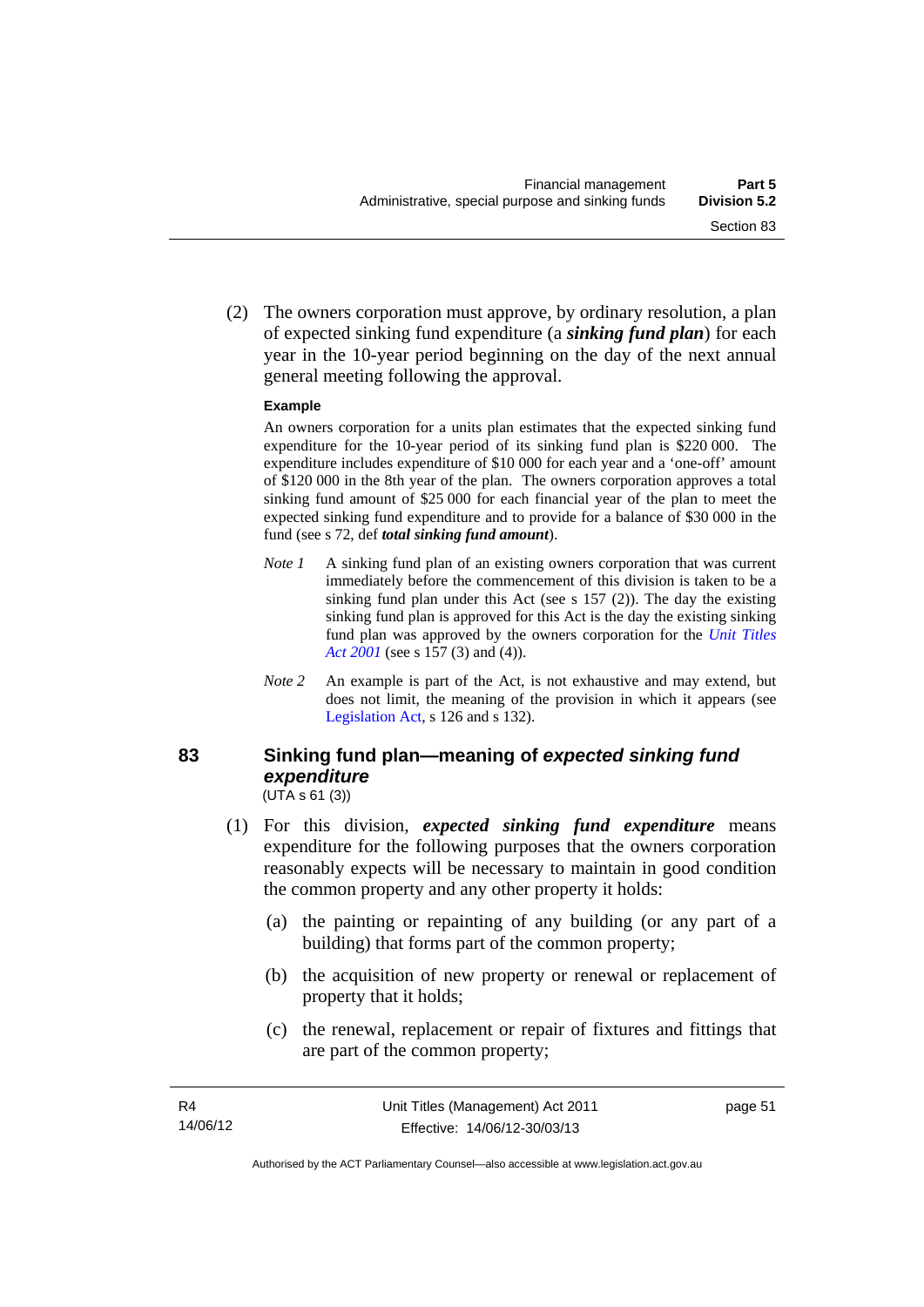- (d) the renewal, replacement or repair of anything else on the common property;
- (e) for a building containing class A units—any purpose mentioned in paragraph (b), (c) or (d) that relates to defined parts of the building;
- (f) for a building on a class B unit—any maintenance mentioned in paragraph (b), (c) or (d) that is authorised by a special resolution under section 24 (1)  $(g)$ ;
- (g) any other capital expenses for which the corporation is responsible.
- (2) In this section:

*defined parts*, of a building containing class A units—see section 24 (2).

*property* includes sustainability or utility infrastructure.

## **84 Sinking fund plan—when must it be approved?**

- (1) The owners corporation for a units plan must approve a sinking fund plan not later than—
	- (a) if the corporation is established after the commencement of this division—12 months after the day of the corporation's 1st annual general meeting; or
	- (b) in any other case—12 months after the day this division commences.
		- *Note* A sinking fund plan of an existing owners corporation that was current immediately before the commencement of this division is taken to be a sinking fund plan under this Act (see s 157 (2)). The day the existing sinking fund plan is approved for this Act is the day the existing sinking fund plan was approved by the owners corporation for the *[Unit Titles Act 2001](http://www.legislation.act.gov.au/a/2001-16)* (see s 157 (3) and (4)).
- (2) If the owners corporation has approved a sinking fund plan under this Act, the corporation must approve a new sinking fund plan not

Authorised by the ACT Parliamentary Counsel—also accessible at www.legislation.act.gov.au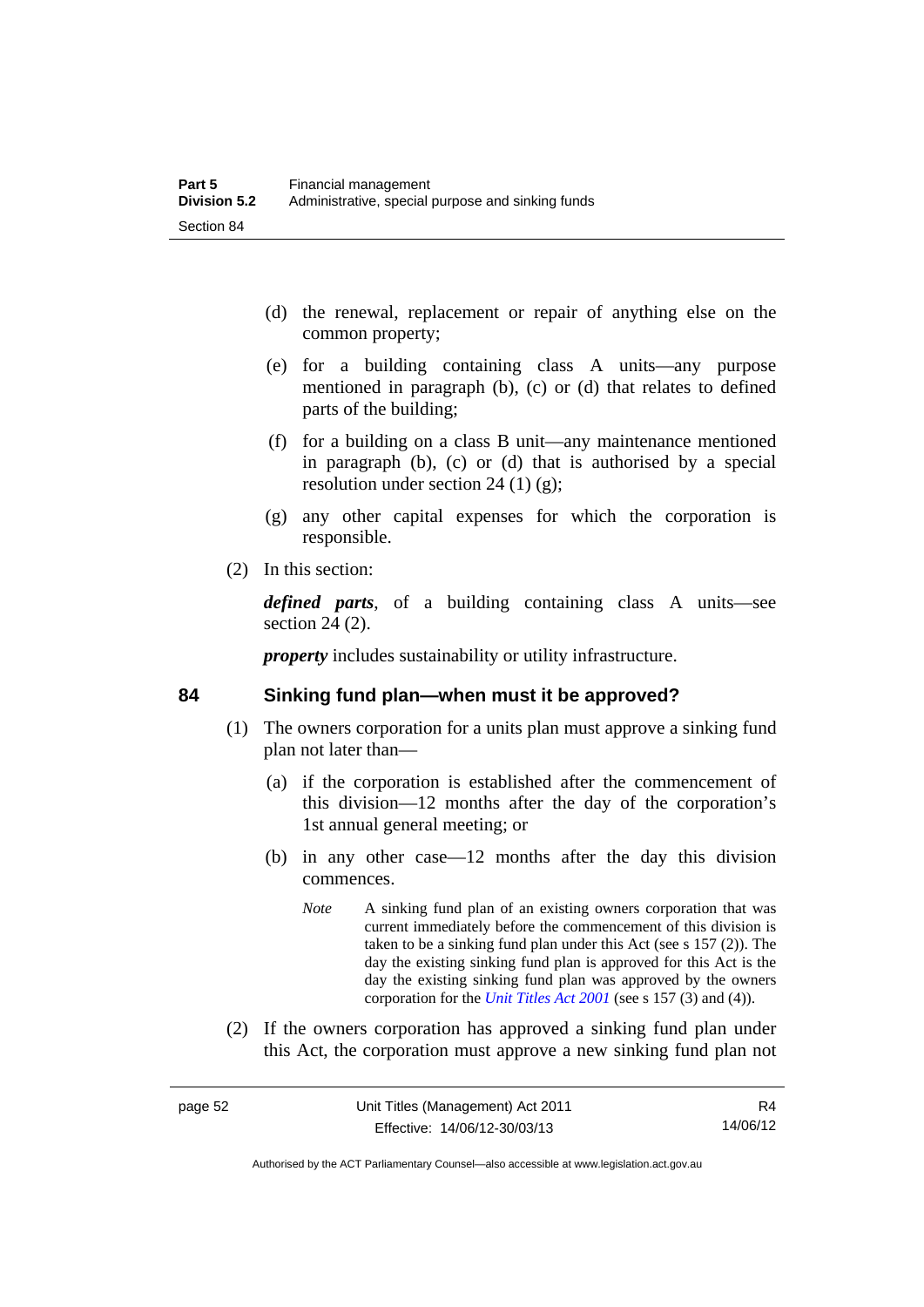later than 12 months before the end of the 10-year period to which the existing plan relates.

## **85 Sinking fund plan—review**

(UTA s 63 and s 63B)

An owners corporation for a units plan must review its sinking fund plan—

- (a) not later than 4 years after the plan is first approved by the owners corporation (the *first review*); and
- (b) not later than the end of each 5-year period after the first review.
- *Note* A sinking fund plan of an existing owners corporation that was current immediately before the commencement of this division is taken to be a sinking fund plan under this Act (see s 157 (2)). The day the existing sinking fund plan is first approved for this section is the day the initial sinking fund plan was approved by the owners corporation under the *[Unit Titles Act 2001](http://www.legislation.act.gov.au/a/2001-16)* (see s 157 (3)).

## **86 Sinking fund plan—amendment**

An owners corporation for a units plan may at any time, by ordinary resolution, amend its sinking fund plan to ensure that the plan reflects expected sinking fund expenditure.

#### **Example**

An owners corporation for a units plan approves a sinking fund plan that sets a total sinking fund amount of \$15 000 for each year of the plan. Three years after approving the plan, the owners corporation finds out that major work is required to water and sewerage pipes in the common property at an estimated cost of \$60,000. The owners corporation, by ordinary resolution, amends the sinking fund plan to include the additional expected sinking fund expenditure and require additional contributions of \$10 000 a year for the remaining years of the plan. The total sinking fund amount for each financial year after the amendment is \$25 000 (see s 72, def *total sinking fund amount*).

*Note* An example is part of the Act, is not exhaustive and may extend, but does not limit, the meaning of the provision in which it appears (see [Legislation Act,](http://www.legislation.act.gov.au/a/2001-14) s 126 and s 132).

page 53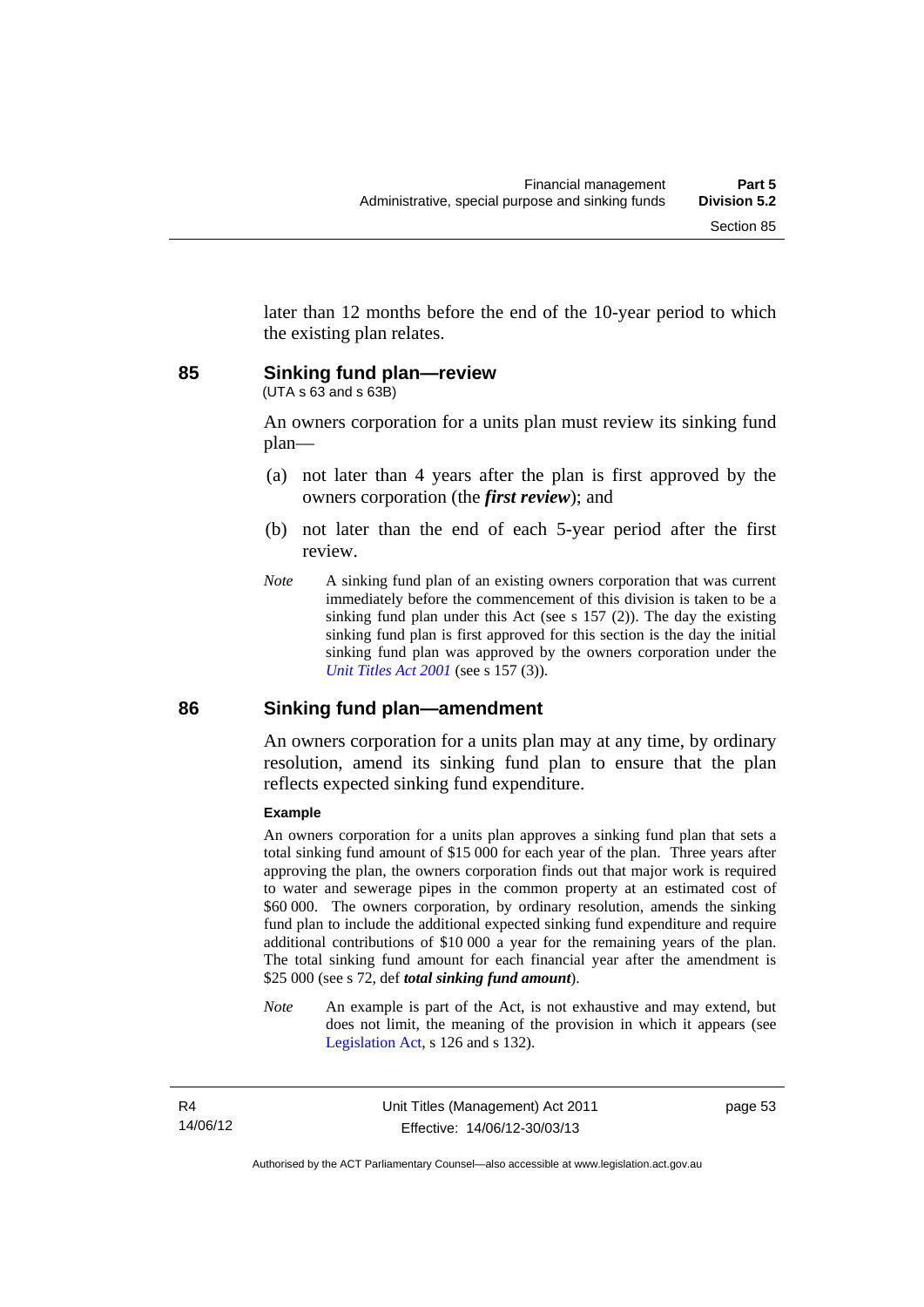## **87 Sinking fund—what must be paid into the fund?**   $(UTA S 61 (2))$

An owners corporation for a units plan must pay the following amounts into its sinking fund:

- (a) sinking fund contributions paid to the owners corporation;
- (b) any amount received by the owners corporation that is not required or allowed to be paid into a general fund;
- (c) any amount authorised by an ordinary resolution to be transferred from the administrative fund to the sinking fund;
- (d) any amount to be transferred from a special purpose fund to the sinking fund—
	- (i) in accordance with the purpose of the special purpose fund; or
	- (ii) that is authorised by a special resolution.

## **88 Sinking fund—what can fund be used for?**

An owners corporation for a units plan may only make payments from its sinking fund if the payments are consistent with the sinking fund plan.

- *Note 1* An owners corporation may at any time, by ordinary resolution, amend its sinking fund plan to ensure that the plan reflects expected sinking fund expenditure.
- *Note 2* Expenditure from the sinking fund for the purpose of installing sustainability or utility infrastructure must be provided for in the sinking fund plan (see s 23).

## **89 Sinking fund—contributions**

 $(UTA s 64 (1), (2) and (3))$ 

 (1) An owners corporation for a units plan may determine a contribution (a *sinking fund contribution*) required from its members for the corporation's sinking fund.

Authorised by the ACT Parliamentary Counsel—also accessible at www.legislation.act.gov.au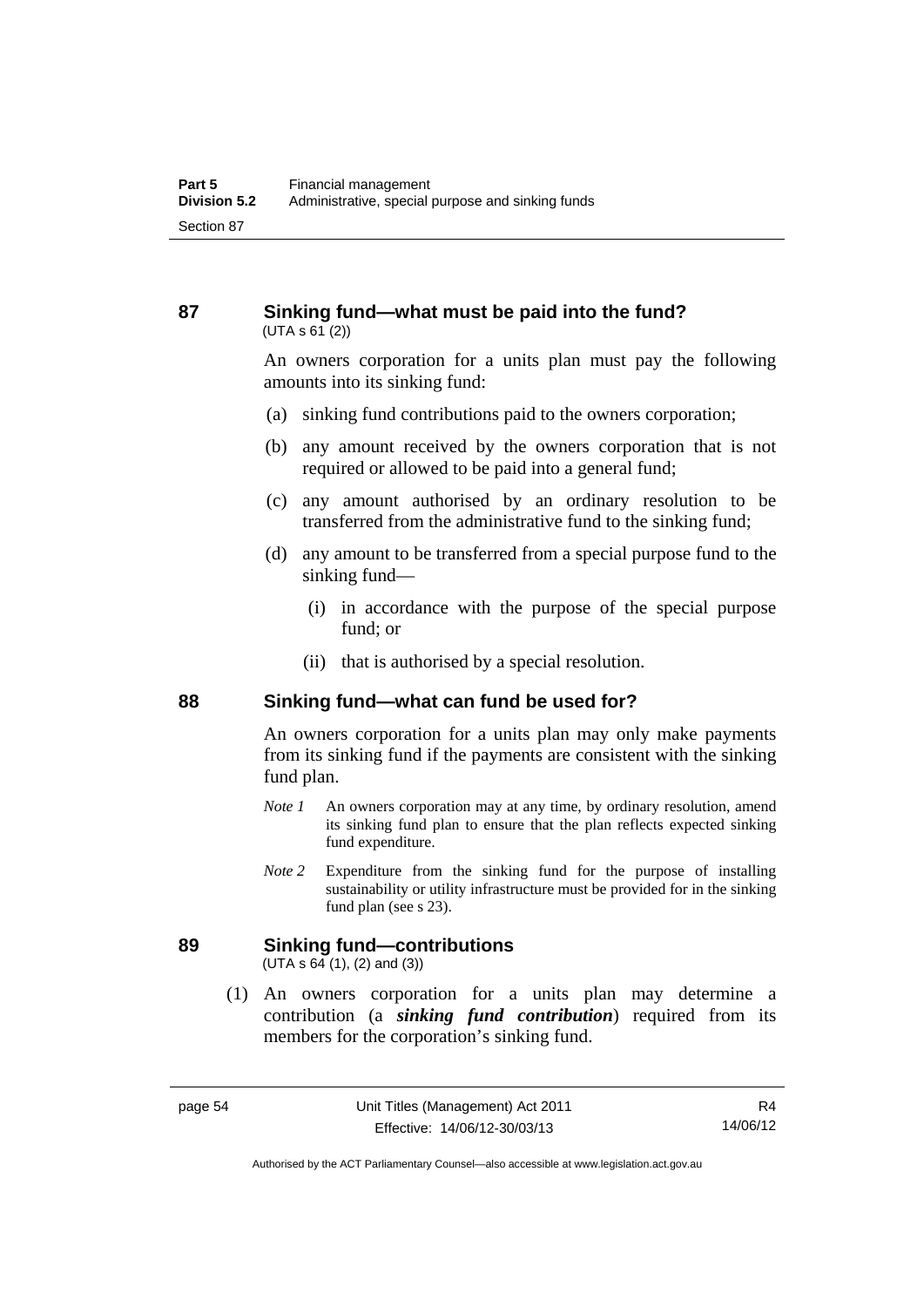- (2) The sinking fund contribution payable for each unit for a financial year is—
	- (a) the proportional share for the unit of the total sinking fund amount for the financial year; or
	- (b) a proportion of the total sinking fund amount worked out using a method set out in an unopposed resolution.
	- *Note Total sinking fund amount*, for a financial year, means the total of expected sinking fund expenditure for the year set out in the sinking fund plan (see s 82). *Expected sinking fund expenditure* means expenditure for the purposes mentioned in s 83 (1) that the owners corporation reasonably expects will be necessary to maintain in good condition the common property and any other property it holds (see s 83).
- (3) A resolution under subsection (2) (b) may provide that only stated unit owners, or unit owners in a stated class, are required to pay a sinking fund contribution.
- (4) A resolution under subsection (2) (b) may only be—
	- (a) amended by unopposed resolution; or
	- (b) revoked by special resolution.
- 

## **90 Sinking fund—notice of contributions**   $(UTA s 64 (4) and (5))$

- (1) An owners corporation for a units plan must, within 1 month after an annual general meeting, give notice to each unit owner of the determination of sinking fund contributions for the financial year when the meeting takes place.
- (2) The notice must include the following information:
	- (a) the sinking fund contribution payable for the unit;
	- (b) the sinking fund contributions payable for each other unit;
	- (c) the total sinking fund amount for the financial year;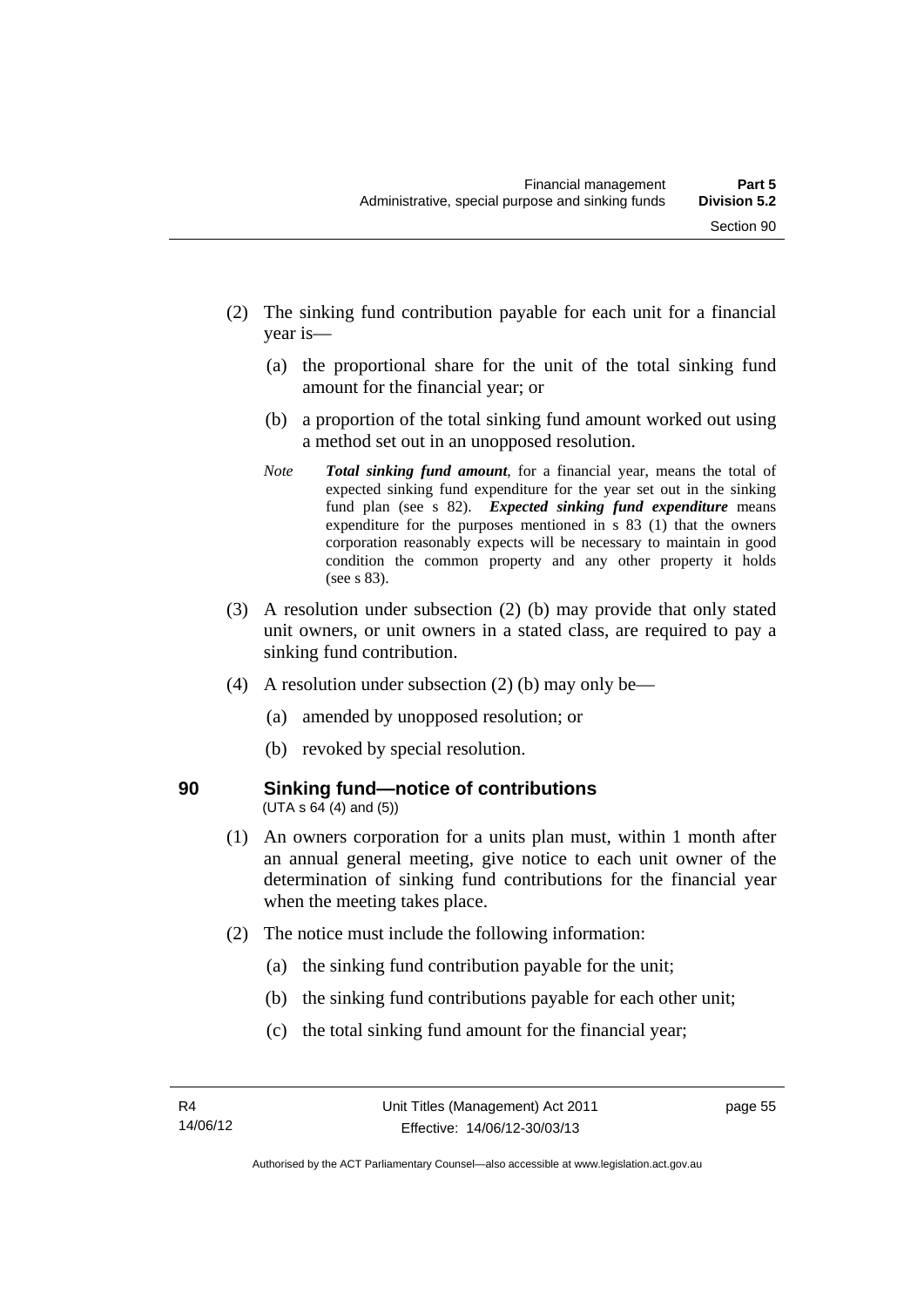- (d) the proportion of the total sinking fund amount payable for the unit and how the proportion is worked out;
- (e) the date when the contribution is payable, if paid in full (which must be not later than 28 days after the date of the notice);
- (f) if the contribution is payable by instalments—the dates when the instalments are payable;
- (g) how the contribution may be paid;
- (h) details of any discount for early payment decided by the owners corporation under section 93;
- (i) details of interest payable for late payment under section 94.

## **91 Sinking fund—when are contributions payable?**  (UTA s 64 (6))

A sinking fund contribution is payable by a unit owner—

- (a) if paid in full—on the date stated in the notice; or
- (b) if payable by instalments—on the dates stated in the notice.

## **92 General and sinking funds in staged developments**  (UTA s 64A)

- (1) This section applies to a general fund or sinking fund established by an owners corporation for a staged development if the development has not been completed.
- (2) A contribution to a fund is not payable by the owner of a unit if the unit is in an uncompleted stage of the development.
- (3) The owners corporation must not pay an amount from a fund in relation to an uncompleted stage of the development.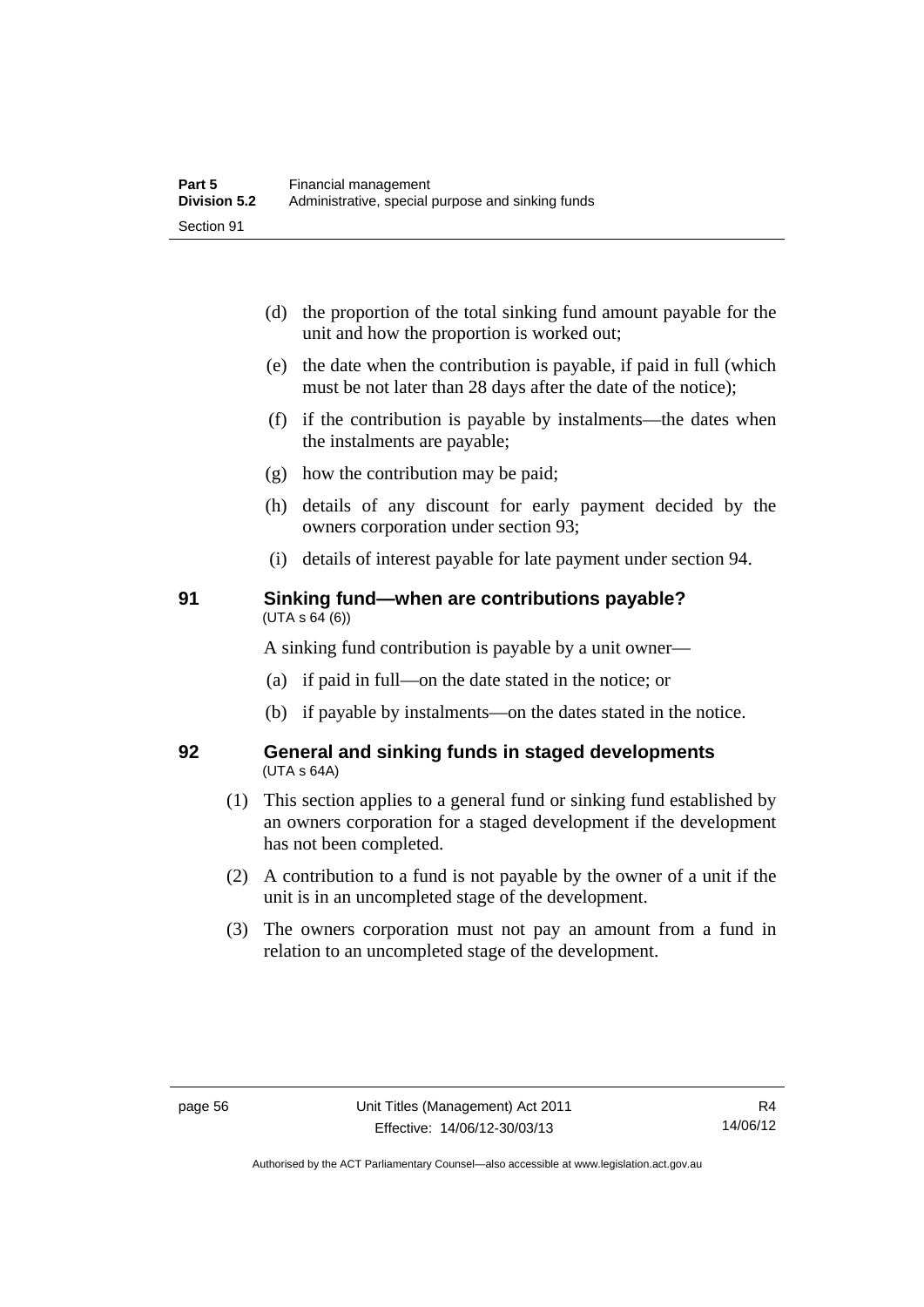# **Division 5.3 Powers in relation to money owing to owners corporation**

## **93 Discounts—amounts owing**  (UTA s 65 (1))

- (1) An owners corporation for a units plan may, by ordinary resolution, decide that a stated discount applies to an amount owing to the corporation by a unit owner if—
	- (a) the amount is paid to the corporation before the date it becomes payable; or
	- (b) for contributions payable by instalments—if the contribution is paid—
		- (i) in full on or before the date stated in the notice of the contribution for payment in full; or
		- (ii) in another way stated in the resolution.
- (2) In this section:

*contribution* means a general fund contribution or a sinking fund contribution.

## **94 Interest—amounts owing**

(UTA s 65 (2) and (3))

- (1) If an amount owing to an owners corporation by a unit owner is not paid on or before the date it becomes payable, unless otherwise decided by ordinary resolution, the amount bears simple interest until paid—
	- (a) at an annual rate of 10%; or
	- (b) at an annual rate of less than 10%, if decided by special resolution; or
	- (c) at an annual rate of more than 10% and not more than 20%, if decided by special resolution.

page 57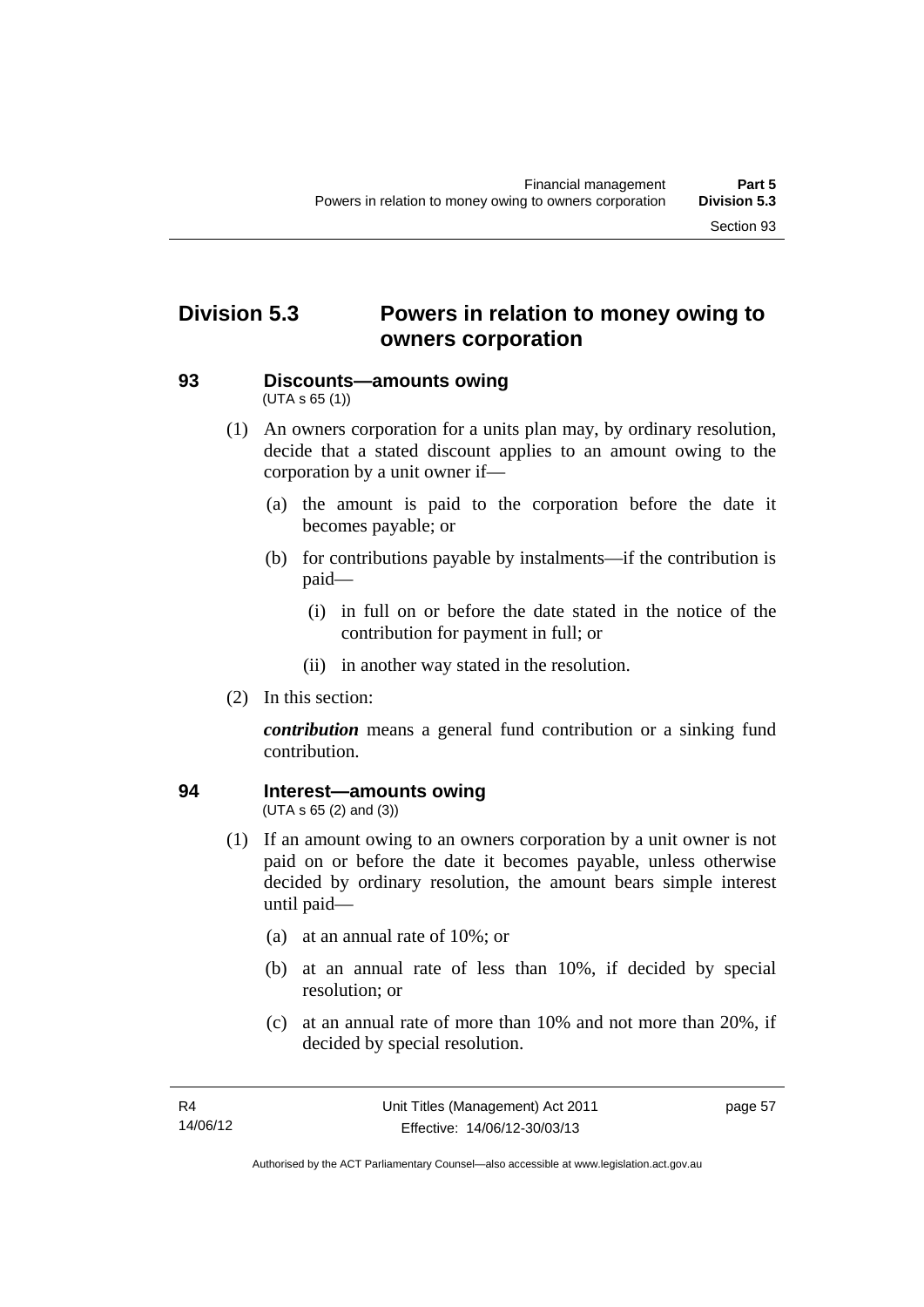(2) Interest on an amount owing to the owners corporation is payable into the fund into which the amount owing is payable.

## **95 Recovery of amounts owing**

(UTA s 66)

- (1) If an amount owing to an owners corporation is not paid on or before the date it is payable, the corporation may recover the amount as a debt from the unit owner, together with interest under section 94.
- (2) If the ownership of a unit changes after an amount owing to the owners corporation becomes payable, the owner at the time the amount becomes payable and each subsequent owner are liable both separately and together for the amount, together with interest under section 94.

## **96 Security for unpaid amounts—declaration of charge**  (UTA s 67)

- (1) If an amount owing to the owners corporation is unpaid after it becomes payable, the corporation may declare that a charge is to be imposed over the lease of the unit to secure payment of the amount.
- (2) The declaration must—
	- (a) give details of the lease of the unit to be charged; and
	- (b) state the unpaid amount owing to the owners corporation.
- (3) After making the declaration, the owners corporation must—
	- (a) lodge with the registrar-general a copy of the declaration, certified as a true copy under the seal of the corporation; and
	- (b) give a copy of the declaration to the unit owner and anyone else who has an interest in the unit.
- (4) On registration of the copy of the declaration, the amount stated in the declaration, together with interest on the amount under section 94, is a charge over the lease of the unit.

R4 14/06/12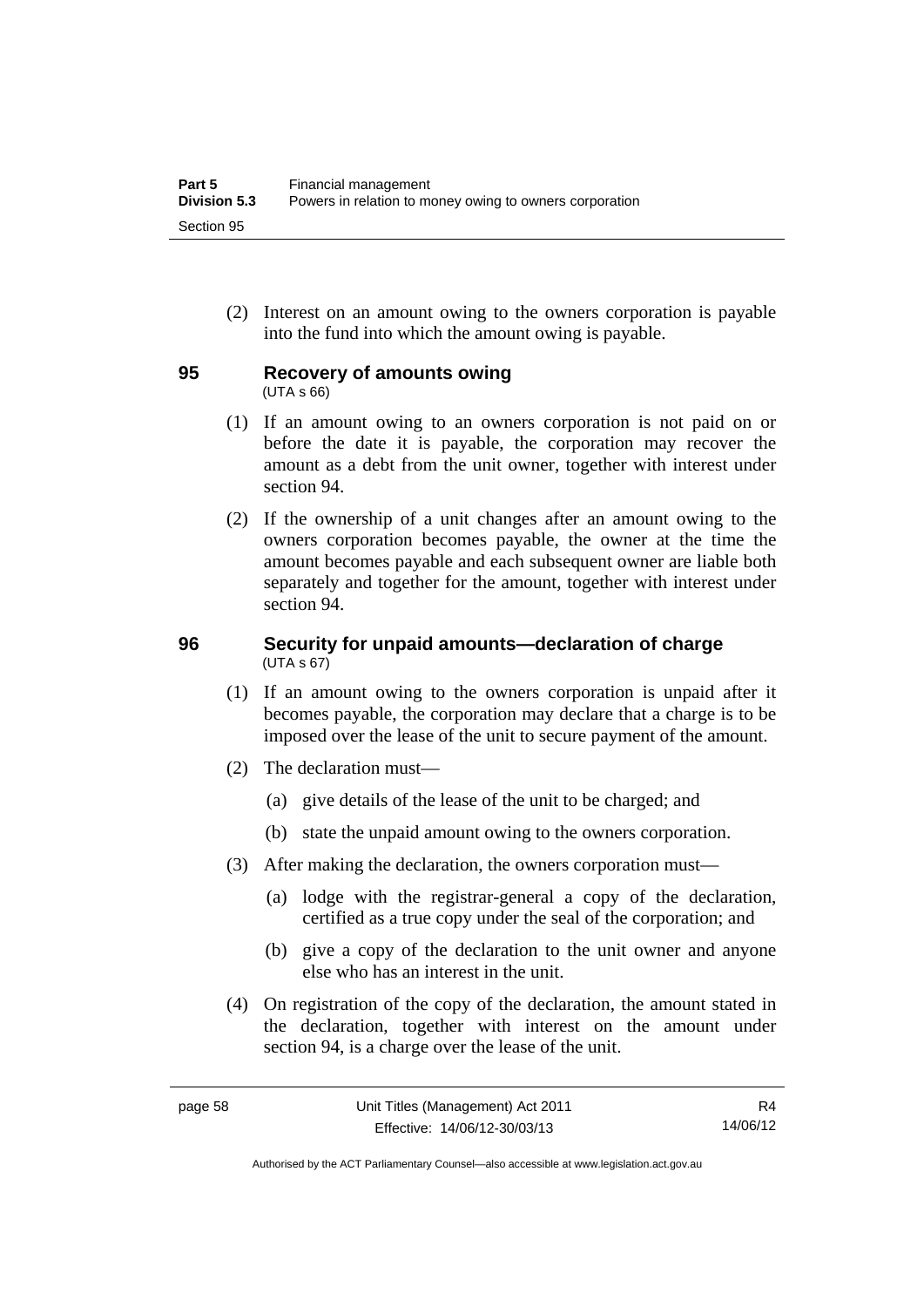(5) A registered charge under this section does not give a power of sale over the lease of the unit.

## **97 Security for unpaid amounts—discharge**  (UTA s 68)

- (1) This section applies if a charge declared under section 96 has been registered, and—
	- (a) the entire amount for which the charge was declared is paid, together with interest on the amount under section 94; or
	- (b) the owners corporation considers that the charge is no longer required.
- (2) The owners corporation must—
	- (a) revoke the declaration of the charge; and
	- (b) lodge with the registrar-general a copy of the revocation, certified as a true copy under the seal of the corporation; and
	- (c) give a copy of the revocation to the unit owner and anyone else who has an interest in the unit.
- (3) The discharge under this section of a charge takes effect on the registration of the revocation of the charge.

## **98 Liability of part-owners**  (UTA s 69)

- (1) This section applies if—
	- (a) a unit is owned by 2 or more part-owners; and
	- (b) an amount is recoverable by the owners corporation from the owners.
- (2) The part-owners are liable separately and together for the payment of the amount.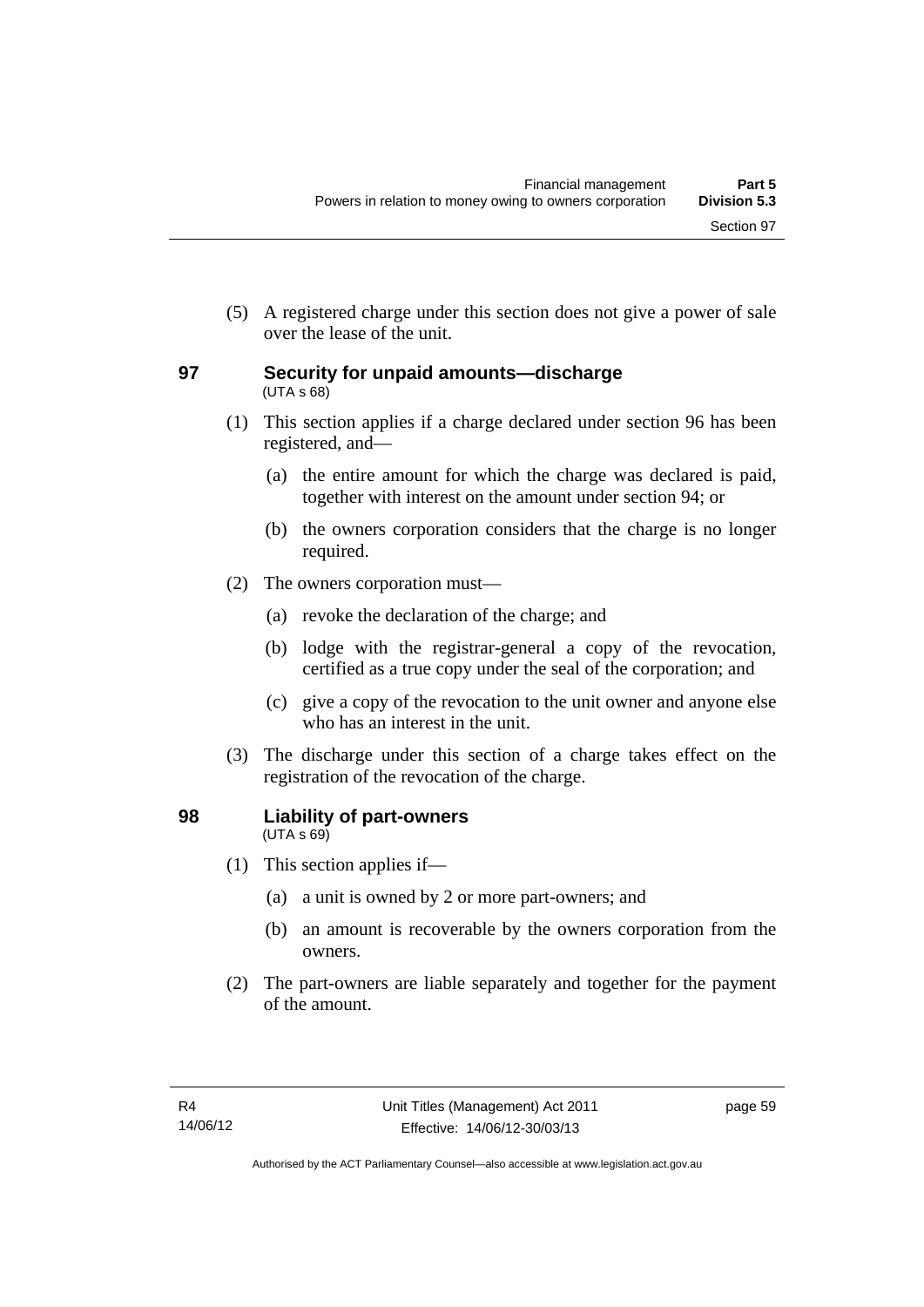- (3) As between themselves, each part-owner is liable for a part of the amount proportional to the value of the part-owner's interest in the unit.
- (4) If a part-owner pays a part of the amount that is more than the part-owner's proportional liability, the part-owner may recover the excess from the other part-owners.

# **Division 5.4 Insurance**

## **99 Meaning of** *building* **and** *land***—div 5.4**

In this division:

*building*, on the land—

- (a) includes—
	- (i) any improvements and fixtures forming part of the building; and
	- (ii) any improvements and fixtures, including site improvements, consisting entirely of common property; and
	- (iii) anything prescribed by regulation as forming part of a building; but

#### **Examples—site improvements**

landscaping, paved areas

- *Note* An example is part of the Act, is not exhaustive and may extend, but does not limit, the meaning of the provision in which it appears (see [Legislation Act,](http://www.legislation.act.gov.au/a/2001-14) s 126 and s 132).
- (b) does not include—
	- (i) paint, wallpaper and temporary wall, floor and ceiling coverings; or
	- (ii) fixtures removable by a lessee or sublessee of a unit at the end of a lease; or

R4 14/06/12

Authorised by the ACT Parliamentary Counsel—also accessible at www.legislation.act.gov.au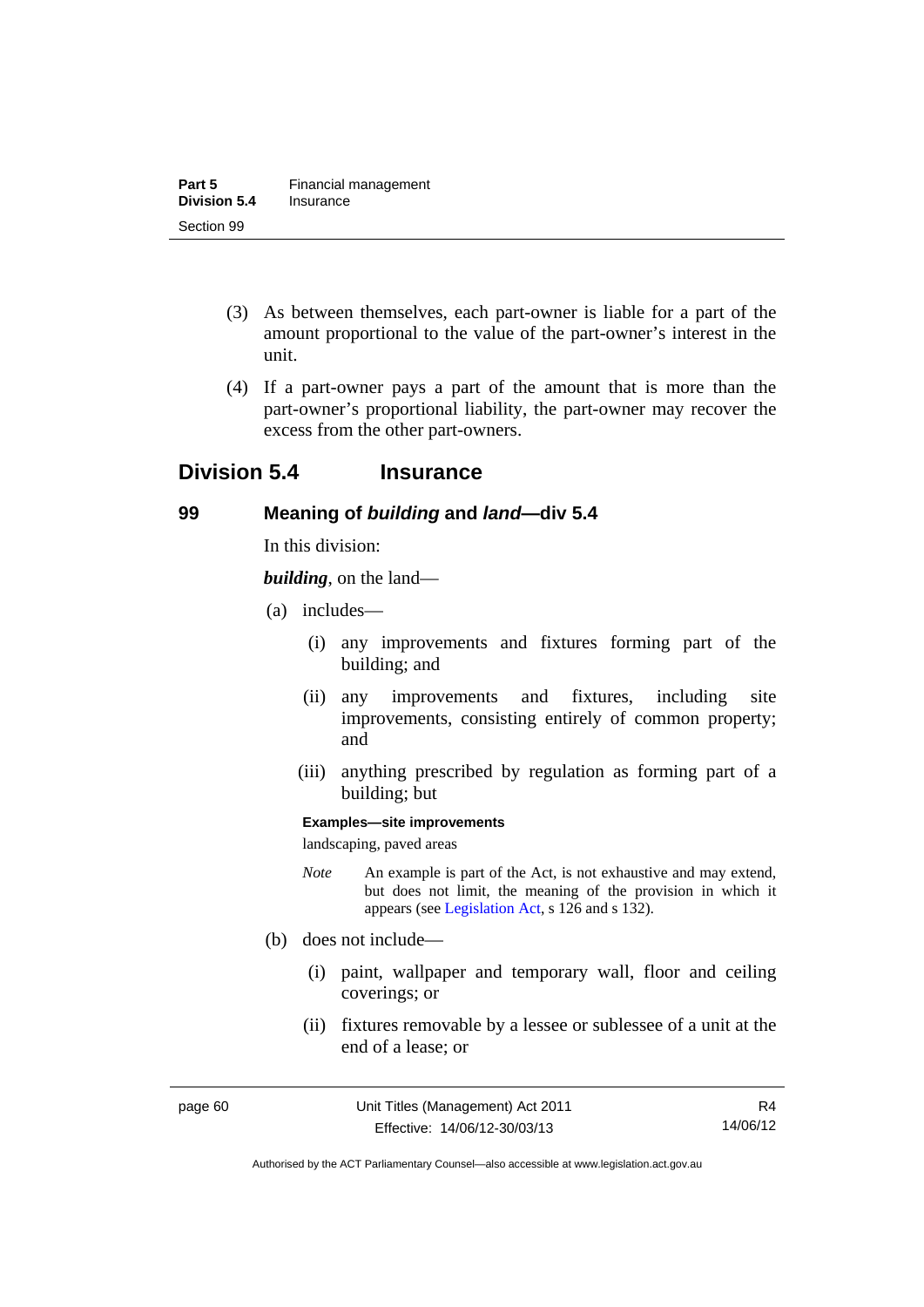(iii) anything prescribed by regulation as not forming part of a building.

### *land* means—

- (a) land subdivided by a units plan; and
- (b) for a staged development—the whole of the land in the completed stages of the development.

### **100 Building insurance by owners corporation**  (UTA s 132)

- (1) An owners corporation for a units plan must insure and keep insured all buildings on the land for their replacement value from time to time against all of the following risks:
	- (a) fire, lightning, tempest, earthquake and explosion;
	- (b) riot, civil commotion, strikes and labour disturbances;
	- (c) malicious damage;
	- (d) bursting, leaking and overflowing of boilers, water tanks, water pipes and associated apparatus;
	- (e) impact of aircraft (including parts of, and objects falling from, aircraft) and of road vehicles, horses and cattle;
	- (f) anything prescribed by regulation.
- (2) The owners corporation must take out an insurance policy that covers, to the greatest practicable extent—
	- (a) the risks mentioned in subsection (1); and
	- (b) costs incidental to the reinstatement or replacement of the insured building, including the cost of removing debris and the fees of architects and other professional advisers.
	- *Note* If a developer is the only member of the owners corporation, the developer must on behalf of the owners corporation take out an insurance policy under s (2), unless exempted under s 101.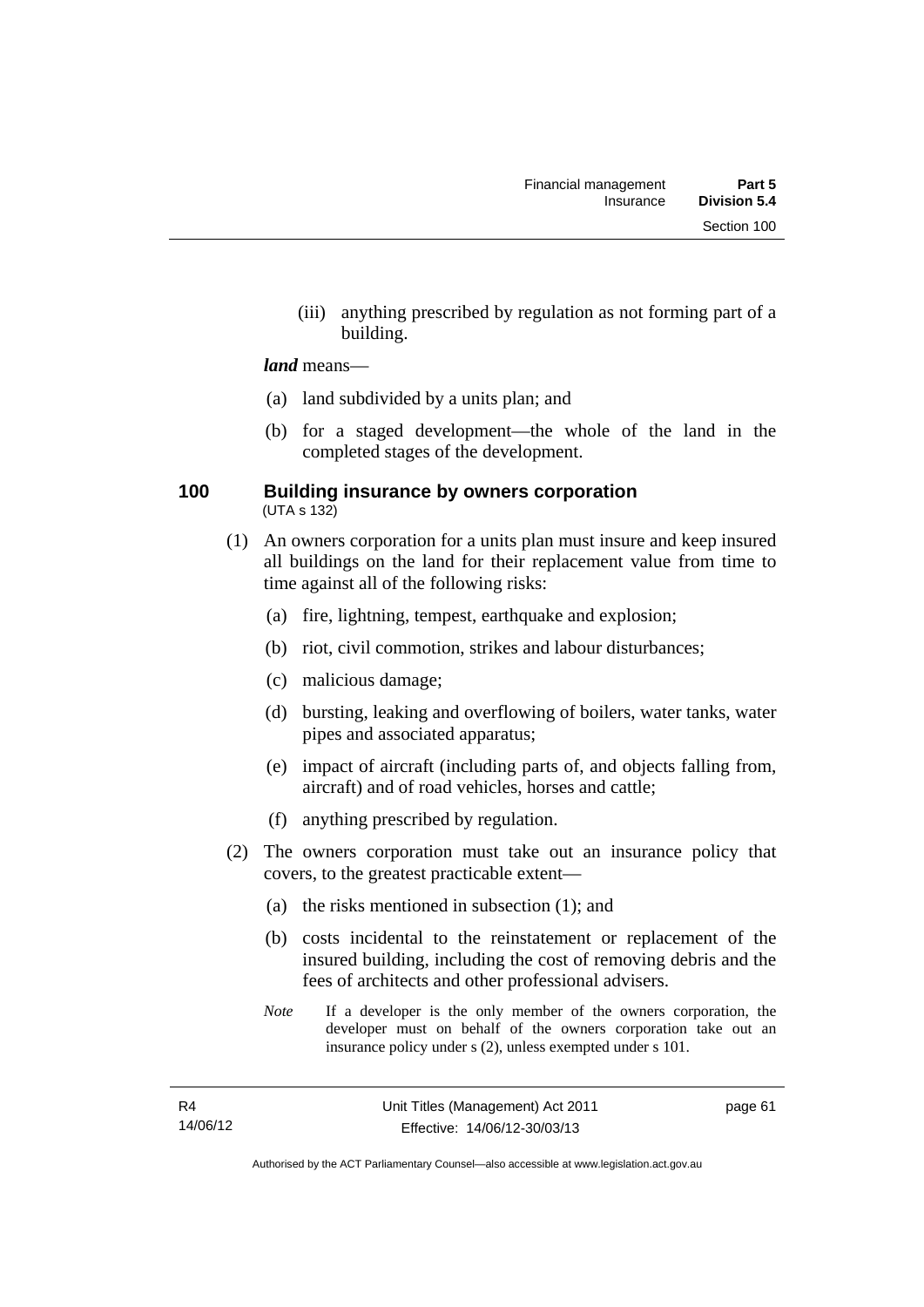- (3) A regulation may make provision in relation to an insurance policy required to be taken out by the owners corporation under this section including for the following:
	- (a) payment by unit owners of any excess payable under the policy;
	- (b) combining the policy with other insurance policies;
	- (c) notification requirements by unit owners in relation to improvements made to units;
	- (d) the proportion of the premium payable for the policy by particular unit owners by way of a general fund contribution;
	- (e) valuation of the insured buildings.
- (4) For all purposes related to any insurance taken out by it under this section, an owners corporation is taken to have an insurable interest in the buildings on the land to the extent of their replacement value.
	- *Note 1* The owners corporation must produce its insurance policies for inspection at the request of an eligible person (see s 118).
	- *Note* 2 The executive committee of the owners corporation must give certain details about the corporation's current insurance policies at each annual general meeting (see sch 2, s 2.3).

### **101 Exemption from building insurance requirements**  (UTA s 133)

- (1) If the replacement value of all common property buildings (or parts of buildings) on the land is less than an amount prescribed by regulation, the owners corporation may, by unanimous resolution, exempt itself from the requirement to take out building insurance under section 100 (1) for any risk stated in the exemption resolution.
- (2) An owners corporation for a units plan containing only class B units may, by unanimous resolution, exempt itself from the requirement to take out building insurance for any risk stated in the exemption

Authorised by the ACT Parliamentary Counsel—also accessible at www.legislation.act.gov.au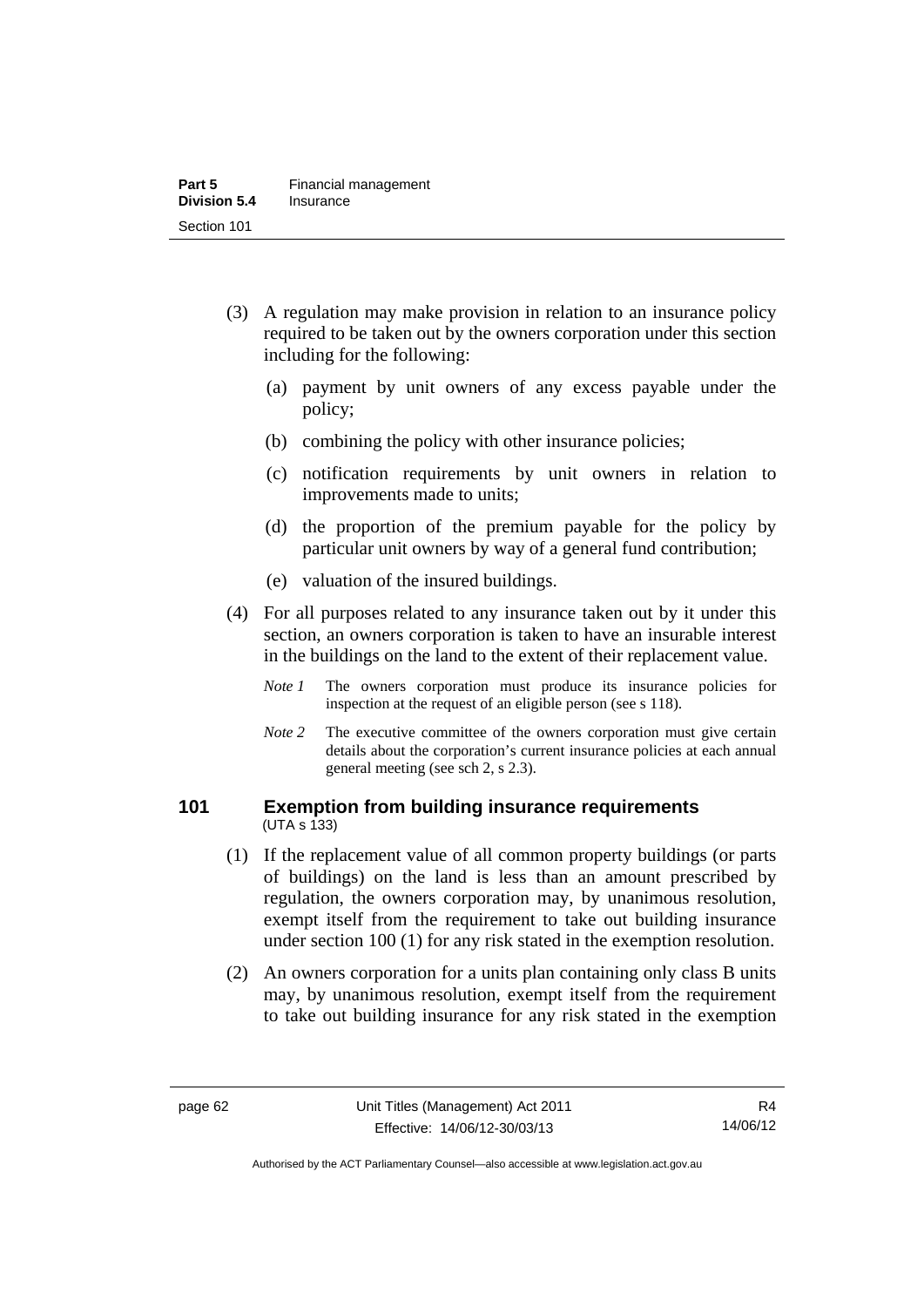resolution for all buildings (or parts of buildings) that are on the class B units.

 (3) An exemption resolution under this section has effect from the date of the annual general meeting when it is passed until the date of the next annual general meeting.

### **102 Public liability insurance by owners corporation**  (UTA s 131)

- (1) An owners corporation for a units plan must take out and maintain public liability insurance in relation to all of the following events happening in relation to the common property:
	- (a) death, bodily injury or illness of anyone;
	- (b) loss of, or damage to, the property of anyone.
- (2) Public liability insurance under subsection (1) must be for a total amount of liability of not less than an amount prescribed by regulation.
	- *Note 1* The owners corporation must produce its insurance policies for inspection at the request of an eligible person (see s 118).
	- *Note* 2 The executive committee of the owners corporation must give certain details about the corporation's current insurance policies at each annual general meeting (see sch 2, s 2.3).

# **103 Application of insurance money by owners corporation**  (UTA s 137)

- (1) If an owners corporation for a units plan receives insurance money for damage to, or destruction of, any building on the land, the corporation must, without delay, apply the insurance money to rebuilding and reinstating the building.
- (2) Subsection (1) applies subject to this Act, other territory laws and any order of a court.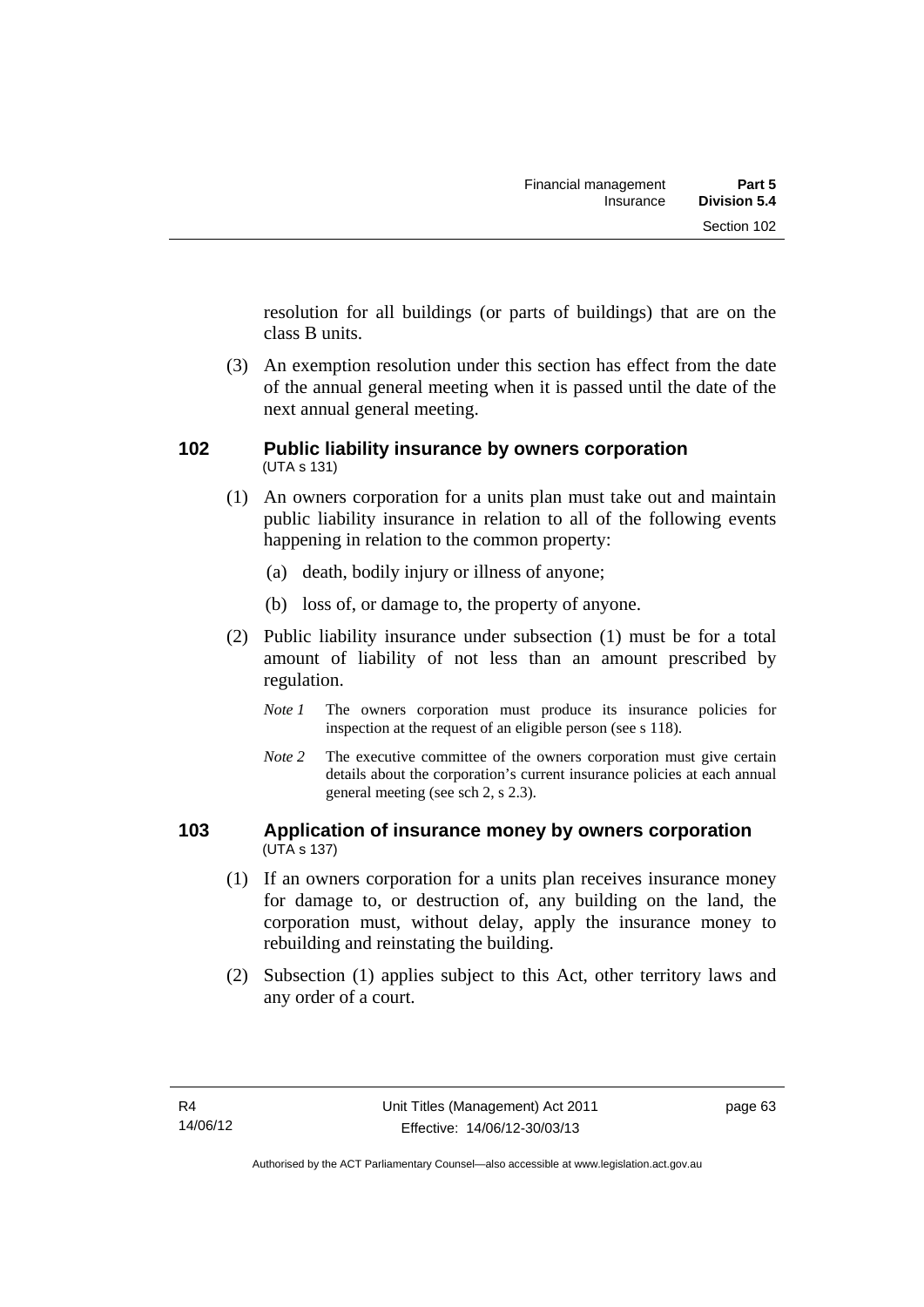**Part 5 Financial management**<br>**Division 5.4 Insurance Division 5.4** Section 104

#### **Example—other territory law**

If it is necessary to obtain building damage orders from the ACAT approving a building damage scheme for rebuilding and reinstating the building (see *[Unit](http://www.legislation.act.gov.au/a/2001-16)  [Titles Act 2001](http://www.legislation.act.gov.au/a/2001-16)*, div 10.3), the owners corporation may not apply the insurance money to the rebuilding and reinstating before obtaining the orders.

*Note* An example is part of the Act, is not exhaustive and may extend, but does not limit, the meaning of the provision in which it appears (see [Legislation Act,](http://www.legislation.act.gov.au/a/2001-14) s 126 and s 132).

### **104 Additional insurance—owners corporation**  (UTA s 138)

This division does not limit the right of an owners corporation to take out additional insurance.

#### **105 Additional insurance—unit owners**  (UTA s 139)

This division does not limit the right of a unit owner to insure against damage to, or destruction of, the unit to the extent of its replacement value.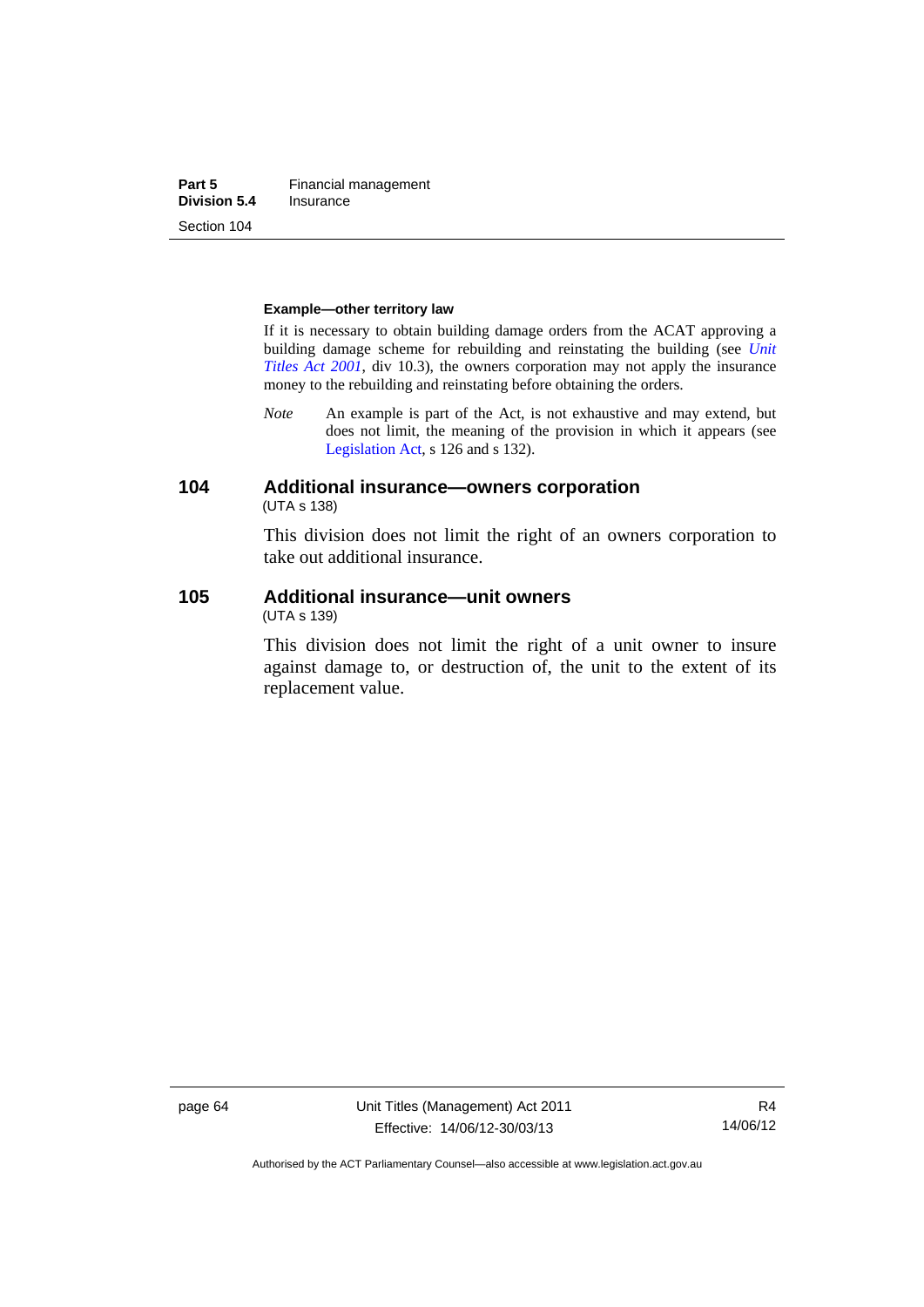# **Part 6 Owners corporation rules**

### **106 What are the rules of an owners corporation?**  (UTA s 126)

The rules of an owners corporation are set out in schedule 4 (the *default rules*).

- *Note 1* The owners corporation may amend the default rules under s 108.
- *Note 2* If a corporation was established before the commencement of the *[Unit](http://www.legislation.act.gov.au/a/2001-16)  [Titles Act 2001](http://www.legislation.act.gov.au/a/2001-16)* (*UTA*), pt 16
	- the corporation's articles applying immediately before the commencement of the UTA continue to apply (see s 160 (2)); and
	- the default rules under this Act may be adopted (in part or in full) by special resolution at a general meeting (see s 108 (1) and s 160 (2)).

*Note 3* If an owners corporation was established under the UTA—

- the owners corporation's articles applying immediately before the commencement of this part are taken to be rules under this Act (see s 161 (2)); and
- the corporation may amend the rules under this Act (see s 108 (1) and s 161 (2)).

However, an existing article of the owners corporation has no effect if the article is inconsistent with this Act or another territory law or does any of the things mentioned in this Act, s 108 (3) (b) to (d).

# **107 Effect of rules**

(UTA s 127)

 (1) There are taken to be agreements under seal between an owners corporation and each of its members, and between each member and each other member, under which the corporation and its members agree to be bound by the rules of the corporation.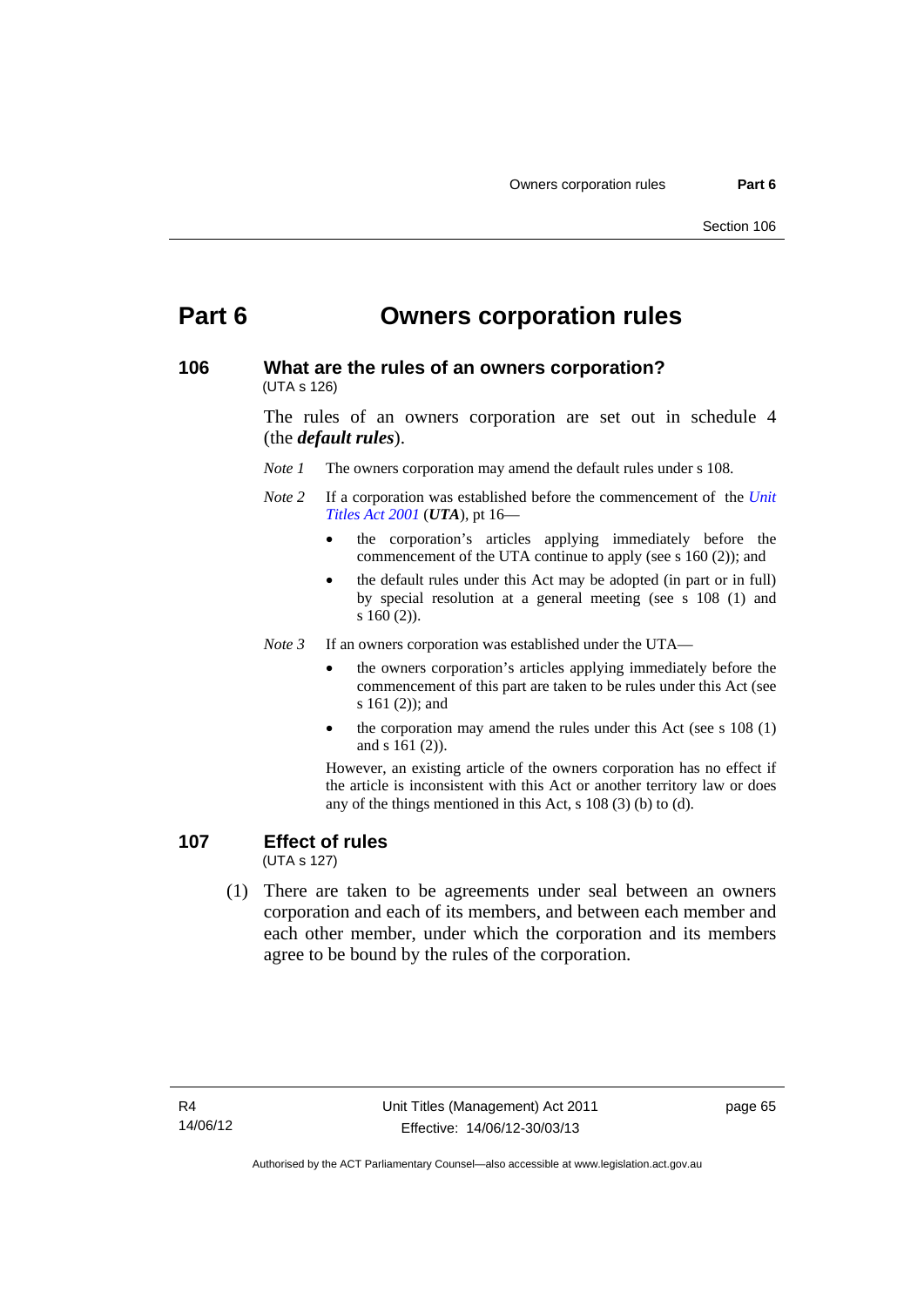#### **Part 6 Owners corporation rules**

Section 108

- (2) An occupier of a unit (who is not the owner of the unit) is bound by each rule of the corporation as if the occupier were the owner of the unit, unless the rules provide otherwise.
- (3) If the unit owner does not occupy the unit, the owner is liable separately and together with an occupier of the unit for any breach of the rules of the owners corporation by the occupier, unless the owner proves that the owner took reasonable precautions and exercised appropriate care to prevent the breach.
- (4) An occupier of a unit who occupies the unit under a residential tenancy agreement within the meaning of the *[Residential Tenancies](http://www.legislation.act.gov.au/a/1997-84)  [Act 1997](http://www.legislation.act.gov.au/a/1997-84)* is not bound by any rule of the owners corporation to the extent that the rule is inconsistent with the prescribed terms (or terms to the effect of the prescribed terms) to which the agreement is subject under that Act, section 8.

### **108 Owners corporation may amend rules**  (UTA s 128)

- (1) An owners corporation may, by special resolution, amend its rules.
- (2) An amendment of the rules of an owners corporation takes effect—
	- (a) on the registration of a copy of the special resolution making the amendment, certified under the seal of the corporation as a true copy; or
	- (b) from a later date stated in the resolution.
- (3) An amendment to the rules of an owners corporation has no effect to the extent that it results in the rules—
	- (a) being inconsistent with this Act or another territory law; or
	- (b) giving a function to the corporation that is not incidental or ancillary to the exercise of its functions under this Act; or

Authorised by the ACT Parliamentary Counsel—also accessible at www.legislation.act.gov.au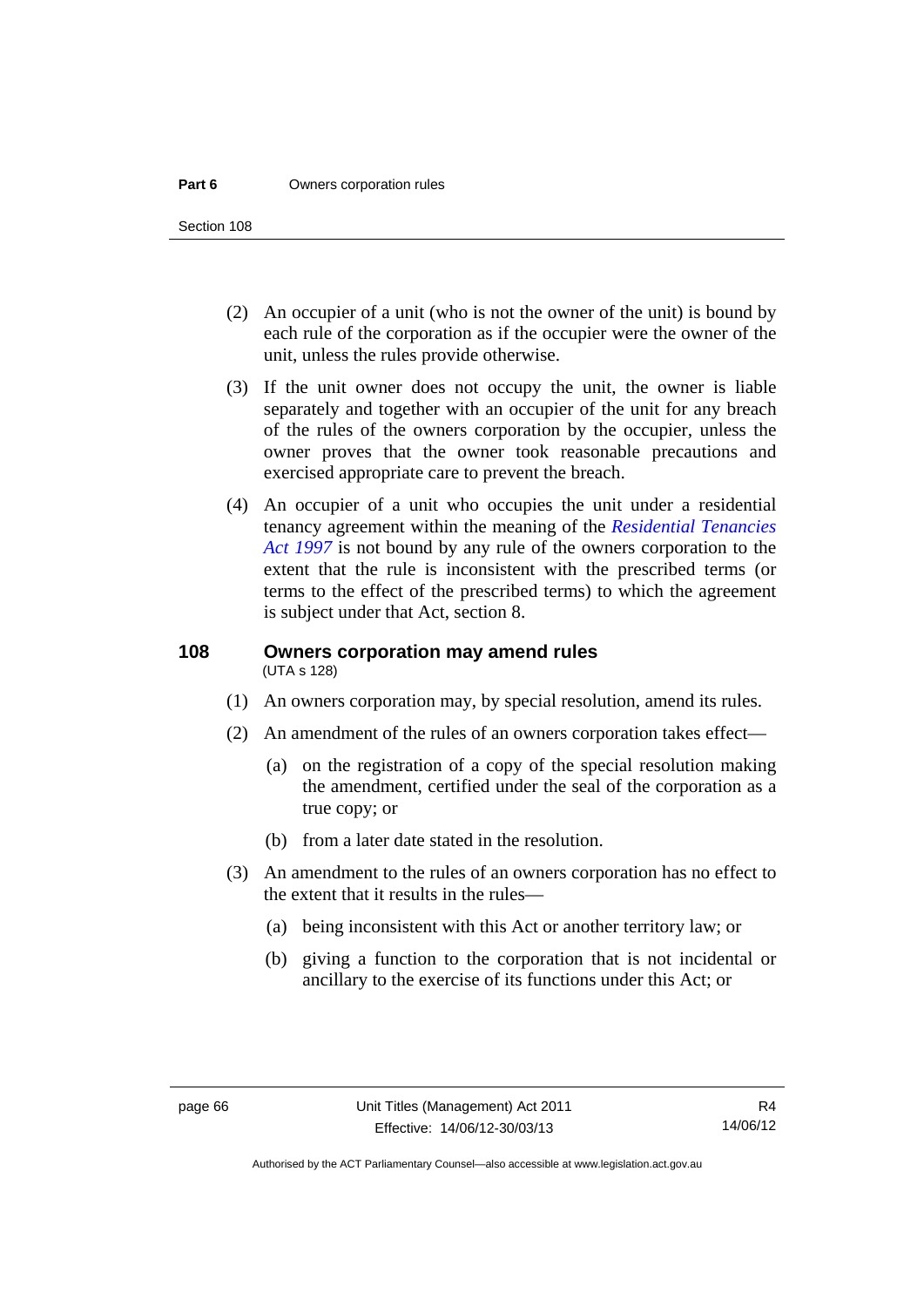- (c) prohibiting or restricting any dealing (including devolution, transfer, lease and mortgage) with—
	- (i) an interest in a unit; or
	- (ii) the equitable estate of a unit owner in the common property; or
- (d) prohibiting or restricting the installation, operation or maintenance of sustainability or utility infrastructure.
- (4) In this section:

*amendment*, of rules, includes variation, rescission, substitution or addition.

### **109 Breach of rules—rule infringement notice**  (UTA s 129)

- (1) This section applies if the executive committee of an owners corporation reasonably believes that—
	- (a) the owner or occupier (the *person*) of a unit has contravened a provision of the corporation's rules; and
	- (b) the circumstances of the contravention make it likely that the contravention will continue or be repeated.
- (2) The owners corporation may, if authorised by an ordinary resolution of the executive committee, give the person a notice (a *rule infringement notice*) requiring the person to remedy the contravention.
	- *Note* If a form is approved under s 146 for this provision, the form must be used.
- (3) A rule infringement notice must state the following:
	- (a) that the owners corporation believes the person is contravening, or has contravened, a provision of the rules;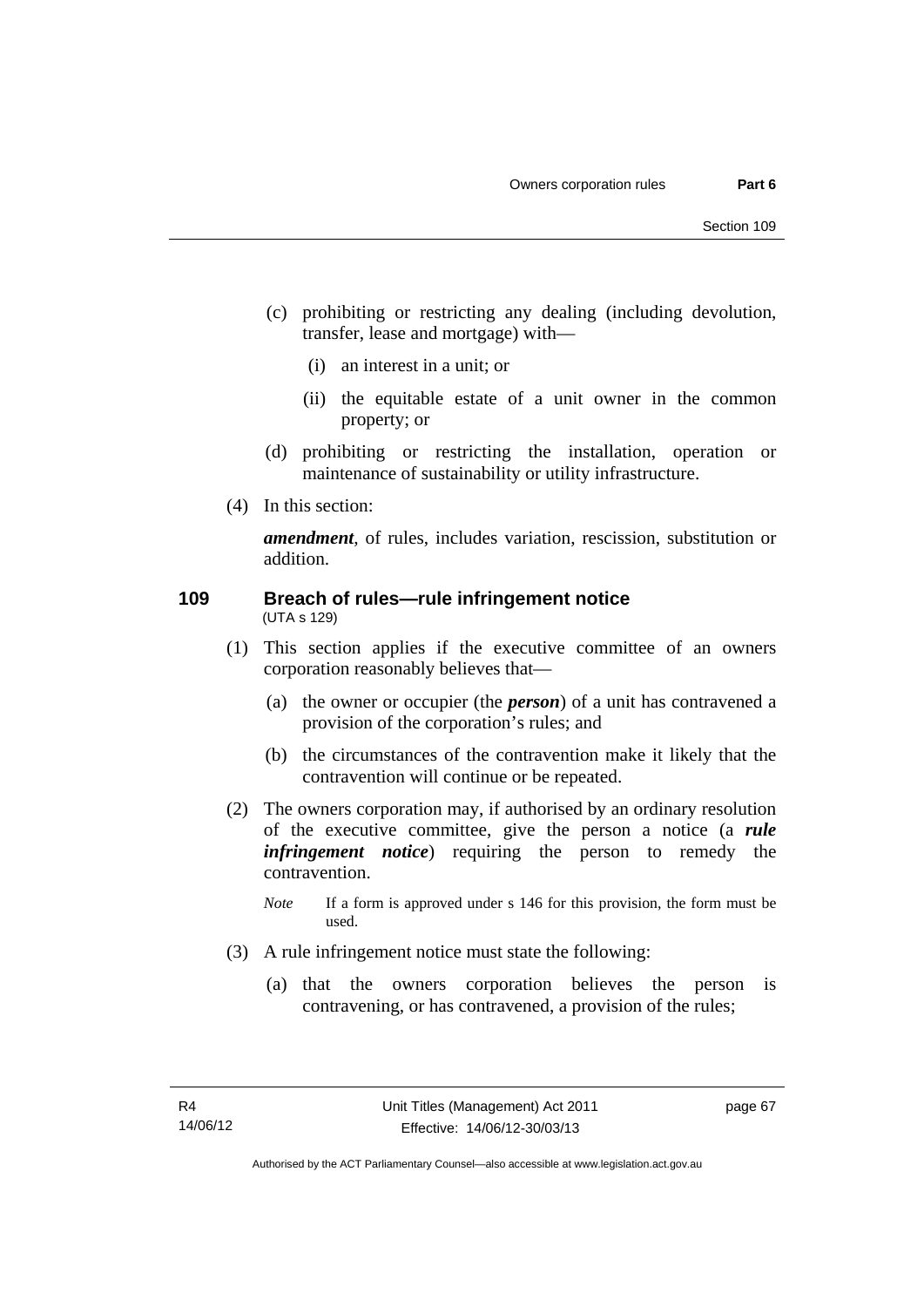#### **Part 6 Owners corporation rules**

Section 110

- (b) the provision of the rules the owners corporation believes is, or was, contravened;
- (c) details sufficient to identify the contravention;
- (d) if the owners corporation believes the contravention is continuing—the period (which must be reasonable in the circumstances) within which the person must remedy the contravention;
- (e) if the owners corporation believes the contravention is likely to be repeated—that the person must not repeat the contravention;
- (f) if the person does not comply with the notice—
	- (i) the person commits an offence; and
	- (ii) the owners corporation may, without further notice, apply to the ACAT for an order in relation to the failure to comply with the notice.
- (4) If a rule infringement notice is given to a person following a request under section 111, the owners corporation must, not later than 14 days after the day the request was received, tell the person who made the request that the notice has been given.

### **110 Breach of rules—failure to comply with rule infringement notice**  (UTA s 129A)

- (1) A person commits an offence if the person—
	- (a) is given a rule infringement notice under section 109; and
	- (b) does not comply with the notice.

Maximum penalty: 5 penalty units.

 (2) However, the person does not commit an offence under this section if, when the rule infringement notice is given to the person, the person is not contravening, or has not contravened, the provision mentioned in the notice in the way detailed for section 109 (3) (c).

R4 14/06/12

Authorised by the ACT Parliamentary Counsel—also accessible at www.legislation.act.gov.au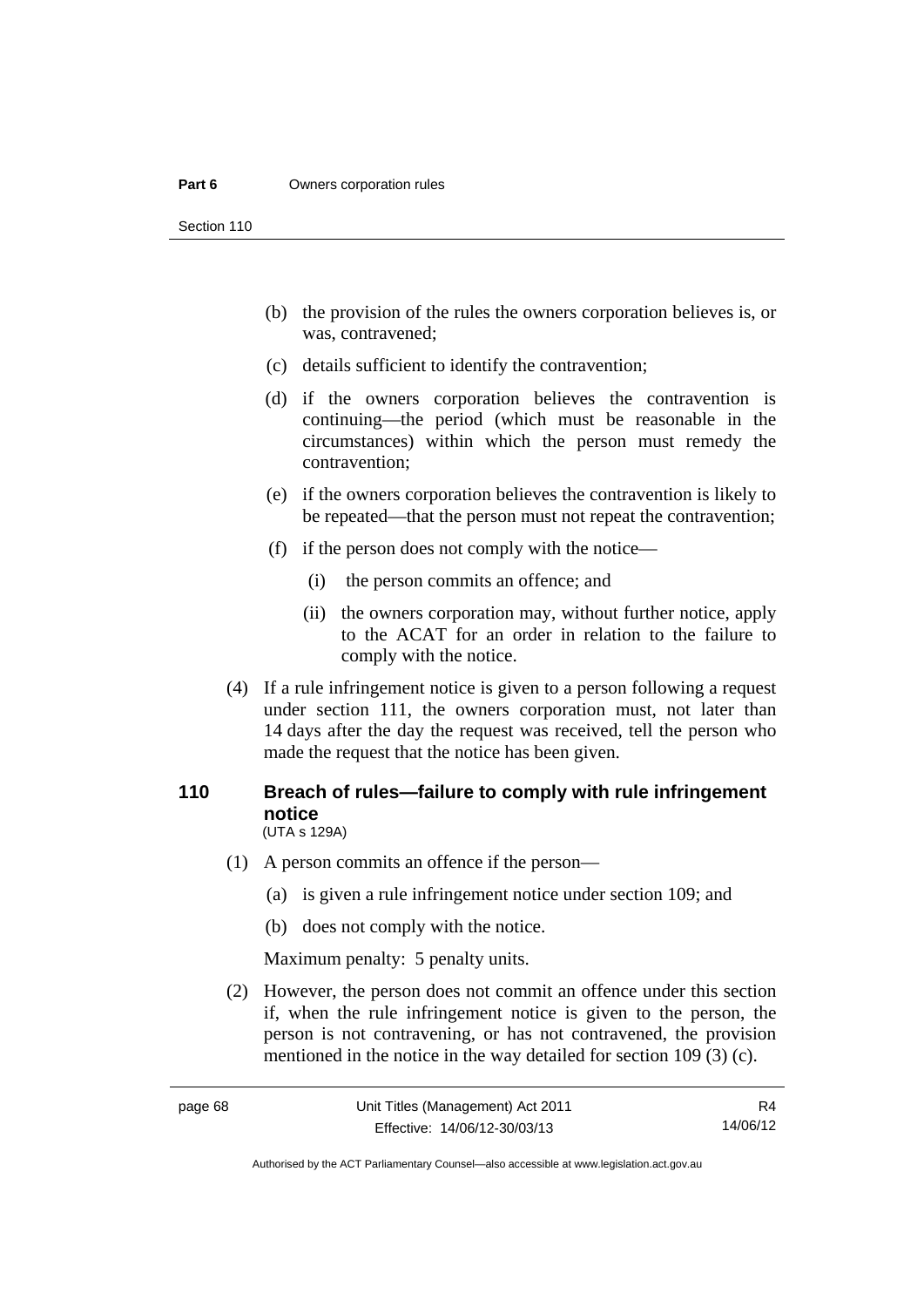# **111 Breach of rules—request for rule infringement notice**  (UTA s 129B)

- (1) This section applies if—
	- (a) a dispute exists between the owner or occupier of a unit in a units plan (the *complainant*) and the owner or occupier of another unit in the units plan (the *accused person*); and
	- (b) the dispute arises because the complainant reasonably believes that—
		- (i) the accused person has contravened a provision of the corporation's rules; and
		- (ii) the circumstances of the contravention make it likely that contravention will continue or be repeated.
- (2) The complainant may ask the owners corporation to give the accused person a rule infringement notice for the contravention.

#### **112 Application of Legislation Act**   $(UTA \s{130})$

- (1) The [Legislation Act](http://www.legislation.act.gov.au/a/2001-14) applies to the rules of an owners corporation as if the rules were an Act and as if each rule were a section of an Act.
- (2) Terms used in the rules of an owners corporation have the same meaning as in this Act, unless the contrary intention appears.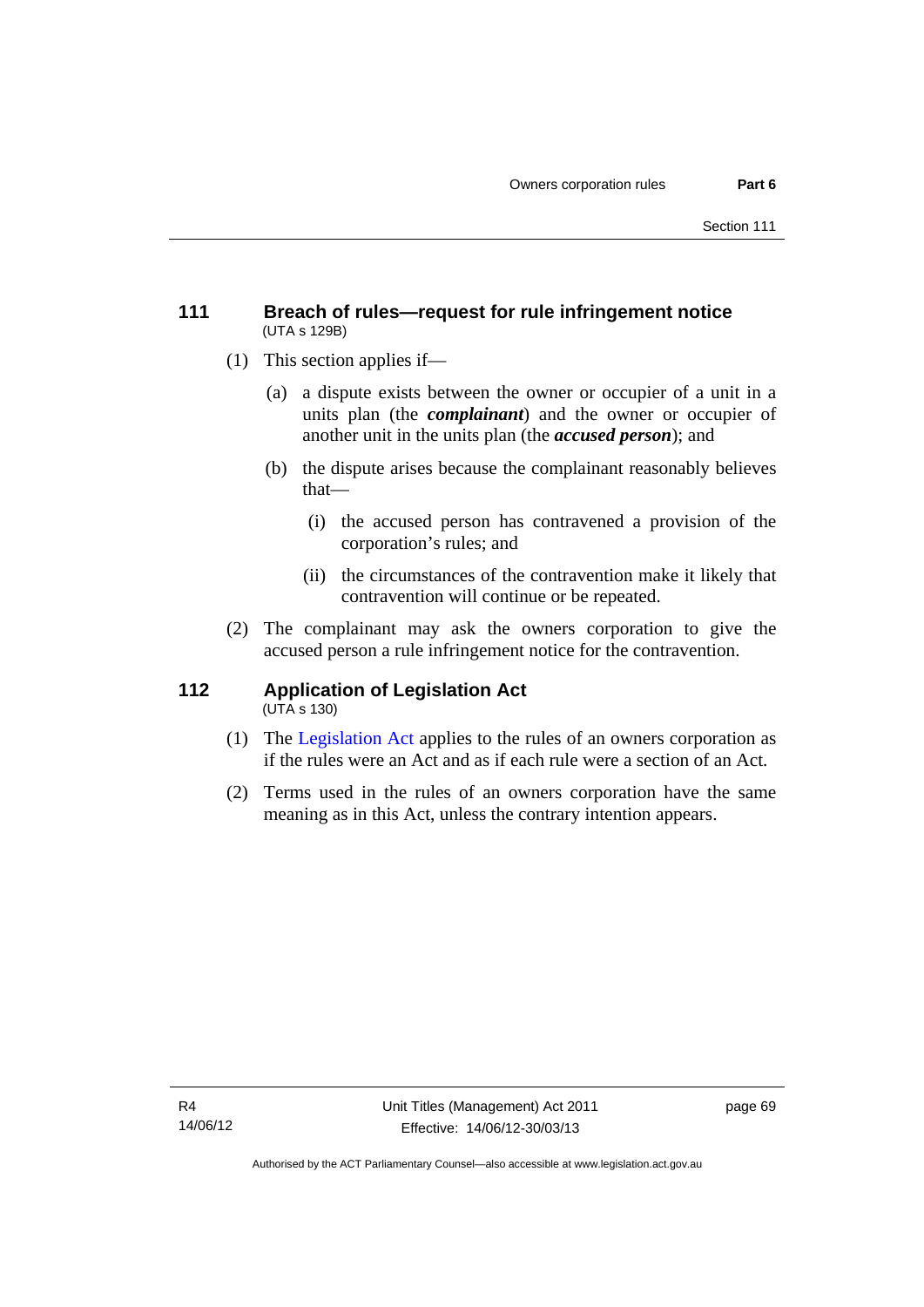# **Part 7 Owners corporation records**

# **113 Corporate register—establishment**

(UTA s 70 (1) and (4))

- (1) An owners corporation for a units plan must establish and maintain a register (the *corporate register*) that includes—
	- (a) the information mentioned in section 114 (1) for each unit; and
	- (b) the information mentioned in section 114 (2).
- (2) The corporate register may be kept in electronic form.
	- *Note* The corporate register contains personal information as defined under the *[Privacy Act 1988](http://www.comlaw.gov.au/Current/C2004A03712)* (Cwlth). The national privacy principles under that Act apply to the owners corporation in relation to the collection, use, disclosure and storage of personal information.

# **114 Corporate register—information to be included**

(UTA s 70 (2) and (3))

- (1) The owners corporation for a units plan must record on the corporate register the following information for each unit:
	- (a) if the unit is owned by 1 person—the full name and an address for correspondence of the unit owner;
	- (b) if the unit is owned by 2 or more part-owners—the full name and address for correspondence of the part-owners' representative and each other part-owner;
	- (c) if the unit owner is a company—the full name and address for correspondence of the company's representative;
	- (d) if a mortgagee voting notice has been given for the unit—the full name and address for correspondence of the mortgagee's representative;
	- (e) if notified in writing to the corporation—the full name and an address for correspondence of anyone else with an interest in the unit together with details of the interest;

R4 14/06/12

Authorised by the ACT Parliamentary Counsel—also accessible at www.legislation.act.gov.au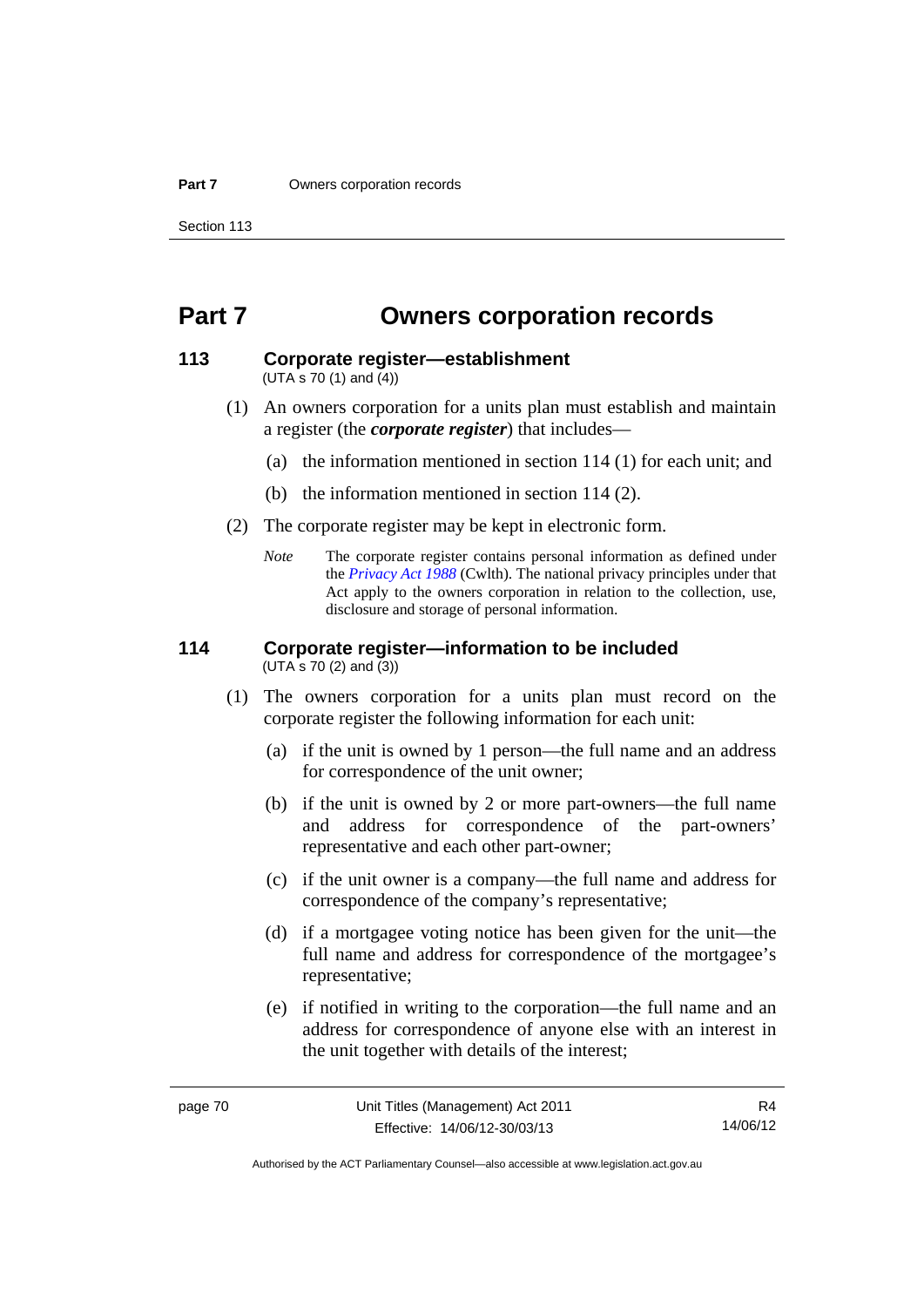- (f) the full name of the occupier of the unit (including the owner if the owner occupies the unit).
- (2) Also, the owners corporation must record on the corporate register the following information:
	- (a) the full names of the current executive members;
	- (b) if notified in writing to the corporation—the full name and an address for correspondence of anyone with an easement over the common property together with details of the easement.

### **115 Corporate register—provision of information**  (UTA s 71)

- (1) A unit owner must give the owners corporation for the units plan written notice of the details of any of the following events within 14 days after the event happens:
	- (a) the owner agreeing to transfer the lease of the unit to someone else;
	- (b) the lodgment for registration, by the unit owner, of the instrument under which the person became the owner;
	- (c) a change in the owner's name or address for correspondence;
	- (d) a change of occupancy of the unit;
	- (e) a vacancy in occupancy of the unit that is expected to be longer than a continuous period of 30 days.
	- *Note* Information about representatives of units owned by 2 or more part-owners, or by a company, must be provided to the owners corporation under the following sections:
		- s 11 (Part-owners of units—authorisation of representatives)
		- s 13 (Company-owned units—authorisation of representatives).
- (2) Subsection (1) may be enforced in the same way as a rule of the owners corporation.

page 71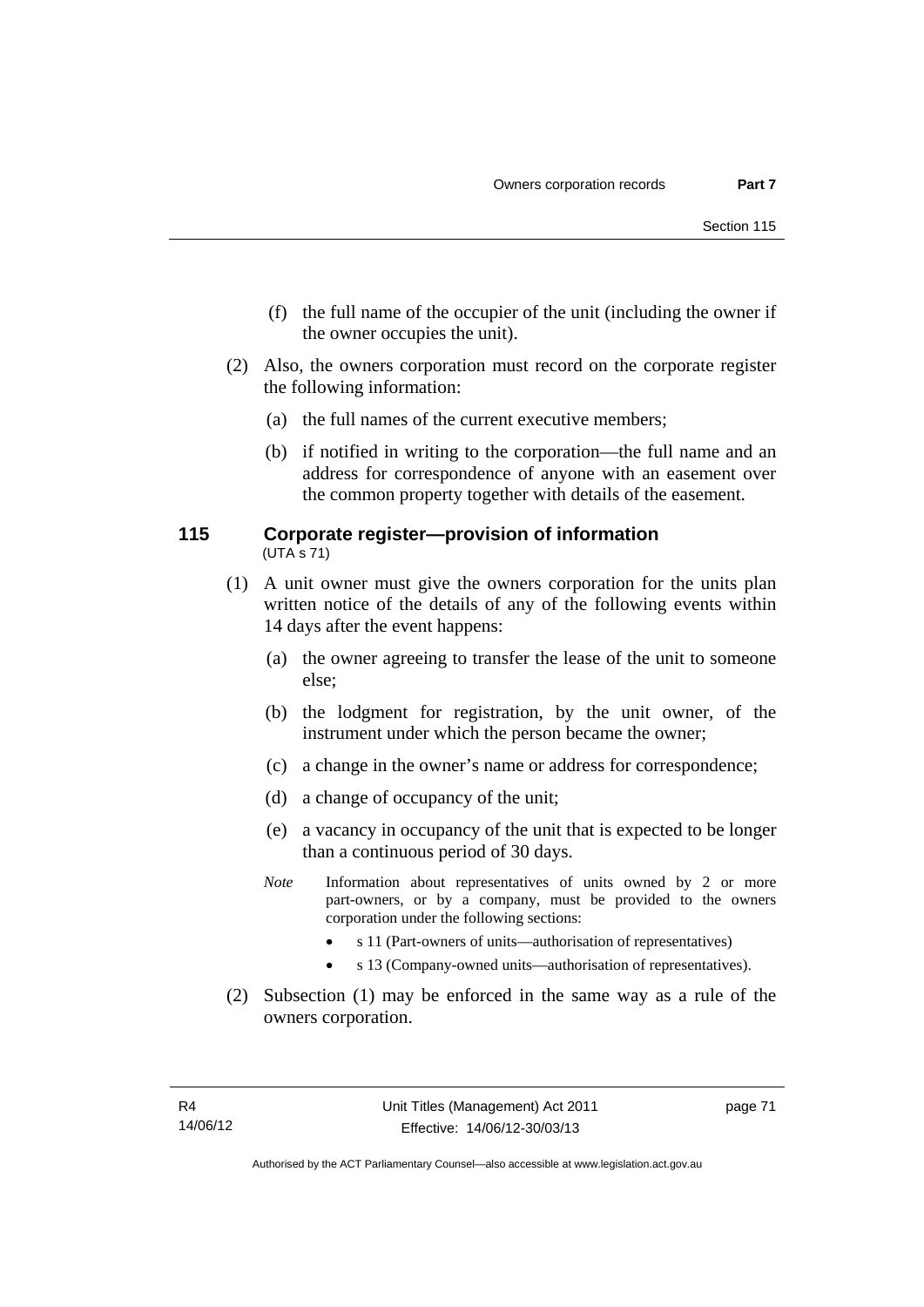Section 116

- (3) A person, other than a unit owner, may give the owners corporation written notice of the details of the following events:
	- (a) the person agreeing to transfer an interest in the lease of a unit or the common property to someone else;
	- (b) the lodgment for registration, by the person, of an instrument under which the person acquires an interest in a unit or the common property;
	- (c) the person acquiring an interest in a unit or the common property other than a registered interest;
	- (d) if the person has an interest in a unit or the common property a change in the full name or address for correspondence of the person;
	- (e) a change in the nature of an interest held by the person in a unit or the common property, including the person's ceasing to have the interest.
	- *Note* Information about mortgagees' representatives must be provided to the owners corporation under the following sections:
		- sch 3, s 3.23 (Voting by mortgagees)
		- sch 3, s 3.24 (Mortgagee voting notices—amendment and revocation).

### **116 Corporate register—access**  (UTA s 72)

- (1) On request by an eligible person for a unit or the common property, the owners corporation for the units plan must allow the person, within 14 days after the request is received, to inspect, and take a copy of—
	- (a) for a request by an eligible person for a unit—the information on the corporate register about the unit and any easements with which the common property is benefited or burdened; or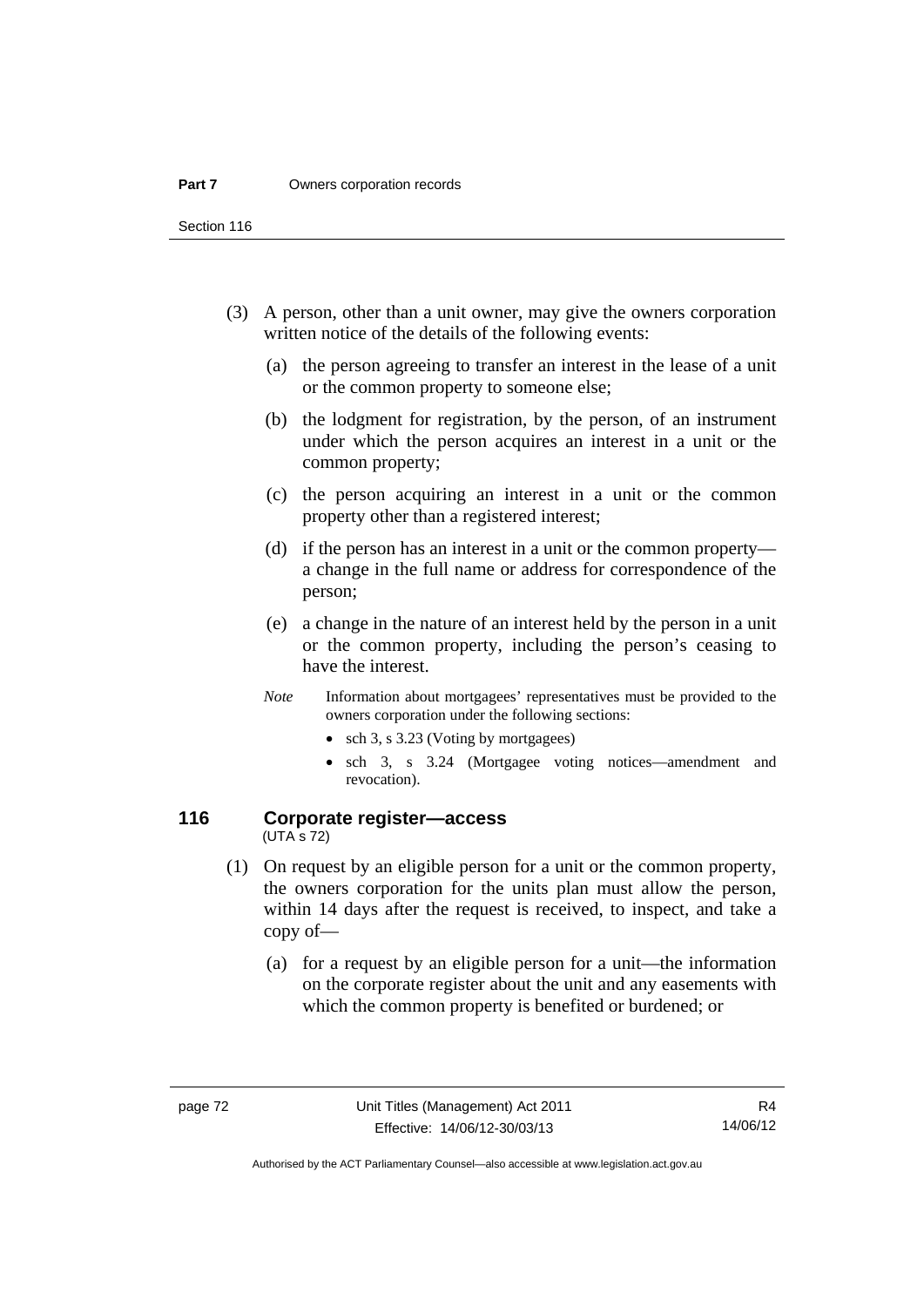- (b) for a request by an eligible person for the common property the information on the corporate register about any easements with which the common property is benefited or burdened.
- (2) On request by an applicant for a court order under this Act, the owners corporation must allow the applicant to inspect, and take a copy of, the names and addresses for correspondence recorded on the corporate register of each unit owner and anyone else with an interest in a unit, or the common property, that is recorded on the register.
	- *Note* This is to enable the applicant for the order to comply with the requirements for service under this Act.
- (3) A request must be in writing accompanied by a fee fixed by the owners corporation of not more than an amount prescribed by regulation.
- (4) The corporate register must be kept in a way that ensures that a person who is entitled to inspect the register does not have access to any information the person is not entitled to inspect.

#### **Examples—how to restrict access**

- 1 if the register is kept in a book, the information could be kept on a separate page for each unit and for the common property
- 2 if the register is kept in a computer database, the information could be stored so that information for each unit and the common property can be separately displayed, printed out or emailed
- *Note 1* The corporate register contains personal information as defined under the *[Privacy Act 1988](http://www.comlaw.gov.au/Current/C2004A03712)* (Cwlth). The national privacy principles under that Act apply to the owners corporation in relation to the collection, use, disclosure and storage of personal information.
- *Note 2* An example is part of the Act, is not exhaustive and may extend, but does not limit, the meaning of the provision in which it appears (see [Legislation Act,](http://www.legislation.act.gov.au/a/2001-14) s 126 and s 132).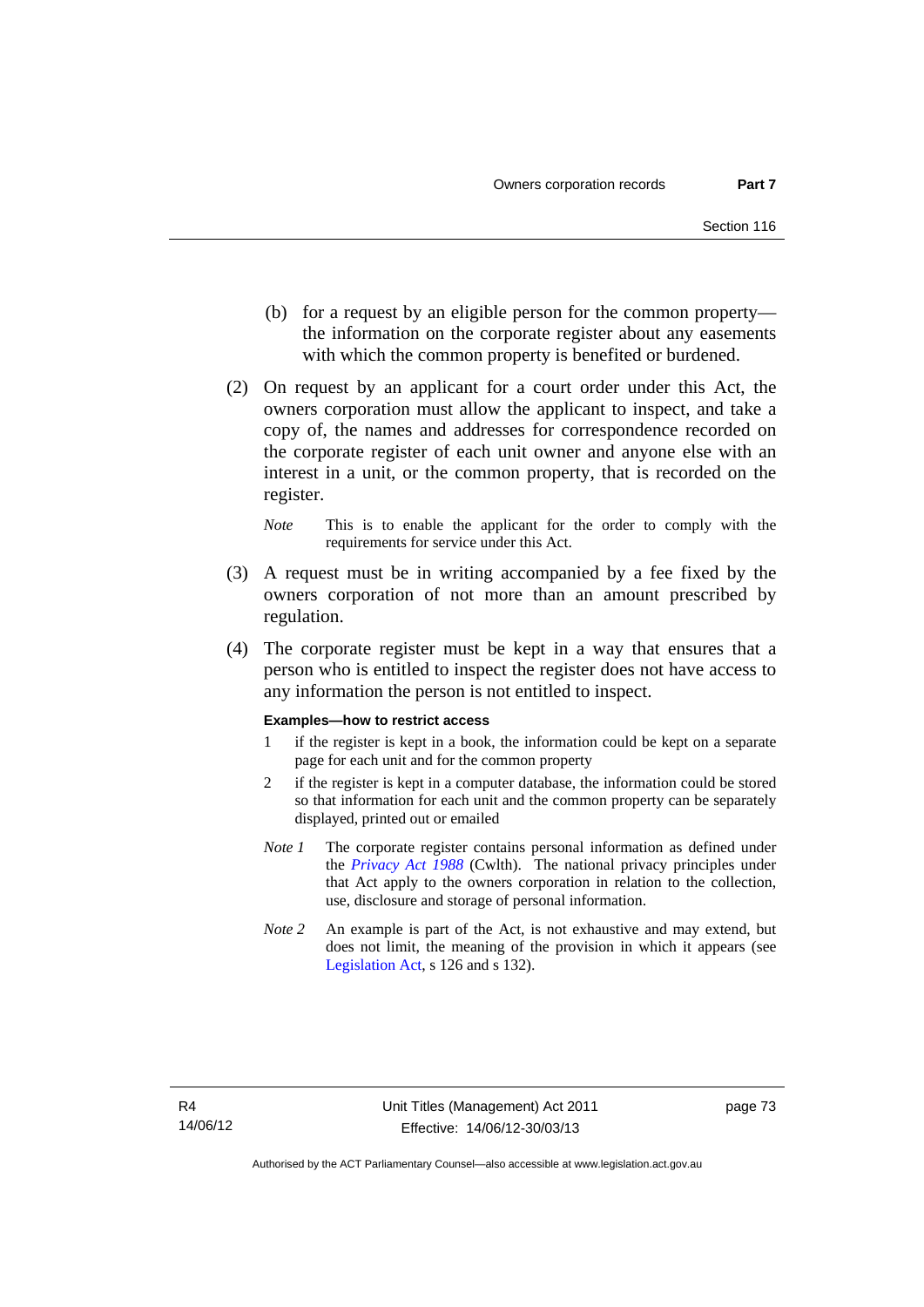Section 117

# **117 Names and addresses of executive members**  (UTA s 73)

On request by an eligible person for a unit or the common property, the owners corporation must, free of charge, give the person the full names and addresses of its current executive members within 14 days after the request is received.

# **118 Insurance information**

(UTA s 74)

On request by an eligible person for a unit or the common property, the owners corporation must, free of charge, allow the person to inspect, and take a copy of, the following documents within 14 days after the request is received:

- (a) any current insurance policy or policies taken out by the corporation;
- (b) the receipts for all premiums paid under current policies taken out by the corporation;
- (c) the part of the minutes of any annual general meeting of the corporation that records any exemption resolution under section 101 (Exemptions from building insurance requirements).

### **119 Unit title certificate and access to owners corporation records**  (UTA s 75)

 (1) On request by an eligible person for a unit or the common property for a certificate (the *unit title certificate*), the owners corporation must, within 14 days after the day the request is received, give the person the certificate under the seal of the corporation giving the information about the unit or common property determined by the Minister.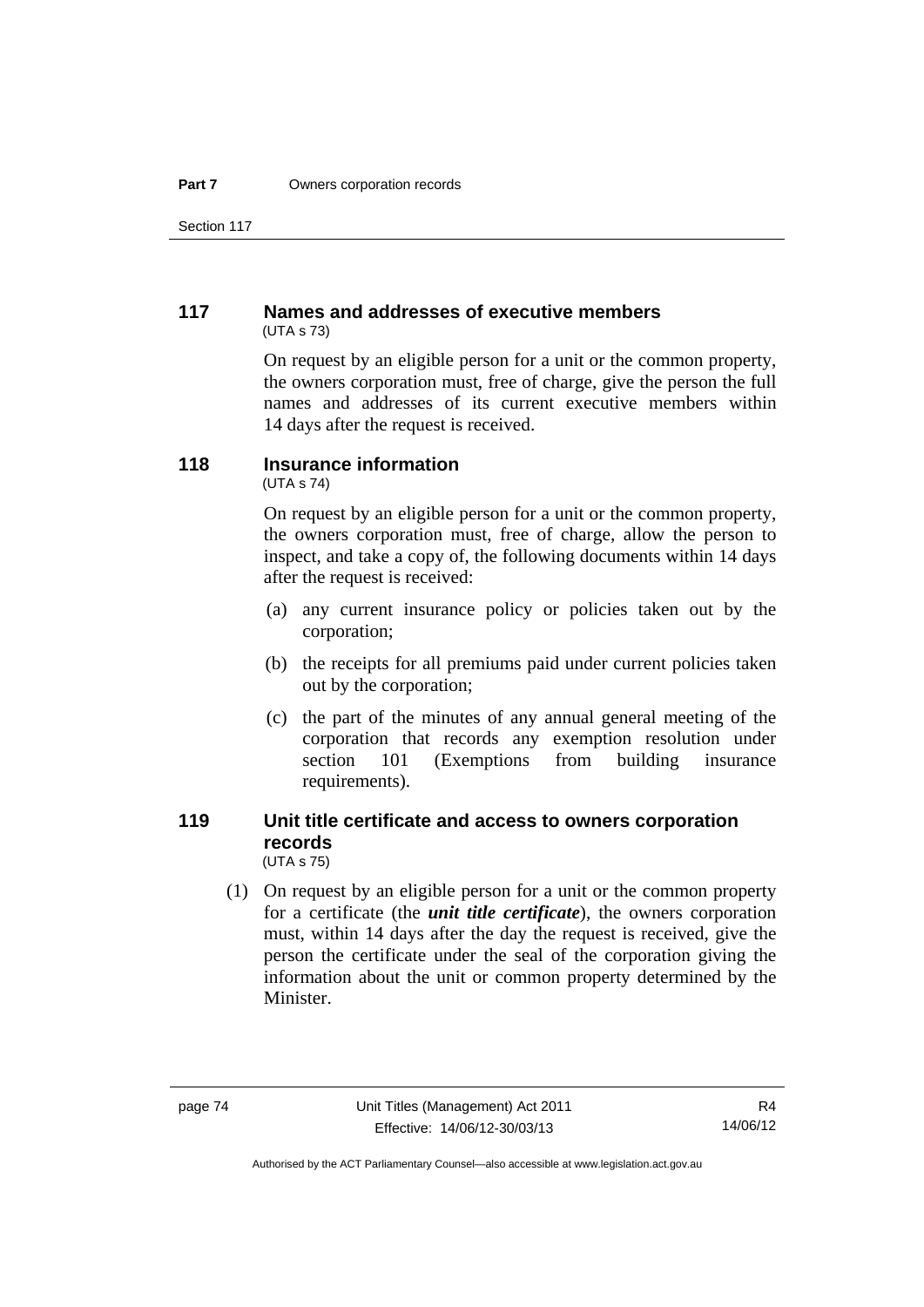- (2) A determination is a disallowable instrument.
	- *Note* A disallowable instrument must be notified, and presented to the Legislative Assembly, under the [Legislation Act.](http://www.legislation.act.gov.au/a/2001-14)
- (3) On request by an eligible person for a unit or the common property to inspect the records of an owners corporation, the corporation must, within 14 days after the day the request is received, allow the person—
	- (a) to inspect—
		- (i) the information on the corporate register; and
		- (ii) any other records held by the corporation; and
	- (b) to take copies of any document inspected.
- (4) If a dispute exists, the owners corporation may withhold from inspection documents subject to legal professional privilege in relation to the dispute.
- (5) A request under this section must be in writing accompanied by a fee fixed by the owners corporation of not more than an amount determined by the Minister.
- (6) A determination is a disallowable instrument.
	- *Note* A disallowable instrument must be notified, and presented to the Legislative Assembly, under the [Legislation Act.](http://www.legislation.act.gov.au/a/2001-14)

### **120 Acting on information in unit title certificate**  (UTA s 76)

If a person acts honestly on a matter stated in a unit title certificate, then, in an action by or against the owners corporation, the corporation is estopped, as against that person, from denying the truth of that or any other matter stated in the certificate.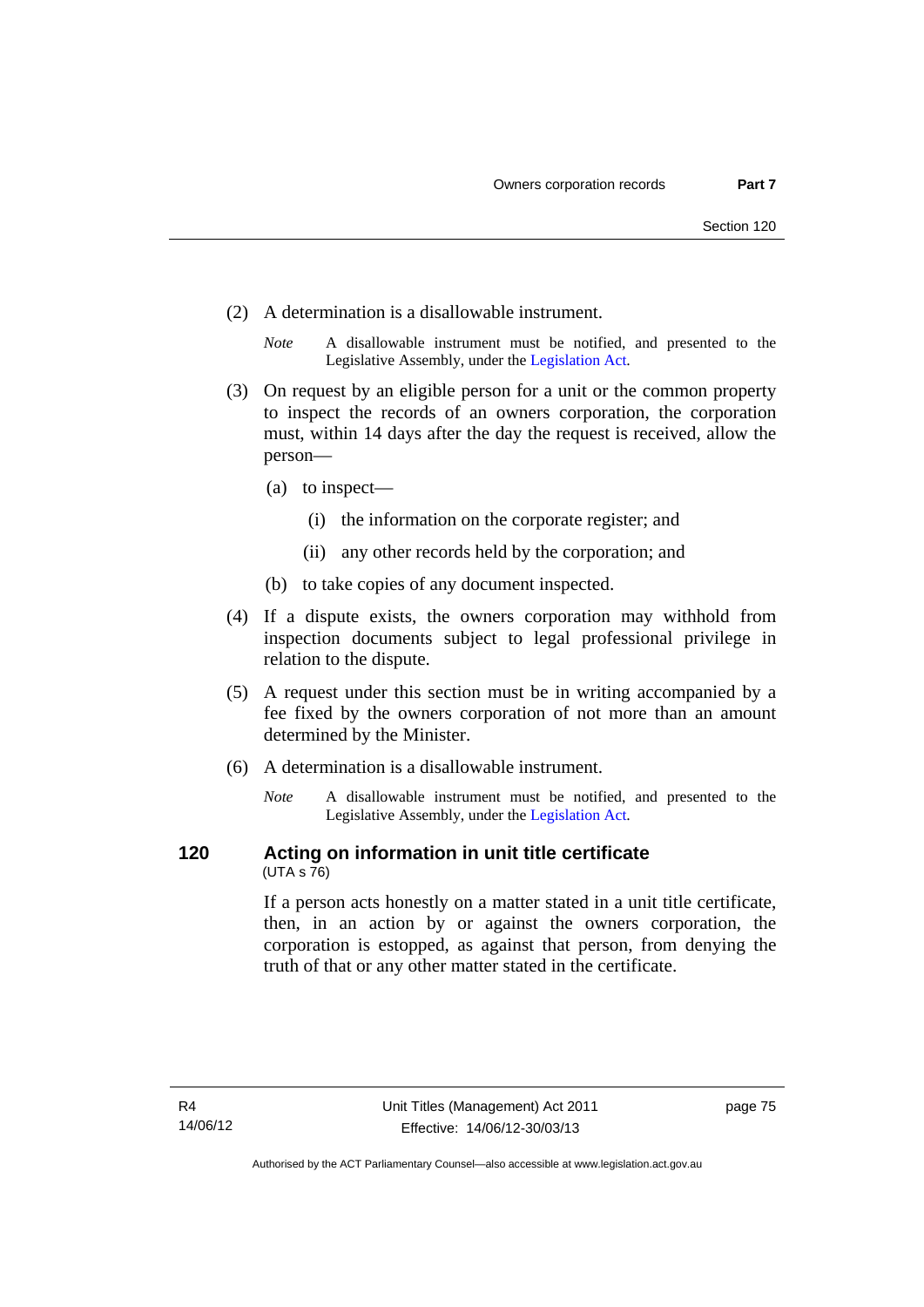Section 121

## **121 Failure to provide information or certificate—offence**  (UTA s 77)

 (1) If an owners corporation for a units plan fails to comply with a request under this part for information or a unit title certificate, each executive member of the corporation at the time of the failure commits an offence.

Maximum penalty: 50 penalty units.

- (2) It is a defence to a prosecution for an offence against subsection (1) if the defendant proves that—
	- (a) the person requesting the information, when asked by someone acting for the owners corporation, did not give the corporation reasonable grounds to believe that the person was an eligible person; or
	- (b) the defendant took reasonable steps to ensure that the request was complied with; or
	- (c) the failure to comply with the request happened without the defendant's knowledge.

### **122 Owners corporation name, address and letterbox**  (UTA s 78)

- (1) An owners corporation for a units plan must ensure that a notice showing the name of the corporation, and the address shown on the units plan for the service of documents, is continuously displayed in a conspicuous place on the land, unless—
	- (a) the address shown on the units plan for the service of documents is the postal address of a building on the land; and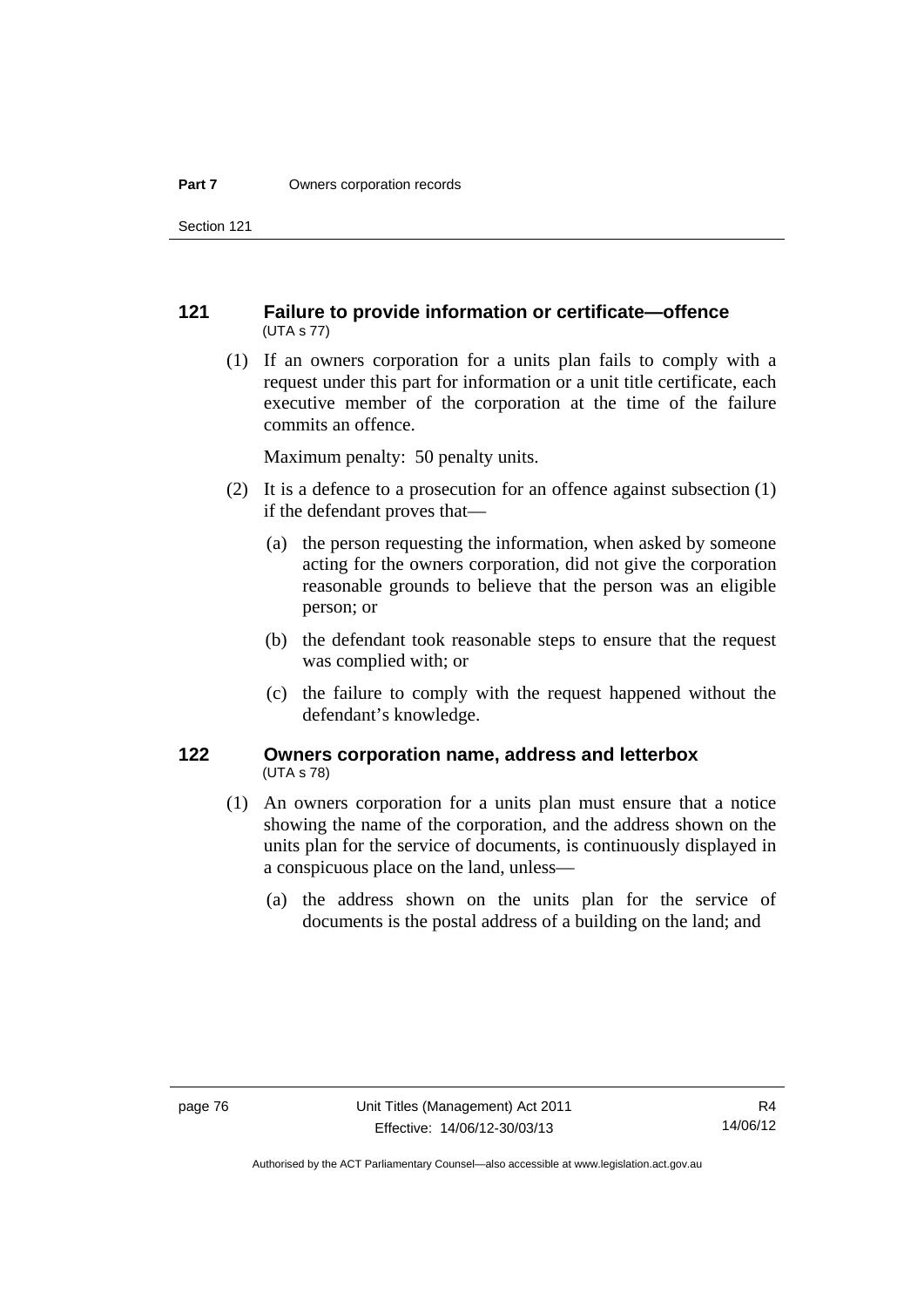(b) the corporation provides a letterbox on the land under subsection (2).

Maximum penalty: 1 penalty unit.

 (2) If the address shown on the units plan for the service of documents is the postal address of a building on a land, the owners corporation must ensure that a letterbox suitable for postal delivery, showing the name of the corporation in clear and legible characters, is continuously available in a conspicuous and accessible place on the land.

Maximum penalty: 1 penalty unit.

 (3) If an owners corporation changes its address for service of documents, it must lodge notice of the change with the registrar-general in a form approved by the registrar-general under the *[Land Titles Act 1925](http://www.legislation.act.gov.au/a/1925-1)*.

Maximum penalty: 5 penalty units.

# **123 Service of documents on owners corporation**  (UTA s 79)

For this Act and the *[Unit Titles Act 2001](http://www.legislation.act.gov.au/a/2001-16)* (including an application for a court order under either Act) a document may be served on an owners corporation by—

- (a) if the address for service is the postal address of a building on the land—placing it in the letterbox mentioned in section 122 (2); or
- (b) serving it in another way approved by the corporation by ordinary resolution.
- *Note* The methods of service provided for in this section are in addition to methods of service provided for in the [Legislation Act](http://www.legislation.act.gov.au/a/2001-14), pt 19.5.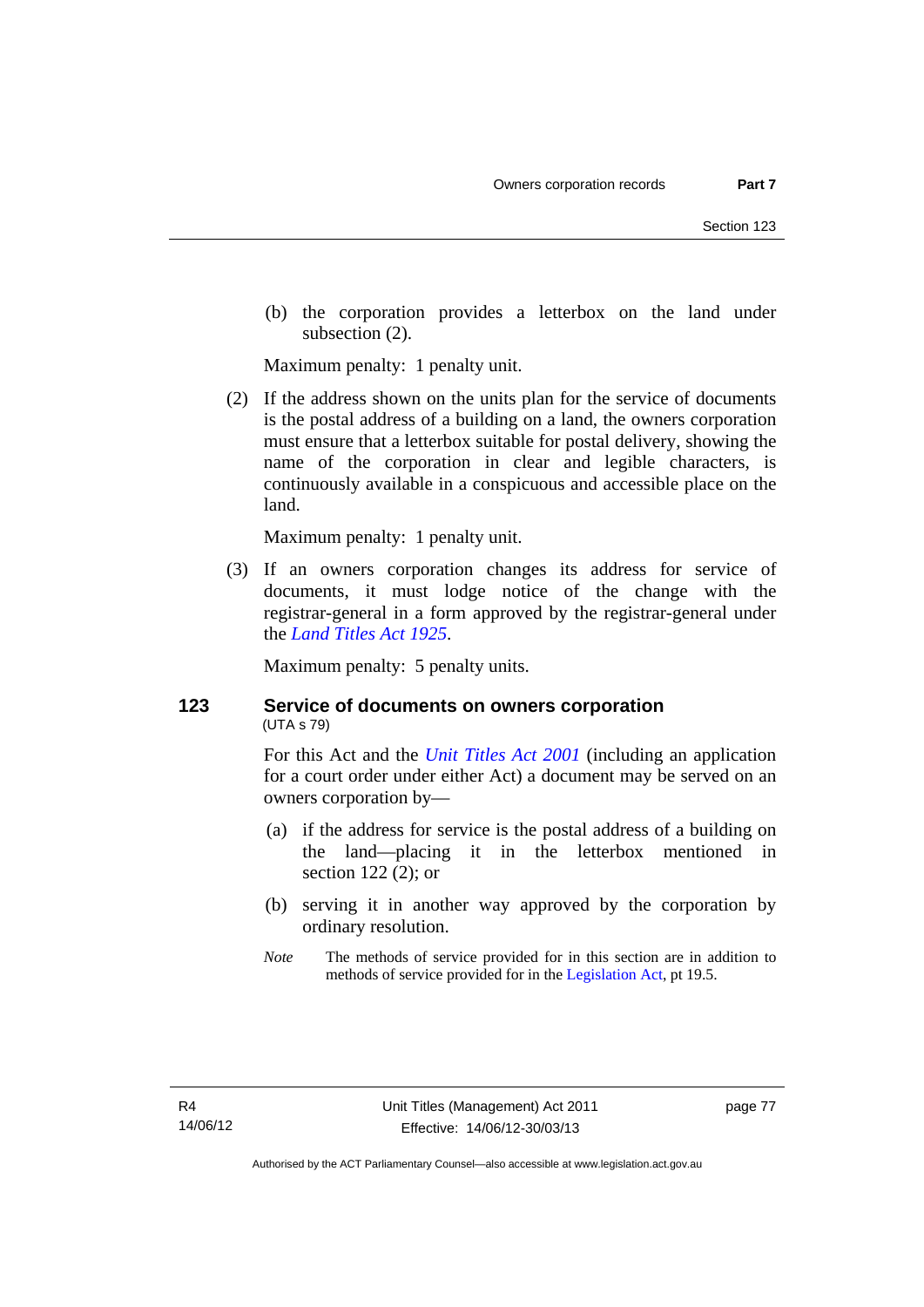Section 124

### **124 Service of documents on members, interested people and occupiers**   $(UTA S 80)$

- (1) For this Act and the *[Unit Titles Act 2001](http://www.legislation.act.gov.au/a/2001-16)* (including an application for a court order under either Act) a document may be served on a unit owner or anyone else with an interest in a unit or the common property on a units plan by—
	- (a) sending it by prepaid post as a letter to the relevant address for correspondence recorded on the corporate register; or
	- (b) if the latest address for correspondence recorded in the corporate register is the postal address of a building or unit on the land—placing it in a letterbox for mail addressed to the building or unit; or
	- (c) serving it in another way directed by the person to be served.
	- *Note* The methods of service provided for in this section are in addition to methods of service provided for in the [Legislation Act](http://www.legislation.act.gov.au/a/2001-14), pt 19.5.
- (2) If a unit is owned by 2 or more part-owners, and a document is required or permitted to be served on the owner, service of the document under this section on the part-owners' representative is sufficient.
- (3) If an owner of a unit is a company, and a document is required or permitted to be served on the company, service of the document under this section on the company's representative is sufficient.
- (4) If a mortgagee voting notice is current for a unit, and a document is required or permitted to be served on the mortgagee, service of the document under this section on the mortgagee's representative is sufficient.
- (5) If a unit has an occupier who is not an owner of the unit, and a document is required or permitted to be served on the occupier, the document may be served on the occupier—
	- (a) by putting it in a letterbox for mail addressed to the unit; or

R4 14/06/12

Authorised by the ACT Parliamentary Counsel—also accessible at www.legislation.act.gov.au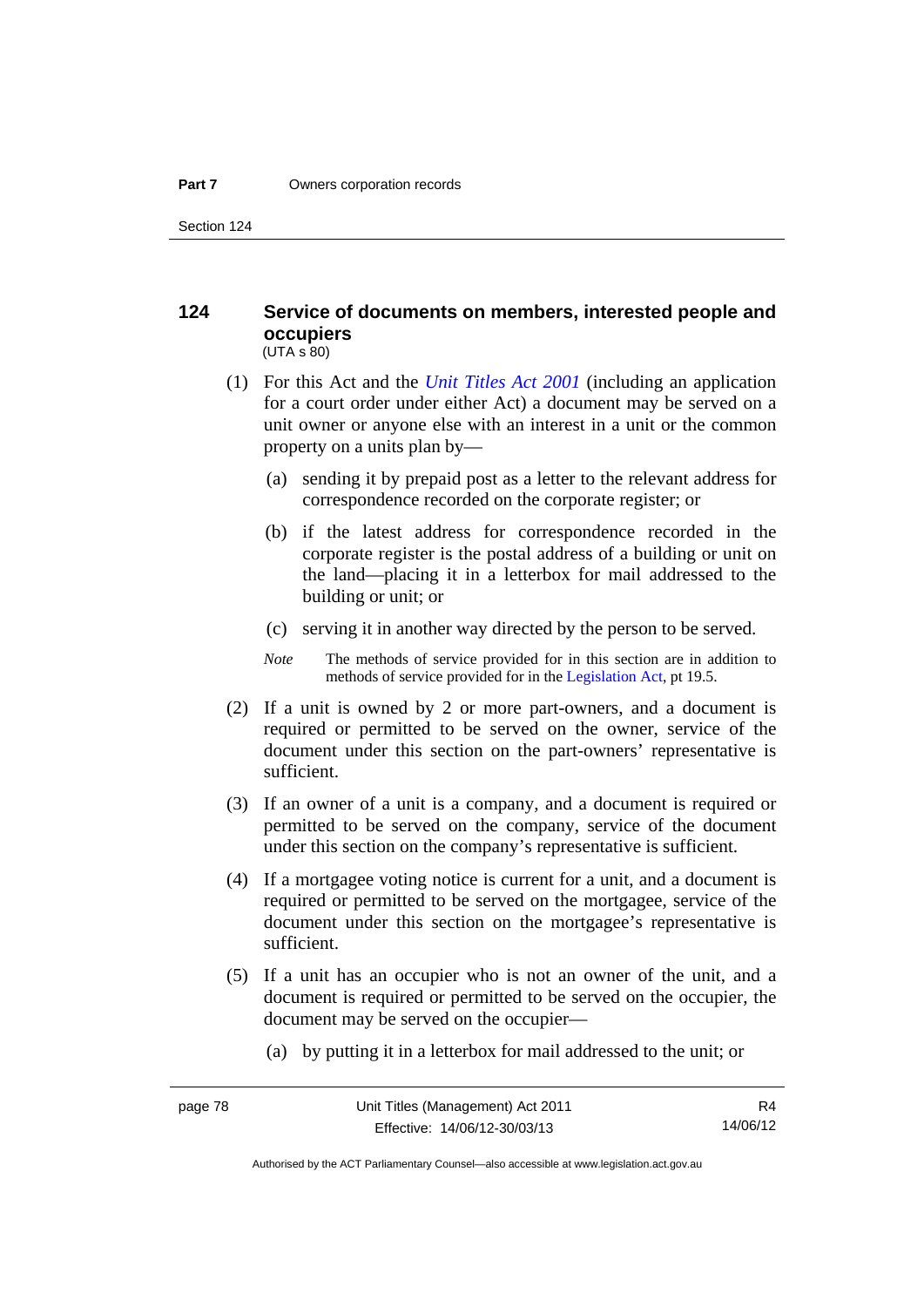Section 124

- (b) by giving it personally to the occupier; or
- (c) by serving it in another way directed by the occupier.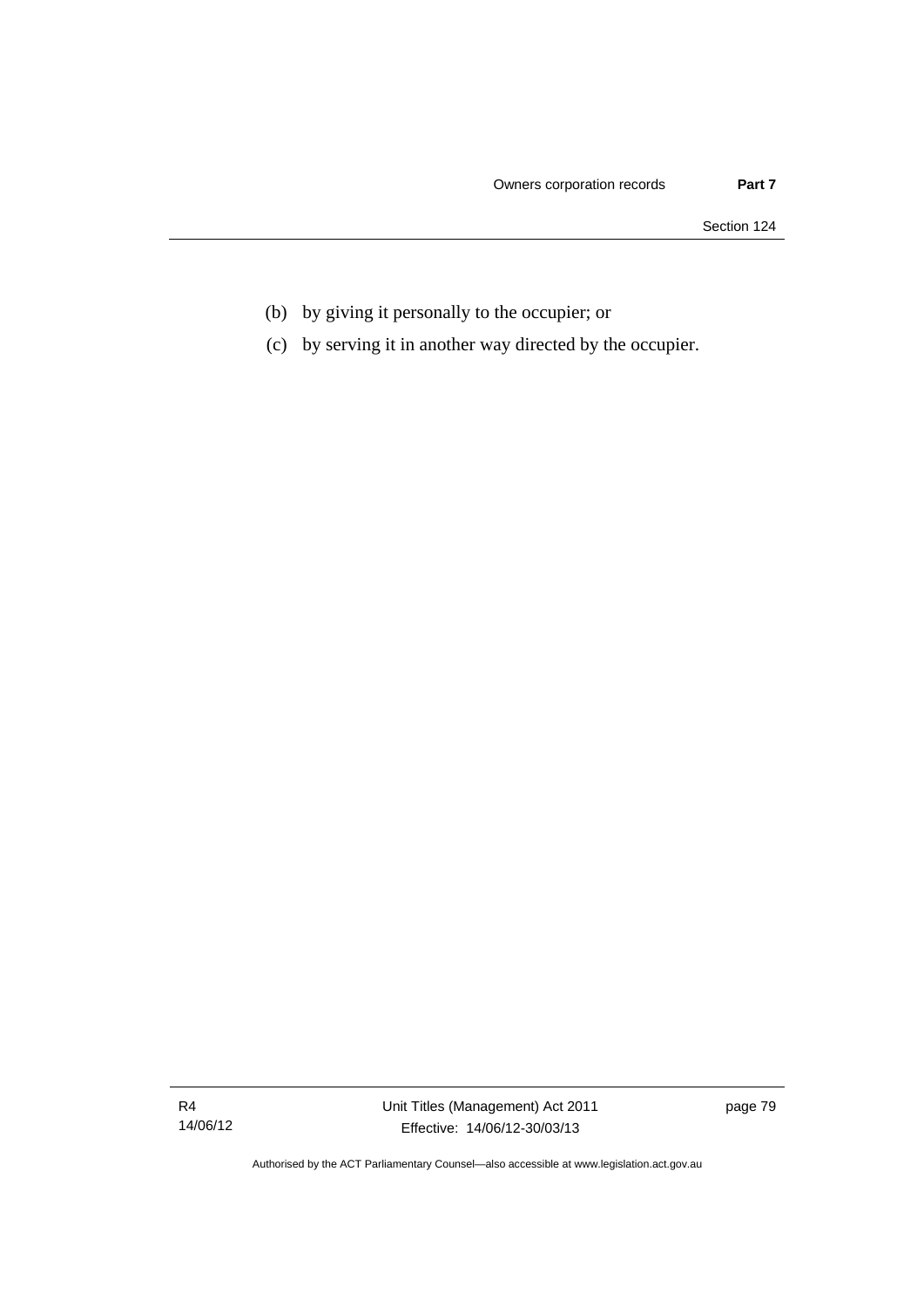#### **Part 8 Dispute resolution**

Section 125

# **Part 8 Dispute resolution**

### **125 Disputes involving the owners corporation—generally**  (UTA s 123 and s 124)

- (1) This section applies to a dispute relating to an owners corporation for a units plan between the corporation and any 1 of the following:
	- (a) an owner or occupier of a unit in the units plan;
	- (b) the manager (if any) for the owners corporation;
	- (c) a service contractor for the owners corporation;
	- (d) an executive member.
- (2) A party to the dispute may apply to the ACAT for an order in relation to the other party if the application relates to the dispute.

# **126 Disputes involving the owners corporation—particular matters**

(UTA s 123 and s 124)

- (1) This section applies to the following disputes between the people mentioned in relation to the dispute:
	- (a) a dispute relating to keeping an animal or allowing an animal to be kept in a unit between—
		- (i) the owners corporation; and
		- (ii) an owner or occupier of a unit;
	- (b) a dispute relating to the return by a former manager of owners corporation property between—
		- (i) the owners corporation; and
		- (ii) the former manager.

Authorised by the ACT Parliamentary Counsel—also accessible at www.legislation.act.gov.au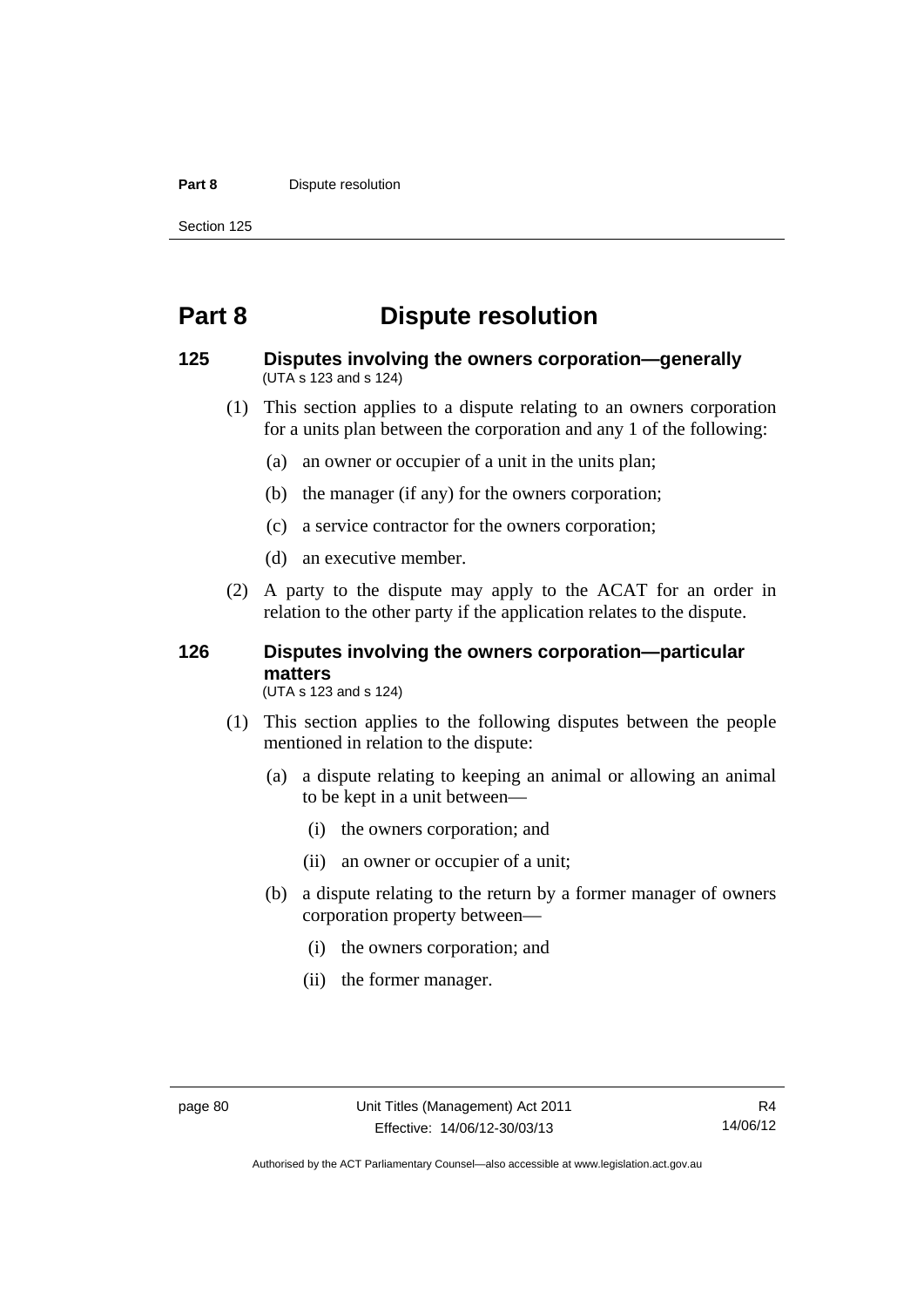- (2) A party to the dispute may apply to the ACAT for an order in relation to the other party if the application relates to the dispute.
- (3) To avoid doubt, only a party mentioned in this section in relation to a particular dispute may apply to the ACAT in relation to the dispute.

### **Example**

Tony is in dispute with his neighbour, Fabian, about the pets Fabian keeps in his unit. The owners corporation is also in dispute with Fabian about the pets. Only the owners corporation can apply to the ACAT for an order against Fabian in relation to the dispute.

- *Note* An example is part of the Act, is not exhaustive and may extend, but does not limit, the meaning of the provision in which it appears (see [Legislation Act,](http://www.legislation.act.gov.au/a/2001-14) s 126 and s 132).
- (4) In this section:

*former manager* means a person who was the manager for the owners corporation.

### **127 Disputes involving the executive committee**  (UTA s 123 and s 124)

- (1) This section applies to a dispute relating to an owners corporation for a units plan between the executive committee of the corporation and an executive member.
- (2) A party to the dispute may apply to the ACAT for an order in relation to the other party if the application relates to the dispute.

# **128 Disputes between unit owners**

(UTA s 123 and s 124)

- (1) This section applies to a dispute relating to an owners corporation for a units plan between 2 or more unit owners.
- (2) A party to the dispute may apply to the ACAT for an order in relation to the other party if the application relates to the dispute.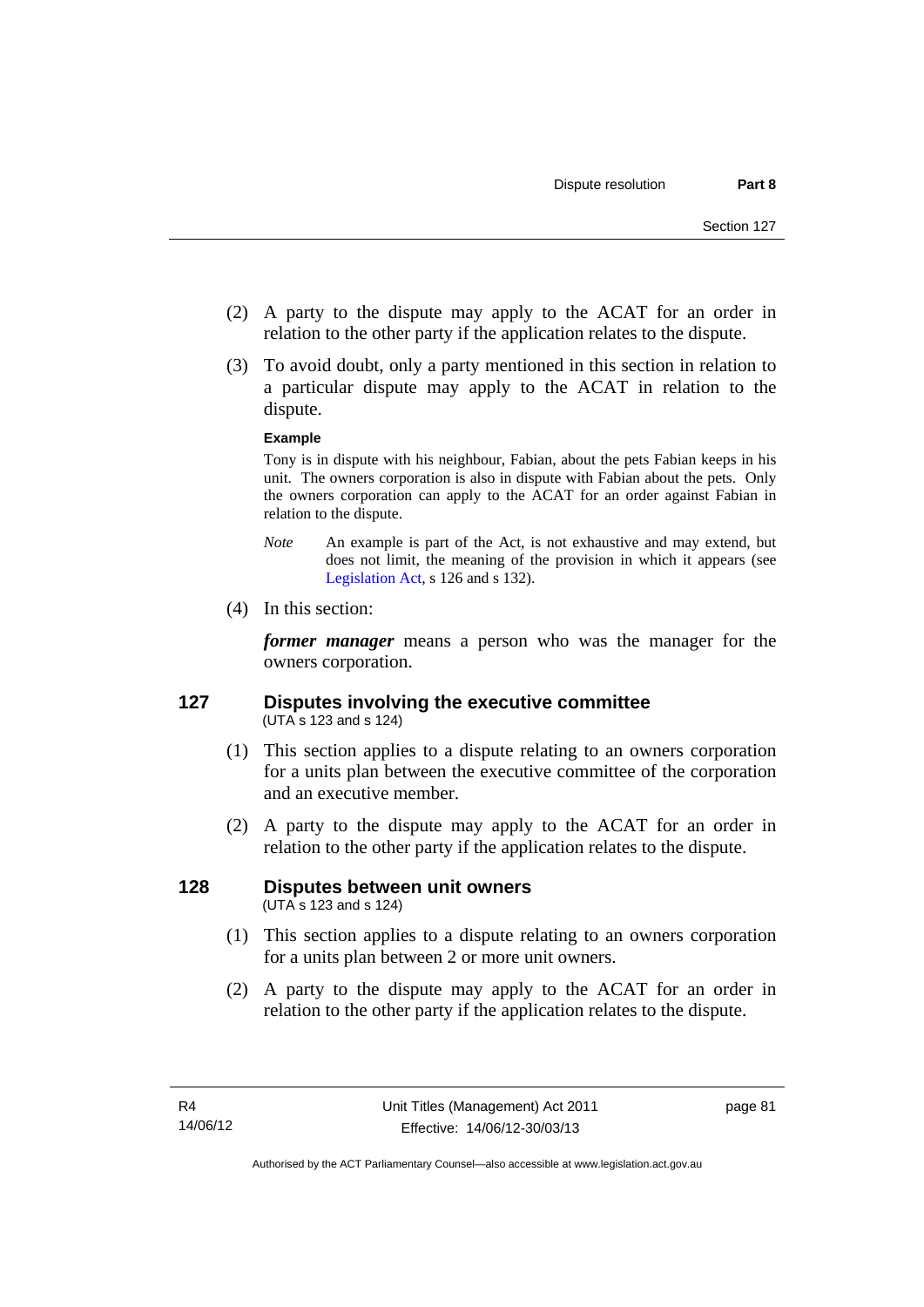#### **Part 8 Dispute resolution**

Section 129

#### **129 Kinds of ACAT orders**  (UTA s 125)

(1) The ACAT may make the following orders:

- (a) an order requiring a party to do, or refrain from doing, a stated thing;
- (b) an order requiring a party to exercise a function under this Act;
- (c) an order requiring an owners corporation to do a stated thing that is ancillary to a function of the corporation under this Act;
- (d) an order requiring a person to pay to the Territory or someone else an amount of not more than \$1 000;
- (e) a declaration—
	- (i) that a general meeting or executive committee meeting is void for irregularity; or
	- (ii) that a resolution of a general meeting or executive committee meeting is void for irregularity; or
	- (iii) that a rule of the owners corporation is invalid for irregularity;
- (f) an order repealing or amending a resolution of a general meeting or executive committee based on a merits review of the resolution by the ACAT;
- (g) an order giving effect to an unsuccessful motion for a resolution of a general meeting (either as originally proposed or as amended by the ACAT) if the ACAT is satisfied after a merits review of the motion that opposition to the motion was unreasonable;
- (h) an order requiring stated accounts of an owners corporation to be audited, whether by a stated person or a person of a stated kind;

Authorised by the ACT Parliamentary Counsel—also accessible at www.legislation.act.gov.au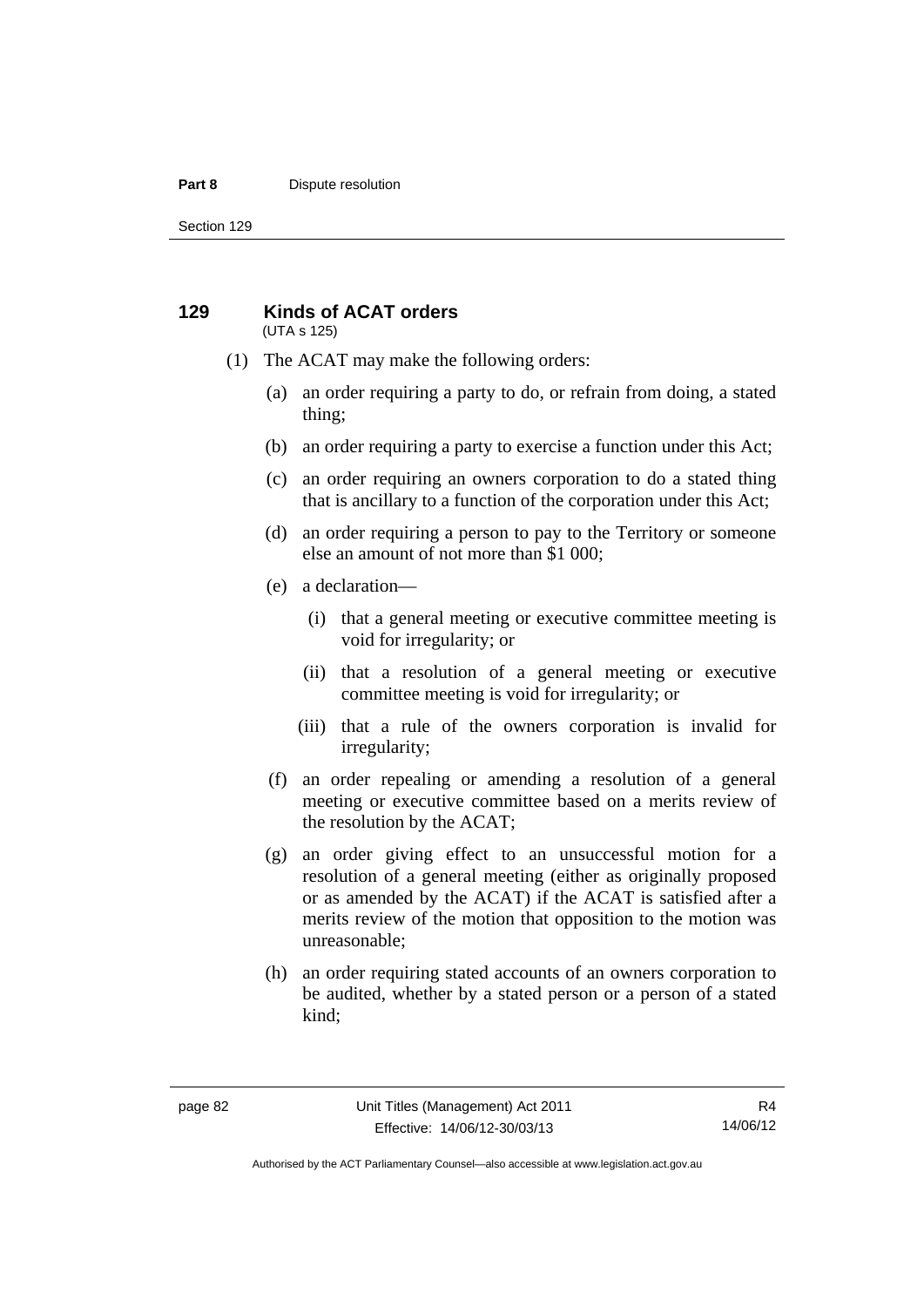- (i) an order allowing an applicant to examine records of the owners corporation;
- (j) an order requiring an owners corporation to make or repeal a rule and register a copy of the resolution making or repealing the rule;
- (k) an order appointing an administrator to exercise all or stated functions of the owners corporation, the executive committee or an office-holder in the committee;
- (l) if the dispute relates to a matter mentioned in section 126 (1) (a)—an order to remove the animal from the unit if—
	- (i) a condition requiring the owners corporation's consent to keeping the animal is not complied with; or
	- (ii) the animal is causing a nuisance.
- (2) The ACAT may make any other order it considers reasonably necessary or convenient to resolve a dispute under this part.
- (3) This section does not limit the orders the ACAT may make in relation to a dispute under this part.

page 83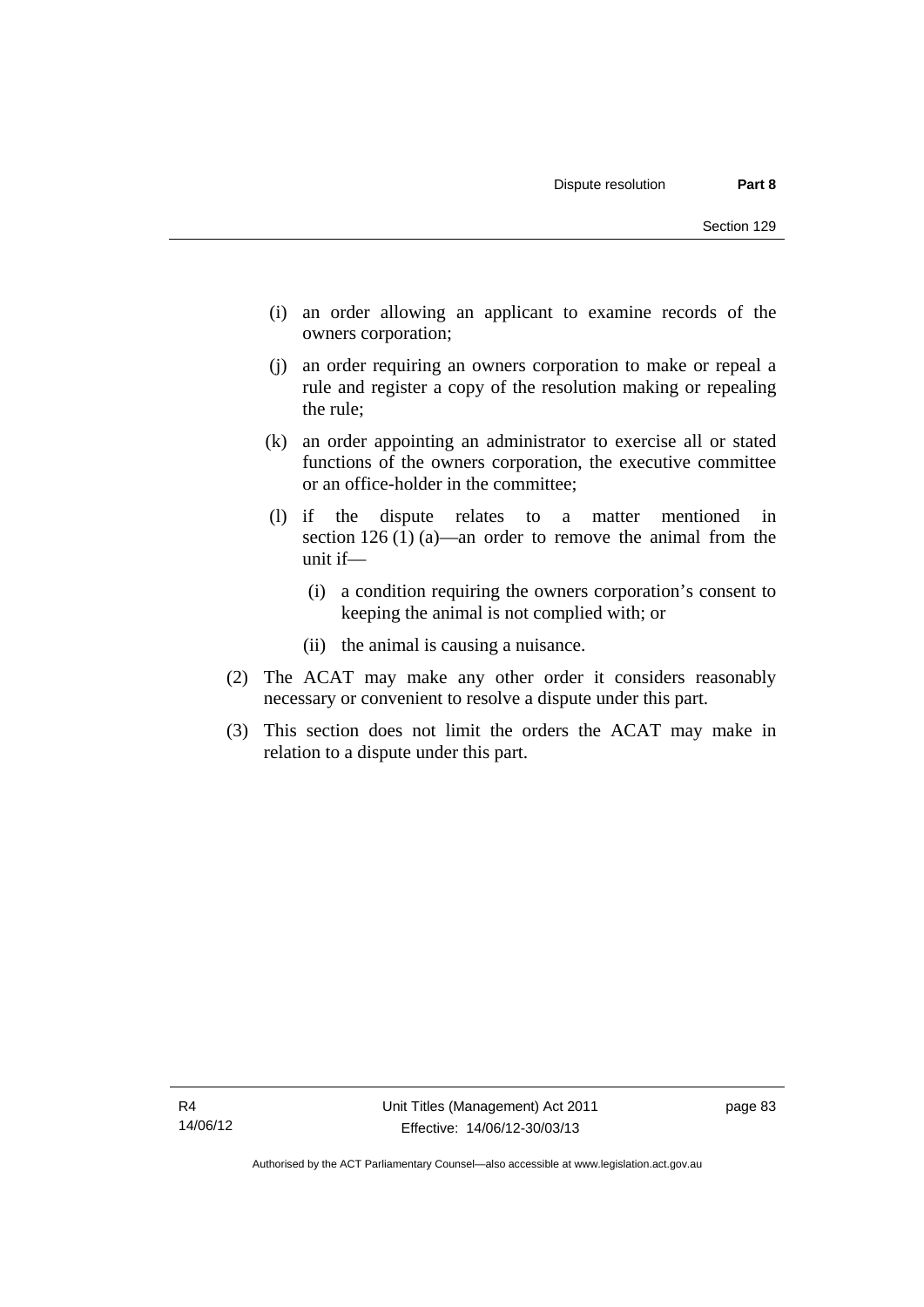# **Part 9 Protection of financiers for service contracts**

### **130 Meaning of** *financed service contract* **and** *financier***—pt 9**   $(UTA \, s \, 55Q)$

In this part:

*financed service contract* means a service contract financed by a financier under section 131.

*financier*—see section 131.

### **131 Who is a** *financier* **for a service contract?**  (UTA s 55R)

- (1) A person is a *financier* for a service contract if—
	- (a) the person—
		- (i) is a financial institution; or
		- (ii) in the ordinary course of the person's business, supplies, or might reasonably be expected to supply, finance for business acquisitions, using charges over contracts for security; or
		- (iii) if the contract exists immediately before the commencement of this part—at the time the finance was supplied for a business acquisition using a charge over the contract for security, was a person mentioned in subparagraph (ii); and
	- (b) a service contractor for the contract and the person give written notice signed by each of them to the owners corporation that the person is a financier for the contract.

Authorised by the ACT Parliamentary Counsel—also accessible at www.legislation.act.gov.au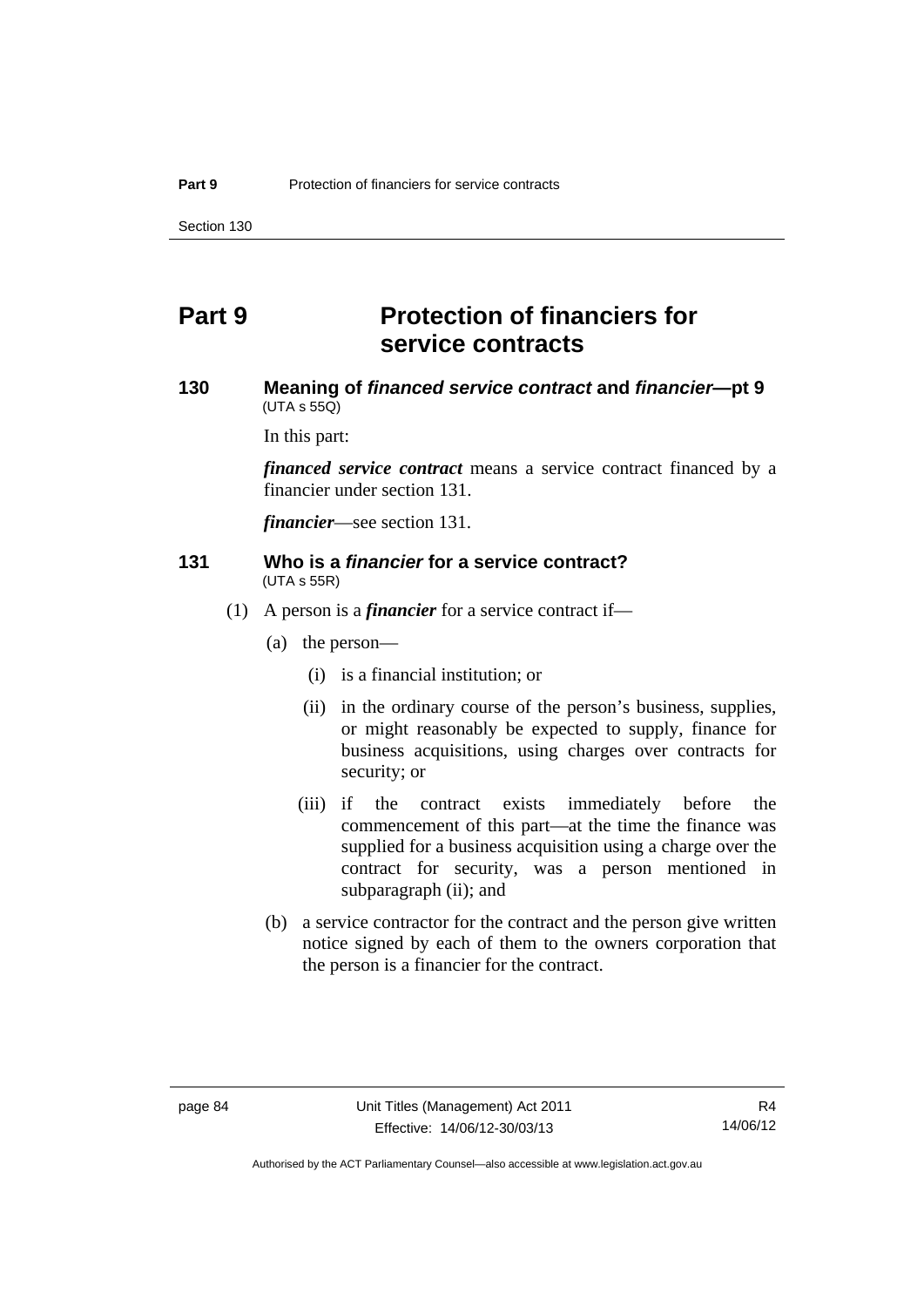- (2) A person stops being a financier for a service contract if the person gives the owners corporation written notice withdrawing the notice given under subsection (1).
- (3) A notice under subsection (2) may be given without the service contractor's agreement.

### **132 Financed service contract—notice of change**  (UTA s 55S)

The owners corporation for a units plan must give the financier for a financed service contract written notice of—

- (a) any change made to the contract by the corporation and the service contractor; or
- (b) any arrangement entered into by the corporation and the service contractor that affects the contract.

### **133 Financed service contract—limitation on ending**  (UTA s 55T)

- (1) The owners corporation for a units plan may end a financed service contract only if—
	- (a) the corporation gives the financier written notice that the corporation has the right to end the contract; and
	- (b) when the notice is given to the financier, the corporation has the right to end the contract; and
	- (c) the corporation gives the notice to the financier not less than 21 days before the day the contract is ended.
- (2) However, the owners corporation may not end the financed service contract if, under an arrangement between the financier and the service contractor, the financier has given the corporation notice under section 134.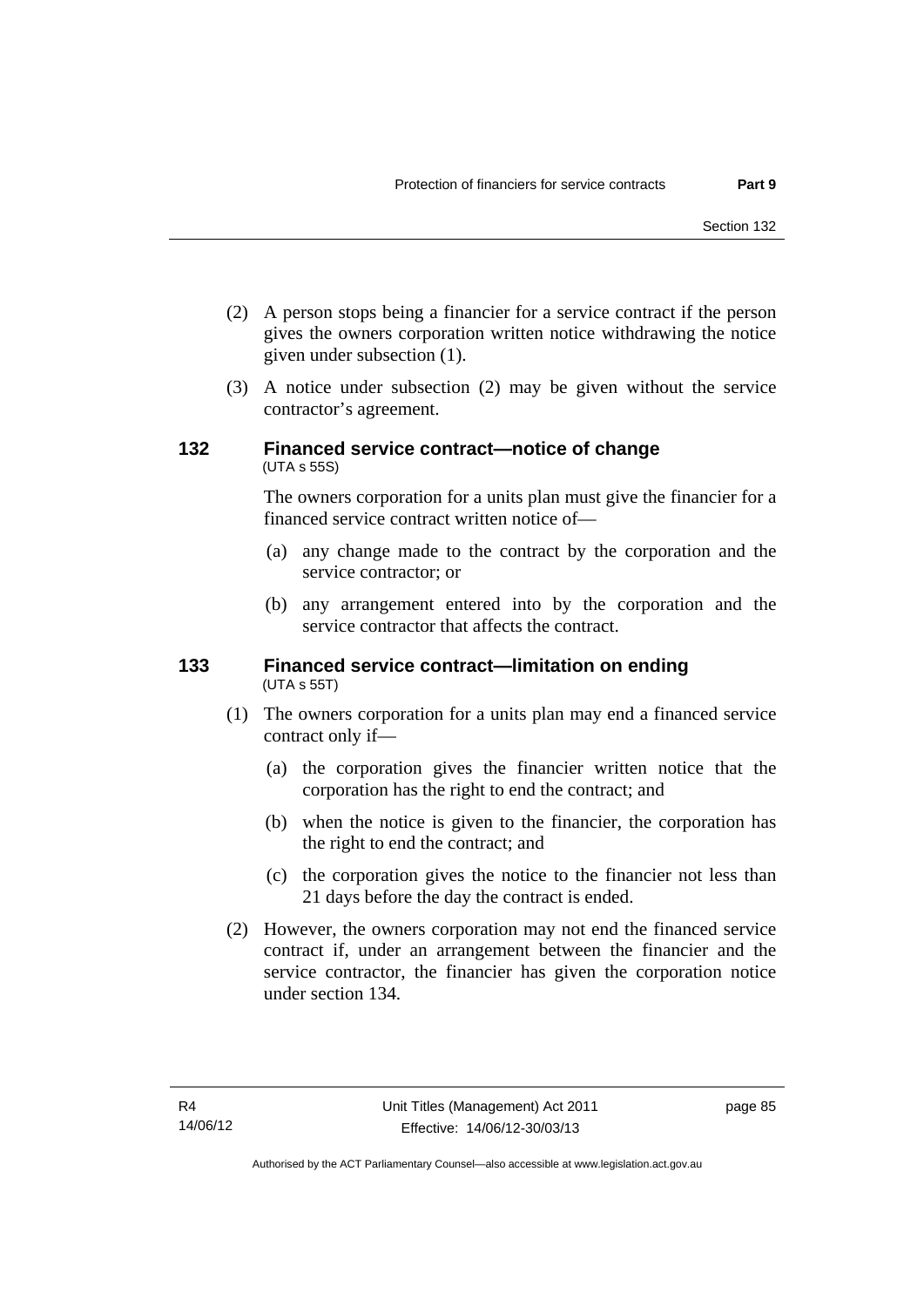- (3) Subsection (2) does not stop the owners corporation ending a service contract for something done or not done after the financier started to act under the contract.
- (4) This section does not stop a financed service contract ending by agreement between the owners corporation, service contractor and financier.

### **134 Financed service contract—person authorised to act for financier**  (UTA s 55U)

- (1) The financier for a financed service contract may take the following action:
	- (a) act under the contract in place of the contractor;
	- (b) appoint a receiver, or a receiver and manager, for the contract.
- (2) However, the financier may only take action under subsection (1) if—
	- (a) the financier has given written notice to the owners corporation of the financier's intention to take the action; and
	- (b) at the time the notice is given to the owners corporation, the corporation—
		- (i) has not given the financier notice under section 133 (1) (c); or
		- (ii) has given and withdrawn the notice to the financier.
- (3) The financier may authorise a person to act for the financier for subsection  $(1)$  (a) if—
	- (a) the person is not the service contractor or an associate of the contractor; and
	- (b) the owners corporation approves the person.

Authorised by the ACT Parliamentary Counsel—also accessible at www.legislation.act.gov.au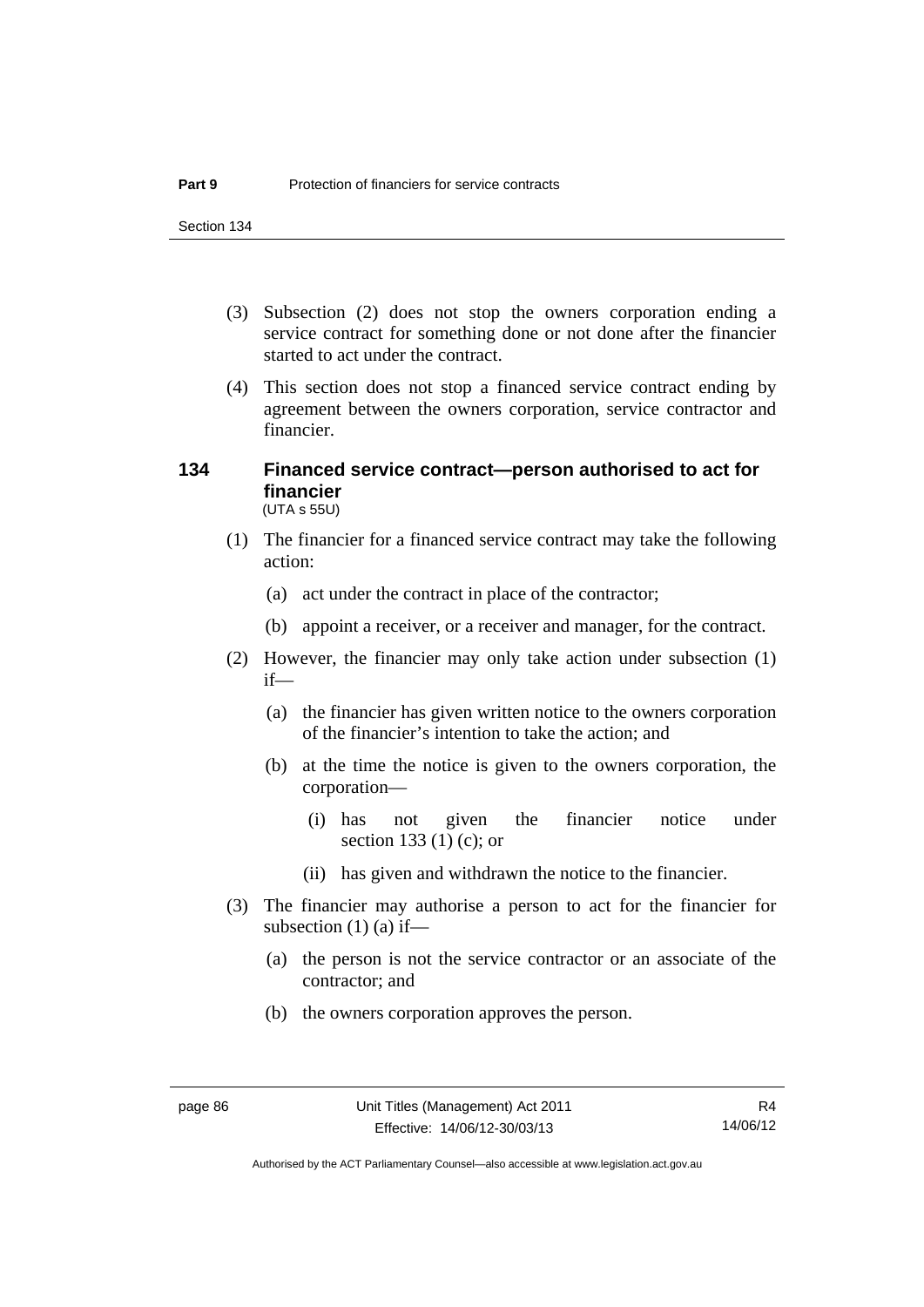- (4) In deciding whether to approve a person under subsection (3), the owners corporation—
	- (a) must act reasonably in the circumstances and decide as soon as practicable; and
	- (b) may only consider—
		- (i) the person's character; and
		- (ii) the person's competence, qualifications and experience.
- (5) However, the owners corporation must not—
	- (a) unreasonably withhold the person's approval; or
	- (b) require or receive a fee or other consideration for approving the person, other than reimbursement of legal or administrative expenses reasonably incurred by the corporation for the approval.

### **135 Financed service contract—agreement between owners corporation and financier prohibited**  (UTA s 55V)

- (1) A financier for a financed service contract must not enter into an agreement or other arrangement with the owners corporation under the contract for a matter relating to—
	- (a) the financier's role for the contract; or
	- (b) arrangements between the financier and service contractor under which the financier is acting, or may act, under the contract in the contractor's place; or
	- (c) the operation of this part in relation to the contract.
- (2) An agreement or arrangement to which this section applies is void to the extent it contravenes this section.

page 87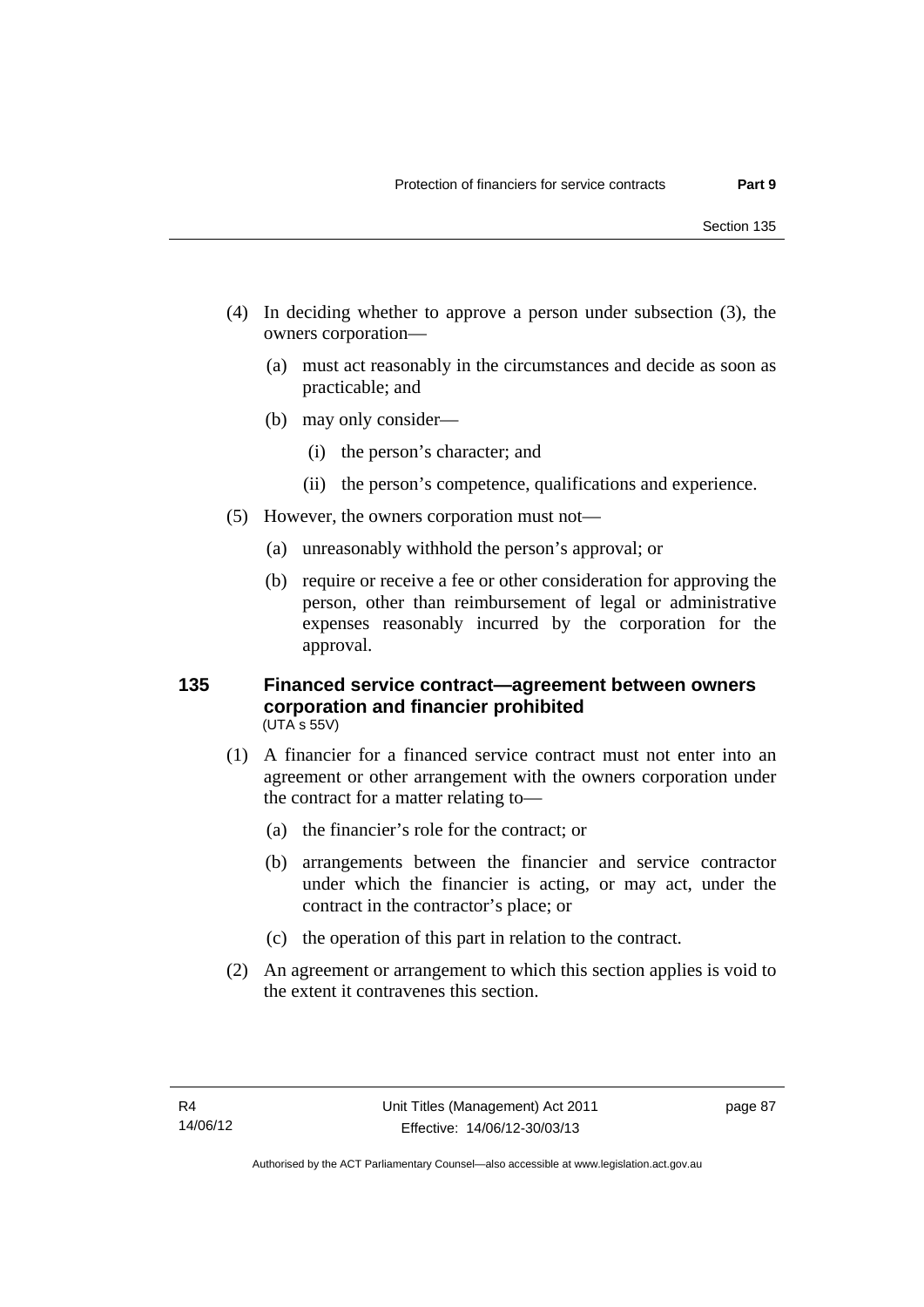**Part 10** Administrators<br>**Division 10.1** Interested part **Division 10.1** Interested parties Section 136

# **Part 10 Administrators**

# **Division 10.1 Interested parties**

### **136 Who may apply for an administration order?**  (UTA s 140)

Any of the following people (an *interested party*) may apply to the ACAT for an order under division 10.2 (an *administration order*) in relation to the administration of an owners corporation:

- (a) the corporation;
- (b) a creditor of the corporation;
- (c) a unit owner, or anyone else with an interest in a unit, or the common property, that is recorded in the corporate register;
- (d) the director-general, on behalf of the Territory.

### **137 ACAT appearances and service of applications**  (UTA s 141)

- (1) An interested party has a right to appear on an application by another interested party for an administration order.
- (2) The applicant must serve a copy of the application on every other interested party, except the creditors (or the other creditors) of the owners corporation and the director-general.
	- *Note* The applicant may serve the application on an interested person at the person's address for correspondence shown on the corporate register. Other forms of service are also permitted. See s 124.
- (3) The owners corporation must serve all its creditors with a copy of the application—
	- (a) if the owners corporation is the applicant—after making the application; or
	- (b) in any other case—on being served with a copy of the application.

R4 14/06/12

Authorised by the ACT Parliamentary Counsel—also accessible at www.legislation.act.gov.au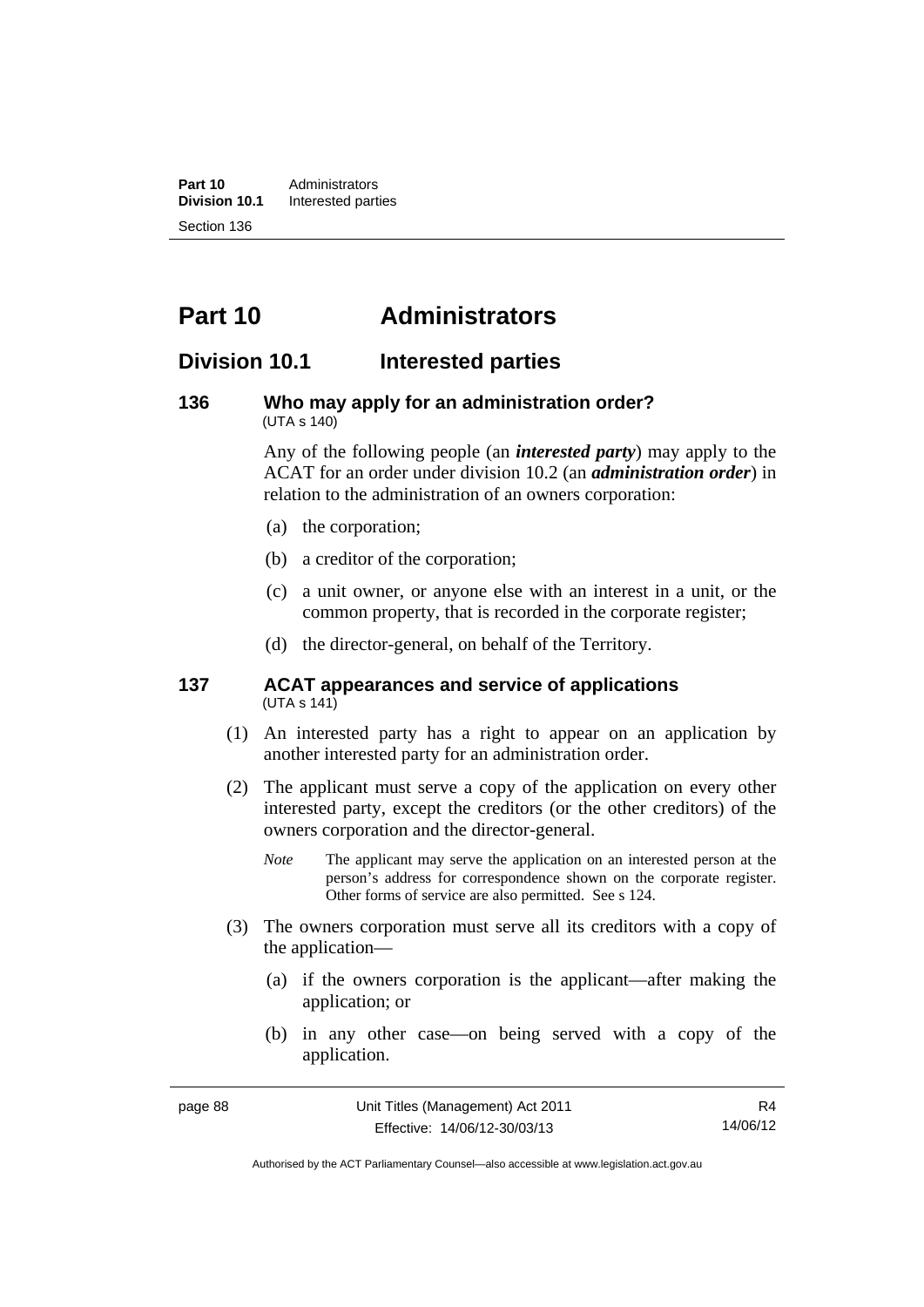- (4) An interested party may be represented by a lawyer or someone else.
- (5) The registrar of the ACAT must give a copy of an application to the director-general, unless the director-general is the applicant.

# **Division 10.2 Appointment, removal and functions**

### **138 Appointment of administrator**   $(UTA S 142)$

- (1) On an application by an interested party, the ACAT may, by order, appoint the person named in the application to be administrator of the owners corporation on the terms about remuneration and anything else it considers appropriate.
	- *Note* For the making of appointments (including acting appointments), see the [Legislation Act,](http://www.legislation.act.gov.au/a/2001-14) pt 19.3.
- (2) The ACAT may make an order appointing an administrator only if satisfied that the administrator consents to the order.
- (3) In an order appointing an administrator, the ACAT may give any directions it considers appropriate for giving notice of the order to the administrator, the registrar-general and the owners corporation.
- (4) The remuneration of an administrator of an owners corporation and the expenses incurred in the exercise of the administrator's functions under this Act are taken to be expenditure incurred by the corporation.

# **139 Removal or replacement of administrator**  (UTA s 143)

- (1) On an application by an interested party, the ACAT may, by order, remove or replace an administrator.
- (2) In an order removing or replacing an administrator, the ACAT may give any directions it considers appropriate for giving notice of the order to the registrar-general and the owners corporation.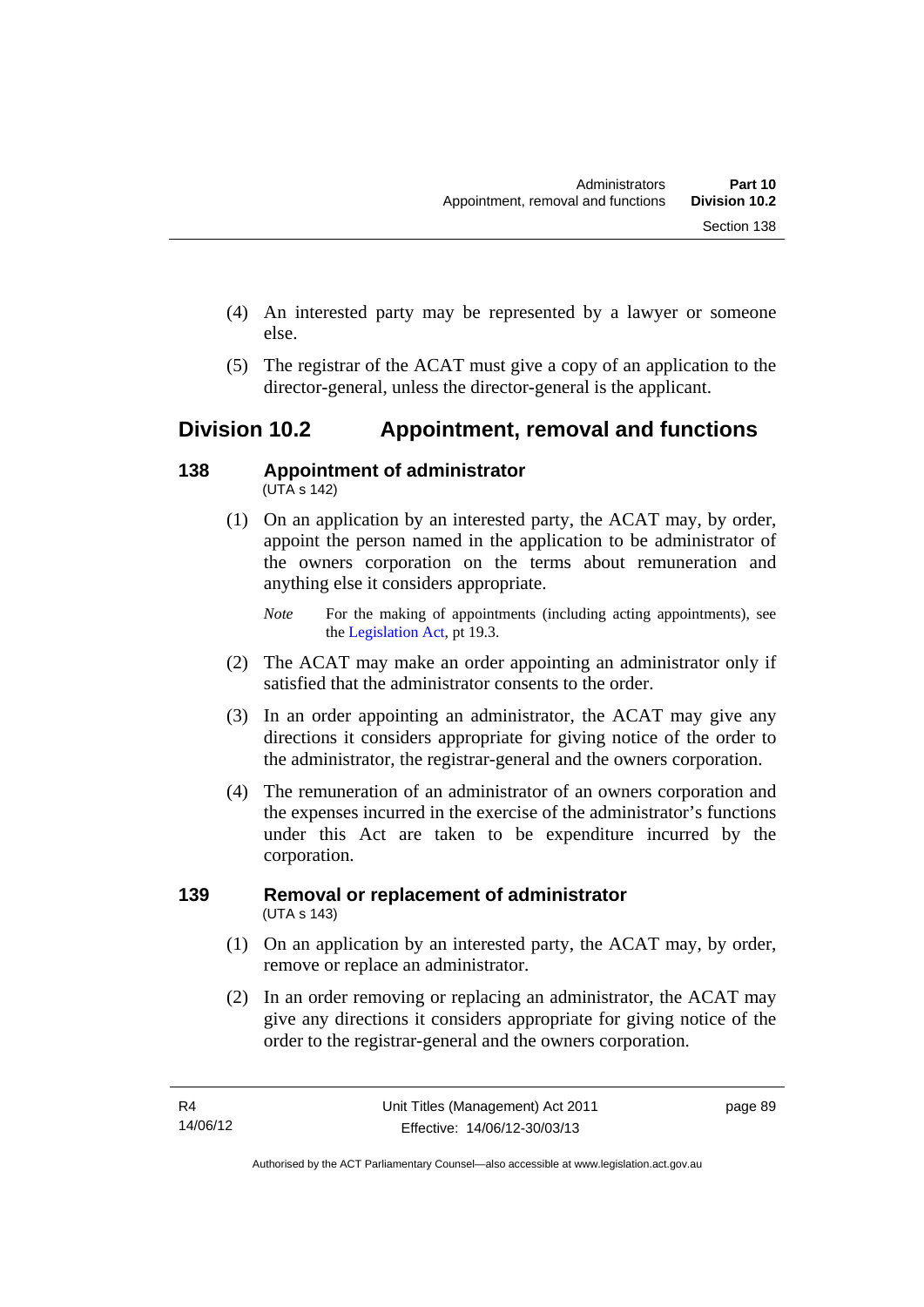#### **140 Functions of administrator**  (UTA s 144)

- (1) The administrator of an owners corporation has all the functions of the corporation to the exclusion of the corporation and its executive committee.
- (2) However, an order of the ACAT under subsection (3) is required for an administrator to do anything that is required by this Act to be authorised by an unopposed or unanimous resolution.
- (3) On application by an interested party, the ACAT may make any order it considers appropriate about the exercise of the administrator's functions, including, for example, an order mentioned in subsection (2).
	- *Note* An example is part of the Act, is not exhaustive and may extend, but does not limit, the meaning of the provision in which it appears (see [Legislation Act,](http://www.legislation.act.gov.au/a/2001-14) s 126 and s 132).

### **141 Delegation by administrator**  (UTA s 145)

The administrator of an owners corporation may delegate the administrator's functions to anyone else.

*Note* A function that has been delegated by the administrator may, despite the delegation, be exercised by the administrator (see [Legislation Act,](http://www.legislation.act.gov.au/a/2001-14) s 240). For the making of delegations and the exercise of delegated functions generally, see the [Legislation Act,](http://www.legislation.act.gov.au/a/2001-14) pt 19.4.

Authorised by the ACT Parliamentary Counsel—also accessible at www.legislation.act.gov.au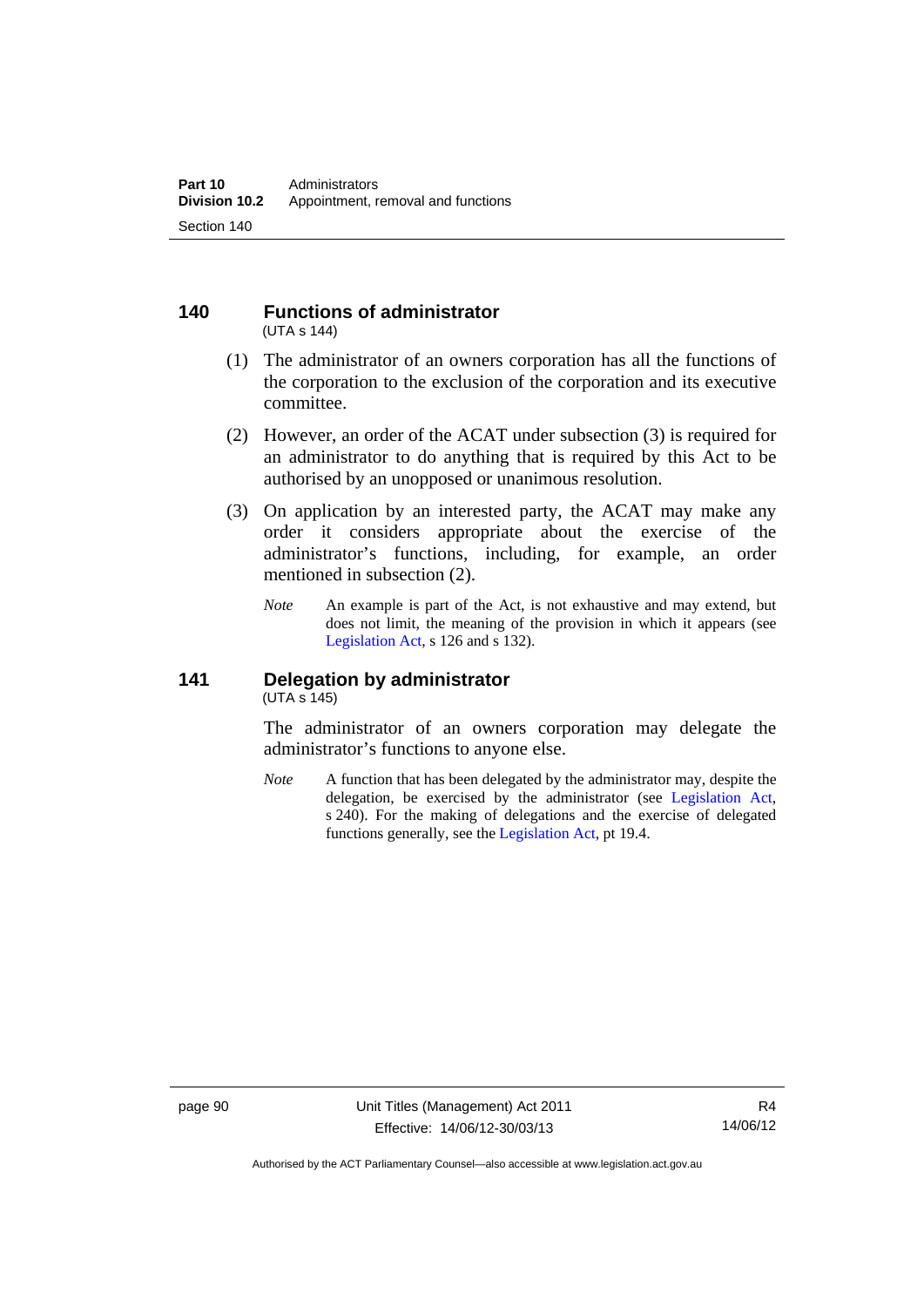# **Part 11 Miscellaneous**

# **Division 11.1 Mortgage insurance**

### **142 Mortgage insurance of unit**  (UTA s 134)

If the interest of a unit owner is subject to a mortgage, the owner may take out 1 or more policies of insurance (a *mortgage insurance policy*) for indemnity against liability under the mortgage arising out of damage to, or destruction of, the unit.

### **143 Payment under mortgage insurance policies**  (UTA s 135)

- (1) If a mortgage insurance policy is in force for a unit, the insurer is liable to pay to a mortgagee whose interest is noted on the policy the least of the following amounts:
	- (a) the amount insured as stated in the policy;
	- (b) the amount of the loss;
	- (c) the amount sufficient, at the date of the loss, to discharge the mortgage noted on the policy.
- (2) If the interests of 2 or more mortgagees are noted on the policy, subsection (1) applies to the mortgagees in their order of registered priority.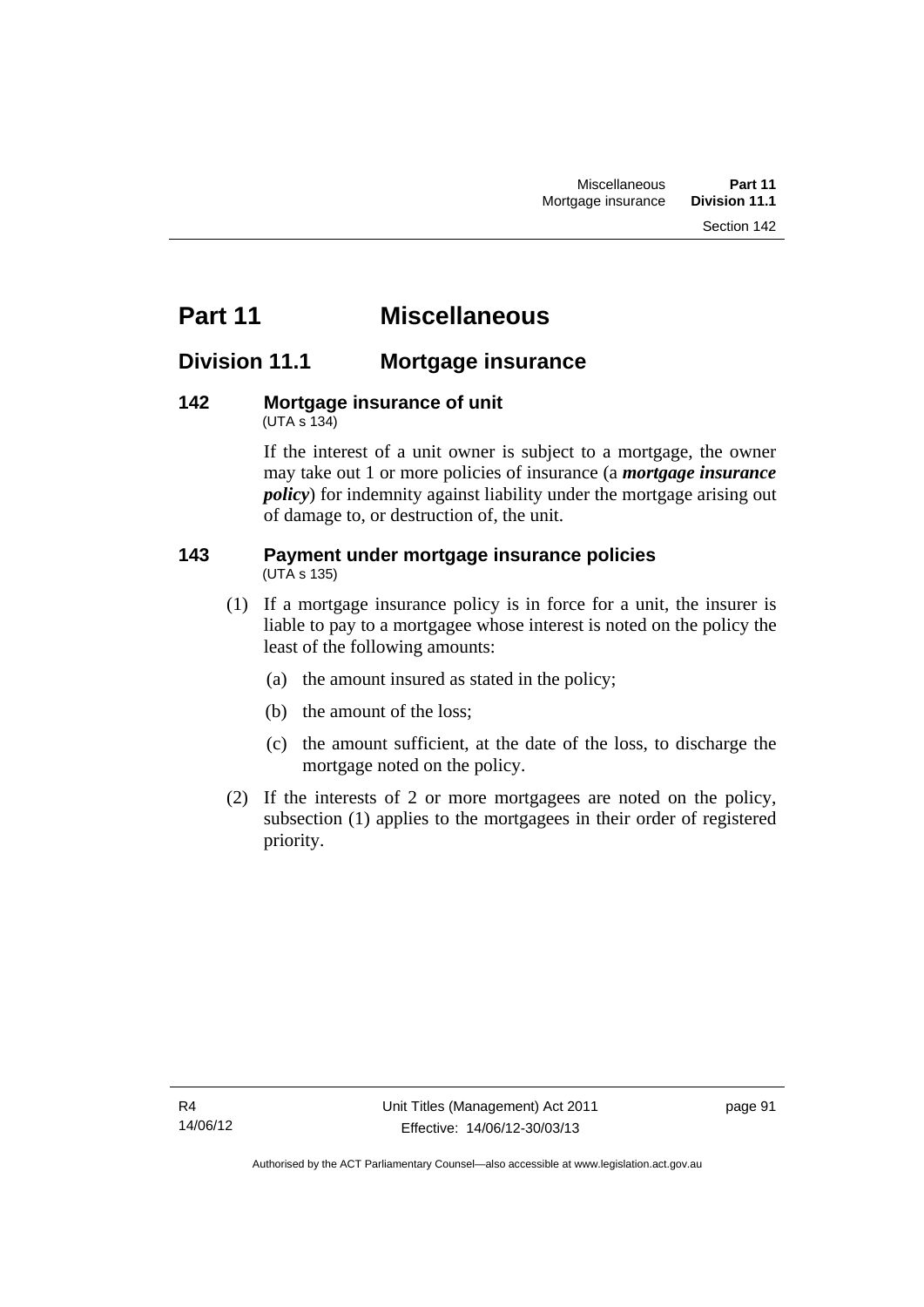### **144 Transfer of mortgagee's interest to insurer**  (UTA s 136)

- (1) Payment by the insurer to a mortgagee under section 143 does not entitle the unit owner to a discharge of the mortgage.
- (2) On payment by the insurer to a mortgagee under section 143—
	- (a) if the amount paid equals the amount necessary to discharge the mortgage—the insurer is entitled to obtain from the mortgagee a transfer of the mortgage; or
	- (b) if the amount paid is less than the amount necessary to discharge the mortgage—the insurer is entitled to obtain from the mortgagee a transfer of an undivided share of the mortgagee's interest in the mortgage that bears to that interest the same proportion as the amount paid bears to the amount that was owing under the mortgage immediately before the payment.

# **Division 11.2 Miscellaneous**

### **145 Determination of fees**  (UTA s 179)

- (1) The Minister may determine fees for this Act (other than fees that this Act provides are to be fixed by an owners corporation).
	- *Note* The [Legislation Act](http://www.legislation.act.gov.au/a/2001-14) contains provisions about the making of determinations and regulations relating to fees (see pt 6.3)
- (2) A determination is a disallowable instrument.
	- *Note* A disallowable instrument must be notified, and presented to the Legislative Assembly, under the [Legislation Act.](http://www.legislation.act.gov.au/a/2001-14)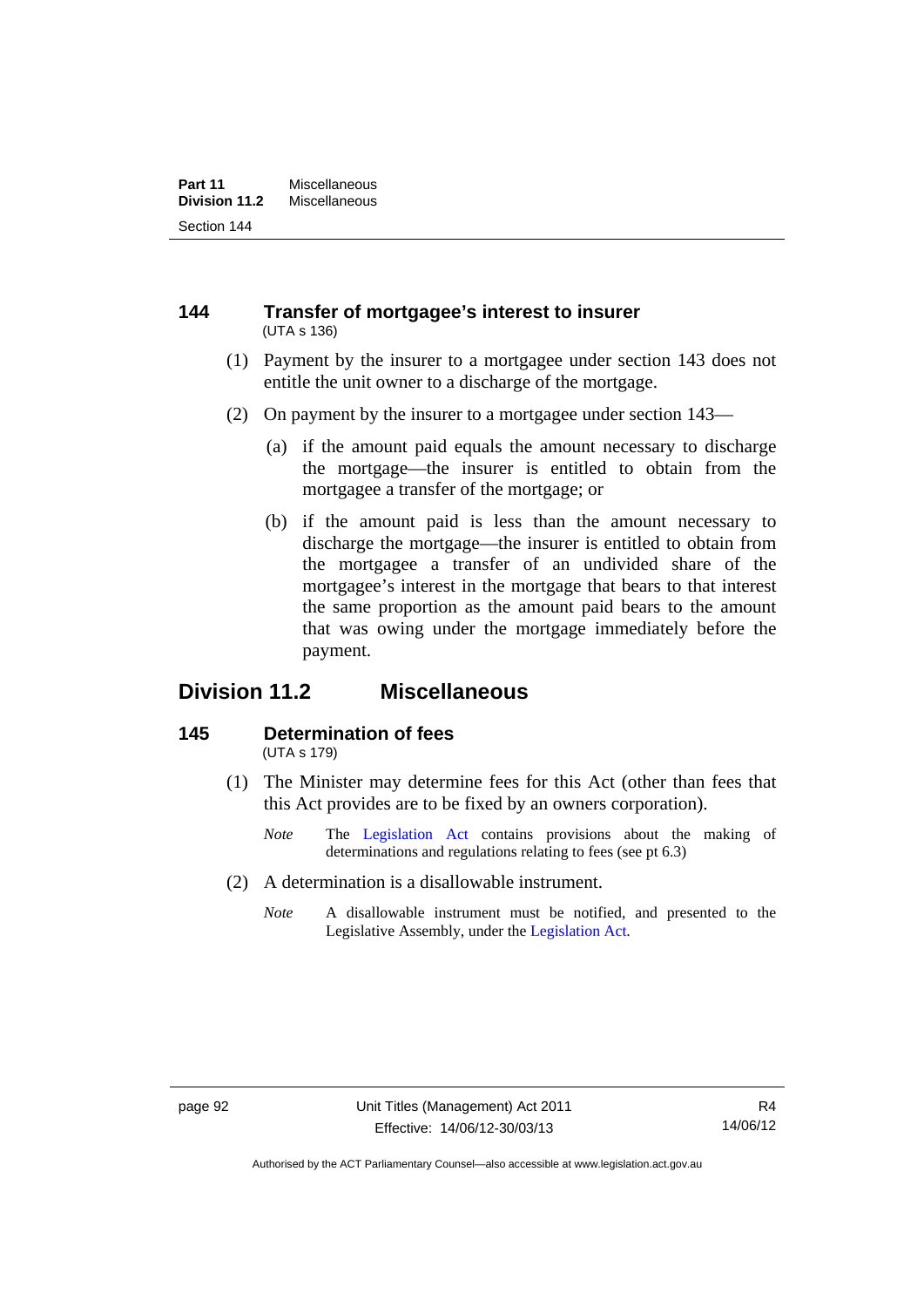# **146 Approved forms**

(UTA s 180)

- (1) The Minister may approve forms for this Act.
- (2) If the Minister approves a form for a particular purpose, the approved form must be used for that purpose.

*Note* For other provisions about forms, see the [Legislation Act,](http://www.legislation.act.gov.au/a/2001-14) s 255.

(3) An approved form is a notifiable instrument.

*Note* A notifiable instrument must be notified under the [Legislation Act](http://www.legislation.act.gov.au/a/2001-14).

# **147 Regulation-making power**

(UTA s 181)

- (1) The Executive may make regulations for this Act.
- (2) A regulation may create offences and fix maximum penalties of not more than 60 penalty units for the offences.
	- *Note* A regulation must be notified, and presented to the Legislative Assembly, under the [Legislation Act](http://www.legislation.act.gov.au/a/2001-14).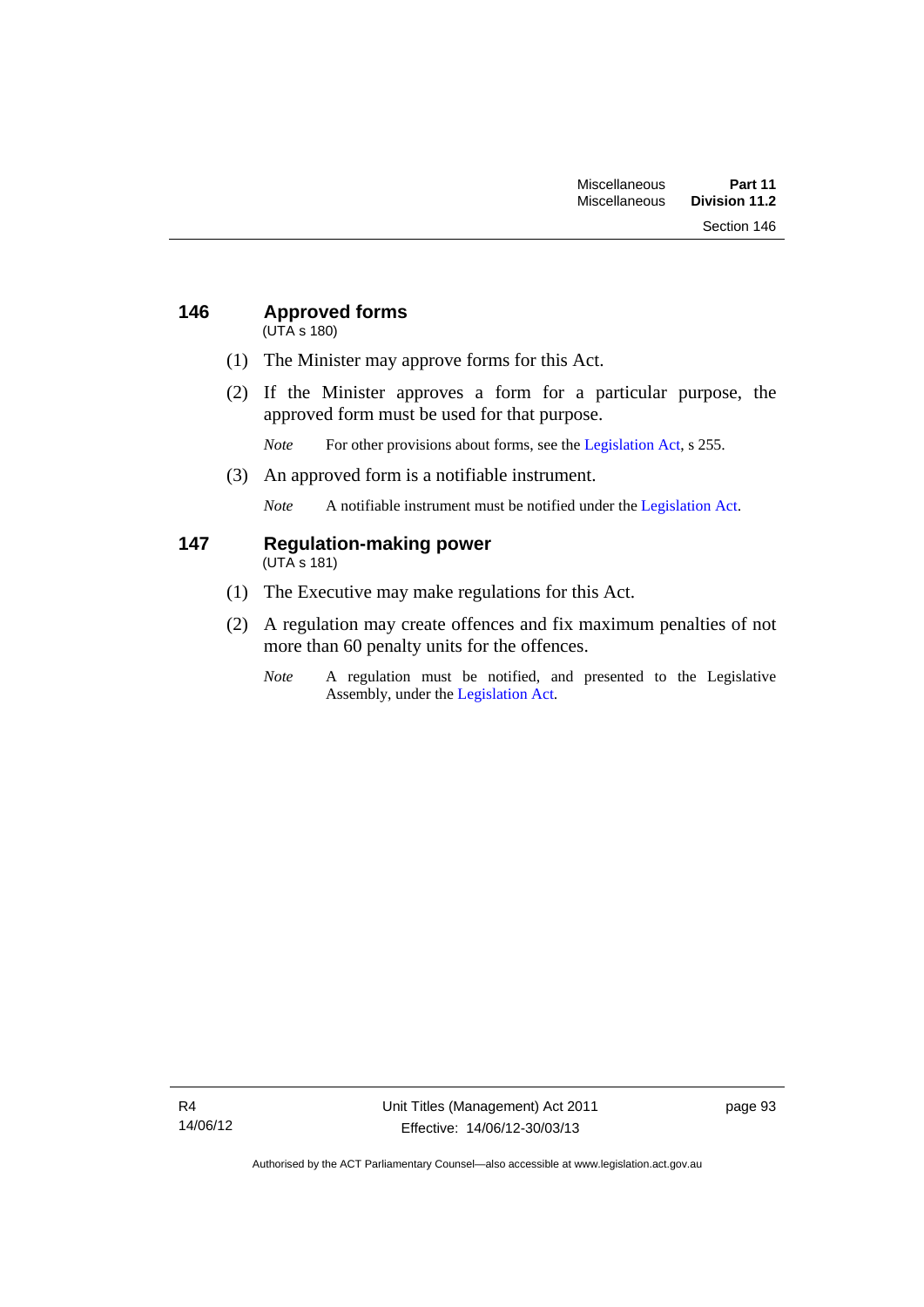### **Part 12** Transitional

Section 149

# **Part 12 Transitional**

### **149 Definitions—pt 12**

In this part:

*commencement day* means the day this part commences.

*existing executive committee* means the executive committee of an owners corporation, as established immediately before the commencement day.

*existing owners corporation* means an owners corporation established under the UTA that is in existence immediately before the commencement day.

- *Note 1* An existing owners corporation includes a corporation established under the *[Unit Titles Act 1970](http://www.legislation.act.gov.au/a/1970-31)* (repealed) and continued in existence under the *[Unit Titles Act 2001](http://www.legislation.act.gov.au/a/2001-16)*, s 184 (expired).
- *Note 2 Establish* includes constitute and continue in existence (see [Legislation](http://www.legislation.act.gov.au/a/2001-14)  [Act](http://www.legislation.act.gov.au/a/2001-14), dict, pt 1, def *establish*).

*UTA* means the *[Unit Titles Act 2001](http://www.legislation.act.gov.au/a/2001-16)*.

### **150 Existing corporations and executive committees**

- (1) An existing owners corporation continues in existence under this Act as an owners corporation.
- (2) The existing executive committee of an existing owners corporation continues in existence under this Act as the executive committee of the corporation.
- (3) An office-holder in, or other member of, an existing executive committee immediately before the commencement day continues under this Act to hold office, or be a member of the committee.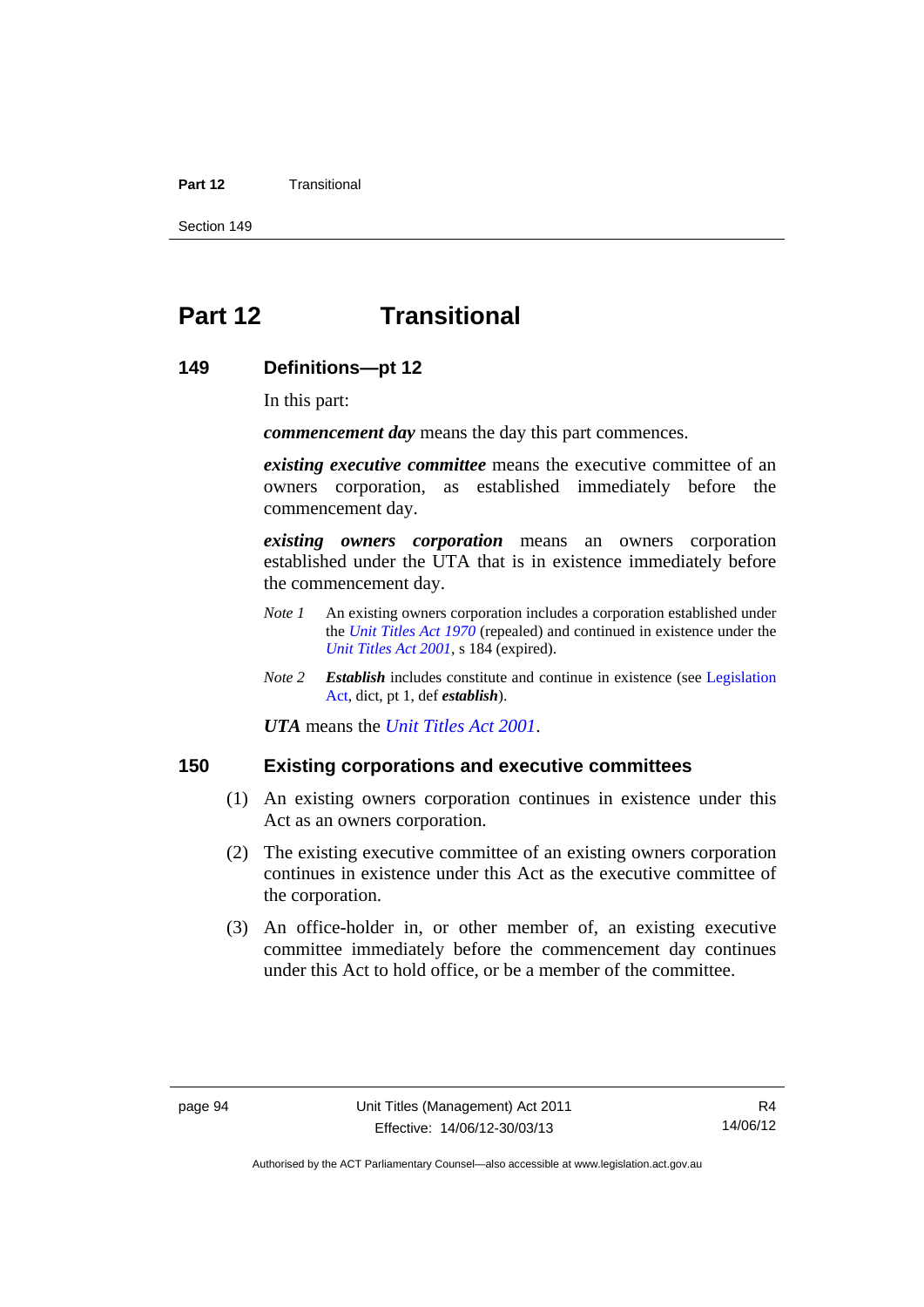(4) A person who was a member of an existing owners corporation immediately before the commencement day continues under this Act to be a member of the corporation.

# **151 Representatives**

- (1) This section applies to a person—
	- (a) authorised as a representative under the UTA, section 41, section 43 or section 112; and
	- (b) who was a representative immediately before the commencement day.
- (2) The person is taken to have been authorised as a representative under this Act, section 11, section 13 or schedule 3, section 3.23.

# **152 Managers**

- (1) This section applies to a person—
	- (a) appointed as a manager of an existing owners corporation under the UTA, section 55; and
	- (b) who was the manager of the corporation immediately before the commencement day.
- (2) The person is taken to have been engaged under a management contract under this Act, section 50.

# **153 Service contracts**

- (1) This section applies to a service contract—
	- (a) entered into by an existing owners corporation under the UTA, section 55K; and
	- (b) that was in force immediately before the commencement day.
- (2) The service contract is taken to be a service contract entered into under this Act, section 60.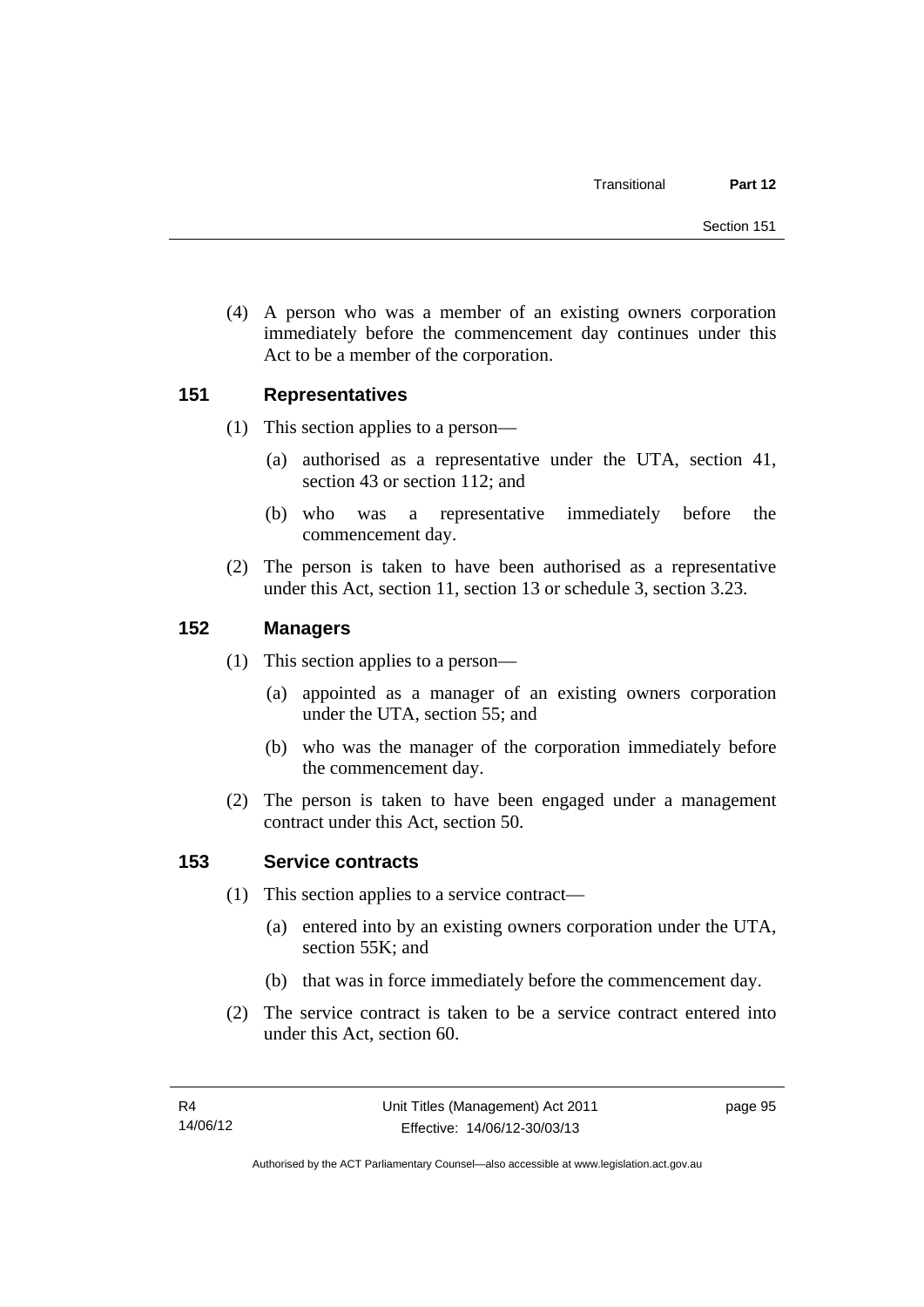### **Part 12** Transitional

### **154 Communication officers**

- (1) This section applies to a person—
	- (a) appointed as a communications officer for an existing owners corporation under the UTA, section 55H; and
	- (b) who was the communications officer for the corporation immediately before the commencement day.
- (2) The person is taken to have been appointed as the communications officer for the owners corporation under this Act, section 66.

### **155 Administrators**

- (1) This section applies to a person—
	- (a) appointed as an administrator of an existing owners corporation under the UTA, section 142; and
	- (b) who was the administrator of the corporation immediately before the commencement day.
- (2) The person is taken to have been appointed as the administrator of the owners corporation under this Act, section 138.

# **156 Agreements for work on behalf of unit owners or occupiers**

- (1) This section applies to an agreement—
	- (a) entered into by an existing owners corporation under the UTA, section 52; and
	- (b) that was in force immediately before the commencement day.
- (2) The agreement is taken to be an agreement entered into under this Act, section 29.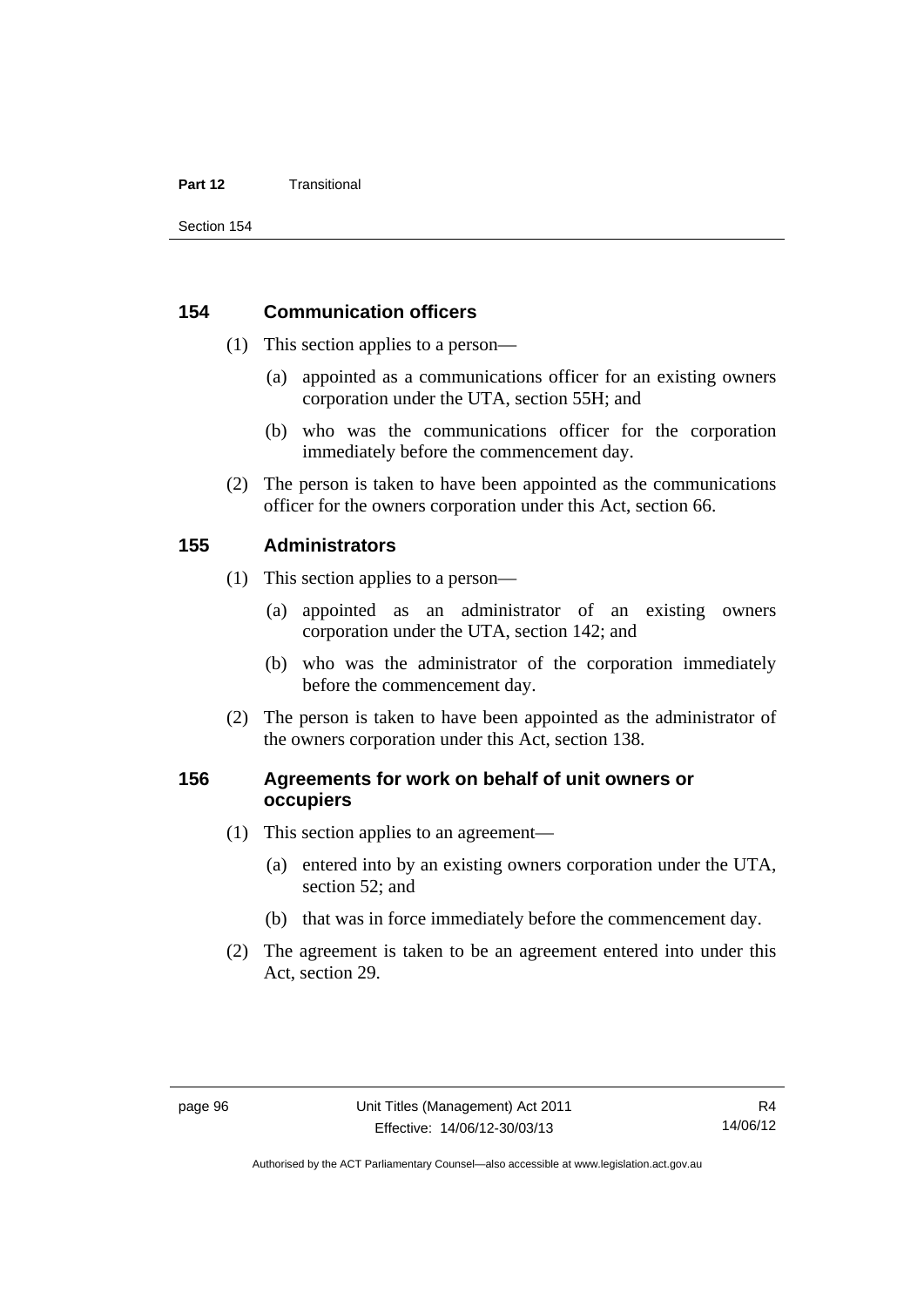## **157 Sinking fund plans**

- (1) This section applies to a sinking fund plan—
	- (a) approved by an existing owners corporation under the UTA, division 5.4; and
	- (b) that was current immediately before the commencement day.
- (2) The sinking fund plan is taken to be a sinking fund plan under this Act, section 82.
- (3) The day the sinking fund plan is taken to be first approved for this Act is the day the initial sinking fund plan was approved by the owners corporation under the UTA, section 62.
- (4) The day any subsequent sinking fund plan is taken to be approved for this Act is the day the subsequent sinking fund plan was approved by the owners corporation under the UTA, section 63A.

### **158 Approvals, authorisations, consents, decisions of existing owners corporation etc**

- (1) This section applies to an approval, authorisation, consent or other decision (a *decision*) of an existing owners corporation or an existing executive committee—
	- (a) under the repealed provisions; and
	- (b) that was in force immediately before the commencement day.
- (2) The decision is taken to be a decision under this Act.
- (3) In this section:

*repealed provisions* means the provisions of the UTA omitted by this Act, schedule 5, part 5.12.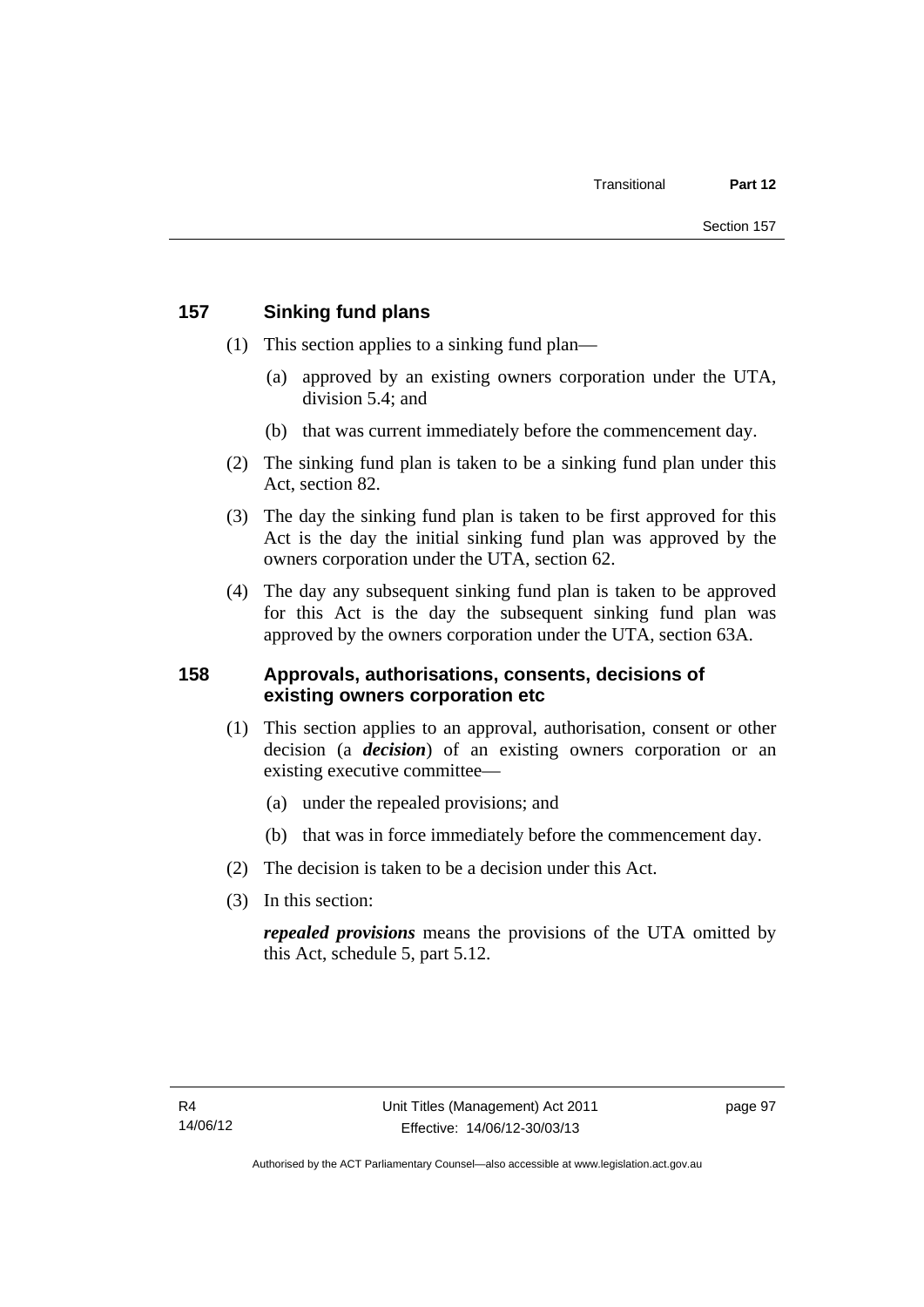#### **Part 12** Transitional

#### **159 General meetings notified before commencement day**

- (1) If a notice of a general meeting of an owners corporation to be held after the commencement day is given before the commencement day—
	- (a) the notice is taken to be a notice under this Act, schedule 3, section 3.6 (Notice of general meetings); and
	- (b) this Act applies to the general meeting.
- (2) If a general meeting of an owners corporation held before the commencement day is adjourned to a date on or after the commencement day—
	- (a) the meeting is taken to be adjourned under this Act, schedule 3, section 3.9 (Quorum at a general meeting—owners corporation with 3 or more members); and
	- (b) this Act applies to the general meeting.

### **160 Articles of pre-2001 corporation**

- (1) This section applies to a corporation—
	- (a) established under the *[Unit Titles Act 1970](http://www.legislation.act.gov.au/a/1970-31)* (repealed); and
	- (b) that was in existence immediately before the UTA, part 16 commenced.
- (2) The articles of the corporation, as in force immediately before the commencement day, continue to apply to the corporation, but may be amended in accordance with this Act.
- (3) If, before the commencement day there was a breach of an article of the corporation, the breach is taken to be a breach of a rule under this Act.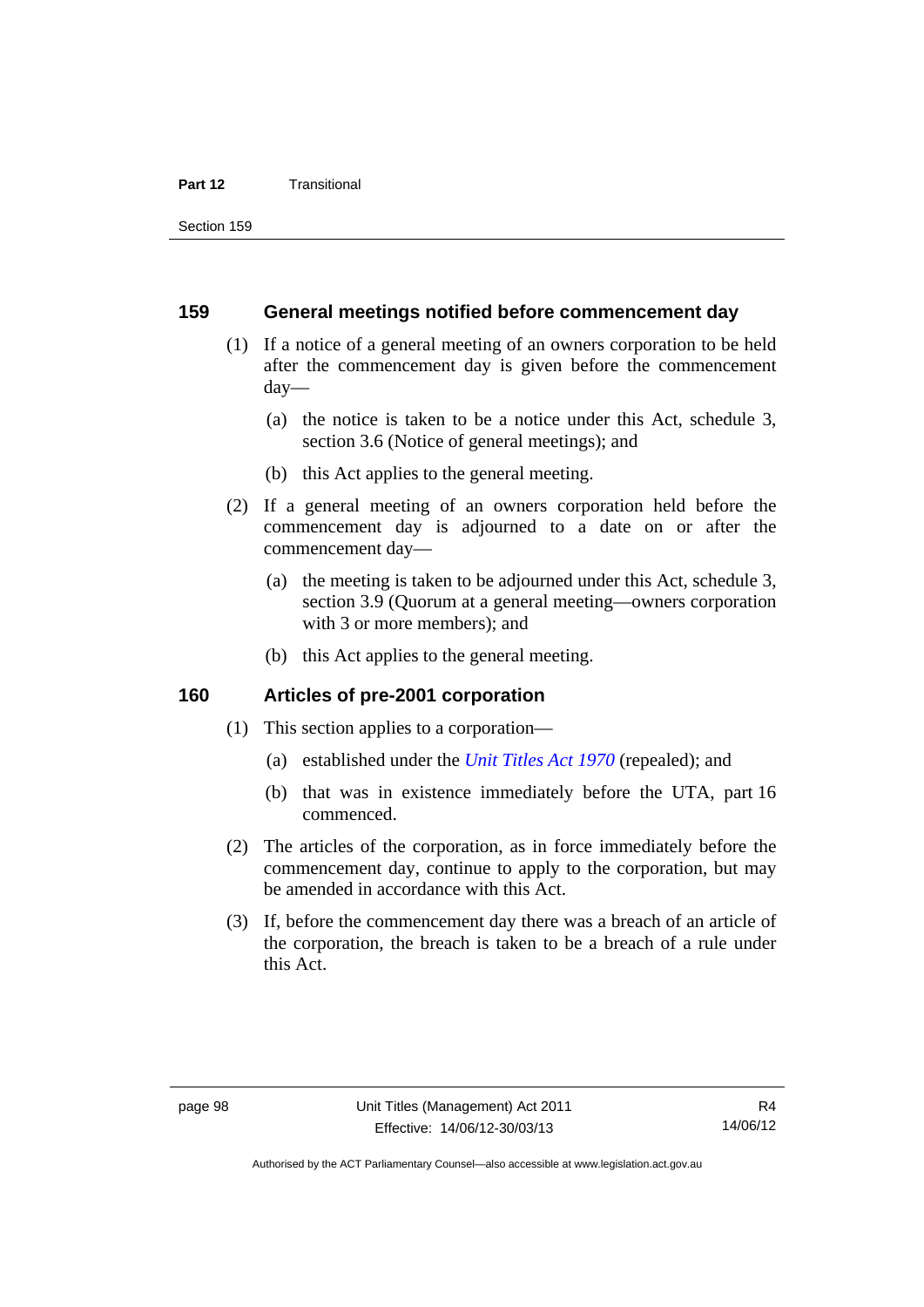## **161 Articles of owners corporation under UTA**

- (1) This section applies to an owners corporation—
	- (a) established under the UTA; and
	- (b) that is in existence immediately before the commencement day.
- (2) The articles of the owners corporation, as in force immediately before the commencement day—
	- (a) are taken to be rules under this Act; and
	- (b) continue to apply to the corporation; and
	- (c) may be amended under this Act, section 108.
- (3) However, an article of the owners corporation has no effect if the article is inconsistent with this Act or another territory law or does any of the things mentioned in this Act, section 108 (3) (b) to (d).
- (4) If, before the commencement day—
	- (a) there was a breach of an article of the owners corporation—the breach is taken to be a breach of a rule under this Act; and
	- (b) an infringement notice was given under the UTA, section 129—the notice is taken to be a notice under this Act, section 109.

## **162 Transitional regulations**

- (1) A regulation may prescribe transitional matters necessary or convenient to be prescribed because of the enactment of this Act.
- (2) A regulation may modify this part (including in relation to another territory law) to make provision in relation to anything that, in the Executive's opinion, is not, or is not adequately or appropriately, dealt with in this part.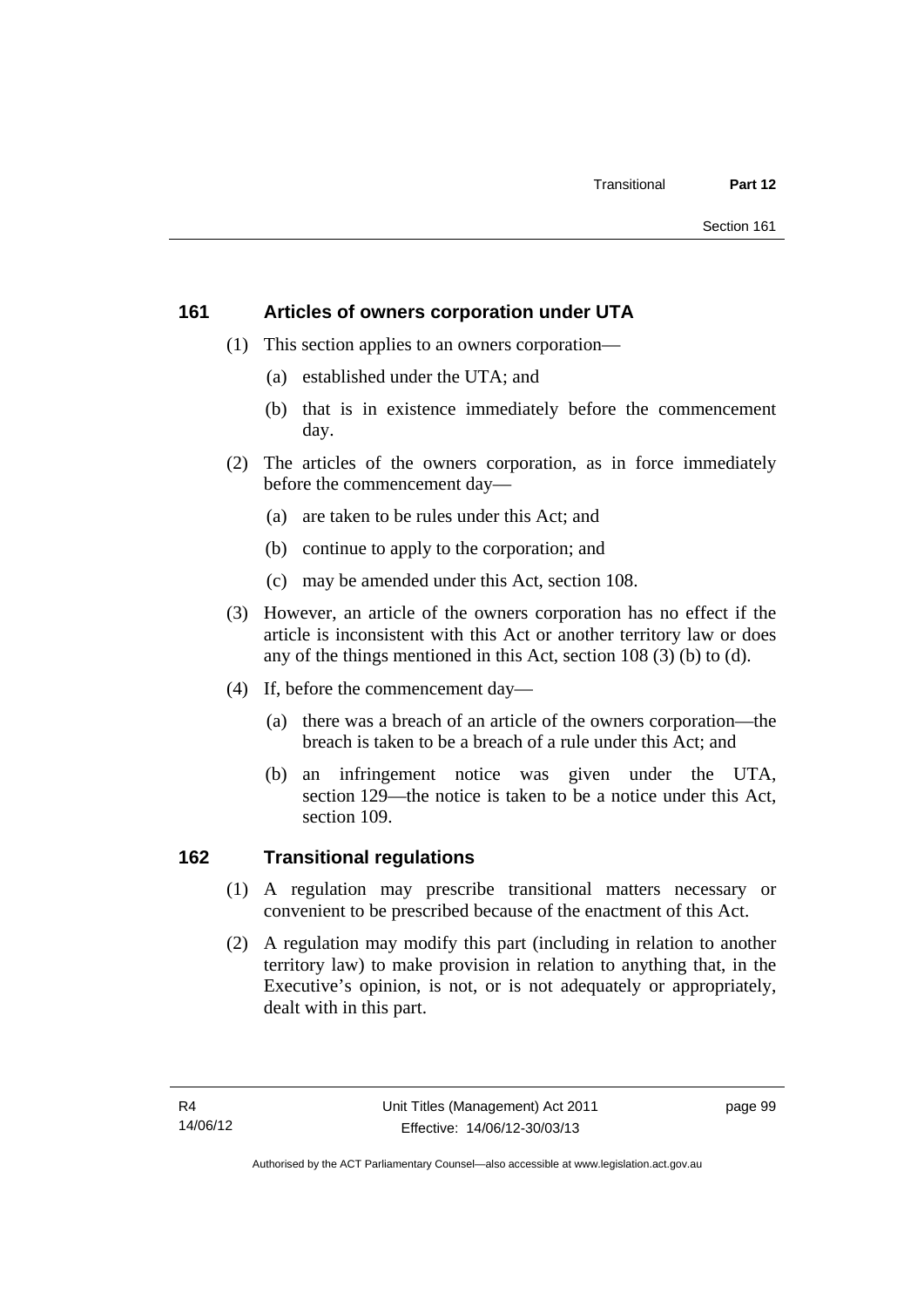Section 164

 (3) A regulation under subsection (2) has effect despite anything elsewhere in this Act.

### **164 Transitional effect—Legislation Act, s 88**

This part (other than section 162 (Transitional regulations)) is a law to which the [Legislation Act](http://www.legislation.act.gov.au/a/2001-14), section 88 (Repeal does not end effect of transitional laws etc) applies.

## **165 Expiry—pt 12 etc**

This part and the following provisions expire 1 year after the commencement day:

- (a) section 82 (2), note 1;
- (b) section 84 (1) (b), note;
- (c) section 85 (b), note;
- (d) section 106, notes 2 and 3;
- (e) schedule 4 heading, notes 2 and 3.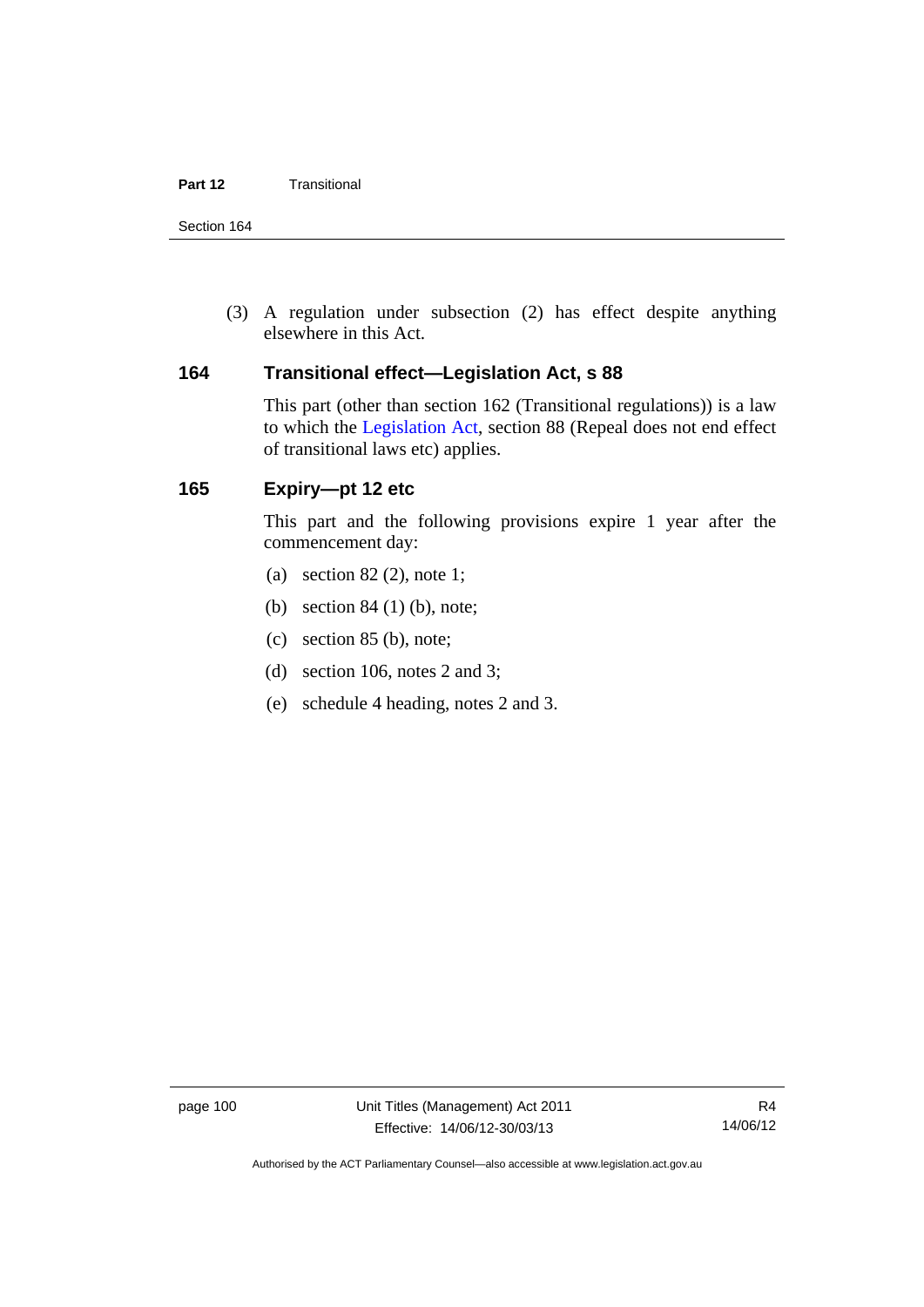# **Schedule 1 Codes of conduct**

(see s 46 and s 56)

## **Part 1.1 Executive committees—code of conduct**

## **1 Understanding of Act and code**

An executive member must have—

- (a) a commitment to acquiring an understanding of the Act, as relevant to the member's role on the executive committee; and
- (b) a good understanding of this code.

## **2 Honesty and fairness**

An executive member must act honestly and fairly in exercising the member's functions as an executive member.

## **3 Care and diligence**

An executive member must exercise reasonable care and diligence in exercising the member's functions as an executive member.

## **4 Acting in owners corporation's best interests**

An executive member must act in the best interests of the owners corporation in exercising the member's functions as an executive member, unless it is unlawful to do so.

## **5 Complying with Act and code**

An executive member must take reasonable steps to ensure that the member complies with the Act, including this code, when exercising the member's functions as an executive member.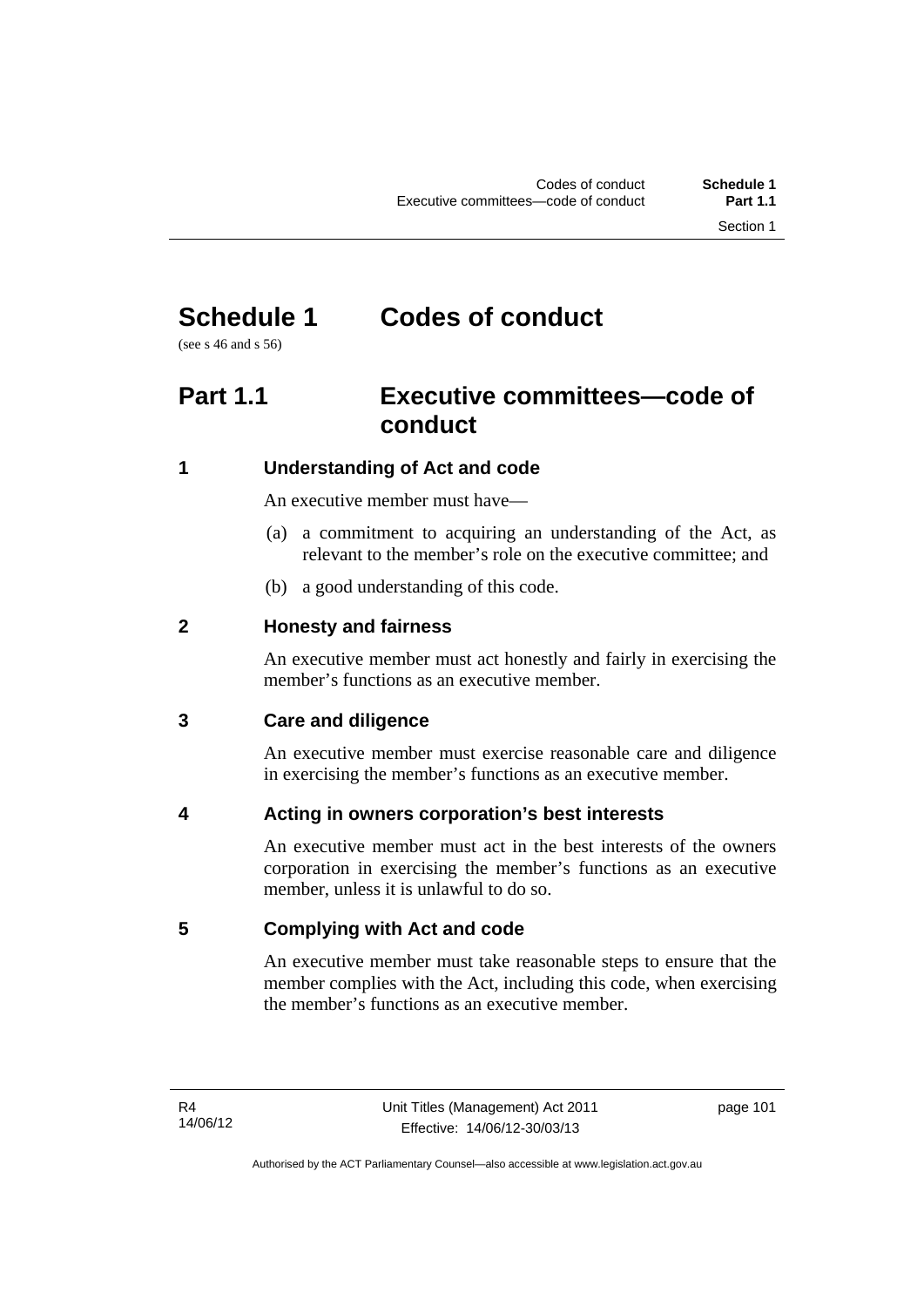## **6 Nuisance**

An executive member must not—

- (a) cause a nuisance on the land; and
- (b) otherwise behave in a way that unreasonably affects a person's lawful use or enjoyment of a unit or the common property.

## **7 Unconscionable conduct**

An executive member must not engage in unconscionable conduct in exercising the member's functions as an executive member.

#### **Examples**

- 1 improperly using the executive member's position on the executive committee to gain, directly or indirectly, an advantage personally or for someone else
- 2 exerting undue influence on, or using unfair tactics against, the owner of a unit in the units plan
- *Note* An example is part of the Act, is not exhaustive and may extend, but does not limit, the meaning of the provision in which it appears (see [Legislation Act,](http://www.legislation.act.gov.au/a/2001-14) s 126 and s 132).

#### **8 Conflict of interest**

An executive member must disclose to the executive committee any conflict of interest the member may have in a matter before the committee.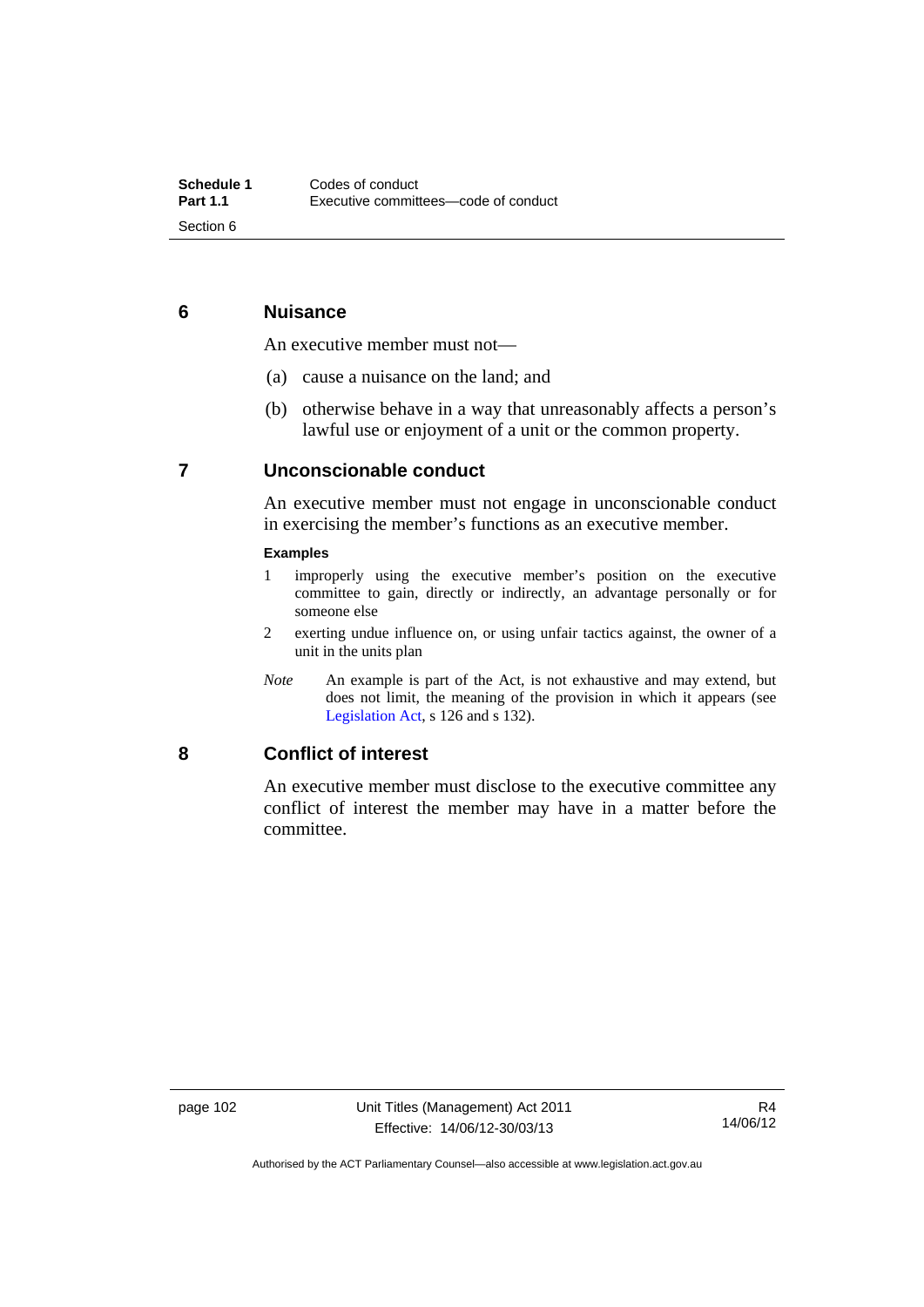# **Part 1.2 Managers—code of conduct**

## **1 Knowledge of Act and code**

A manager must have a good working knowledge and understanding of the Act, including this code, as relevant to the manager's functions.

## **2 Honesty, fairness and professionalism**

- (1) A manager must act honestly, fairly and professionally in exercising the manager's functions.
- (2) A manager must not try to unfairly influence the outcome of an election for the owners corporation executive committee.

### **3 Skill, care and diligence**

A manager must exercise reasonable skill, care and diligence in exercising the manager's functions.

## **4 Acting in owners corporation's best interests**

A manager must act in the best interests of the owners corporation unless it is unlawful to do so.

## **5 Keeping owners corporation informed of developments**

A manager must keep the owners corporation informed of any significant development or issue about an activity carried out for the owners corporation.

## **6 Ensuring employees comply with Act and code**

A manager must take reasonable steps to ensure that the manager's employees comply with the Act, including this code, when exercising the manager's functions.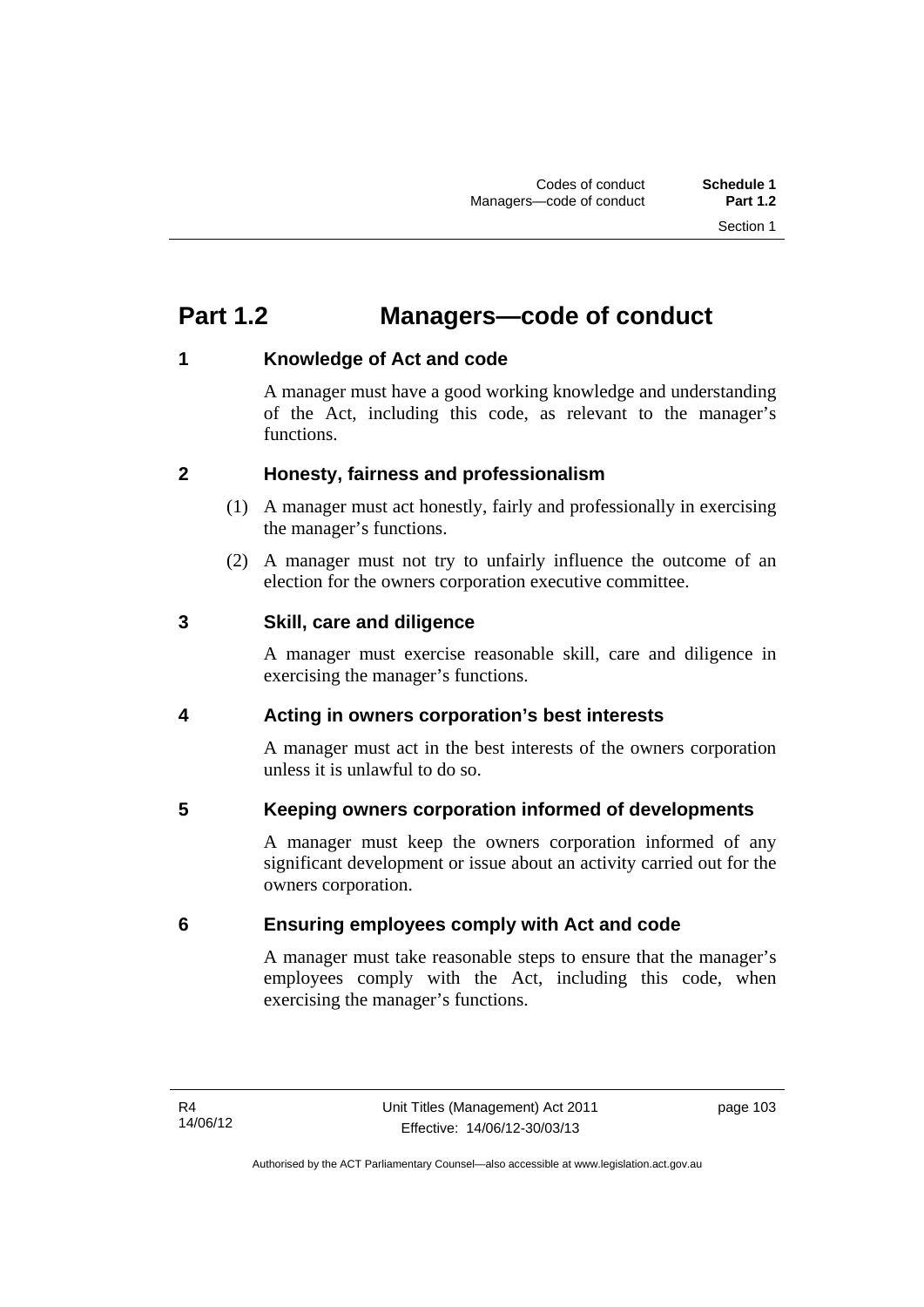## **7 Fraudulent or misleading conduct**

A manager must not engage in fraudulent or misleading conduct in exercising the manager's functions.

#### **8 Unconscionable conduct**

A manager must not engage in unconscionable conduct in carrying out the manager's functions.

#### **Examples**

- 1 taking unfair advantage of the manager's superior knowledge relative to the owners corporation
- 2 requiring the owners corporation to comply with conditions that are unlawful or not reasonably necessary
- 3 improperly using the executive member's position on the executive committee to gain, directly or indirectly, an advantage personally or for someone else
- 4 exerting undue influence on, or using unfair tactics against, the owners corporation or the owner of a unit in the units plan
- *Note* An example is part of the Act, is not exhaustive and may extend, but does not limit, the meaning of the provision in which it appears (see [Legislation Act,](http://www.legislation.act.gov.au/a/2001-14) s 126 and s 132).

### **9 Conflict of duty or interest**

A manager for an owners corporation (the *first corporation*) must not accept an engagement for another owners corporation if accepting the engagement may place the manager's duty to, or the interests of, the first corporation in conflict with the manager's duty to, or the interests of, the other owners corporation.

### **10 Goods and services to be supplied at competitive prices**

A manager must take reasonable steps to ensure the goods and services the manager gets for, or supplies to, the owners corporation are obtained or supplied at competitive prices.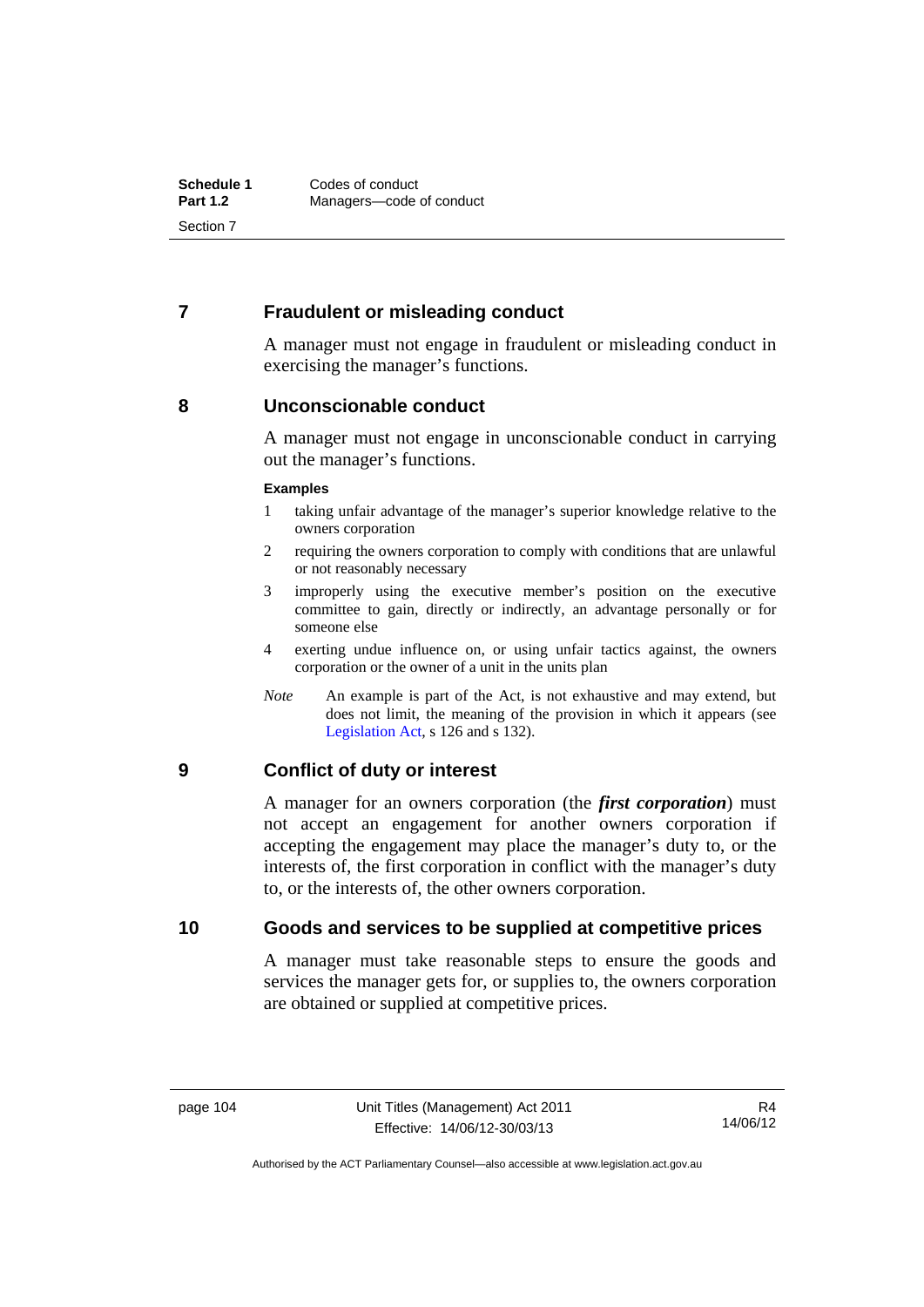## **11 Manager to demonstrate keeping of particular records**

If an owners corporation or its executive committee asks the manager, in writing, to show that the manager has kept the owners corporation's records as required under the Act, the manager must comply with the request within a reasonable time.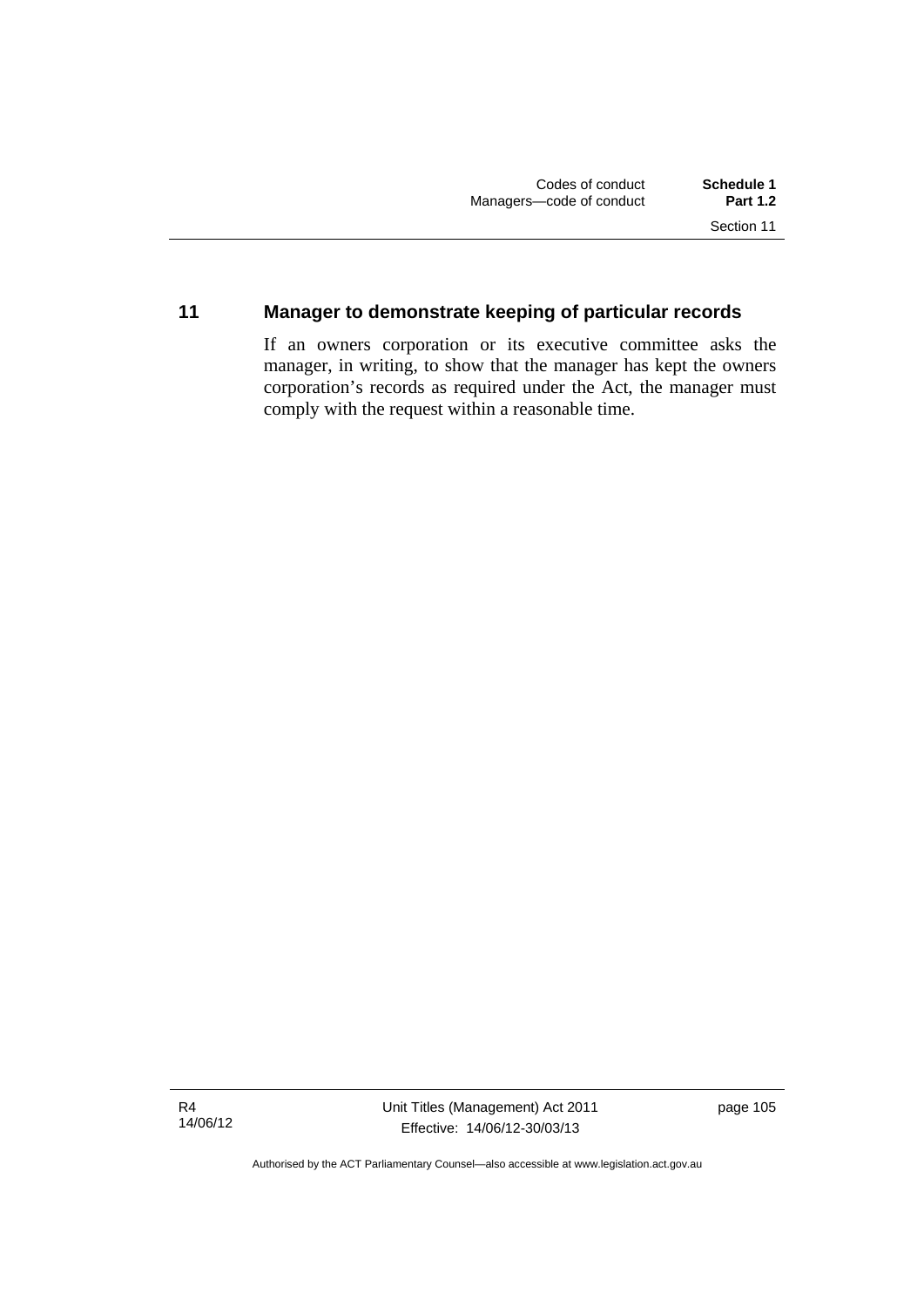# **Schedule 2 Executive committees**

(see s 36 and s 37)

*Note* The executive committee exercises the functions of the owners corporation (see s 35 (1)).

> Who are the members of the executive committee and how many members there must be depends on whether the owners corporation has had its first annual general meeting and how many members of the owners corporation there are (see s 38 and s 39).

> The executive committee must elect a chairperson, secretary and treasurer (see s 40). The functions of those office-holders are set out in ss 41 to 43.

The executive committee may—

- be helped in the exercise of its functions by a person employed or engaged under s 45; and
- delegate its functions to 1 or more executive members (see s 44 (1) or a manager (see s 58 (2)).

An executive committee member is protected from civil liability in relation to the exercise of the member's functions if the member acts honestly and without recklessness (see s 47).

## **Part 2.1 What the executive committee must, may and cannot do**

## **2.1 Executive committee must keep minutes, and records and accounts**

(UTA s 91 (1), (2) and (5))

- (1) The executive committee of an owners corporation must—
	- (a) keep minutes of its proceedings; and
	- (b) keep minutes of proceedings at general meetings of the corporation; and

Authorised by the ACT Parliamentary Counsel—also accessible at www.legislation.act.gov.au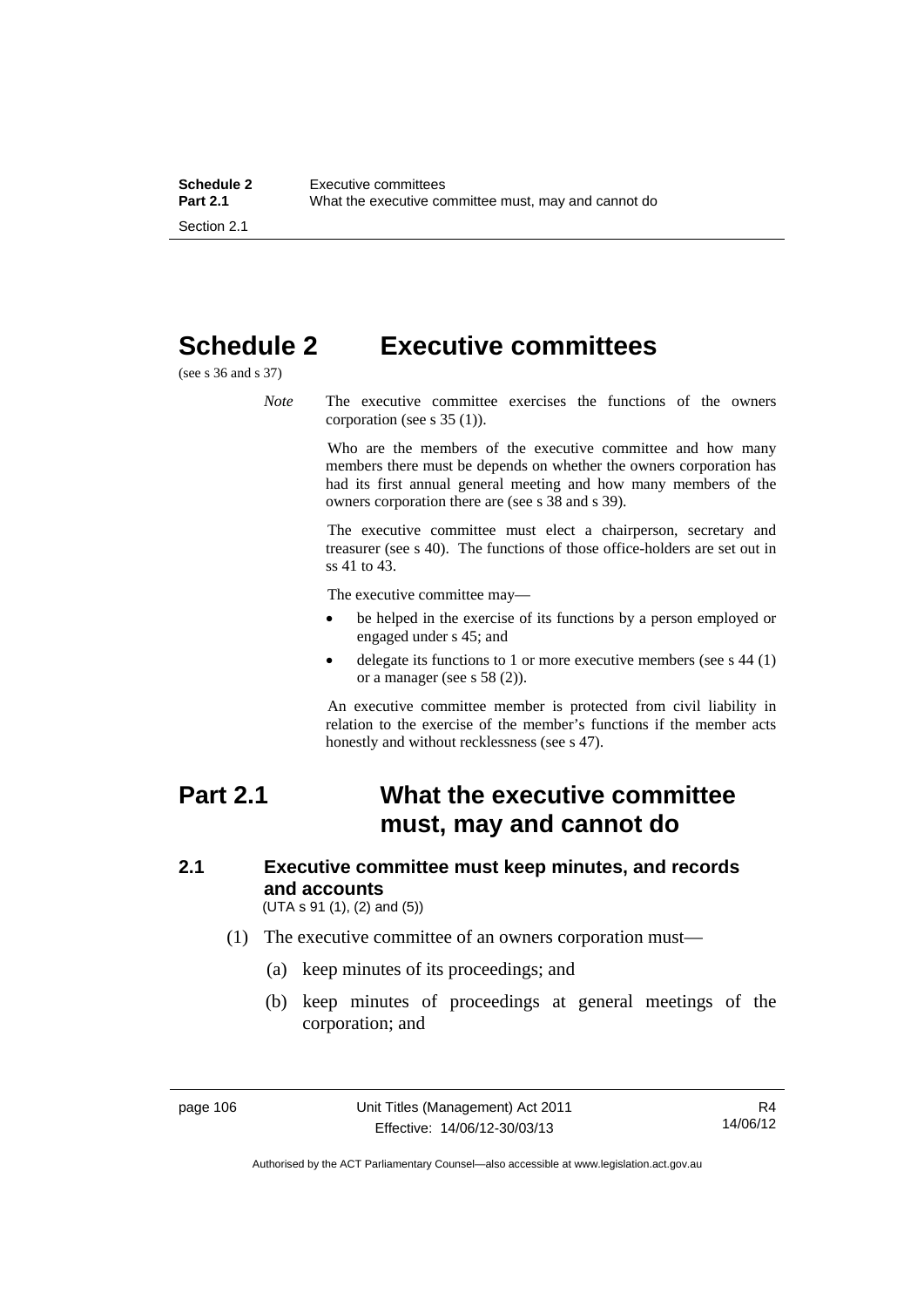- (c) include in the minutes of proceedings at general meetings a record of every resolution of the corporation (including, for special, unopposed and unanimous resolutions, details of the kind of resolution); and
- (d) keep a copy of any court order given to the owners corporation; and
- (e) keep any authorisation by the planning and land authority given to the owners corporation; and
- (f) keep proper records and books of account in relation to—
	- (i) the corporation's assets and liabilities (including all amounts owing to and by the corporation); and
	- (ii) all amounts received and paid by the corporation.
- *Note* If minutes or other records kept by the executive committee contain personal information, the executive committee must comply with the national privacy principles under the *[Privacy Act 1988](http://www.comlaw.gov.au/Current/C2004A03712)* (Cwlth) in relation to that information.
- (2) The executive committee must keep the documents, records and books for at least 5 years.
- (3) The executive committee may keep the minutes, records or books of account in an electronic form.
- (4) If an owners corporation fails to comply with this section, each executive member of the corporation at the time of the failure commits an offence.
- (5) It is a defence to a prosecution for an offence against this section if the defendant proves that—
	- (a) the defendant took reasonable steps to ensure that the section was complied with; or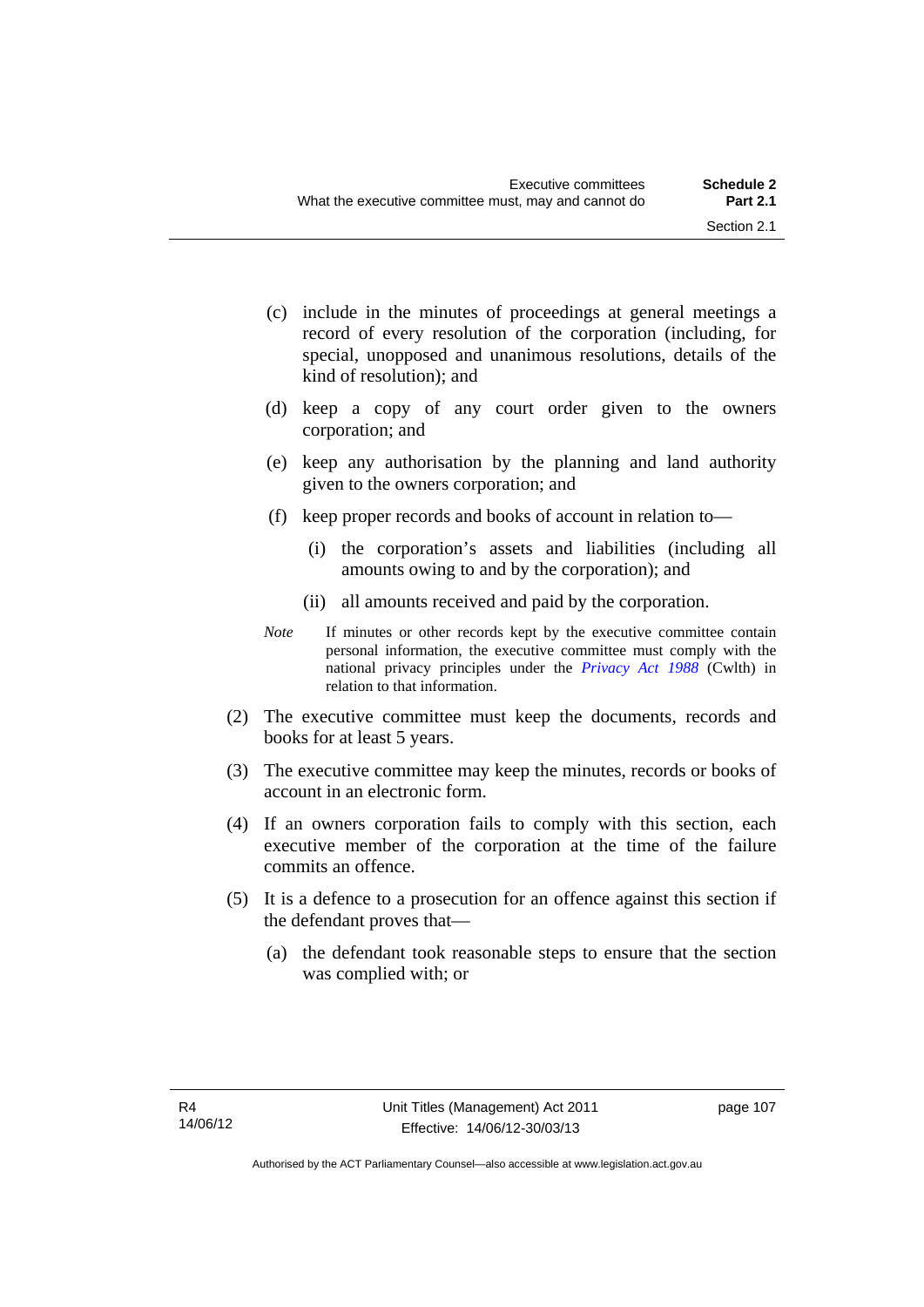(b) the failure to comply happened without the defendant's knowledge.

Maximum penalty: 20 penalty units.

#### **2.2 Executive committee must present financial statements at annual general meeting**  (UTA s 91 (3) to (6))

- (1) At each annual general meeting of an owners corporation, the executive committee must present to the corporation annual financial statements in relation to the matters mentioned in section 2.1 (1) (f).
- (2) Annual financial statements must cover the period from the end of the period for which the last statements were prepared (or, for the first annual general meeting, since the registration of the units plan), to a stated day (the *stated day*) before the annual general meeting at which they are to be presented.
- (3) The annual financial statements must be presented to the annual general meeting within 3 months from the stated day.
- (4) If an owners corporation fails to comply with this section, each executive member of the corporation at the time of the failure commits an offence.

Maximum penalty: 20 penalty units.

- (5) It is a defence to a prosecution for an offence against this section if the defendant proves that—
	- (a) the defendant took reasonable steps to ensure that the section was complied with; or
	- (b) the failure to comply happened without the defendant's knowledge.

Authorised by the ACT Parliamentary Counsel—also accessible at www.legislation.act.gov.au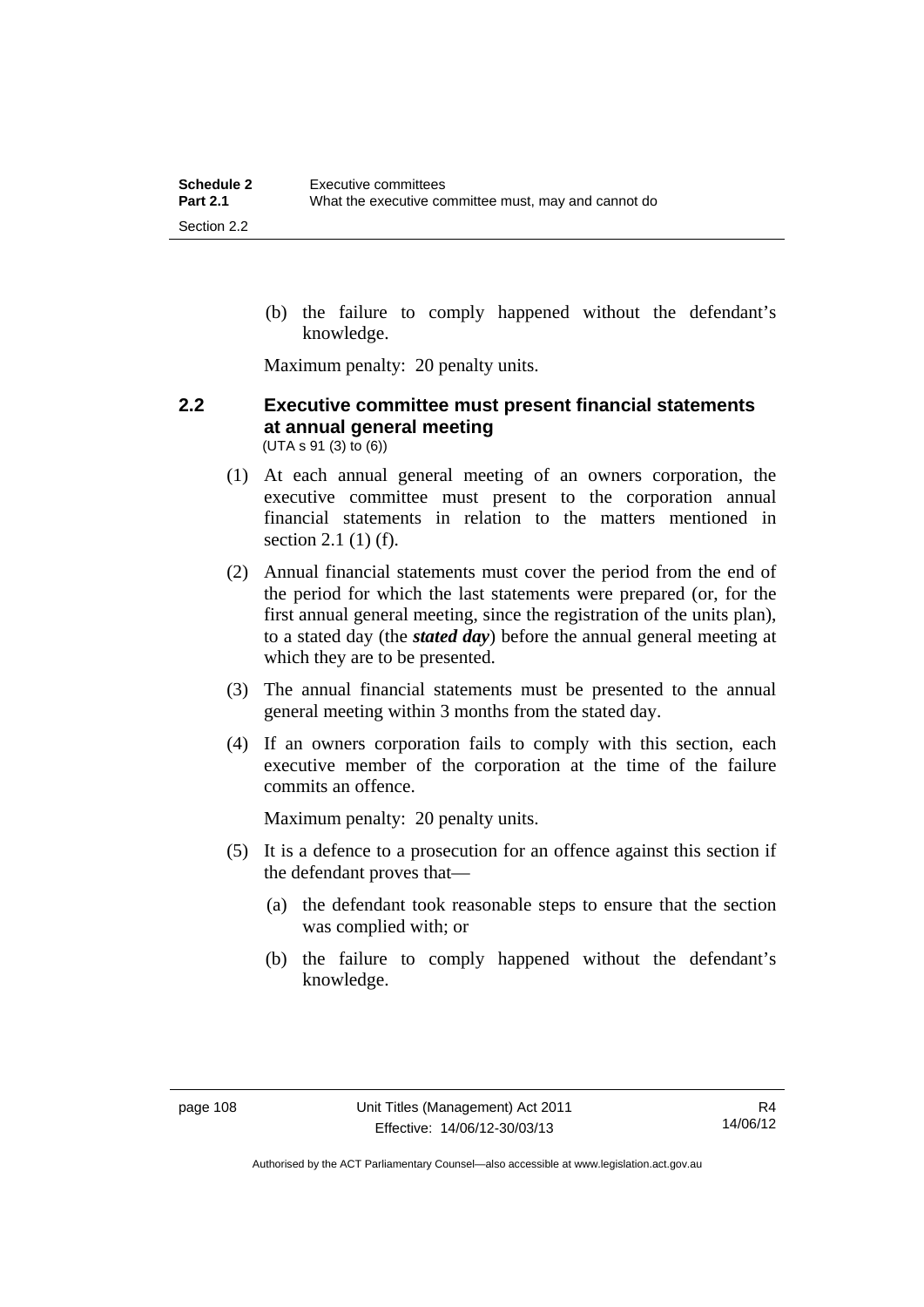## **2.3 Executive committee must present insurance details at annual general meeting**

- (1) At each annual general meeting of an owners corporation, the executive committee must give to the corporation the following details about each insurance policy held by the corporation under this Act that is current at the time of the meeting:
	- (a) the name of the insurer;
	- (b) the amount of cover under the policy;
	- (c) for a building insurance policy—details of any recent valuation of the insured buildings;
	- (d) a summary of the type of cover under the policy;

#### **Examples**

public liability insurance, building insurance, personal property insurance

*Note* An example is part of the Act, is not exhaustive and may extend, but does not limit, the meaning of the provision in which it appears (see [Legislation Act,](http://www.legislation.act.gov.au/a/2001-14) s 126 and s 132).

- (e) the amount of the premium;
- (f) the amount of any excess payable on the happening of an event for which the insurance gives cover;
- (g) the date the cover expires;
- (h) the amount and type of any financial or other benefit given, or to be given, by the insurer, for the insurance being taken out, to any person.

**Example—financial or other benefit**  commissions, discounts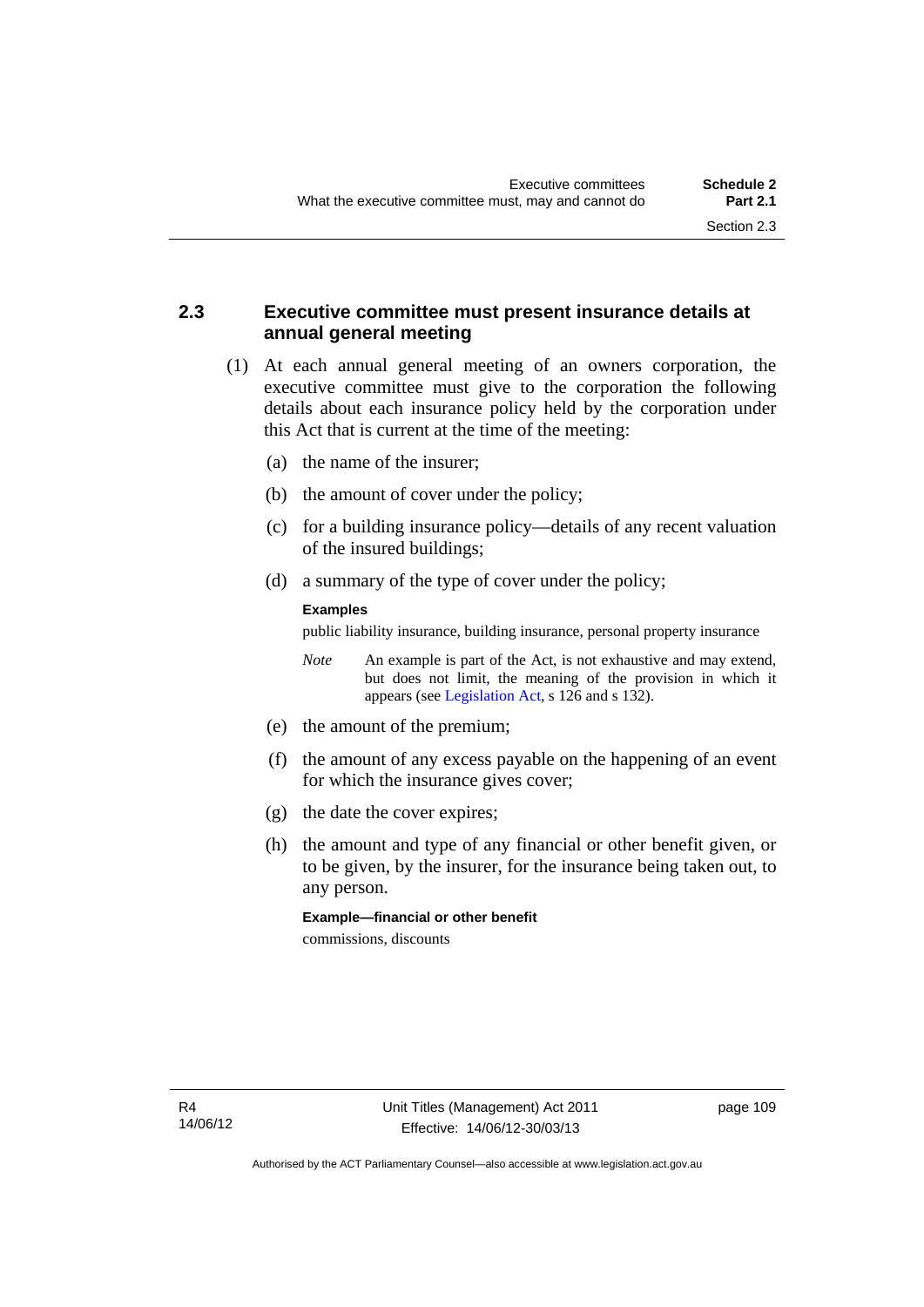(2) If an owners corporation fails to comply with this section, each executive member of the corporation at the time of the failure commits an offence.

Maximum penalty: 20 penalty units.

- (3) It is a defence to a prosecution for an offence against this section if the defendant proves that—
	- (a) the defendant took reasonable steps to ensure that the section was complied with; or
	- (b) the failure to comply happened without the defendant's knowledge.

## **2.4 Approving use of common property**

(UTA s 88B)

The executive committee of an owners corporation may approve an application by a member of the corporation to use the common property if—

- (a) the use applied for is minor; and
- (b) the use will not unreasonably interfere with the reasonable use and enjoyment of the common property by other members of the corporation.

#### **Example—minor use**

installation of airconditioner or awning on unit that extends over common property

*Note* An example is part of the Act, is not exhaustive and may extend, but does not limit, the meaning of the provision in which it appears (see [Legislation Act,](http://www.legislation.act.gov.au/a/2001-14) s 126 and s 132).

## **2.5 Decisions about taking legal action**

(UTA s 88C)

 (1) This section applies if the executive committee proposes to take legal action.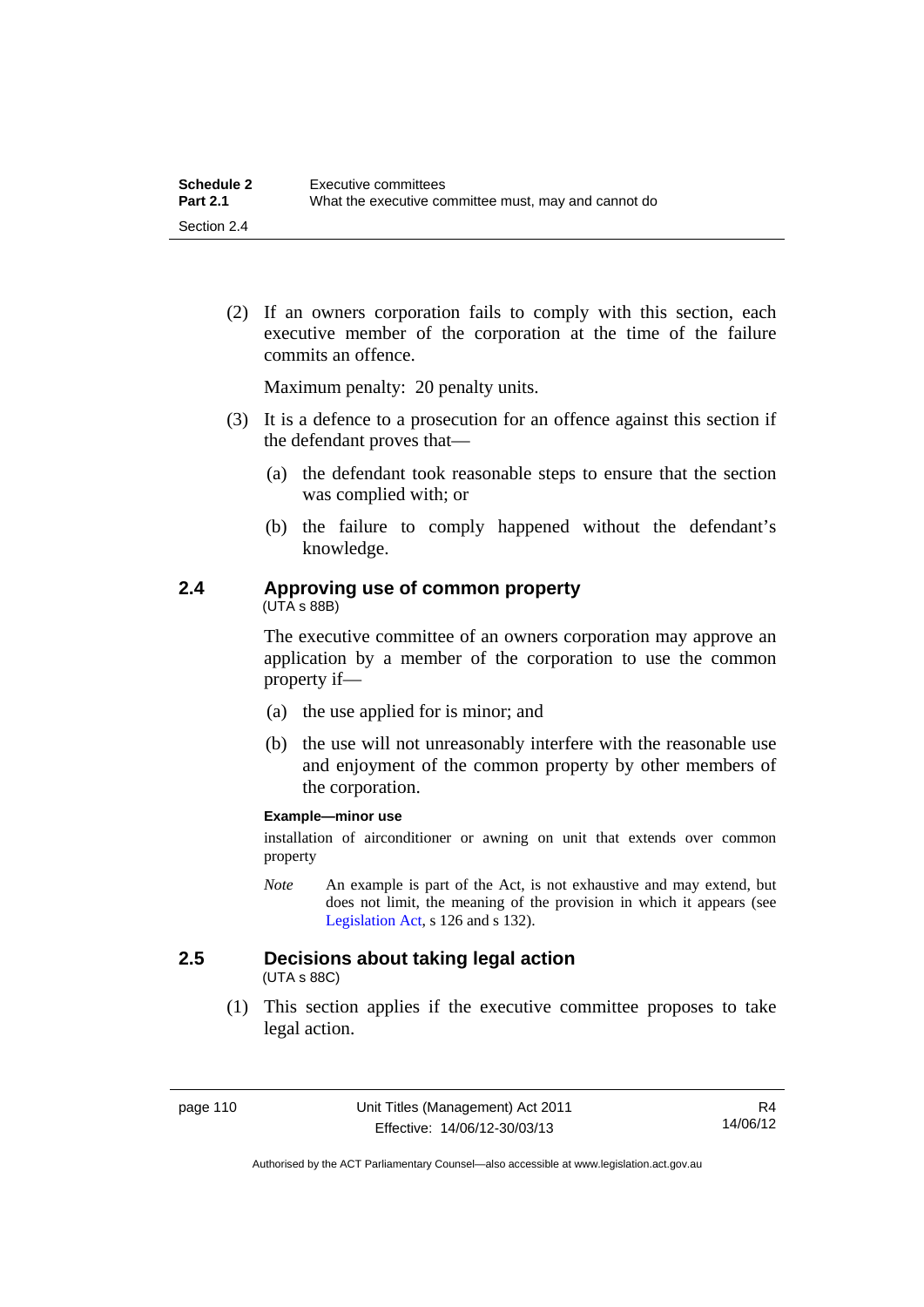- (2) The executive committee of an owners corporation must not take legal action on behalf of the owners corporation unless—
	- (a) the legal action relates to the payment of a contribution under the Act by a member of the corporation to the corporation; or
	- (b) the costs of taking the legal action are reasonably estimated by the corporation's legal representative to be not more than the amount prescribed by regulation; or
	- (c) the corporation approves taking the legal action by ordinary resolution.
	- *Note* Section 2.6 allows urgent legal action to be taken.
- (3) For this section, the executive committee of an owners corporation *takes legal action* if the committee—
	- (a) begins a proceeding; or
	- (b) begins to defend a proceeding; or
	- (c) continues, or continues to defend, a proceeding.
- (4) In this section:

*costs*, of taking legal action, means the legal costs and disbursements incurred by the owners corporation for its legal representation for the legal action.

#### **2.6 Taking urgent legal action**  (UTA s 88D)

- (1) This section applies if—
	- (a) the executive committee of an owners corporation is satisfied on reasonable grounds that it is necessary to take legal action urgently on behalf of the corporation; and
	- (b) the executive committee cannot reasonably get the corporation's approval before taking the legal action.
- (2) The executive committee may take the legal action.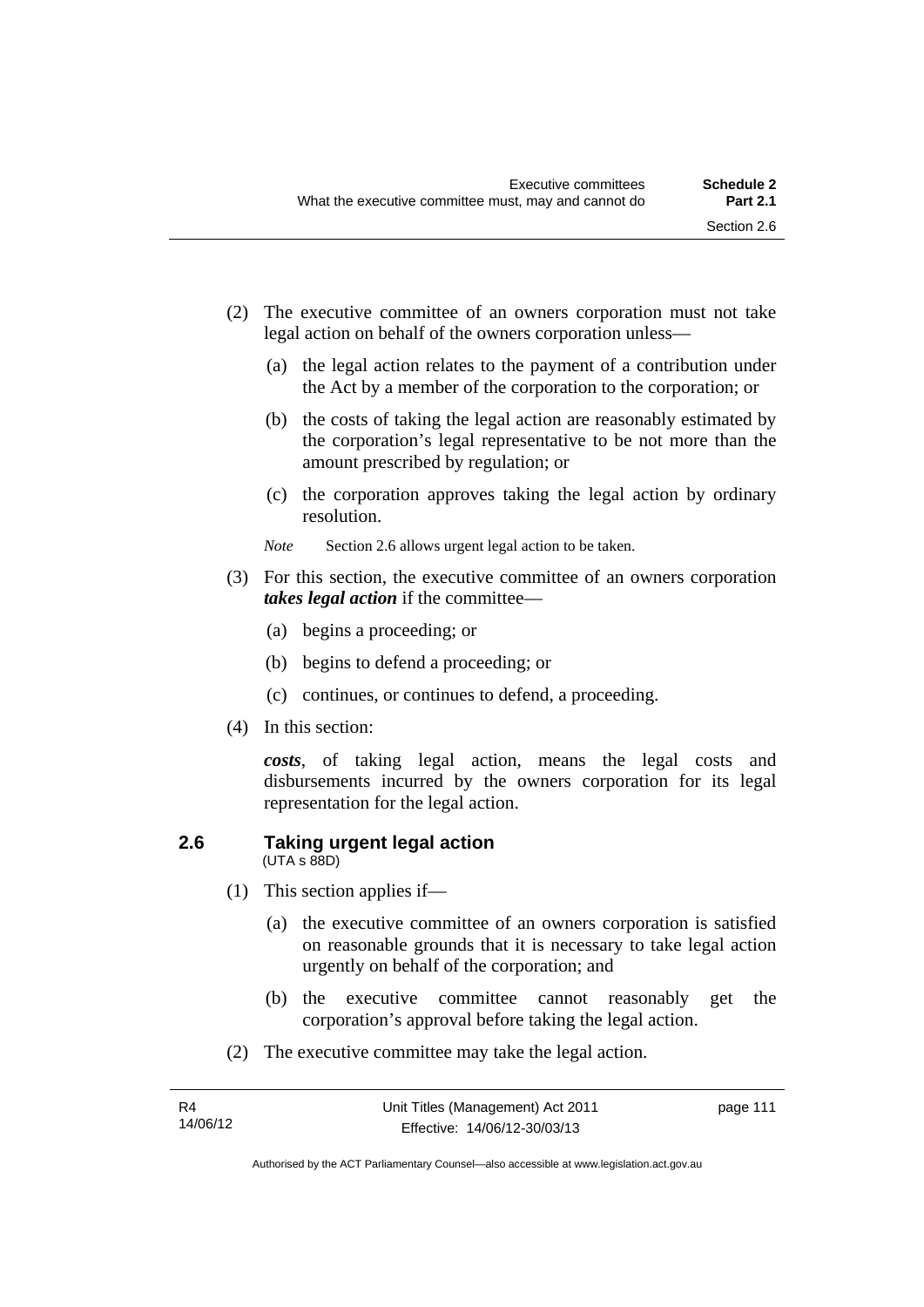- (3) However, the executive committee must—
	- (a) seek the approval of the owners corporation as soon as practicable after beginning the legal action; and
	- (b) if the owners corporation does not approve taking the legal action, the executive committee must discontinue the proceeding or withdraw the defence.
- (4) For this section, the executive committee of an owners corporation *takes legal action* if the committee—
	- (a) begins a proceeding; or
	- (b) begins to defend a proceeding.

#### **2.7 Decisions about staged development**  (UTA s 88A)

- (1) This section applies to a meeting of an executive committee of an owners corporation for a staged development if the development has not been completed.
- (2) The executive committee must not decide a matter about the uncompleted stages of the development.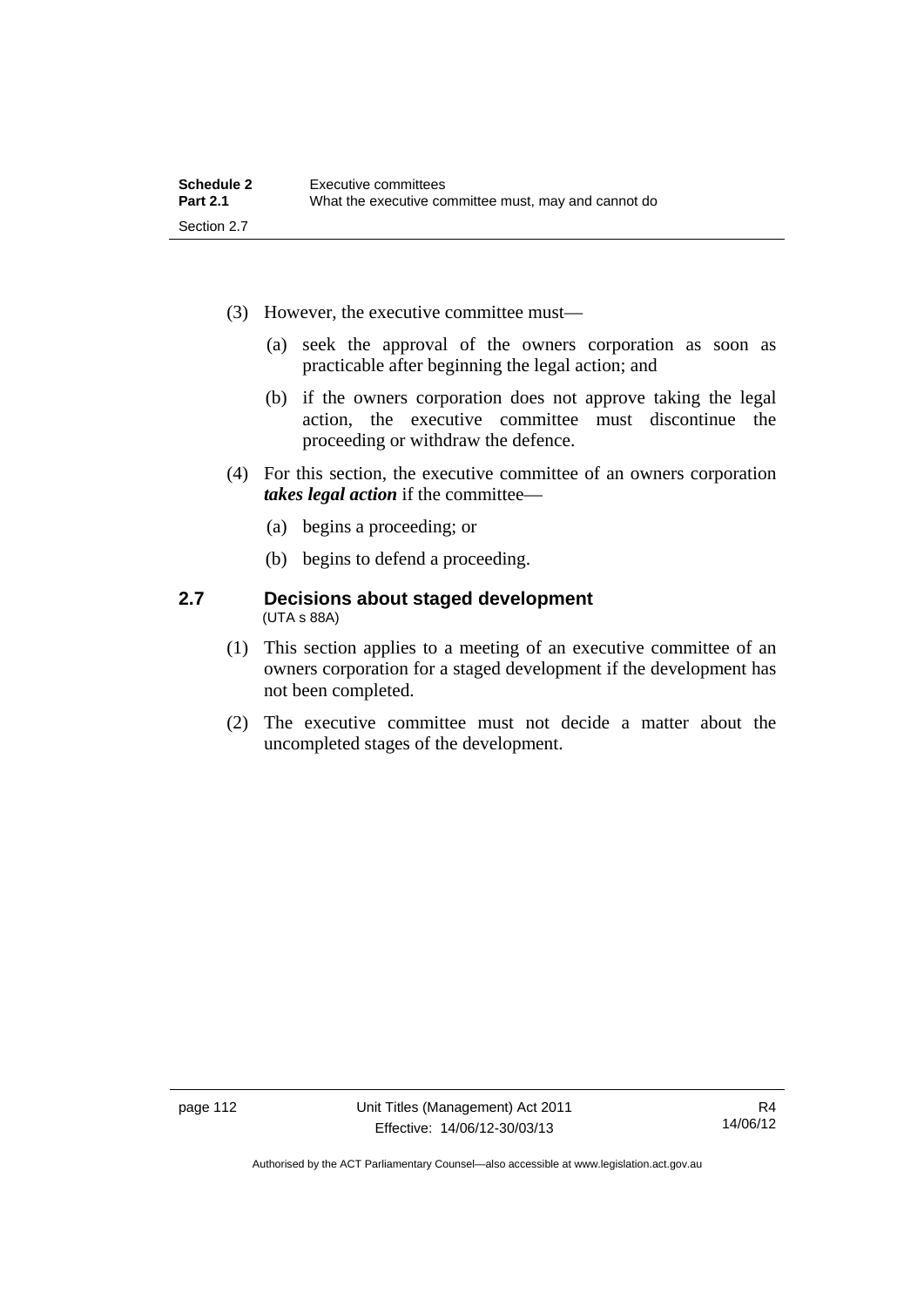## **Part 2.2 Executive committee—meetings and procedures**

#### **2.8 Meetings of executive committee**   $(UTA \, s \, 85)$

- (1) An executive committee may meet for the conduct of business when it decides, and may adjourn and otherwise regulate its meetings as it considers appropriate.
- (2) An executive member may call a meeting of the committee by giving to each other executive member not less than 7 days written notice stating the business that the member proposes to bring before the meeting and the time and place of the meeting.

# **2.9 Quorum of executive committee**

(UTA s 86)

- (1) Business may be transacted at a meeting of an executive committee only if a quorum is present at the relevant time.
- (2) A quorum is worked out as follows:
	- (a) if the total number of executive members is an odd number—

$$
\frac{\text{total number of executive members} + 1}{2}
$$

(b) if the total number of executive members is an even number—

total number of executive members  $\begin{pmatrix} 2 \end{pmatrix} + 1$ )  $\left(\frac{\text{total number of executive members}}{2}\right)$ l ſ

#### **2.10 Voting of executive committee**   $(UTA \s{5}88)$

 (1) At meetings of an executive committee, all matters must be decided by a majority of the votes of the executive members present and voting.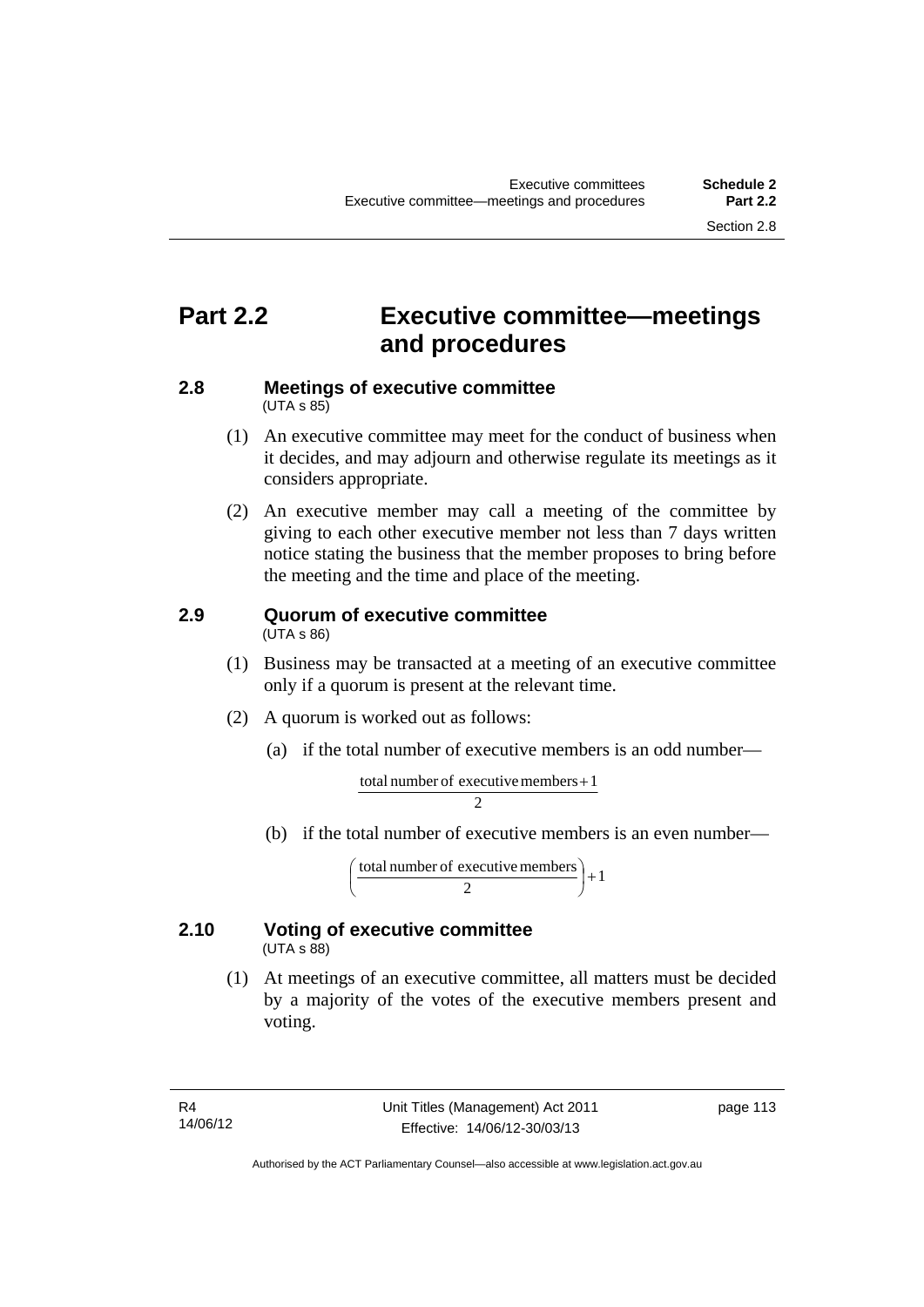(2) If an executive committee has only 2 members, all matters must be decided by unanimous vote.

### **2.11 Chairperson—meetings**

 $(UTA s 87A (2), (3) and (4))$ 

- (1) At a meeting of the executive committee, the chairperson may leave the chair during the meeting for any reason.
- (2) If the chairperson leaves the chair during a meeting, the executive members present must elect another executive member present to chair the meeting.
- (3) At a meeting of the executive committee, the chairperson—
	- (a) may vote as an executive member; and
	- (b) if the votes on a matter are equal—may exercise a 2nd (casting) vote, unless there are only 2 executive members.
	- *Note* If there are only 2 executive members, all matters must be decided by unanimous vote (see s 2.10 (2)).

Authorised by the ACT Parliamentary Counsel—also accessible at www.legislation.act.gov.au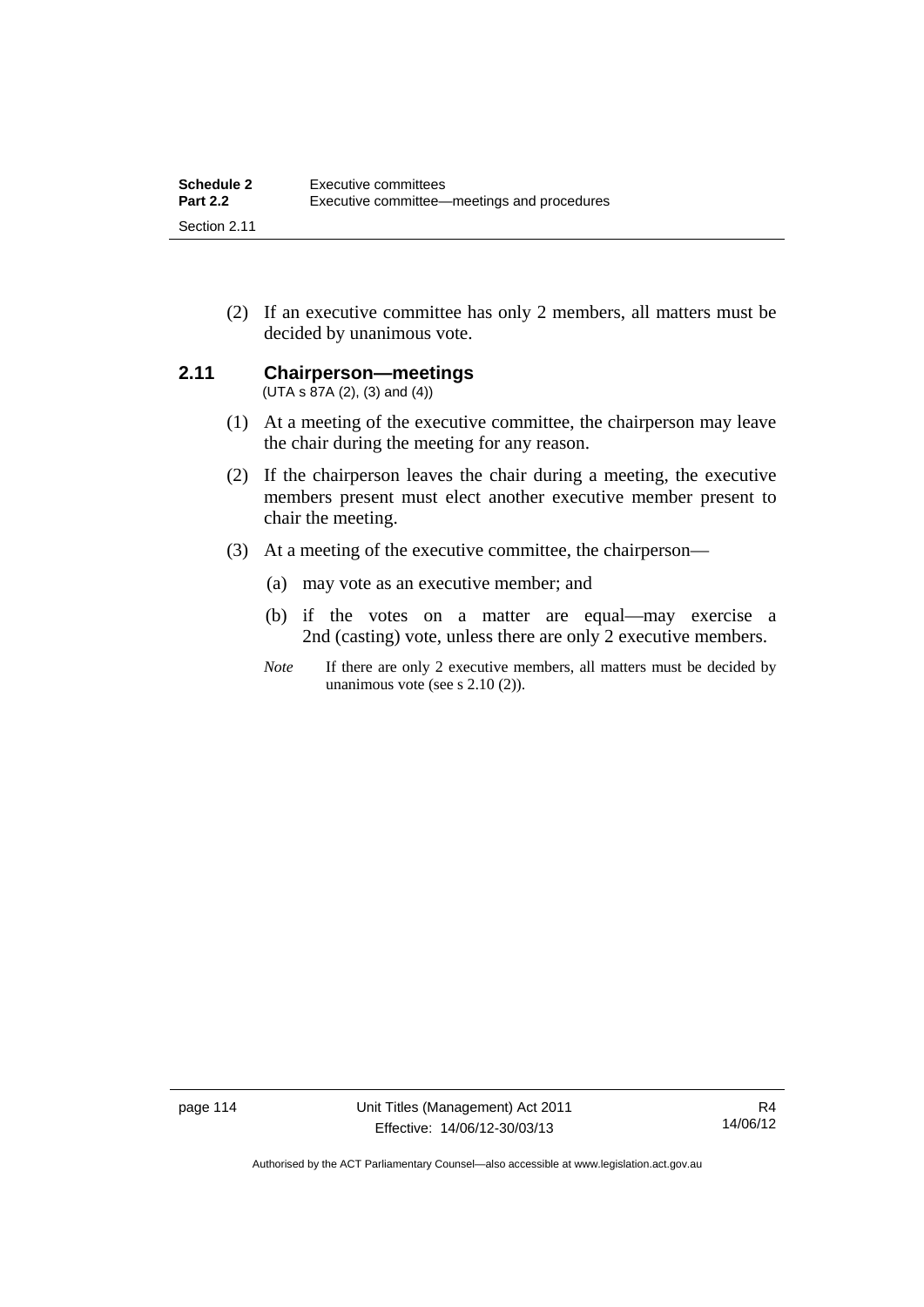# **Schedule 3 General meetings**

(see s 17)

*Note* The owners corporation of a units plan is responsible for managing the units plan. In managing the units plan the owners corporation is required to, or may, make various decisions under this Act. The members of the owners corporation make those decisions at general meetings. The following provisions set out how general meetings (including annual general meetings) must be conducted and how decisions are made at those meetings.

# **Part 3.1 General meetings**

# **3.1 Conduct of general meetings**

(UTA s 93)

An owners corporation for a units plan may hold, adjourn and otherwise regulate general meetings as it considers appropriate, subject to this schedule.

#### **3.2 Annual general meetings**  (UTA s 94)

- (1) An owners corporation for a units plan must hold an annual general meeting each financial year.
- (2) Except for the first annual general meeting, an annual general meeting must be held within 15 months after the last annual general meeting.

### **3.3 First annual general meeting**  (UTA s 95)

 (1) The first annual general meeting of an owners corporation for a units plan must be held within 3 months after the registration of the units plan.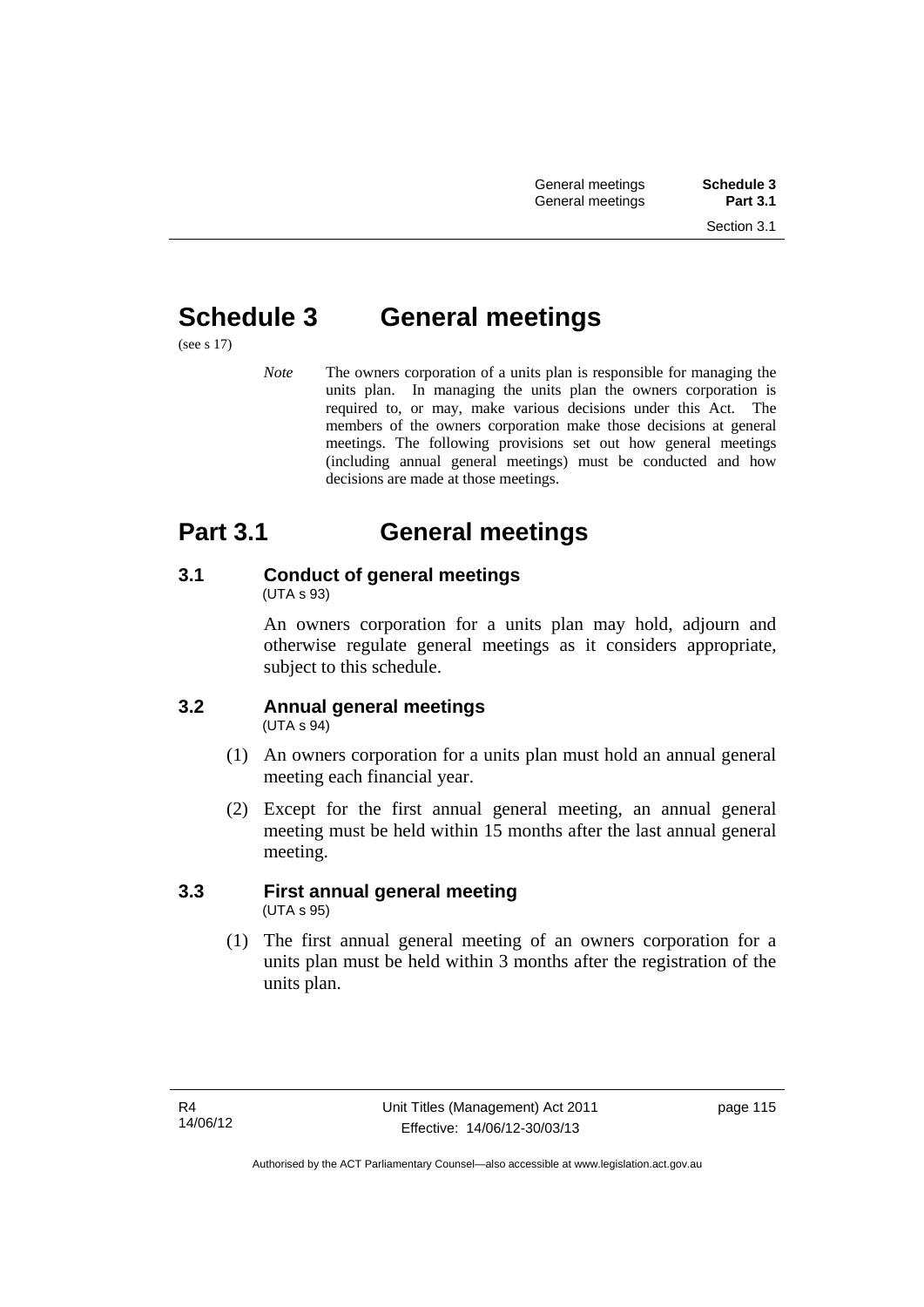| Schedule 3      | General meetings |
|-----------------|------------------|
| <b>Part 3.1</b> | General meetings |
| Section 3.4     |                  |

 (2) The first annual general meeting of an owners corporation may be called by the executive committee of the corporation or by a member of the corporation.

#### **3.4 First annual general meeting—developer to deliver records**  (UTA s 95A)

At the first annual general meeting of an owners corporation for a units plan, the developer must give the following records to the corporation:

- (a) the statutory books and records of the corporation, up to the date of the meeting;
- (b) any insurance policy issued in the name of the corporation;
- (c) any plans, specifications, diagrams or drawings that relate to the design or service of the units or common property of the units plan;
- (d) a copy of any contract entered into by the corporation that relate to the common property of the units plan;
- (e) any warranty that relates to the common property of the units plan;
- (f) the corporation's seal;
- (g) any other document that relates to the units or common property of the units plan.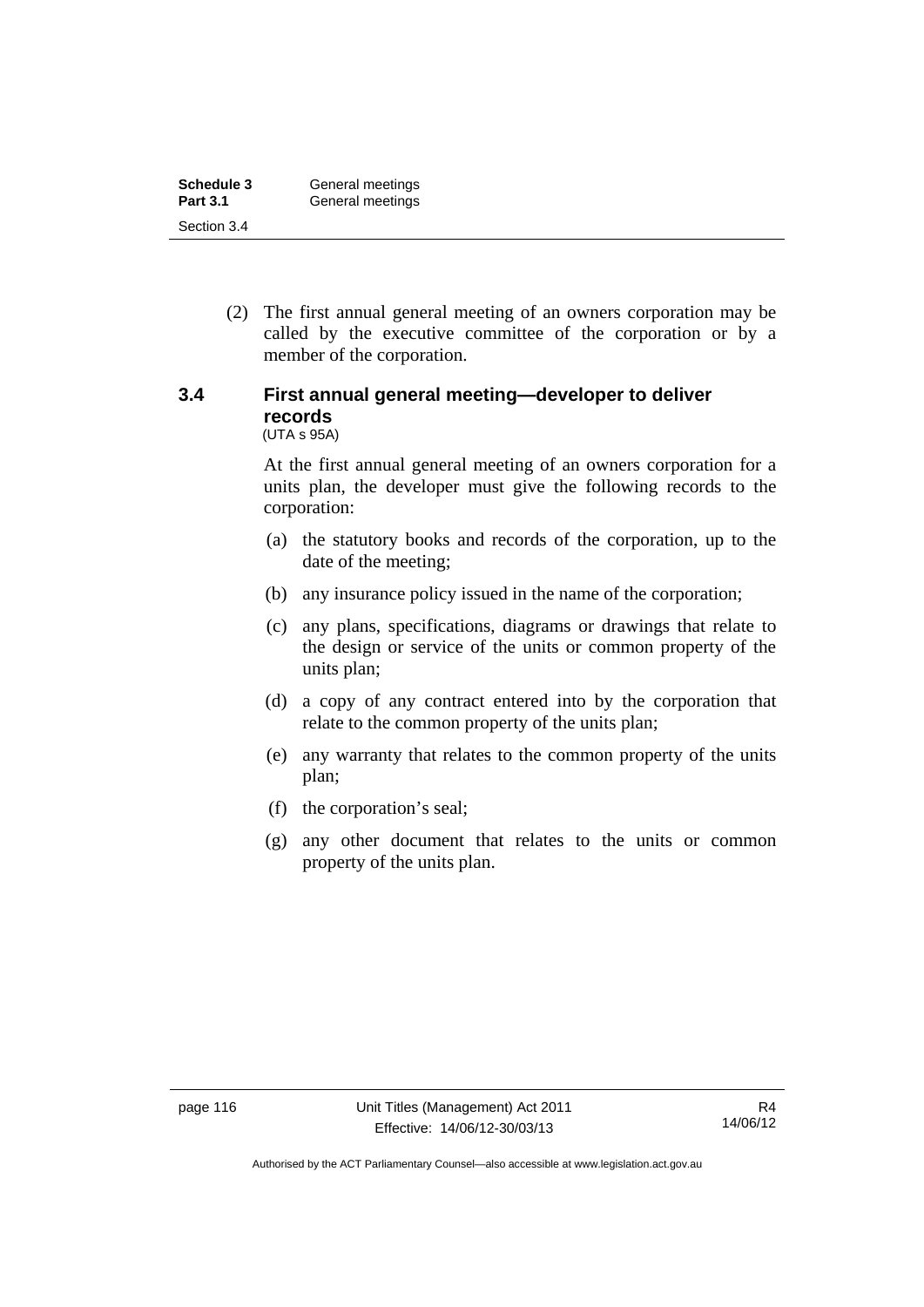### **3.5 General meetings other than annual general meetings**  (UTA s 96)

- (1) The executive committee of an owners corporation may call a general meeting, by notice under section 3.6, whenever it considers appropriate.
- (2) Subsection (3) applies if the executive committee of an owners corporation receives a written request (a *meeting request*), stating the matters to be considered at the meeting, from people who are entitled to vote on all motions for units whose combined unit entitlement is at least  $\frac{1}{4}$  of the total unit entitlement in the units plan.
- (3) The executive committee must hold a general meeting, by notice under section 3.6, within 28 days after the day it receives the meeting request.

## **3.6 Notice of general meetings**

(UTA s 97 (1) and (2))

- (1) The executive committee of an owners corporation must give notice of a general meeting to—
	- (a) each member of the corporation; and
	- (b) each mortgagee's representative (if any).
- (2) The executive committee must give notice of the general meeting—
	- (a) so that the notice would reasonably be expected to be received at least 14 days before the date fixed for the meeting; or
	- (b) if a motion is to be moved that requires an unopposed or unanimous resolution—so that the notice would reasonably be expected to be received at least 21 days before the date fixed for the meeting.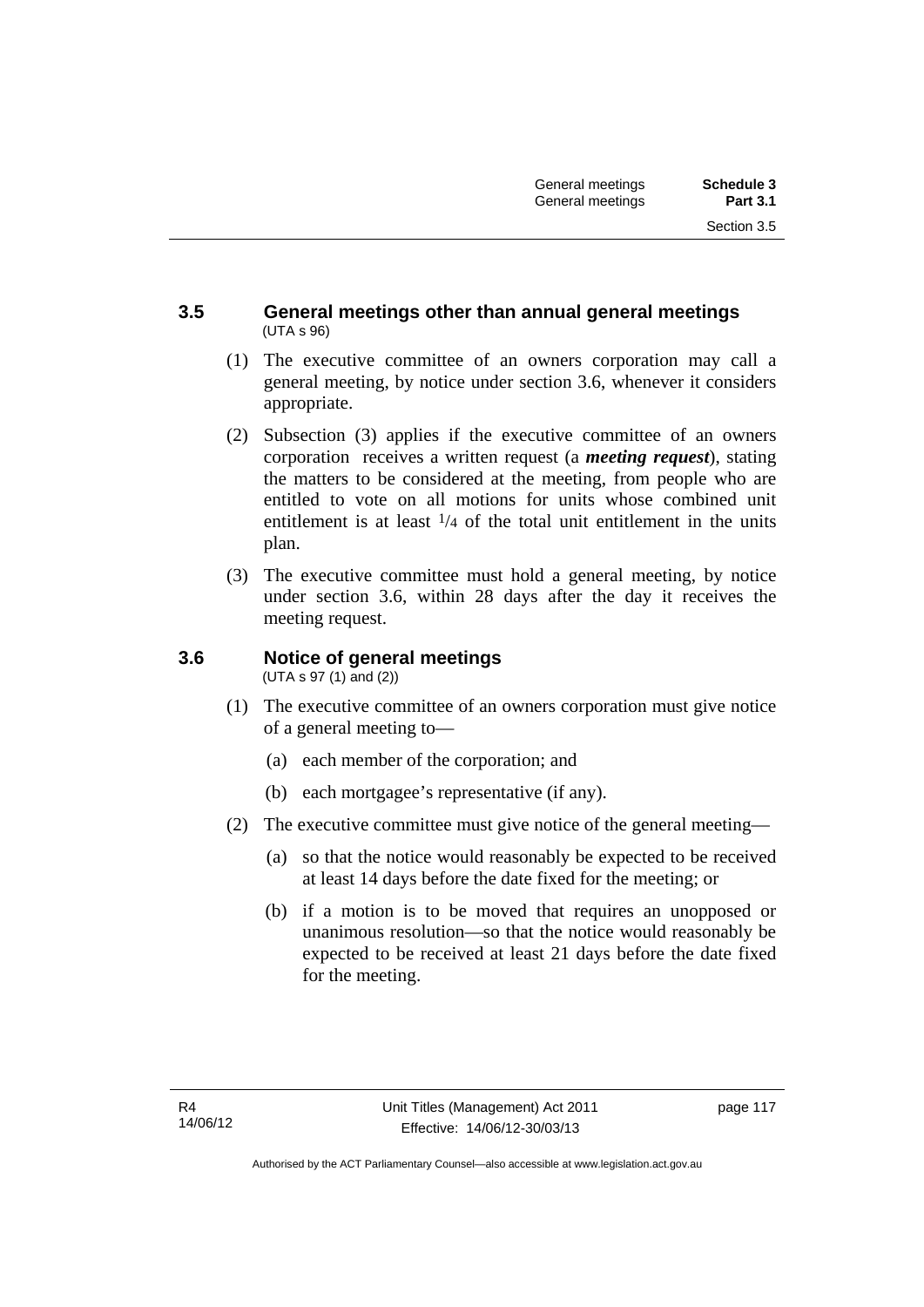#### **3.7 Requirements for notice of general meetings**  (UTA s 97 (3), (4) and (5))

- (1) A notice of a general meeting for an owners corporation must state—
	- (a) the time, date and place fixed for the meeting; and
	- (b) whether the person notified is entitled to vote on all (or any) motions at the meeting, and if not, why not; and
		- *Note* Section 3.20 explains who is entitled to vote on which kinds of motion. For example, if an amount is owing to the corporation in relation to a particular unit at the time of the general meeting, no vote may be cast by the unit owner (or anyone else) for that unit on any motion requiring an ordinary or special resolution.
	- (c) for a member who is not entitled to vote on any motion because a mortgagee voting notice has been given—details of the notice, including the full name and address for correspondence of the mortgagee's representative; and
	- (d) if a motion is to be moved that requires an unopposed or unanimous resolution—the text of the motion and the kind of resolution.
- (2) For a notice of a general meeting given to a person entitled to vote on any motion, the notice must include—
	- (a) a proxy form approved by the executive committee; and
	- (b) an absentee voting paper for the motion in a form approved by the executive committee.
- (3) For a notice of an annual general meeting, the notice must include a copy of the following:
	- (a) the annual financial statements of the corporation to be presented at the meeting;
	- (b) the general fund budget.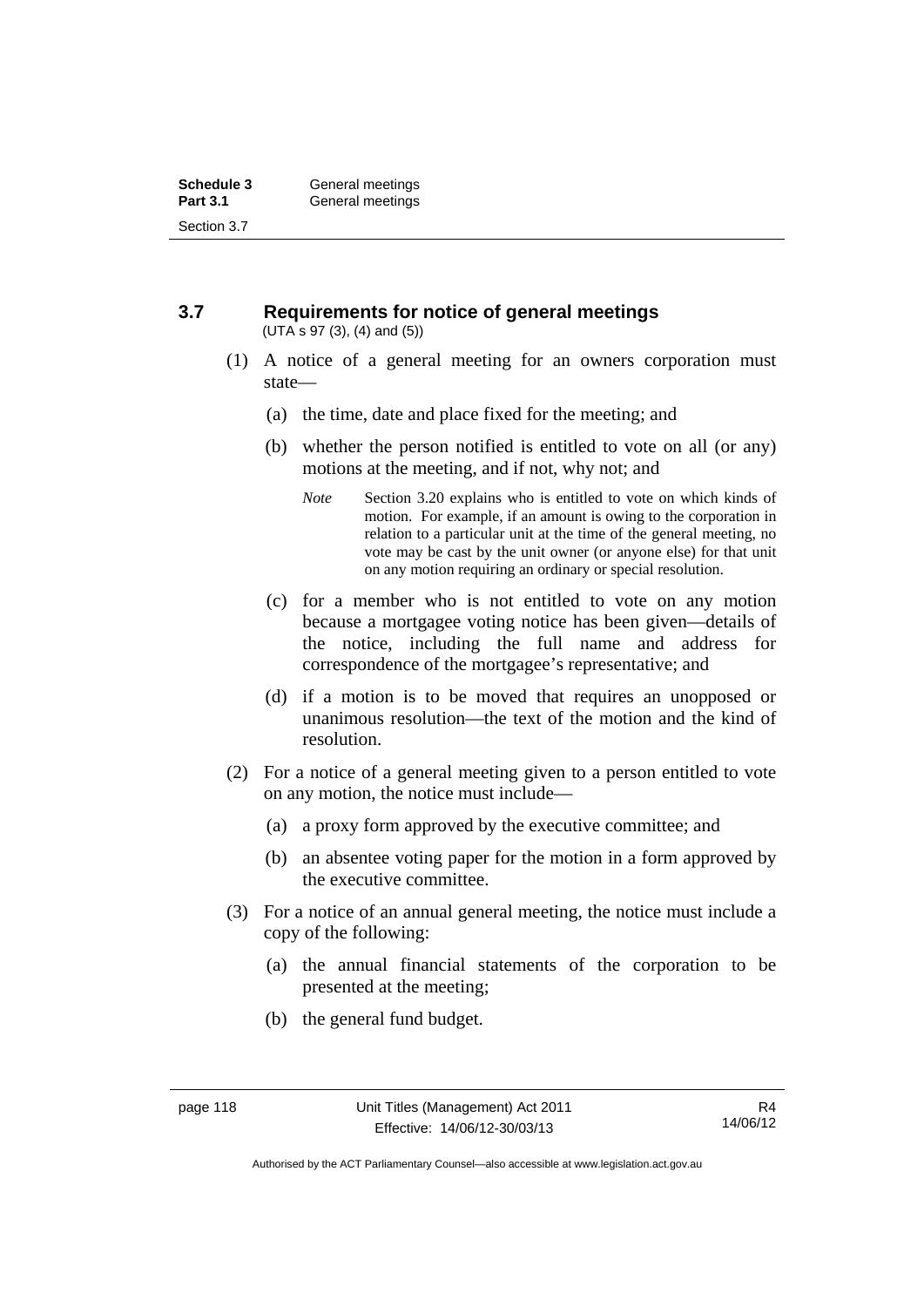#### **3.8 Defective notice of meetings**  (UTA s 98)

- (1) The proceedings at a general meeting are not invalid only because a person did not receive proper notice of the meeting.
- (2) However, if a person did not receive notice of the meeting in accordance with section 3.6 (2), the person may make a request for the adjournment of the meeting by written notice to the executive committee before the day or time fixed for the start of the meeting.
- (3) A request by a person under subsection (2) may be made by someone else on the person's behalf.
- (4) If the executive committee receives a request for adjournment under subsection (2), the committee must give the request to the chairperson of the meeting immediately after the chairperson is elected.
- (5) The chairperson may adjourn the meeting to a time, date and place to be decided (by ordinary resolution) by the people present and entitled to vote on all motions at the meeting if the chairperson considers on reasonable grounds that—
	- (a) notice of the meeting in accordance with section 3.6 (2) was not given to the person by or for whom the request was made; and
	- (b) in the circumstances it would be unfair to allow the meeting to go ahead at present.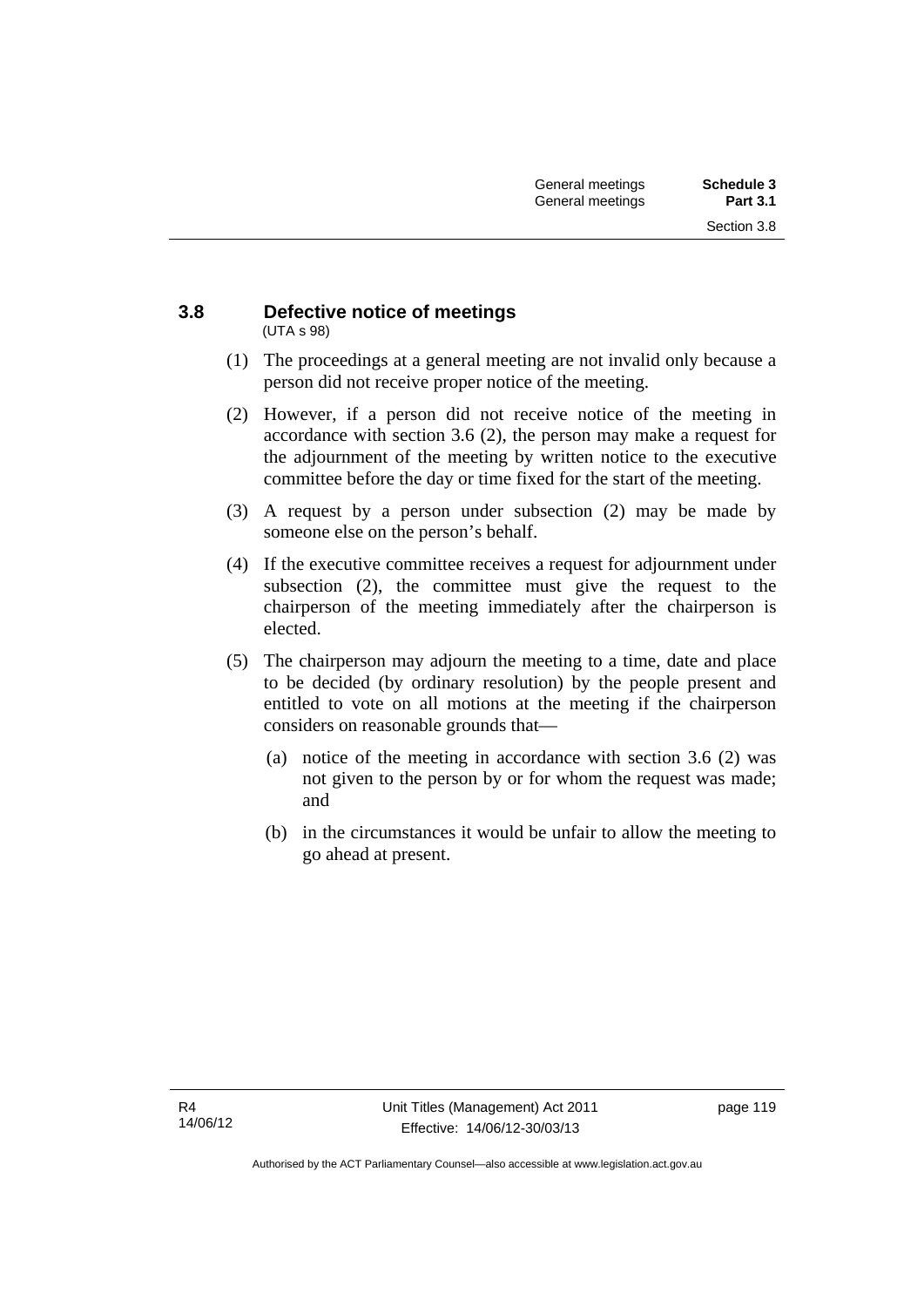#### **3.9 Quorum at a general meeting—owners corporation with 3 or more members**  (UTA s 99)

- (1) A motion may be considered at a general meeting of an owners corporation with 3 or more members only if there is present—
	- (a) a quorum (a *standard quorum*) made up by people entitled to vote (on the motion) in relation to not less than ½ the total number of units; or
	- (b) a quorum (a *reduced quorum*) made up under subsection (2).
- (2) If a standard quorum is not present within  $\frac{1}{2}$  an hour after the motion arises for consideration, a reduced quorum for the motion and any subsequent motion considered at the meeting is made up by 2 or more people present at the meeting who are entitled to vote on the motion.
- (3) If a reduced quorum is not present ½ an hour after the motion arises for consideration, the meeting is adjourned to the same day in the next week at the same place and time.
- (4) If a reduced quorum is present for the consideration of any motion and the motion is voted on, section 3.10 (Notice of reduced quorum decisions and adjournments) applies to the decision on the motion.
- (5) If a reduced quorum is present for the consideration of any motion and the motion is not voted on, the meeting may decide to adjourn to the same day in the next week at the same place and time to consider the motion (and any others remaining to be considered).
- (6) If a general meeting is adjourned under this section (including paragraph (c)) and a standard quorum is not present within  $\frac{1}{2}$  and hour after a motion arises for consideration at the adjourned meeting—
	- (a) a reduced quorum is made up by the people who are then present and entitled to vote on the motion and any subsequent motion considered at the adjourned meeting; and

Authorised by the ACT Parliamentary Counsel—also accessible at www.legislation.act.gov.au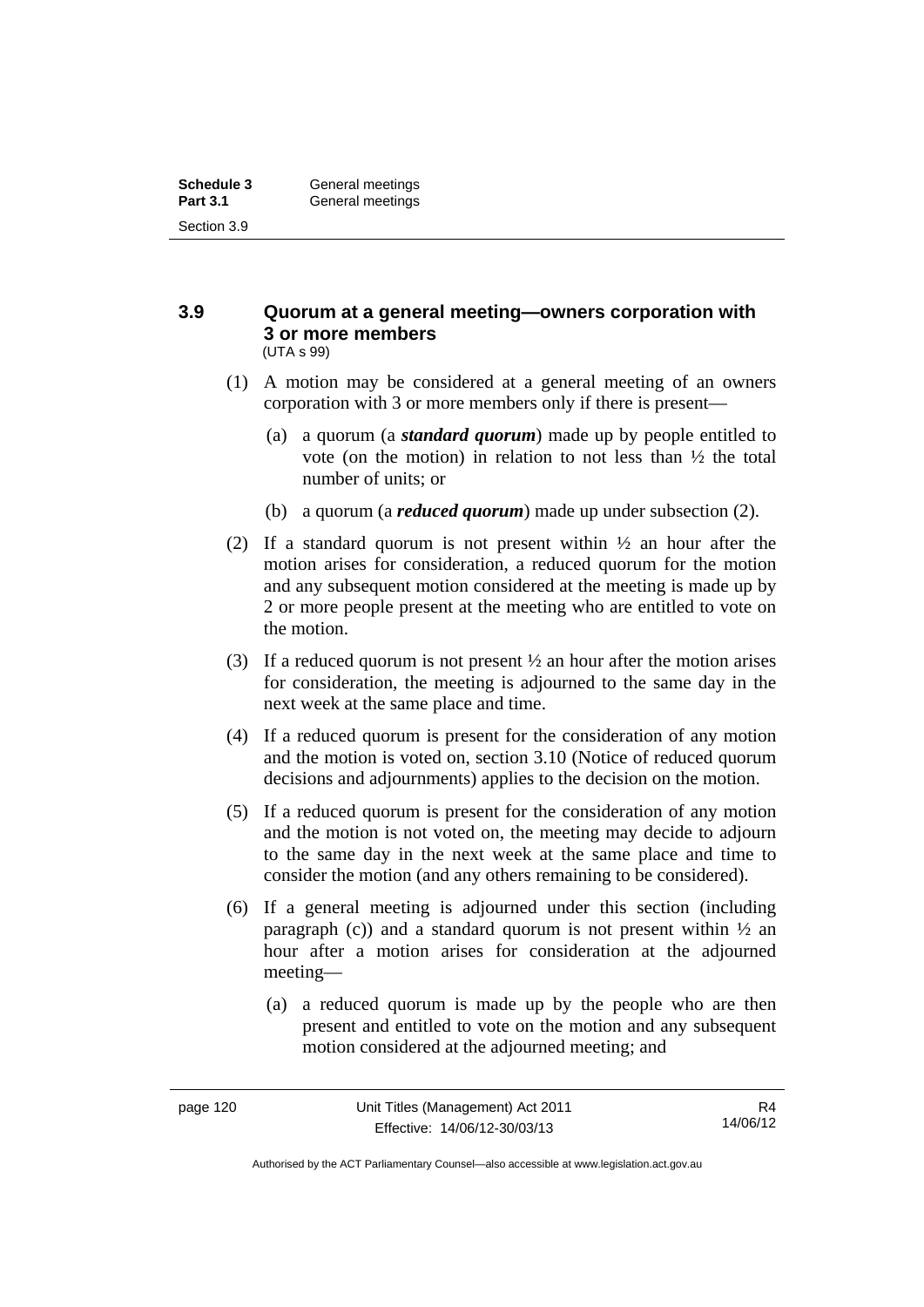- (b) if a reduced quorum is present for the consideration of any motion at the adjourned meeting, and the motion is voted on the decision on the motion must be notified under section 3.10; and
- (c) if the motion (or any other) is not voted on at the adjourned meeting—the adjourned meeting may resolve to adjourn again to the same day in the next week at the same place and time to consider the resolution (and any others remaining to be considered at the meeting).

### **3.10 Notice of reduced quorum decisions and adjournments**  (UTA s 100)

 (1) If a decision (a *reduced quorum decision*) is made on a motion while a reduced quorum was present for the consideration of the motion, within 7 days after the meeting the owners corporation must give each person mentioned in section 3.6 (1) (Notice of general meetings) written notice of the reduced quorum decision.

*Note* If a form is approved under s 146 for a notice, the form must be used.

 (2) Within 4 days after a general meeting is adjourned under section 3.9, the owners corporation must give each person mentioned in section 3.6 (1) a written notice of the date, place and time to which the meeting is adjourned.

## **3.11 Reduced quorum decisions—effect**

(UTA s 101)

- (1) A reduced quorum decision takes effect 28 days after the decision was made, subject to this section.
- (2) Subsection (1) does not apply if the owners corporation fails to give notice of the reduced quorum decision under section 3.10 (1).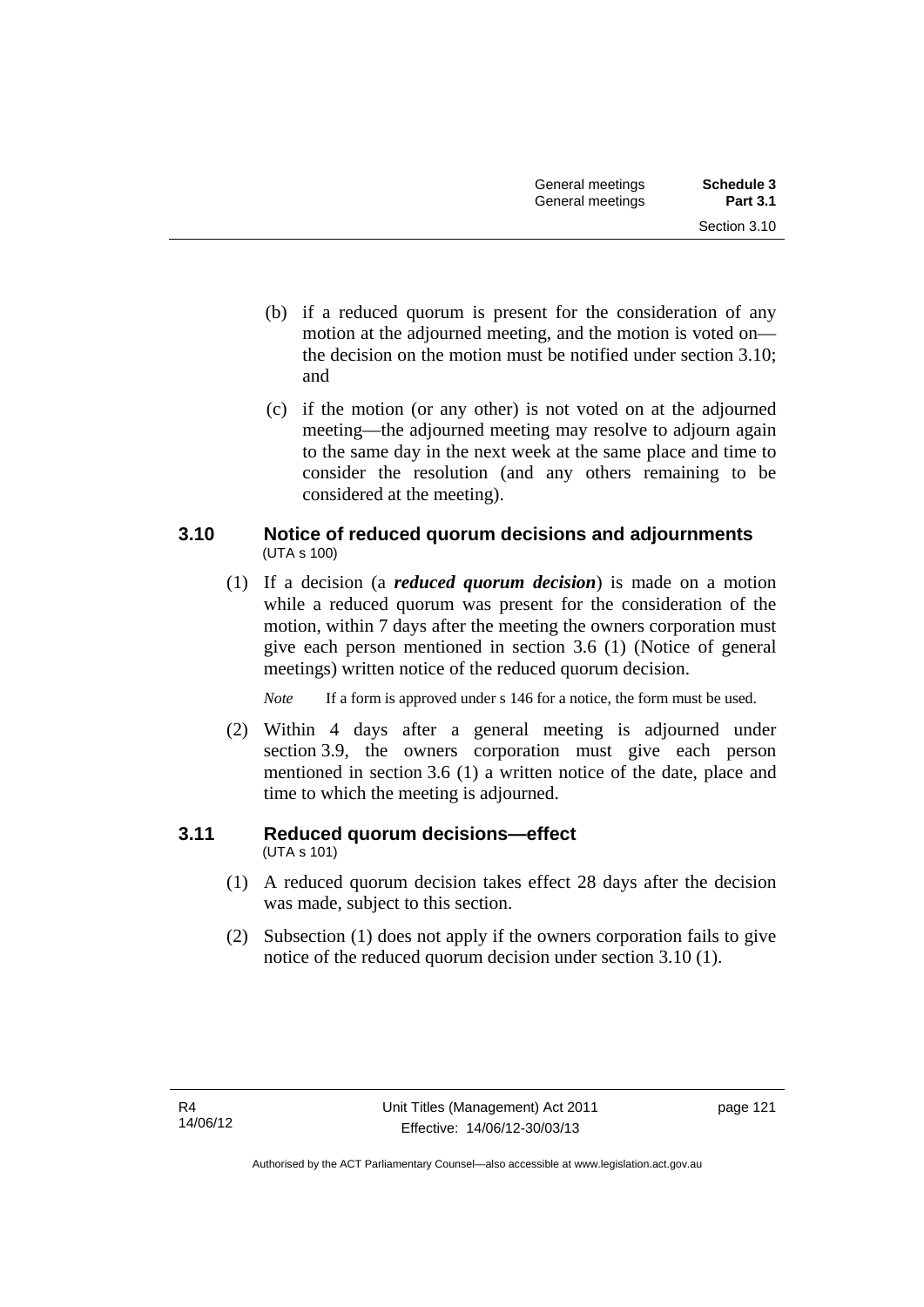| Schedule 3      | General meetings |
|-----------------|------------------|
| <b>Part 3.1</b> | General meetings |
| Section 3.12    |                  |

- (3) A reduced quorum decision is disallowed if, within 28 days after the decision was made, the owners corporation is given a petition requiring that the decision be disallowed signed by a majority of people entitled to vote on the relevant motion at the time of signing (whether or not they were present or entitled to vote on the motion at the general meeting at which the decision was made).
- (4) If, within 28 days after a reduced quorum decision is made, a motion is passed confirming the reduced quorum decision while a standard quorum is present at a general meeting for consideration of the confirmation motion, the reduced quorum decision takes effect on confirmation, whether or not a petition under subsection (3) is at any time given to the owners corporation.
- (5) This section does not prevent a reduced quorum decision from being revoked at a general meeting, whether a standard quorum or reduced quorum is present while the revocation motion is being considered.

#### **3.12 Quorum at a general meeting—owners corporation with 2 members**  (UTA s 102)

- (1) A motion may only be considered at a general meeting of an owners corporation with 2 members if a quorum constituted by all people entitled to vote on the motion is present.
- (2) If a quorum is not present within  $\frac{1}{2}$  an hour after the motion arises for consideration, the meeting is adjourned to the same day in the next week at the same place and time.

#### **3.13 Chairperson at a general meeting**  (UTA s 103)

- (1) The chairperson of a general meeting is the chairperson of the executive committee, unless that person—
	- (a) is not present at the meeting; or
	- (b) does not wish to be chairperson of the meeting.

Authorised by the ACT Parliamentary Counsel—also accessible at www.legislation.act.gov.au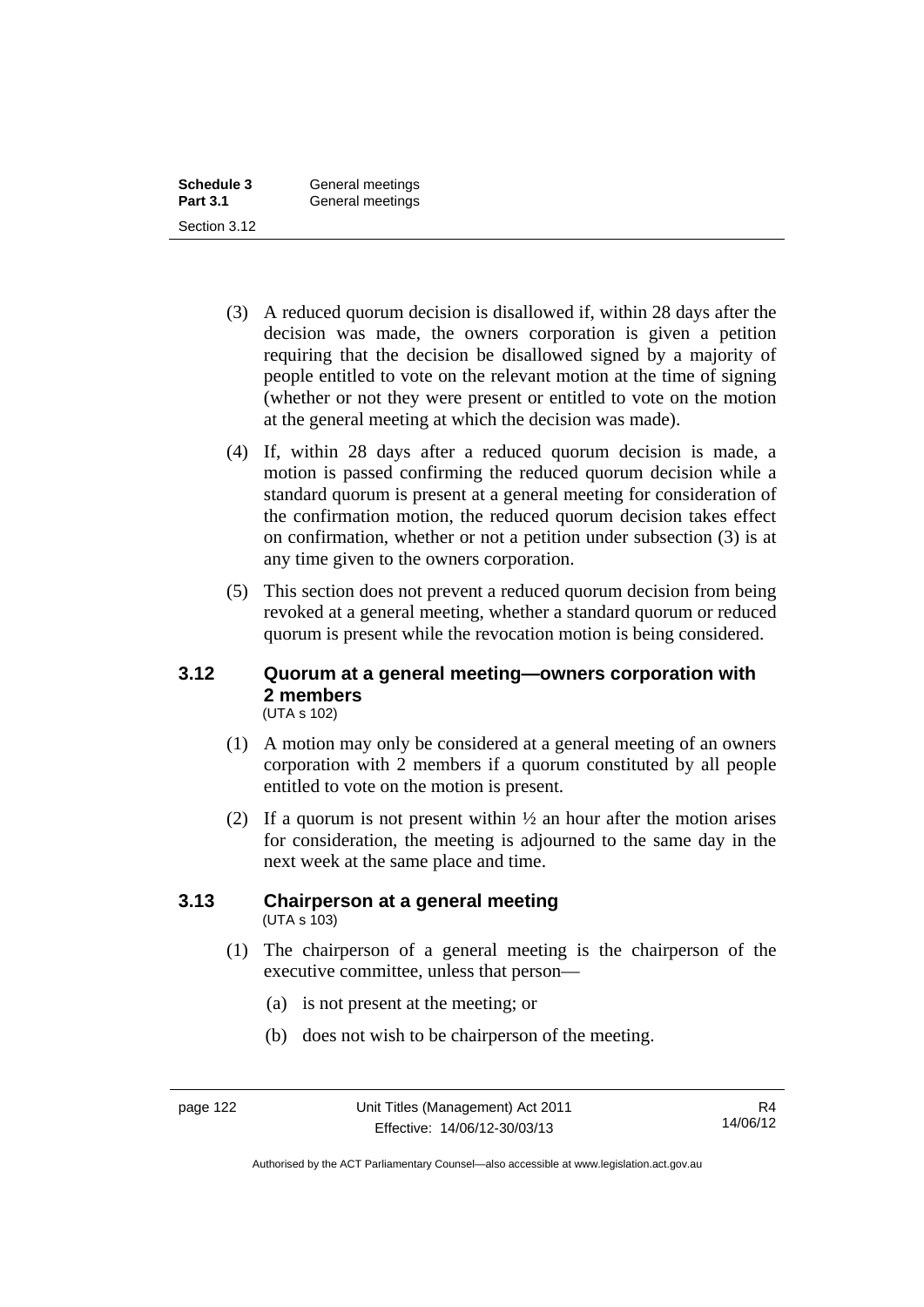- (2) If the executive committee's chairperson is not present at the general meeting, at the beginning of the meeting, the people present and entitled to vote may elect someone else who is present and entitled to vote as chairperson for the meeting.
- (3) The chairperson for the meeting may leave the chair during the meeting for any reason.
- (4) If the chairperson leaves the chair during the meeting, the people present and entitled to vote must elect another person present and entitled to vote as chairperson.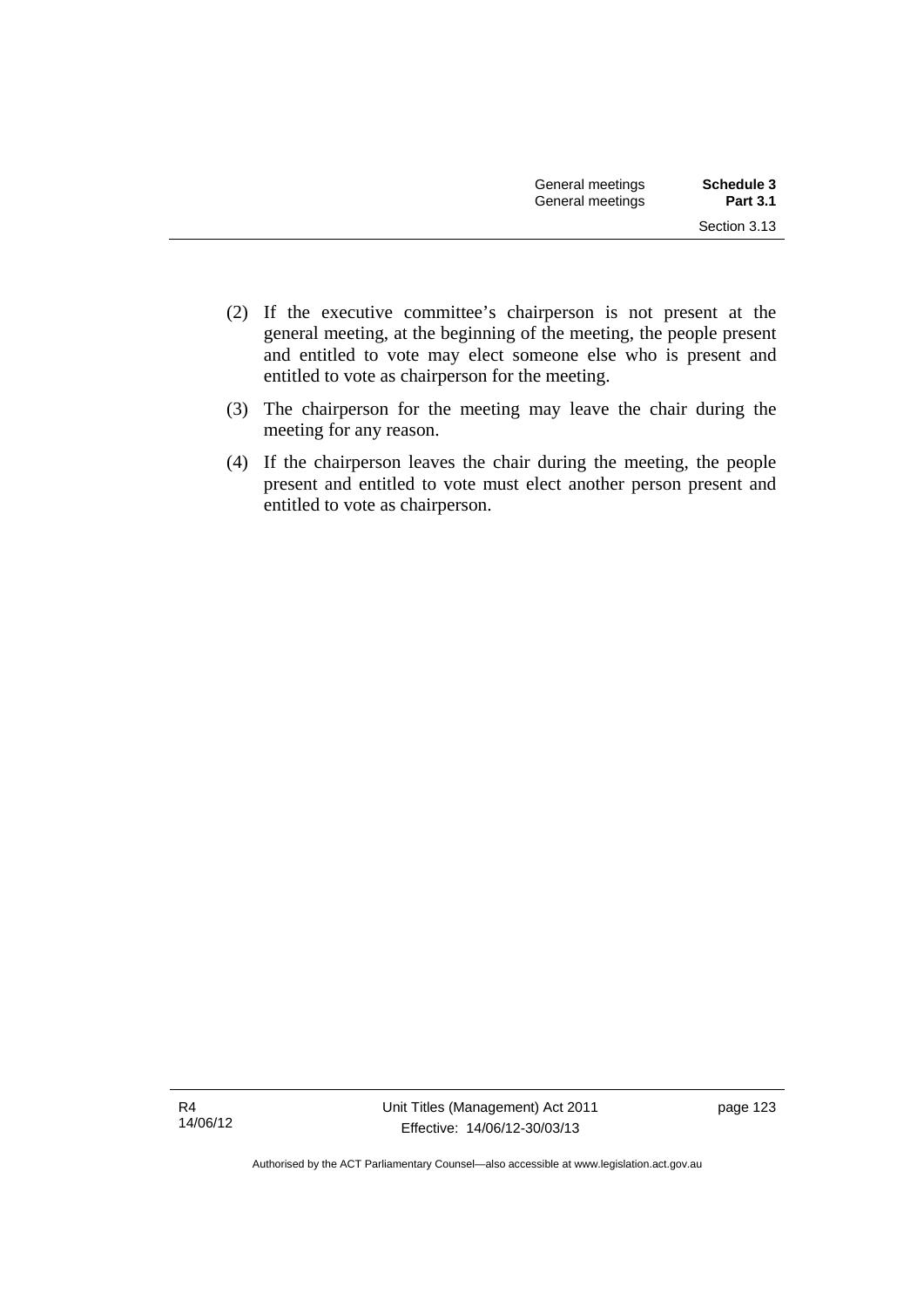## **Part 3.2 Resolutions at general meetings**

#### **3.14 Decision-making at general meetings**  (UTA s 104)

- (1) Decisions at general meetings must be made by ordinary resolution, unless this Act requires otherwise.
- (2) If, at a general meeting, an owners corporation makes a resolution of a particular kind (that is, an ordinary, special, unopposed or unanimous resolution), a resolution of the same kind at a general meeting is required to amend or revoke the earlier resolution, unless this Act requires otherwise.

## **3.15 Ordinary resolutions**

(UTA s 105)

- (1) For an owners corporation with more than 2 members, the requirement for passing an ordinary resolution at a general meeting is that—
	- (a) unless a poll is taken—the number of votes cast in favour of the resolution is greater than the number of votes cast against it; or
	- (b) on a poll—the voting value of votes cast in favour of the resolution is greater than the voting value of the votes cast against it.
- (2) For an owners corporation with 1 or 2 members, the requirements for passing an ordinary resolution at a general meeting are that—
	- (a) no votes are cast against the resolution; and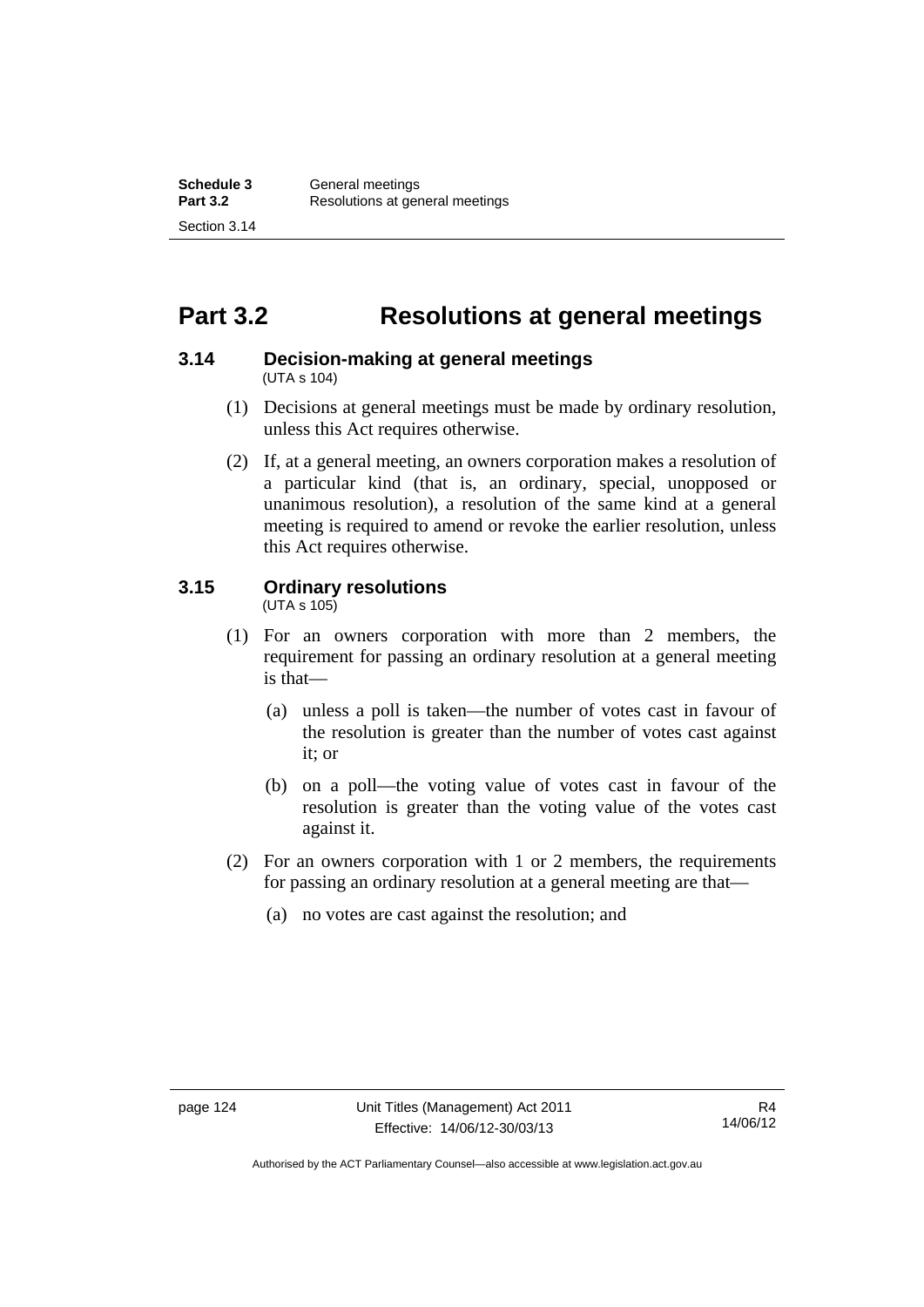#### (b) at least 1 vote is cast in favour of the resolution.

*Notes for s (2)—owners corporations with 1 or 2 members* 

- 1 If the owners corporation has 2 members, both must be present to make up a quorum for consideration of the resolution (see s 3.12), unless either is not entitled to vote on the resolution (see s 3.20).
- 2 An abstention for any unit does not in itself prevent an ordinary resolution from being passed, if at least 1 vote is cast in favour of the resolution.
- 3 A vote may be cast for a unit on an ordinary resolution even if an amount owing to the owners corporation remains unpaid (see s 3.20 (3)).

### **3.16 Special resolutions**

(UTA s 106)

- (1) For an owners corporation with more than 2 members, the requirements for passing a special resolution at a general meeting are that—
	- (a) unless a poll is taken—
		- (i) the number of votes cast in favour of the resolution is greater than the number of votes cast against it; and
		- (ii) the votes cast against the resolution number less than  $\frac{1}{3}$ of the total number of votes that can be cast on the resolution by people present at the meeting (including proxy votes); or
	- (b) on a poll—
		- (i) the voting value of votes cast in favour of the resolution is greater than the voting value of the votes cast against it; and
		- (ii) the voting value of votes cast against the resolution is less than  $\frac{1}{3}$  of the voting value of the total number of votes that can be cast on the resolution by people present at the meeting (including proxy votes).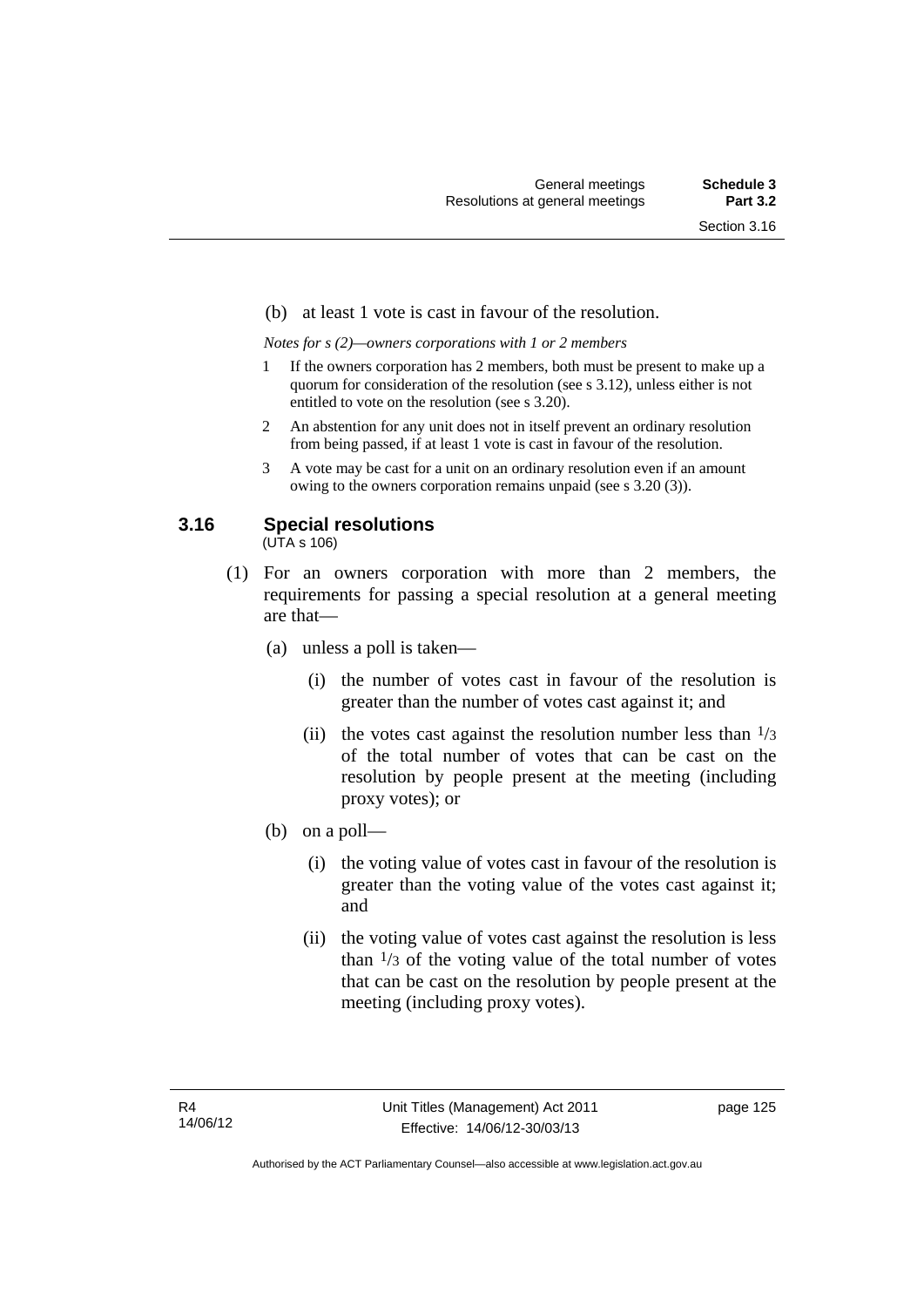- (2) For an owners corporation with 1 or 2 members, the requirements for passing a special resolution at a general meeting are that—
	- (a) no votes are cast against the resolution; and
	- (b) at least 1 vote is cast in favour of the resolution.

*Notes for s (2)—owners corporations with 1 or 2 members* 

- 1 If the owners corporation has 2 members, both must be present to make up a quorum for consideration of the resolution (see s 3.12), unless either is not entitled to vote on the resolution (see s 3.20).
- 2 An abstention for any unit does not in itself prevent a special resolution from being passed, if at least 1 vote is cast in favour of the resolution.
- 3 A vote may be cast for a unit on a special resolution even if an amount owing to the owners corporation remains unpaid (see s 3.20 (3)).

#### **3.17 Unopposed resolutions**

 $(UTA \overline{s} 107)$ 

The requirements for passing an unopposed resolution at a general meeting are that—

- (a) no votes are cast against the resolution; and
- (b) at least 1 vote is cast in favour of the resolution.
	- *Note 1* An abstention for any unit does not in itself prevent an unopposed resolution from being passed, if at least 1 vote is cast in favour of the resolution.
	- *Note* 2 If the owners corporation has 2 members, both must be present to make up a quorum for consideration of the resolution (see s 3.12), unless either is not entitled to vote on the resolution (see s 3.20).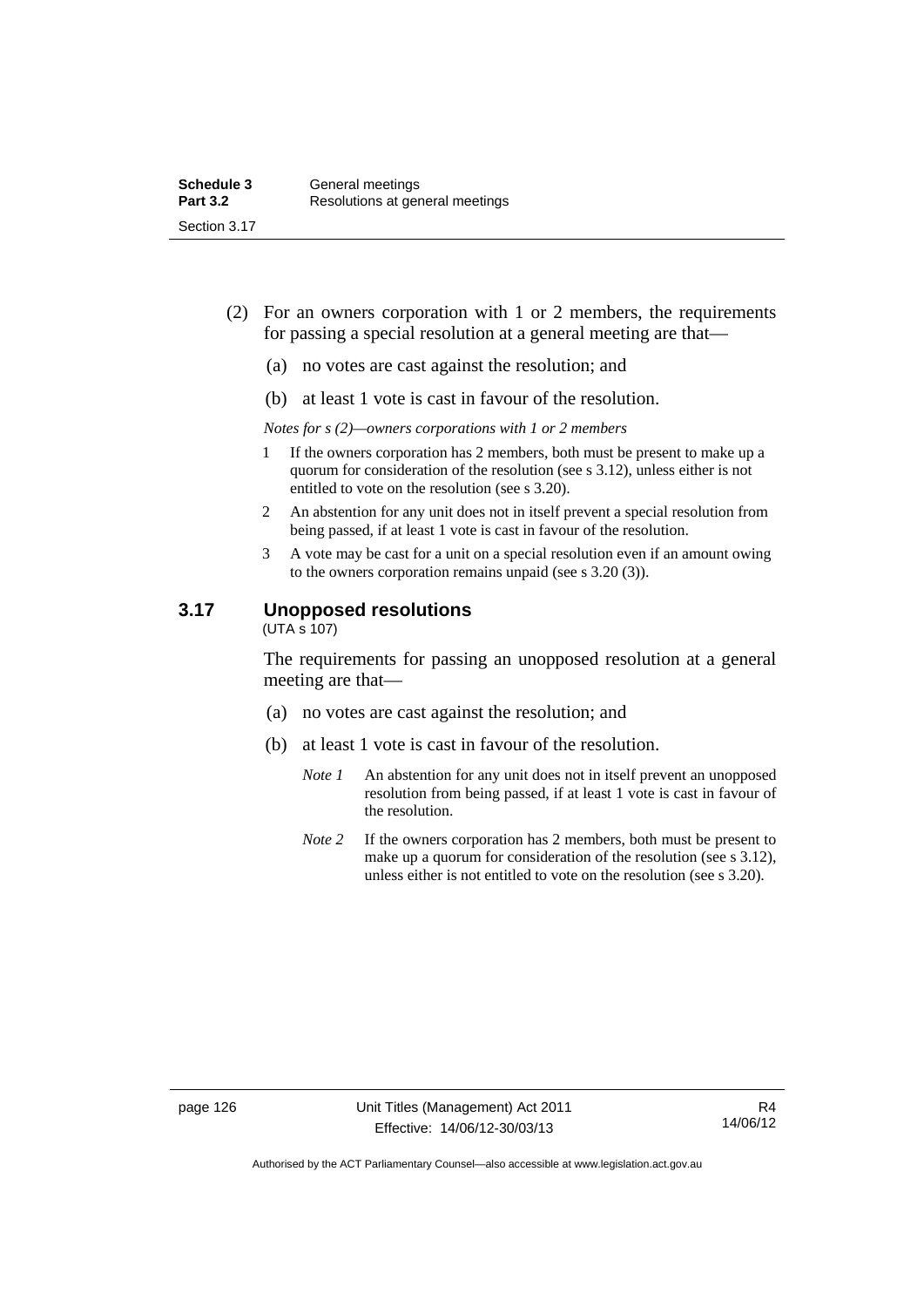#### **3.18 Unanimous resolutions**  (UTA s 108)

- (1) For an owners corporation with more than 2 members, the requirements for passing a unanimous resolution at a general meeting are that—
	- (a) each person entitled to vote on the resolution—
		- (i) is present at the meeting; or
		- (ii) has given another person present at the meeting a proxy permitting the person to vote on the resolution; or
		- (iii) has cast an absentee vote on the resolution; and
	- (b) no votes are cast against the resolution; and
	- (c) at least 1 vote is cast in favour of the resolution.
- (2) For an owners corporation with 1 or 2 members, the requirements for passing a unanimous resolution at a general meeting are that—
	- (a) no votes are cast against the resolution; and
	- (b) at least 1 vote is cast in favour of the resolution.
	- *Note 1* An abstention for any unit does not in itself prevent a unanimous resolution from being passed, if at least 1 vote is cast in favour of the resolution.
	- *Note* 2 If the owners corporation has 2 members, both must be present to make up a quorum for consideration of the resolution (see s 3.12), unless either is not entitled to vote on the resolution (see s 3.20).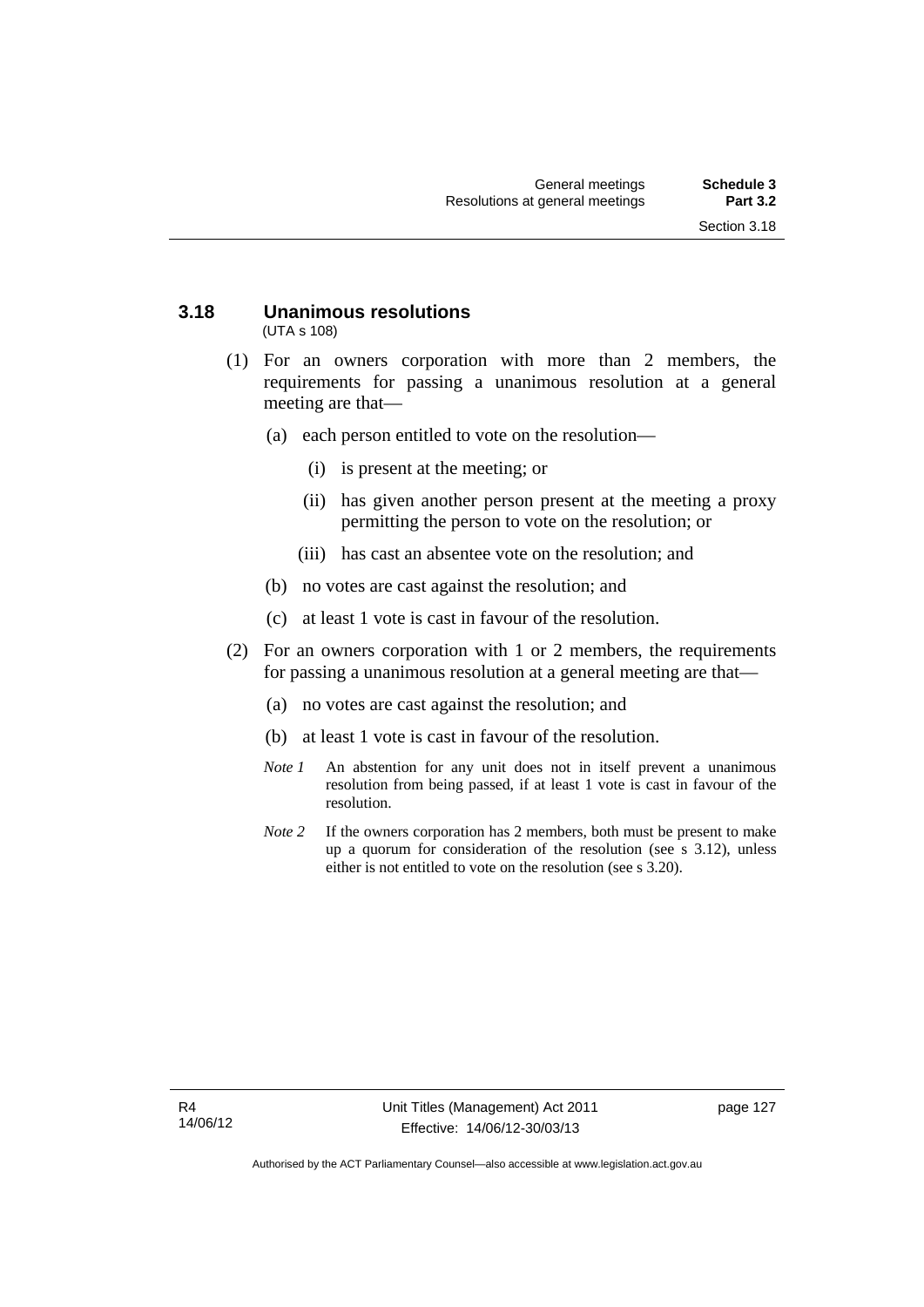#### **3.19 Evidence of resolutions of owners corporation**  (UTA s 109)

Evidence of the following facts about a resolution of an owners corporation may be given by a certificate sealed with the corporation's seal:

- (a) the fact that at a general meeting held on a stated date a resolution in the terms set out in the certificate was passed;
- (b) the fact that the resolution was an ordinary, special, unopposed or unanimous resolution.

page 128 Unit Titles (Management) Act 2011 Effective: 14/06/12-30/03/13

Authorised by the ACT Parliamentary Counsel—also accessible at www.legislation.act.gov.au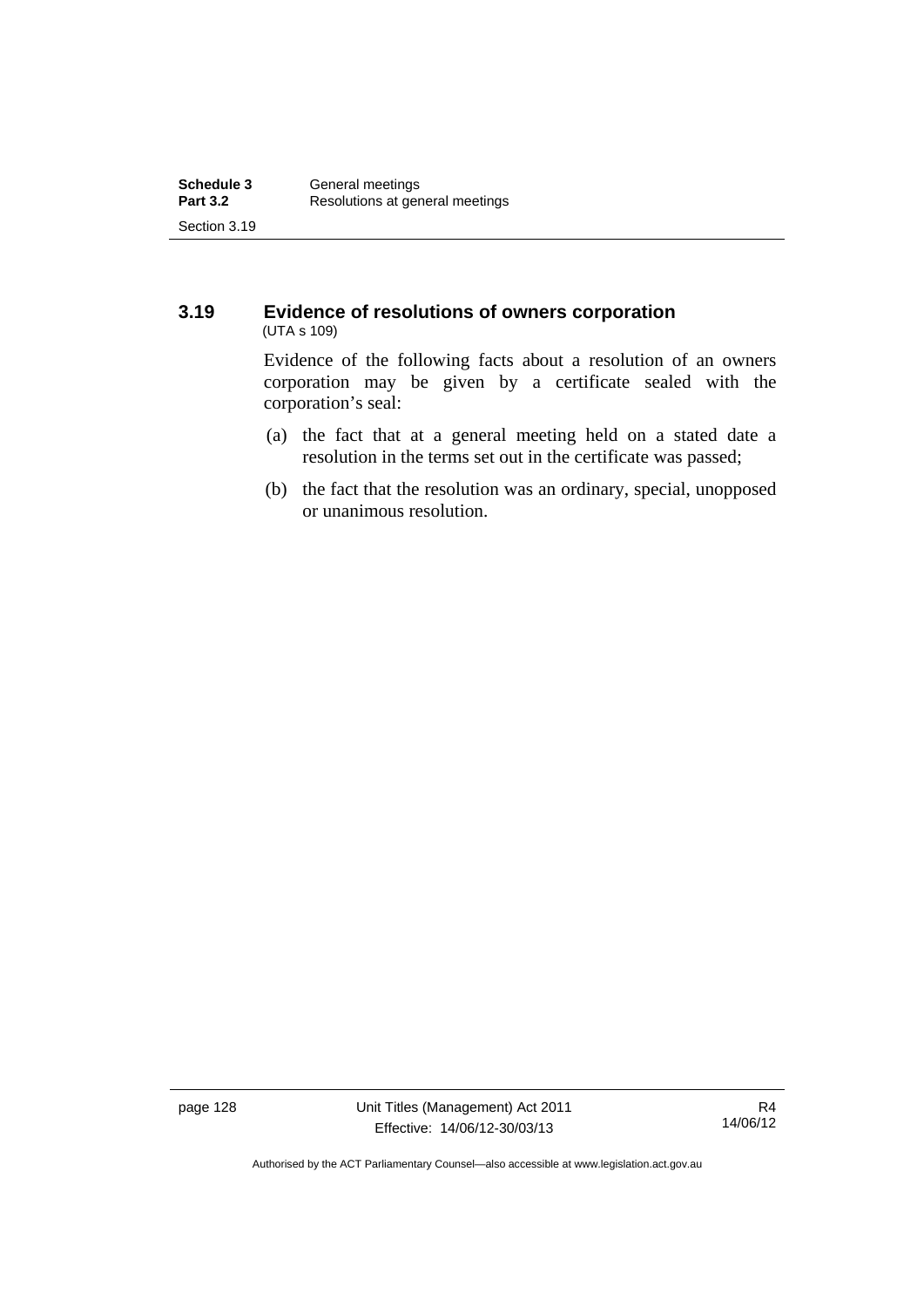## **Part 3.3 Voting at general meetings**

## **3.20 Who is entitled to vote?**

(UTA s 110)

- (1) The people entitled to vote on a motion at a general meeting of an owners corporation are as follows:
	- (a) for a unit owned by a single individual—the unit owner;
	- (b) for a unit owned by a single company—the company's representative;
	- (c) for a unit owned by 2 or more part-owners—the part-owners' representative.
- (2) However, if a unit is subject to a mortgage and a mortgagee voting notice is in force for the unit, the person entitled to vote for the unit is the mortgagee's representative rather than the relevant person mentioned in subsection (1).
- (3) If the owners corporation has 3 or more members, a person is only entitled to vote for a unit on a motion requiring an ordinary or special resolution if all amounts payable to the owners corporation for the unit have been paid.
- (4) In addition, a person is not entitled to vote on a motion at a general meeting if an ACAT order requires the person to not vote on the motion or at the meeting.

### **3.21 General meeting—decisions about staged development**  (UTA s 110A)

 (1) This section applies to a motion at a general meeting of an owners corporation for a staged development if the development has not been completed.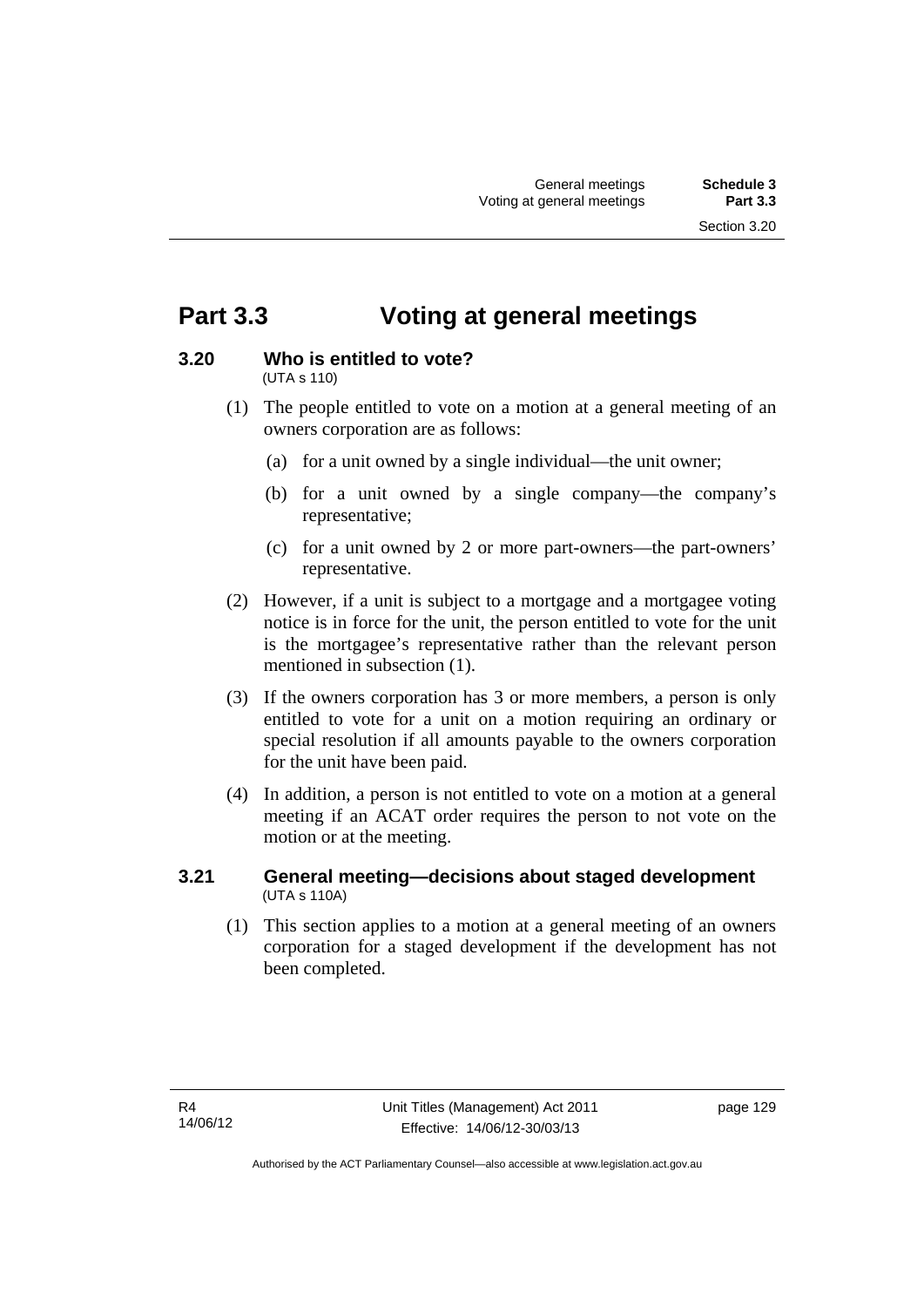- (2) The people entitled to vote on the motion are as follows:
	- (a) if the motion is only about an uncompleted stage of the development—the people entitled to vote under section 3.20 in relation to units in the uncompleted stages of the development;
	- (b) if the motion is only about a completed stage of the development—the people entitled to vote under section 3.20 in relation to units in the completed stages of the development;
	- (c) in any other case—the people entitled to vote under section 3.20.

## **3.22 One vote—1 unit**

(UTA s 111)

A single vote is exercisable for each unit at a general meeting.

#### **3.23 Voting by mortgagees**   $(UTA \ s \ 112)$

- (1) If the interest of a unit owner is subject to a mortgage, the mortgagee may give the owners corporation written notice (a *mortgagee voting notice*) that—
	- (a) the unit is subject to the mortgage; and
	- (b) the mortgagee proposes to exercise the voting right given under section 3.20 (2); and
	- (c) an individual named in the notice (the mortgagee's *representative*) is authorised to vote at general meetings for the unit on behalf of the mortgagee, instead of the person otherwise entitled to vote for the unit.
- (2) The mortgagee voting notice must state the full name and address for correspondence of the mortgagee's representative.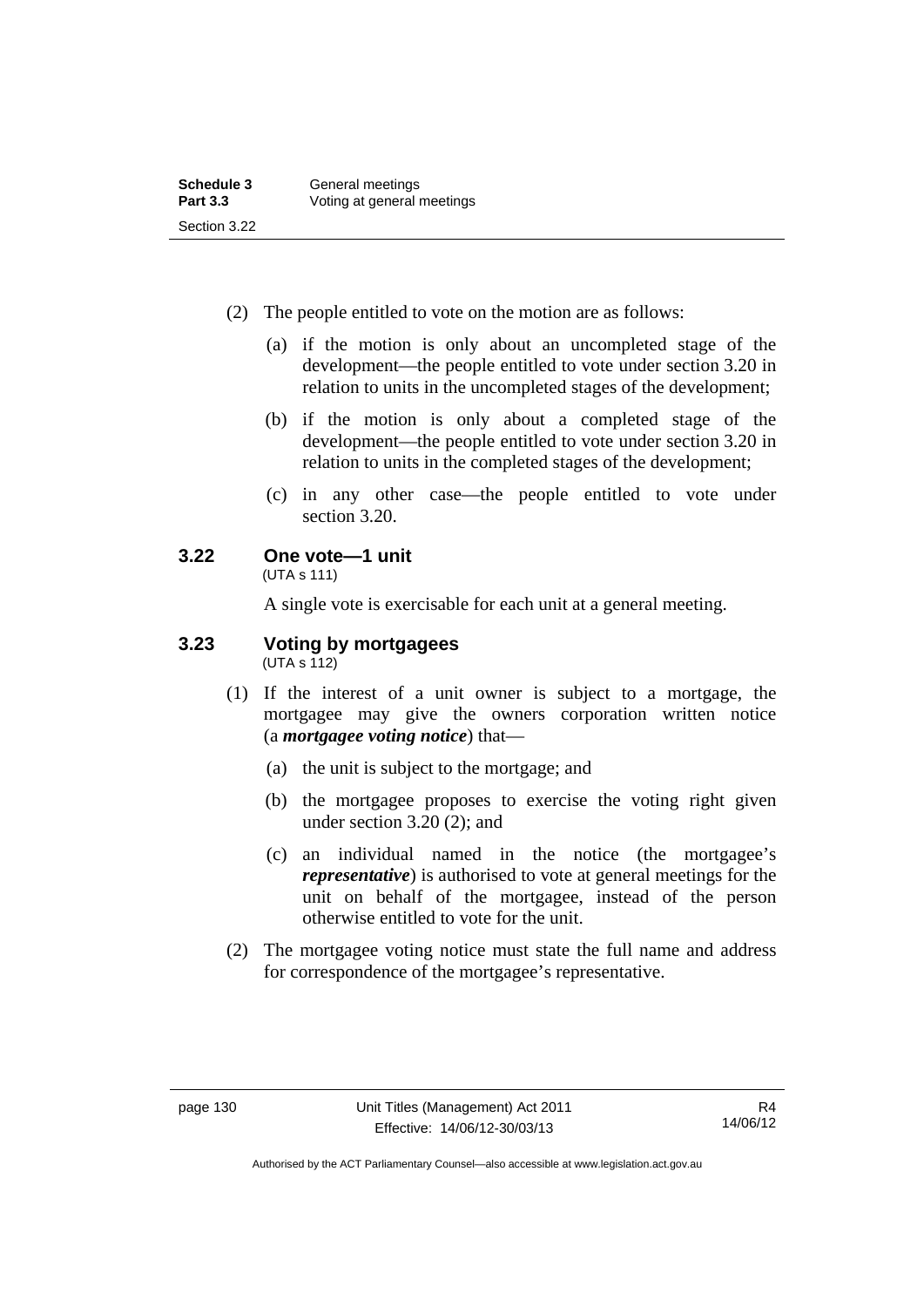- (3) If a unit is owned by 2 or more part-owners, and the interest of 1 of the owners who has more than a  $\frac{1}{2}$  share in the unit is subject to a mortgage, the mortgagee may give a mortgagee voting notice under this section.
- (4) If the interest of a unit owner is subject to 2 or more mortgages, this section applies only to the mortgagee whose mortgage has priority.

#### **3.24 Mortgagee voting notice—amendment and revocation**   $(UTA S 113)$

- (1) The mortgagee may change the mortgagee's representative by written notice to the owners corporation.
- (2) The notice of change of representative must—
	- (a) include the full name and an address for correspondence of the new representative; and
	- (b) be signed by the mortgagee.
- (3) The mortgagee's representative may change the address for correspondence by written notice to the owners corporation of the change.
- (4) The notice of change of address must be signed by the representative.
- (5) A mortgagee voting notice—
	- (a) is revoked when the mortgagee gives written notice of revocation to the owners corporation; or
	- (b) is taken to be revoked when the mortgage is discharged.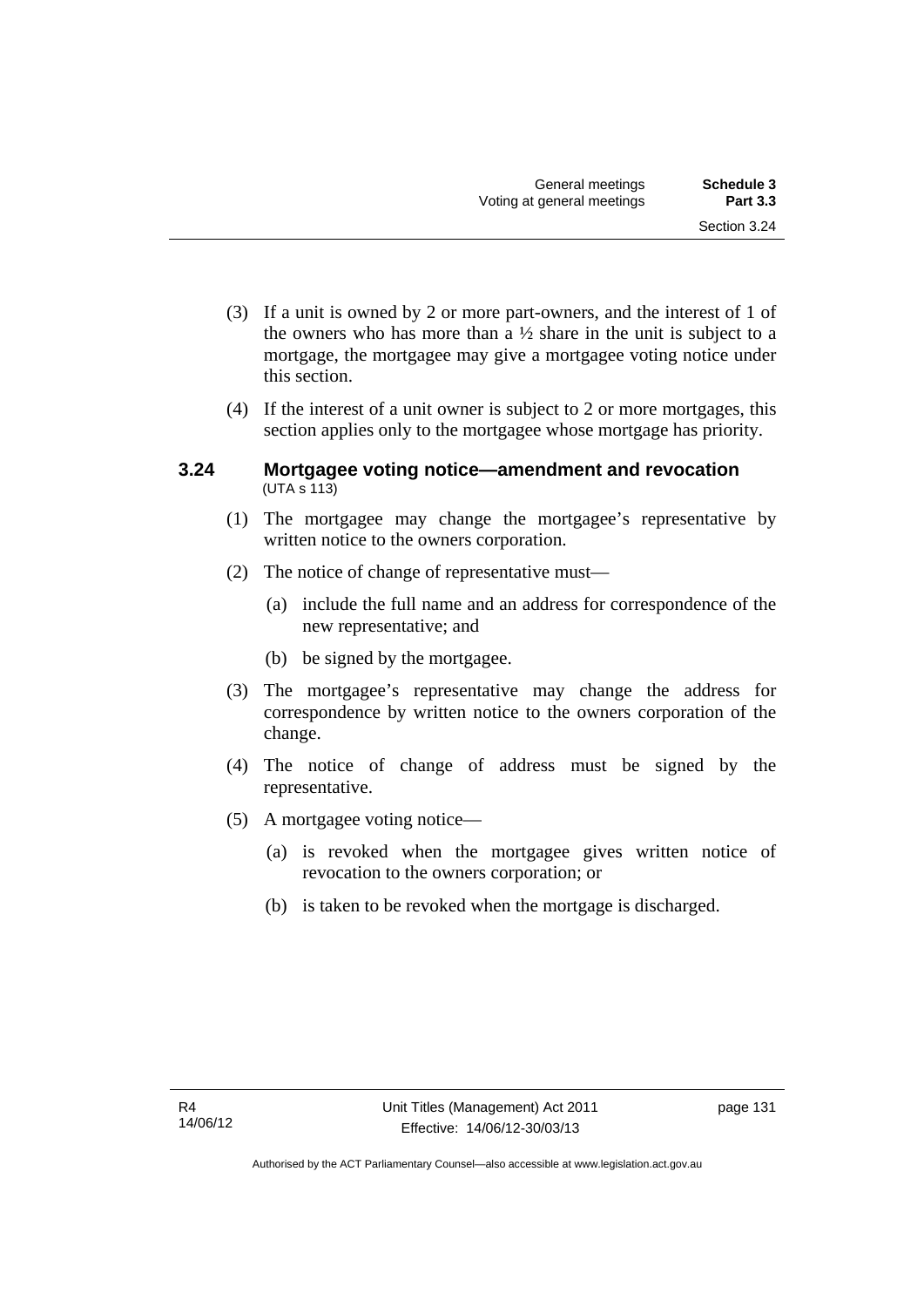| Schedule 3      | General meetings           |
|-----------------|----------------------------|
| <b>Part 3.3</b> | Voting at general meetings |
| Section 3.25    |                            |

 (6) A mortgagee who has given a mortgagee voting notice to an owners corporation commits an offence if, without reasonable excuse, the mortgagee fails to give written notice to the corporation of the discharge of the mortgage within 14 days after the discharge.

Maximum penalty: 5 penalty units.

#### **3.25 Evidence of mortgagee's entitlement to vote**  (UTA s 114)

Evidence of any of the following facts may be given by a certificate sealed with the owners corporation's seal:

- (a) the fact that the authorisation of a named mortgagee's representative to vote for a stated unit was in force on a stated date;
- (b) the fact that a stated address for correspondence for a mortgagee's representative was the latest address for correspondence for the representative notified to the corporation on a stated date;
- (c) the fact that notice of the revocation of a mortgagee voting notice was given to the owners corporation by a named mortgagee on a stated date;
- (d) the fact that notice of the discharge of a mortgage was given to the owners corporation on a stated date.

### **3.26 Proxy votes**

(UTA s 115)

- (1) Votes at a general meeting may be cast by proxy (whether or not a poll is demanded).
- (2) The appointment of a proxy must be in the form approved by the executive committee.

*Note* A proxy form must accompany the notice of general meeting (see s 3.7 (2) (a)).

Authorised by the ACT Parliamentary Counsel—also accessible at www.legislation.act.gov.au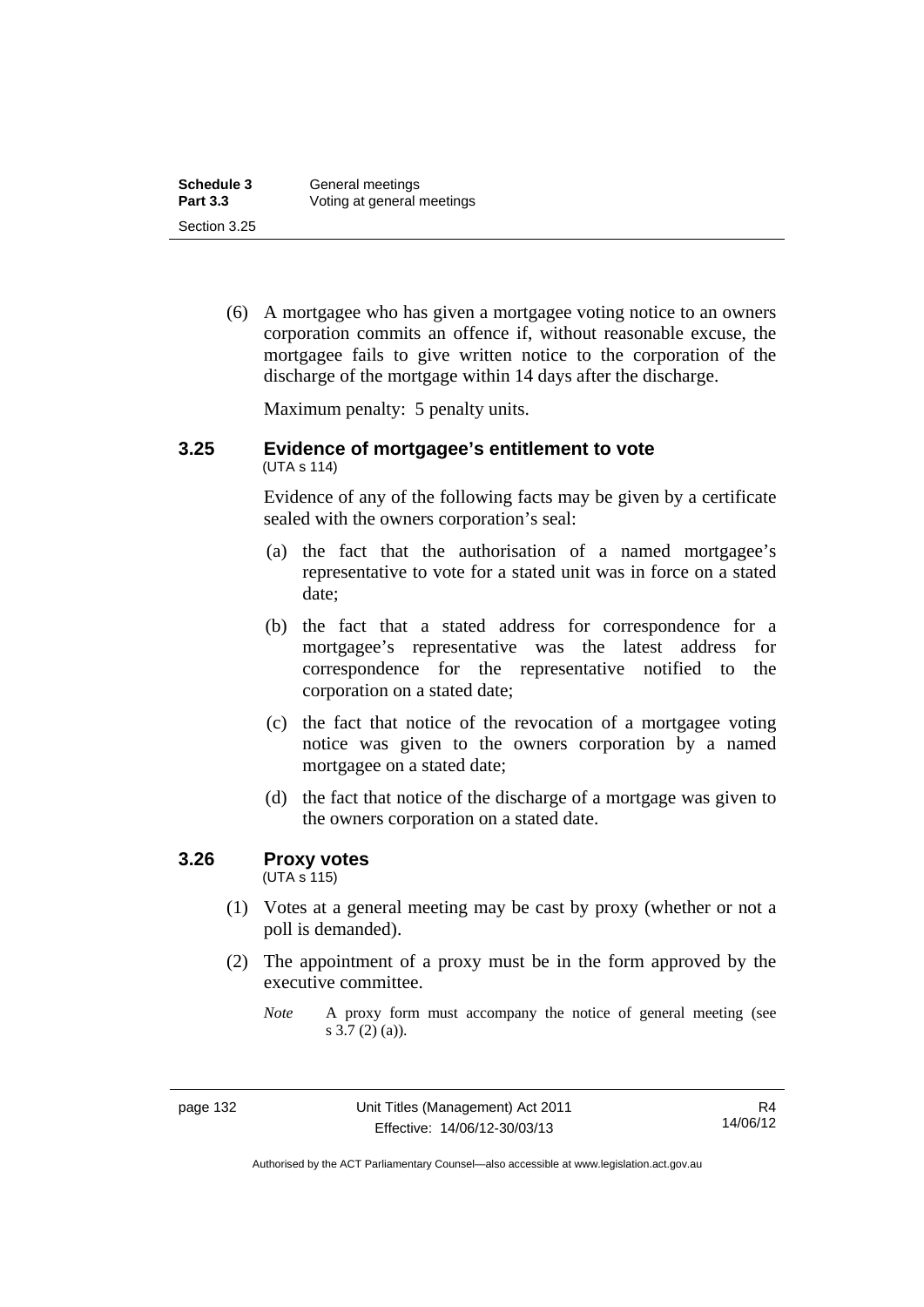- (3) A person entitled to vote at a general meeting of an owners corporation must not—
	- (a) appoint a proxy for more than 1 year after the day the appointment is made; or
	- (b) appoint a person as a proxy if the person is—
		- (i) the manager; or
		- (ii) a service contractor.

#### **3.27 Proxy votes—limit on developer**  (UTA s 115A)

- (1) This section applies to a developer of a units plan who is appointed as the proxy under a contract for the sale of a unit in the units plan.
- (2) The developer must not exercise 3 or more proxy votes in a vote on a matter at a general meeting of the owners corporation for the units plan unless—
	- (a) each contract for the sale of a unit in the units plan contains a proxy disclosure statement; and
	- (b) the use of each proxy vote is consistent with the statement; and
	- (c) the matter being voted on relates to development (the *development matter*) rather than the ordinary operation of the owners corporation.
- (3) If the developer exercises a proxy vote in contravention of this section, the proxy vote is void.
- (4) For this section, a *proxy disclosure statement* is a statement that includes the following:
	- (a) if a person is appointed as a proxy—the name of the person;
	- (b) if the proxy is appointed by naming the occupant of a position—the name of the position;
	- (c) the length of time of the appointment;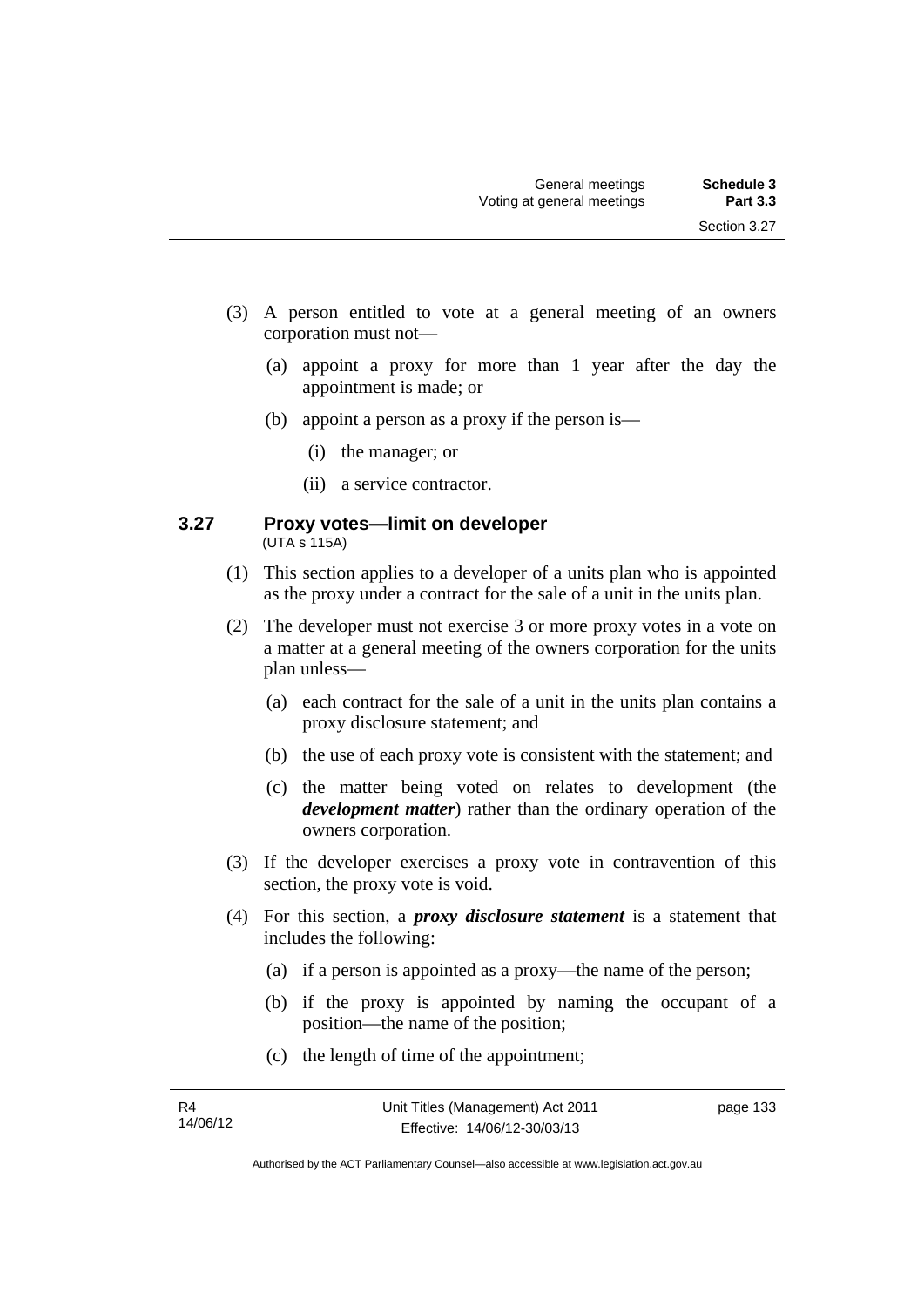(d) a sufficient description of the development matter for the buyer of a unit to easily identify the matter.

**3.28 Value of votes** 

(UTA s 116)

- (1) Every vote at a general meeting is of equal value, unless a poll is taken.
- (2) On a poll, the value of each vote (the *voting value*) is the value that is proportional to the unit entitlement of the unit for which it is exercised.

# **3.29 Polls**

(UTA s 117)

- (1) A poll may be demanded on an ordinary or special resolution at a general meeting by anyone present and entitled to vote at the meeting.
- (2) A demand for a poll may be withdrawn.
- (3) A poll may be taken in any way the chairperson considers appropriate.
- (4) The result of a poll—
	- (a) must be declared at the meeting by the chairperson as soon as it is worked out; and
	- (b) decides whether or not the resolution for which the poll was demanded has been carried.

# **3.30 Voting by chairperson**

 $(UTA s 118)$ 

At a general meeting, the chairperson may (whether or not a poll is demanded)—

(a) exercise a deliberative vote as a member; and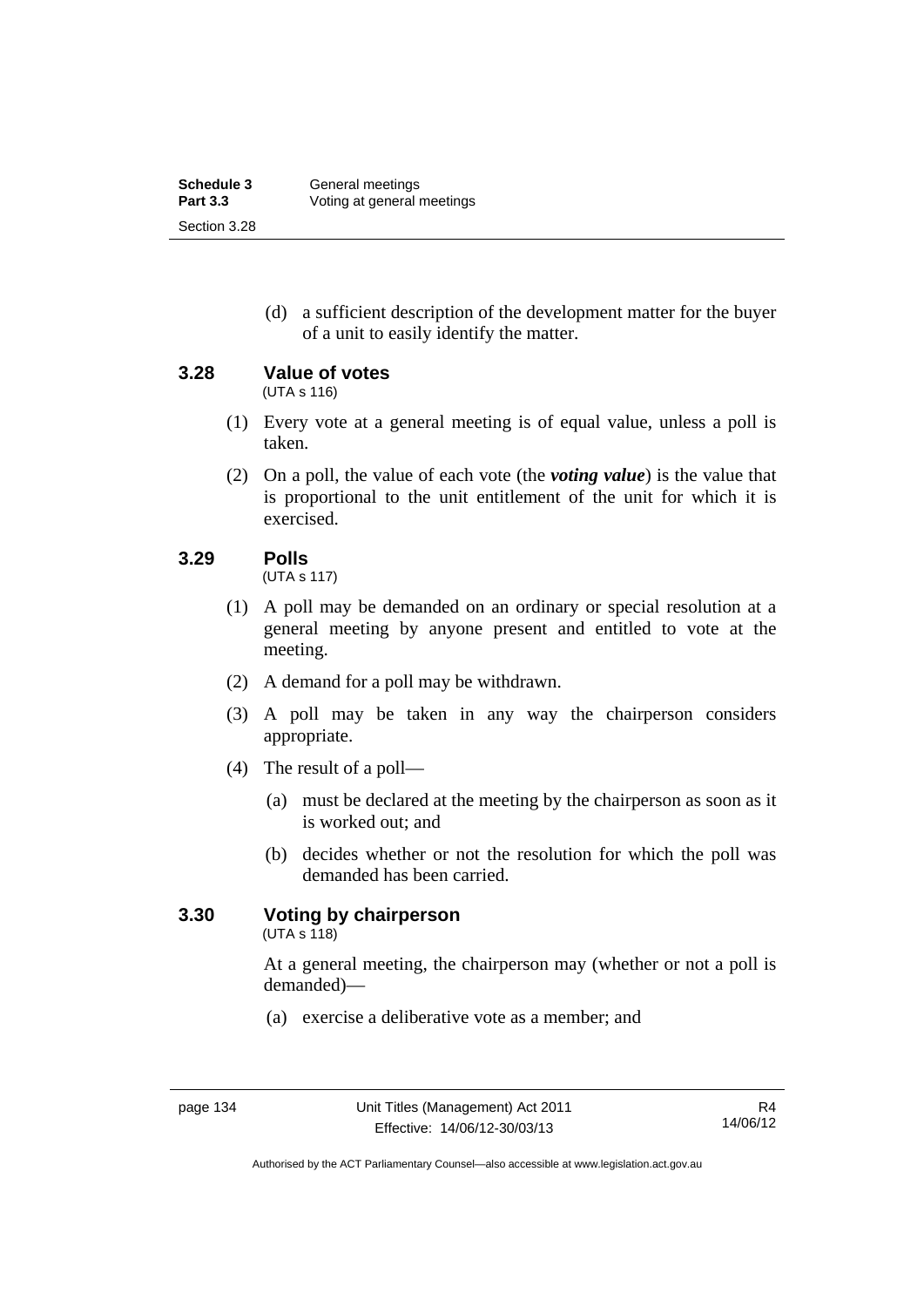(b) if there is an equality of votes—also exercise a casting vote, unless the owners corporation has only 2 members.

# **3.31 Absentee votes**

(UTA s 120)

 (1) A person entitled to vote on a motion may cast an absentee vote on the motion by recording the vote on an absentee voting paper and giving it to the owners corporation before the meeting begins.

- (2) The absentee voting paper must be in the form approved by the executive committee.
- (3) An absentee vote under this section is a valid vote.
- (4) A person who casts an absentee vote under this section is taken to be present at the general meeting at which the motion is moved (except for the purposes of making up a quorum) and to have voted on the resolution.

# **3.32 People under 18 or under other legal disabilities**  (UTA s 121)

- (1) The right of a person to vote at a general meeting must not be exercised by the person if—
	- (a) the person is under 18 years old; or
	- (b) the person is under any other legal disability preventing the person from dealing with his or her property.
- (2) The right to vote of an incapacitated person (under subsection (1)) may be exercised—
	- (a) if the person is under 18 years old—by the person's parent or guardian; or

*Note* An absentee voting form must accompany the notice of general meeting (see s 3.7 (2) (b)).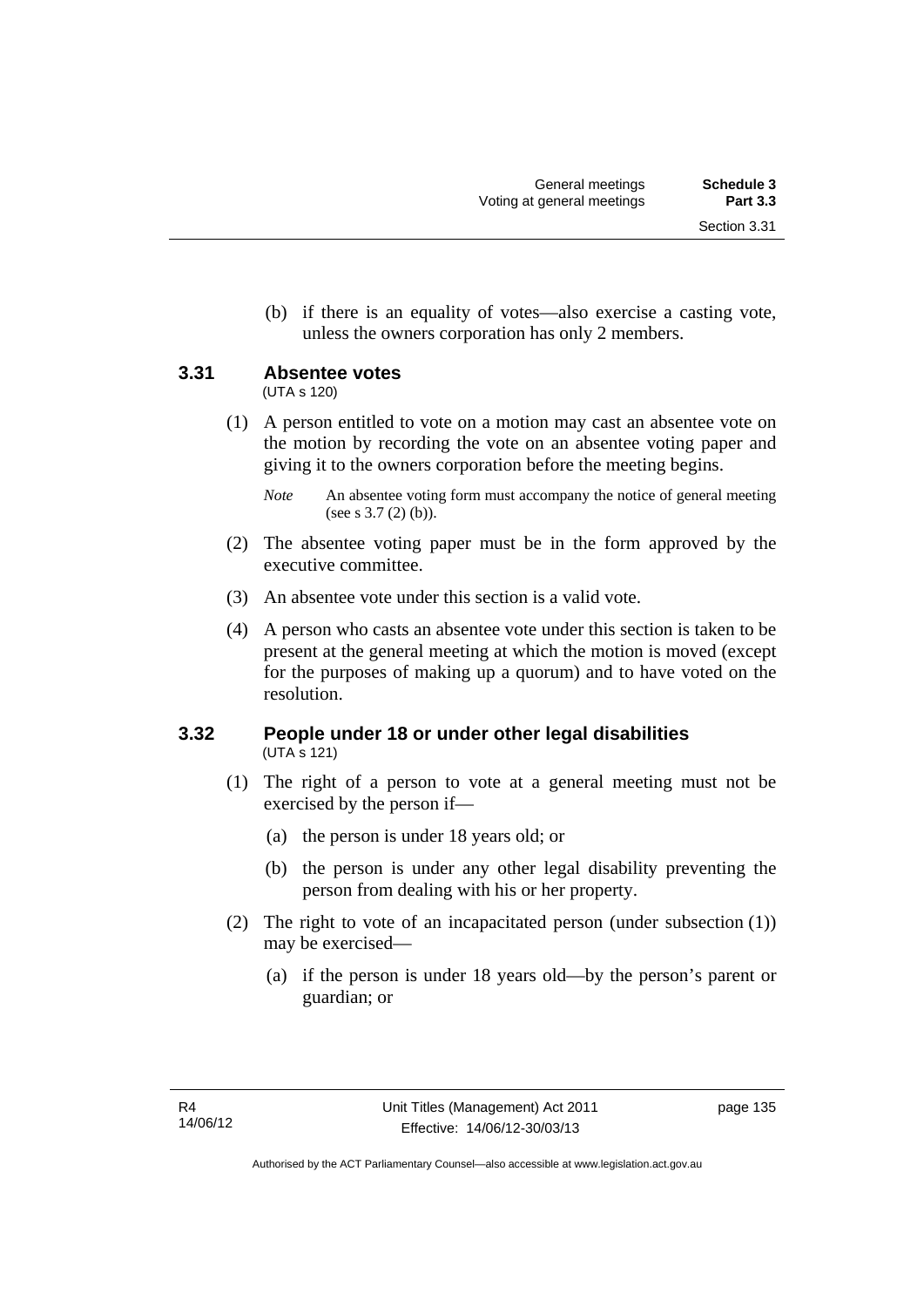| Schedule 3      | General meetings           |
|-----------------|----------------------------|
| <b>Part 3.3</b> | Voting at general meetings |
| Section 3.33    |                            |

 (b) if the person is under any other legal disability—by a person for the time being authorised by law to control the person's property.

#### **3.33 Declaration by chairperson of result of voting**  (UTA s 122)

- (1) A declaration by the chairperson of the meeting that a motion has been passed is conclusive evidence of the fact without proof of the number or proportion of votes recorded against or in favour of the motion.
- (2) Subsection (1) does not apply if—
	- (a) a poll is demanded; or
	- (b) a unanimous resolution is required.

page 136 Unit Titles (Management) Act 2011 Effective: 14/06/12-30/03/13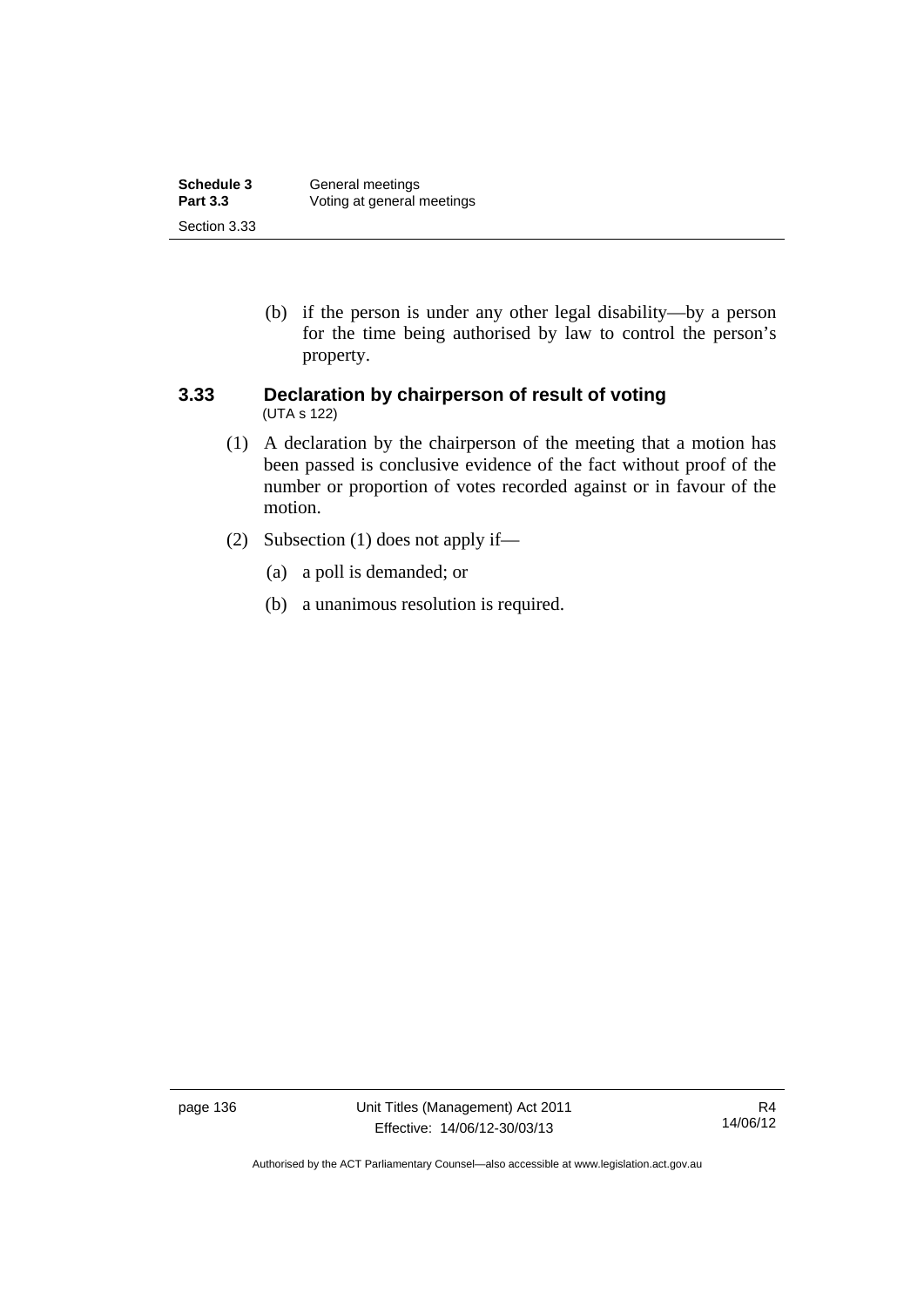# **Schedule 4 Default rules**

(see s 106)

| Note 1 | The owners corporation may amend the default rules under s 108.                           |
|--------|-------------------------------------------------------------------------------------------|
|        | <i>Note</i> 2 If a corporation was established before the commencement of the <i>Unit</i> |

# *[Titles Act 2001](http://www.legislation.act.gov.au/a/2001-16)* (*UTA*), pt 16—

- the corporation's articles applying immediately before the commencement of the UTA continue to apply (see s 160 (2)); and
- the default rules under this Act may be adopted (in part or in full) by special resolution at a general meeting (see s 108 (1) and s 160 (2)).
- *Note 3* If an owners corporation was established under the UTA
	- the owners corporation's articles applying immediately before the commencement of this Act, pt 6 are taken to be rules under this Act (see s 161 (2)); and
	- the corporation may amend the rules under this Act (see s 108 (1) and s 161 (2)).

However, an existing article of the owners corporation has no effect if the article is inconsistent with this Act or another territory law or does any of the things mentioned in this Act, s 108 (3) (b) to (d).

# **1 Definitions—default rules**

(1) In these rules:

*executive committee representative* means a person authorised in writing by the executive committee under rule 10 (4).

*owner, occupier or user*, of a unit, includes an invitee or licensee of an owner, occupier or user of a unit.

 (2) A word or expression in the Act has the same meaning in these rules.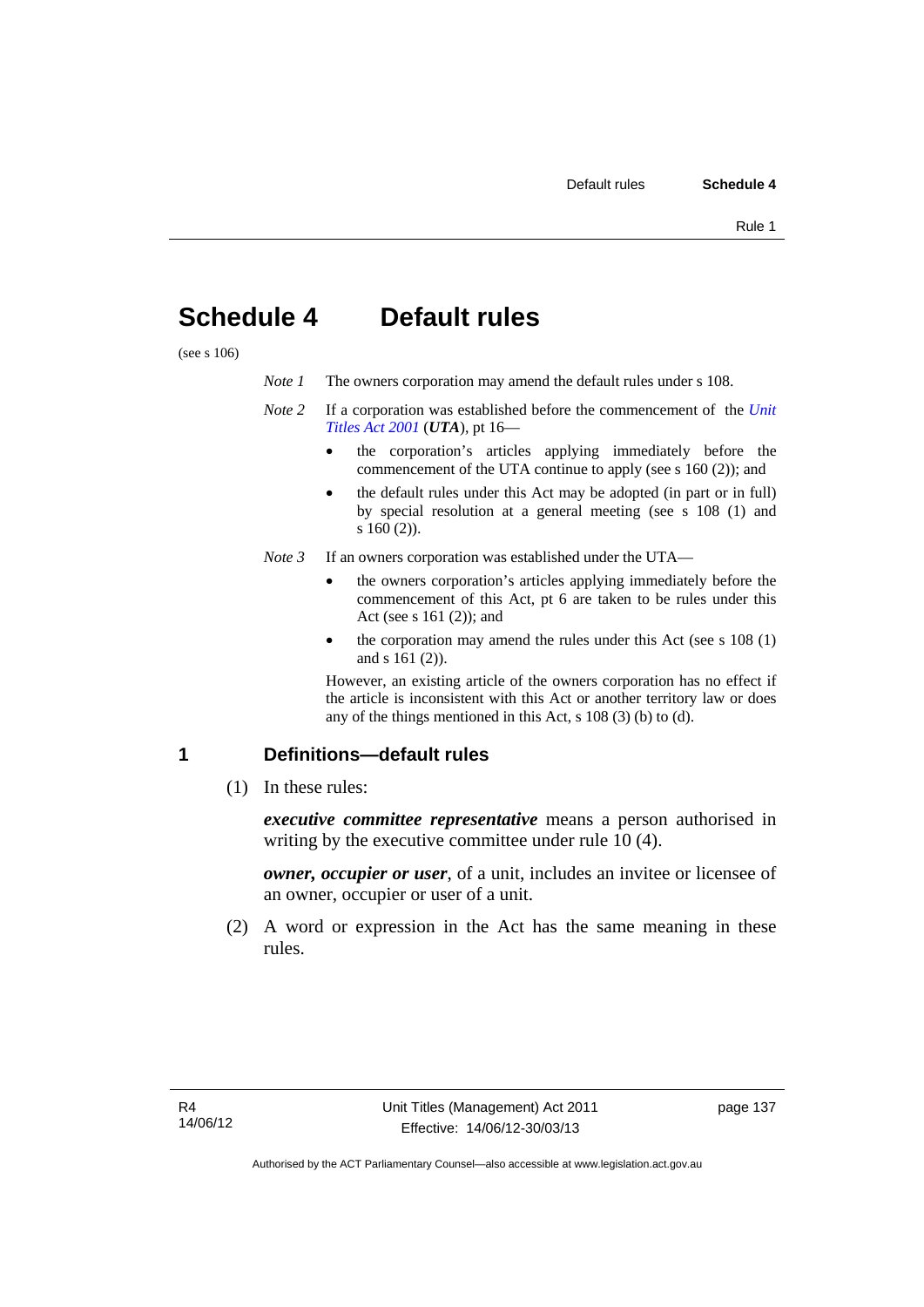#### **Schedule 4** Default rules

Rule 2

# **2 Payment of rates and taxes by unit owners**

A unit owner must pay all rates, taxes and any other amount payable for the unit.

# **3 Repairs and maintenance**

- (1) A unit owner must ensure that the unit is in a state of good repair.
- (2) A unit owner must carry out any work in relation to the unit, and do anything else in relation to the unit, that is required by a territory law.

# **4 Erections and alterations**

- (1) A unit owner may erect or alter any structure in or on the unit or the common property only—
	- (a) in accordance with the express permission of the owners corporation by unopposed resolution; and
	- (b) in accordance with the requirements of any applicable territory law (for example, a law requiring development approval to be obtained for the erection or alteration).
		- *Note* An example is part of the Act, is not exhaustive and may extend, but does not limit, the meaning of the provision in which it appears (see [Legislation Act,](http://www.legislation.act.gov.au/a/2001-14) s 126 and s 132).
- (2) Permission may be given subject to conditions stated in the resolution.

# **5 Use of common property**

A unit owner must not use the common property, or permit it to be used, to interfere unreasonably with the use and enjoyment of the common property by an owner, occupier or user of another unit.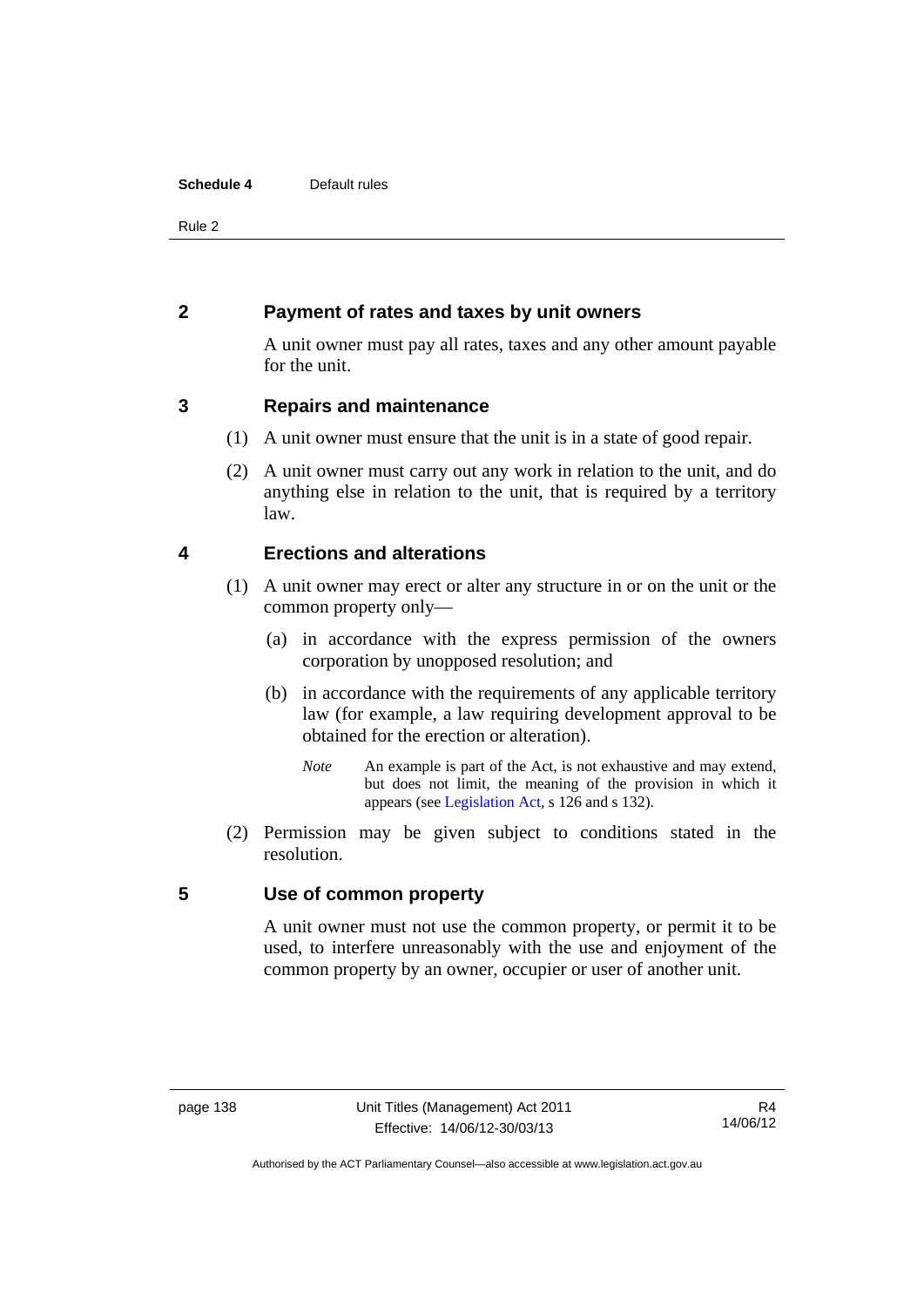# **6 Hazardous use of unit**

A unit owner must not use the unit, or permit it to be used, so as to cause a hazard to an owner, occupier or user of another unit.

# **7 Use of unit—nuisance or annoyance**

- (1) A unit owner must not use the unit, or permit it to be used, in a way that causes a nuisance or substantial annoyance to an owner, occupier or user of another unit.
- (2) This rule does not apply to a use of a unit if the executive committee has given an owner, occupier or user of the unit written permission for that use.
- (3) Permission may be given subject to stated conditions.
- (4) Permission may be withdrawn by special resolution of the owners corporation.

# **8 Noise**

- (1) A unit owner must not make, or permit to be made, such a noise within the unit as might (in the circumstances) be reasonably likely to cause substantial annoyance to an owner, occupier or user of another unit.
- (2) This rule does not apply to the making of a noise if the executive committee has given the person responsible for making the noise written permission to do so.
- (3) Permission may be given subject to stated conditions.
- (4) Permission may be withdrawn by special resolution of the owners corporation.

# **9 Illegal use of unit**

A unit owner must not use the unit, or permit it to be used, to contravene a law in force in the ACT.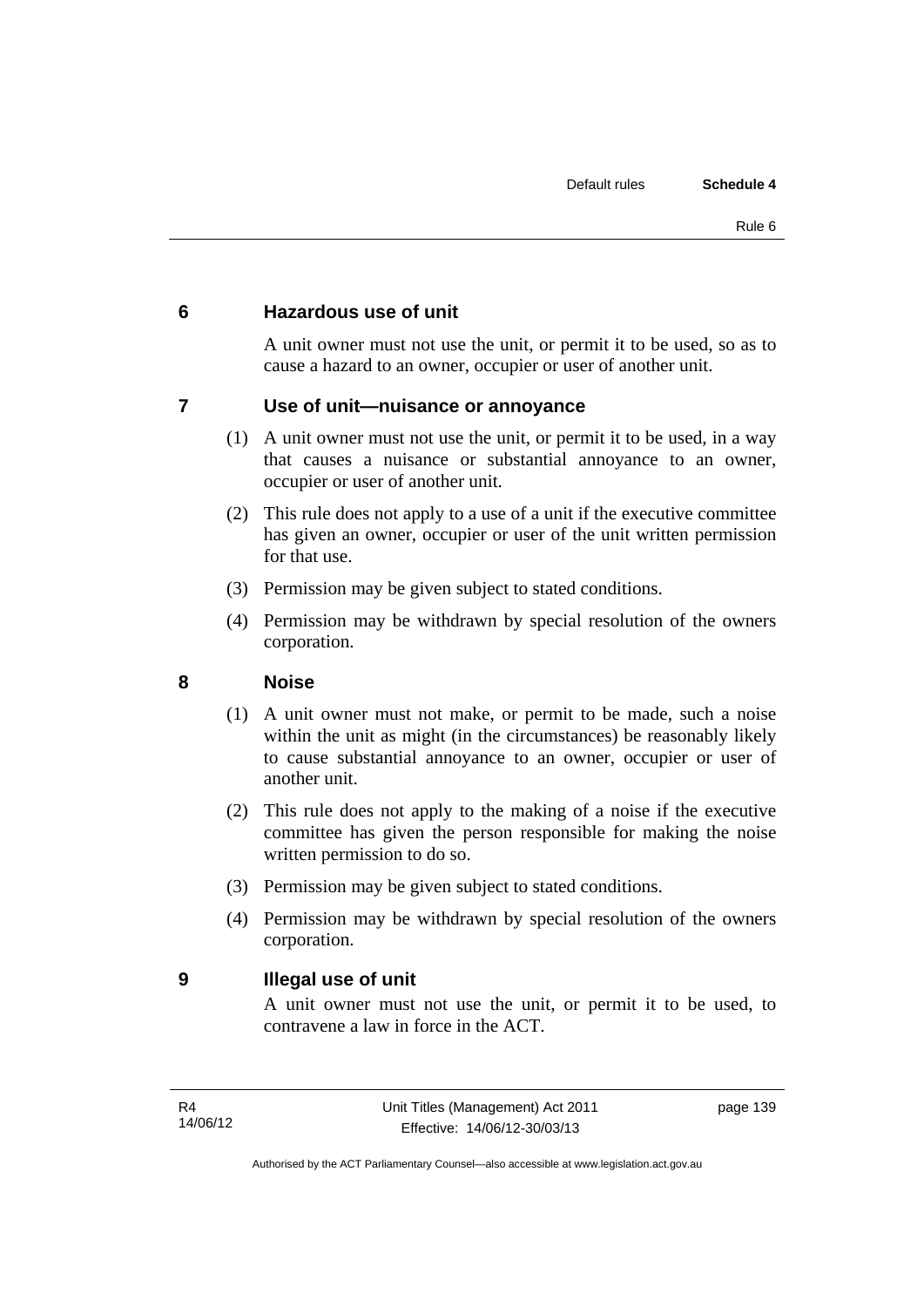#### **Schedule 4** Default rules

Rule 10

#### **10 What may an executive committee representative do?**

- (1) An executive committee representative may do any of the following in relation to a unit at all reasonable times:
	- (a) if the committee has reasonable grounds for suspecting that there is a breach of the Act or these rules in relation to a unit inspect the unit to investigate the breach;
	- (b) carry out any maintenance required under the Act or these rules;
	- (c) do anything else the owners corporation is required to do under the Act or these rules.
- (2) An executive committee representative may enter a unit and remain in the unit for as long as is necessary to do something mentioned in subrule (1).
- (3) An executive committee representative is not authorised to do anything in relation to a unit mentioned in subrule (1) unless—
	- (a) the executive committee or the representative has given the owner, occupier or user of the unit reasonable notice of his or her intention to do the thing; or
	- (b) in an emergency, it is essential that it be done without notice.
- (4) The executive committee may give a written authority to a person to represent the corporation under this rule.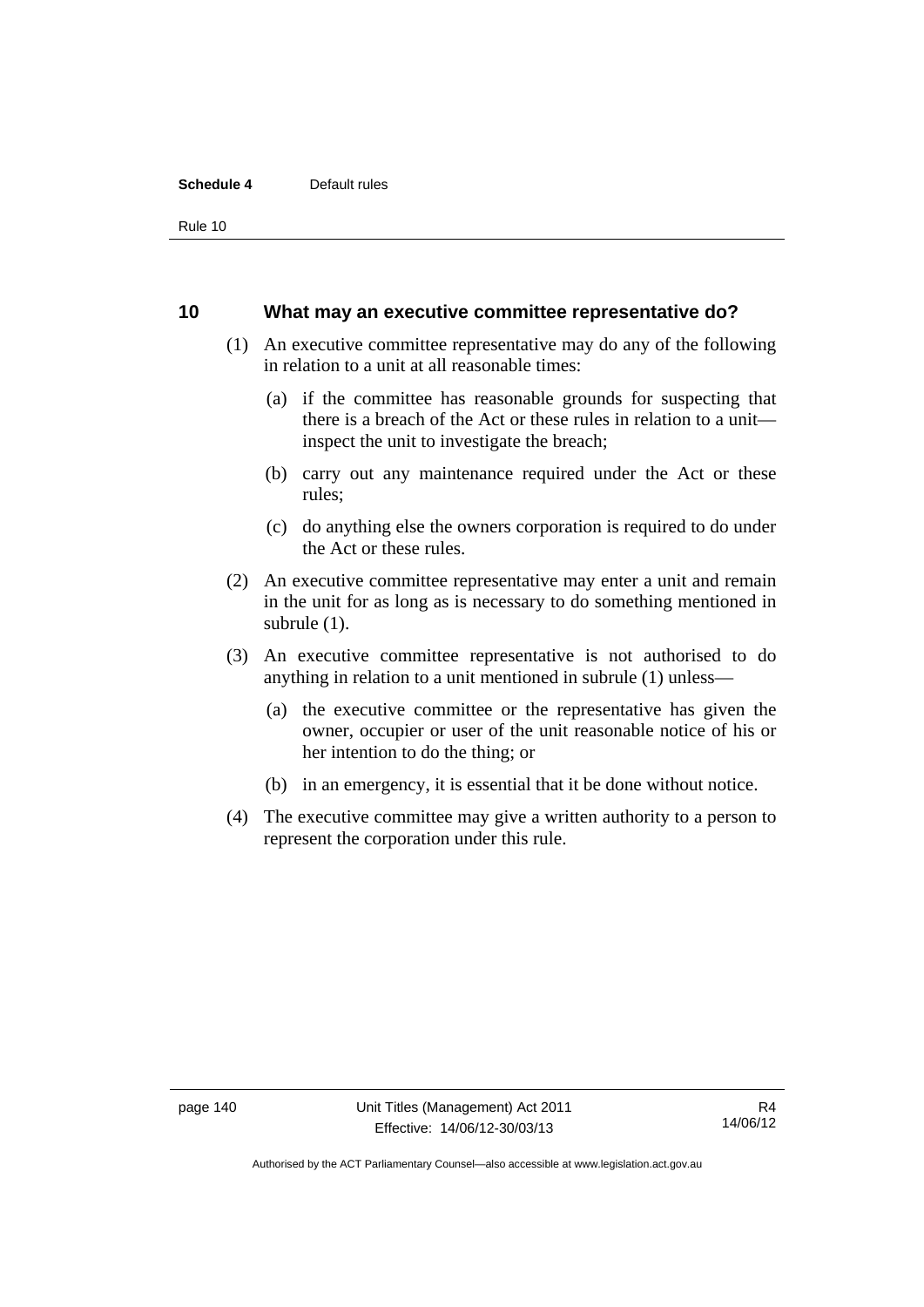# **11 Seal of owners corporation**

For the attaching of the seal of the owners corporation to a document to be effective—

- (a) the seal must be attached by decision of the executive committee; and
	- *Note* Executive committee decisions must be made by majority vote, or by unanimous vote if there are only 2 members of the committee (see sch 2, s 2.10).
- (b) the seal must be attached in the presence of 2 executive members; and
- (c) the executive members witnessing the attaching of the seal must sign the document as witnesses.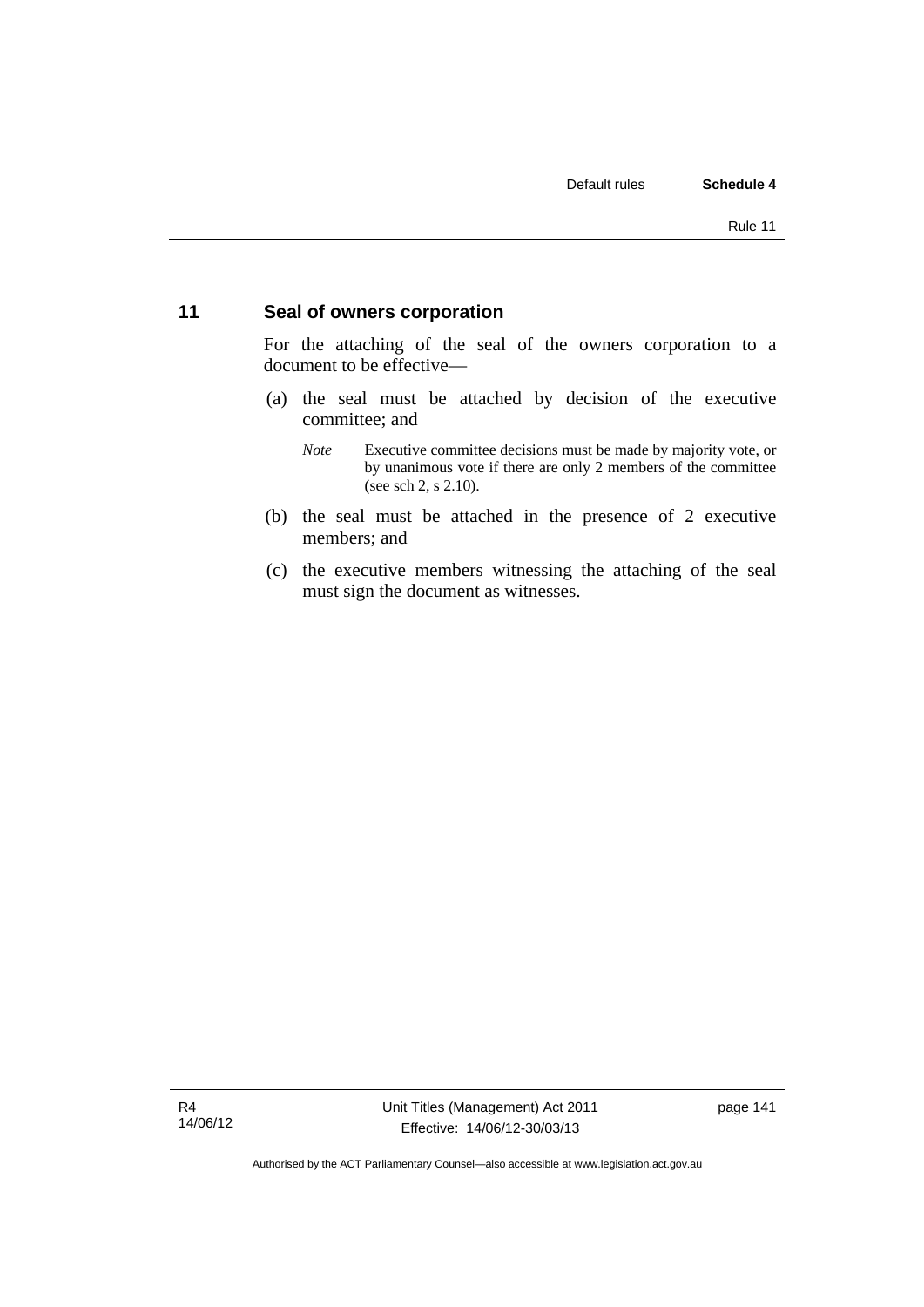# **Dictionary**

(see s 3)

- *Note 1* The [Legislation Act](http://www.legislation.act.gov.au/a/2001-14) contains definitions and other provisions relevant to this Act.
- *Note 2* For example, the [Legislation Act,](http://www.legislation.act.gov.au/a/2001-14) dict, pt 1, defines the following terms:
	- ACAT
	- appoint
	- bankrupt or personally insolvent
	- contravene
	- corporation
	- director-general
	- exercise
	- function
	- individual
	- planning and land authority.

*address for correspondence*, of a company, means the address of the company's office, as registered under the law under which the company is incorporated (if provided by the law).

*administration order*—see section 136 (Who may apply for an administration order?).

*administrative fund*, for division 5.2 (Administrative, special purpose and sinking funds)—see section 73.

*administrator*, of an owners corporation, means a person who is appointed as the administrator of the corporation under part 10 (Administrators).

*appoint* includes engage.

#### *building*—

- (a) for this Act generally—see the *[Unit Titles Act 2001](http://www.legislation.act.gov.au/a/2001-16)*, dictionary; and
- (b) for division 5.4 (Insurance)—see section 99.

R4 14/06/12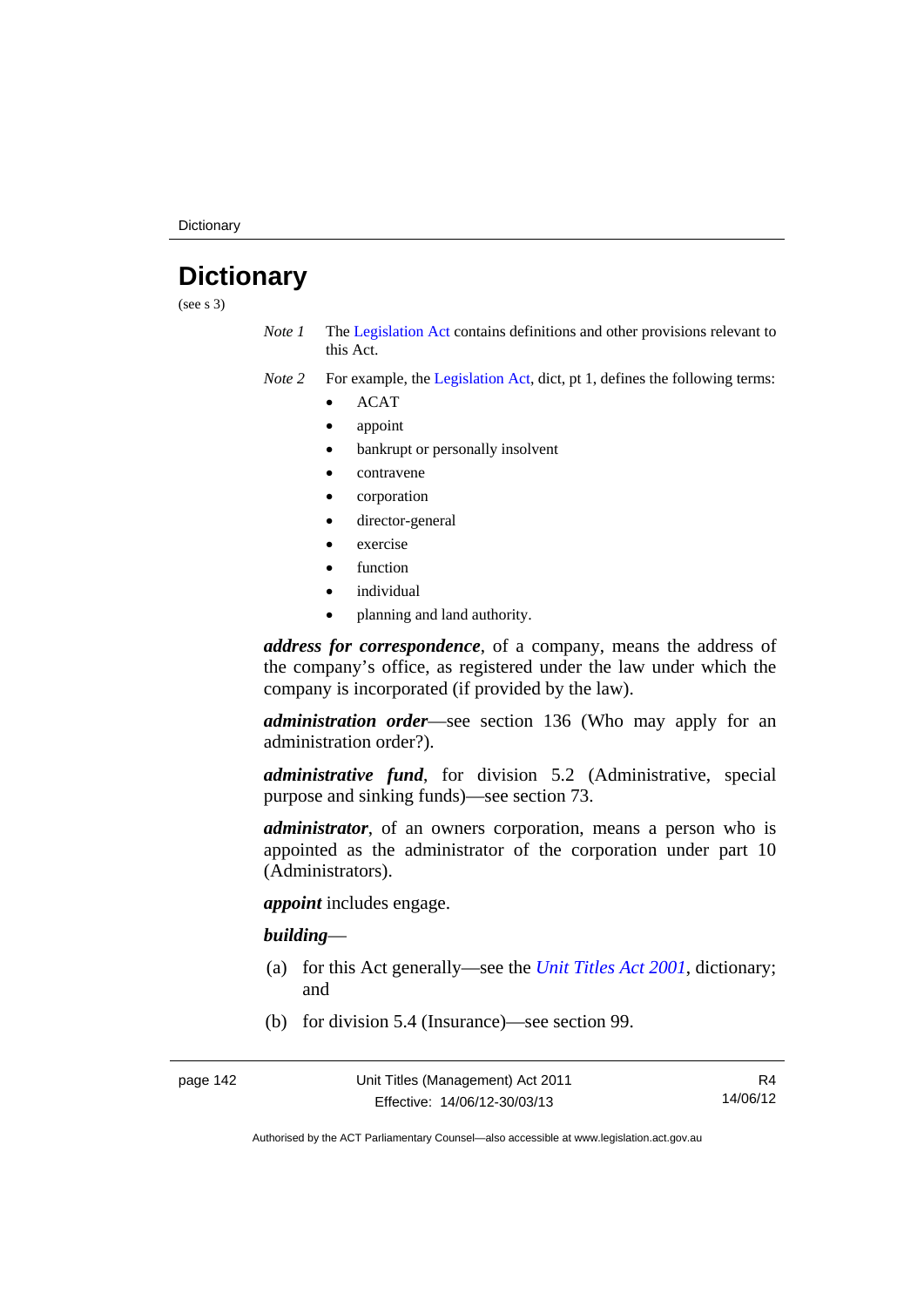*building and development provision*, in relation to a lease—see the *[Planning and Development Act 2007](http://www.legislation.act.gov.au/a/2007-24)*, section 234.

*class A unit*—see the *[Unit Titles Act 2001](http://www.legislation.act.gov.au/a/2001-16)*, section 10.

*class B unit*—see the *[Unit Titles Act 2001](http://www.legislation.act.gov.au/a/2001-16)*, section 11.

*common property*—see the *[Unit Titles Act 2001](http://www.legislation.act.gov.au/a/2001-16)*, section 13.

*communications officer*, for an owners corporation, means the owners corporation communications officer appointed by the owners corporation under section 66.

*company* means a corporation.

*Note Corporation*—see the [Legislation Act,](http://www.legislation.act.gov.au/a/2001-14) dictionary, pt 1.

*corporate register*—see section 113.

*court* includes the ACAT.

*default rules*—see section 106.

*developer*—see the *[Unit Titles Act 2001](http://www.legislation.act.gov.au/a/2001-16)*, section 17.

*developer control period*, for a units plan, means the period that—

- (a) starts on the day the owners corporation for the units plan is established; and
- (b) ends on the day people other than the developer hold  $\frac{1}{3}$  or more of the unit entitlements for the units plan.

*development*, of a unit or common property—see the *[Unit Titles](http://www.legislation.act.gov.au/a/2001-16)  [Act 2001](http://www.legislation.act.gov.au/a/2001-16)*, dictionary.

*eligible person*, for a unit or common property in relation to which access to information is required, means—

- (a) the owner, or another person with an interest in the unit, or in an easement over the common property; or
- (b) for a unit that is owned, or part-owned, by a company—the representative of the company; or

page 143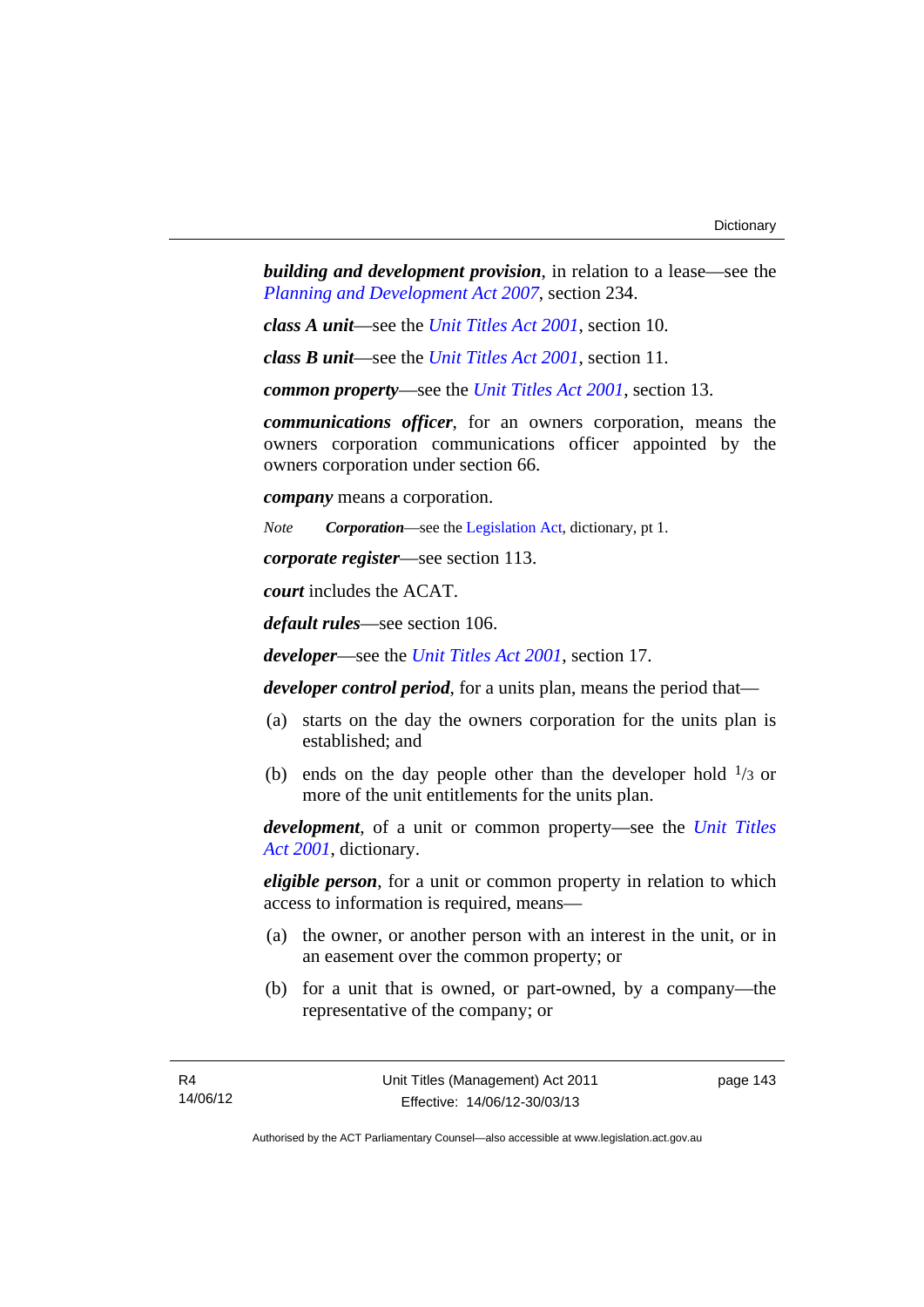- (c) anyone authorised in writing by a person mentioned in paragraph (a) or (b); or
- (d) if access to the information is necessary or desirable for the administration of this Act—the planning and land authority.

*entitled to vote*, in relation to a motion at a general meeting of an owners corporation, means a person who is entitled to vote on the motion under schedule 3, section 3.20.

*executive committee*, of an owners corporation, means the executive committee of the corporation established under section 34.

*executive committee representative*, for schedule 4 (Default rules)—see schedule 4, rule 1 (1).

*executive member* means a member of an executive committee.

*expected sinking fund expenditure*, for division 5.2 (Administrative, special purpose and sinking funds)—see section 83.

*financed service contract*, for part 9 (Protection of financiers for service contracts)—see section 130.

*financial year*, for an owners corporation, means—

- (a) a period of 12 months beginning on 1 July; or
- (b) any other period of 12 months decided by the owners corporation.

*financier*, for part 9 (Protection of financiers for service contracts)—see section 131.

*full name*, of a company, means the full name of the company together with the full name of its secretary or public officer (or an equivalent office-holder).

R4 14/06/12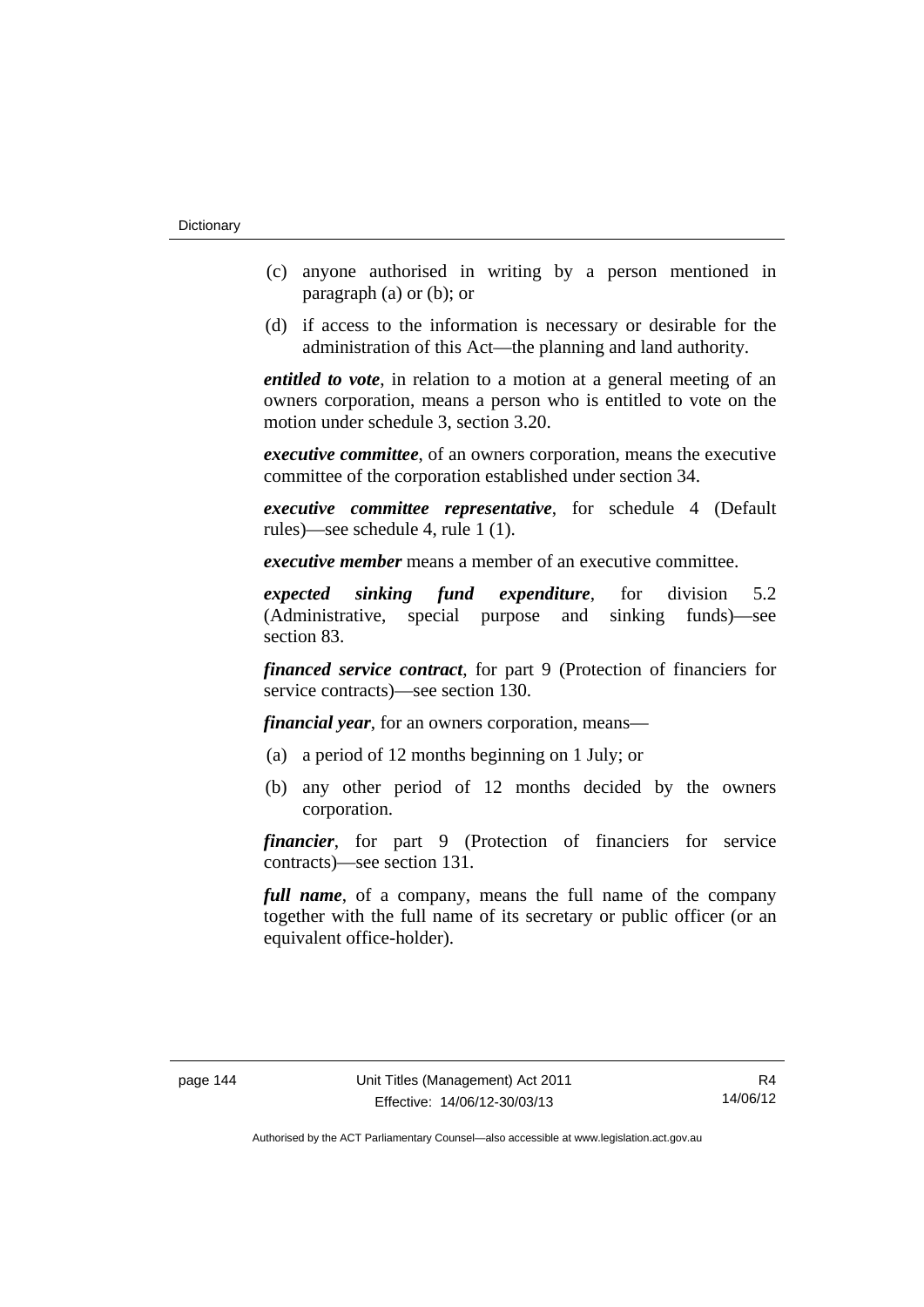*general fund*, of an owners corporation, for division 5.2 (Administrative, special purpose and sinking funds)—see section 72.

*general fund budget*, for division 5.2 (Administrative, special purpose and sinking funds)—see section 75 (1).

*general fund contribution*—see section 78 (1).

*install* includes build, place, connect or erect.

*interest*—see the *[Unit Titles Act 2001](http://www.legislation.act.gov.au/a/2001-16)*, dictionary.

*interested party*, for an administration order—see section 136 (Who may apply for an administration order?).

*land* means—

- (a) for this Act generally—the land subdivided by the units plan; and
- (b) for division 5.4 (Insurance)—see section 99.

*lease*, of a unit or common property—see the *[Unit Titles Act 2001](http://www.legislation.act.gov.au/a/2001-16)*, dictionary.

*lessee—*see the *[Unit Titles Act 2001](http://www.legislation.act.gov.au/a/2001-16)*, dictionary.

*maintenance*, of a building, a facility for a utility service or a utility conduit, means maintenance in good repair and working order, and includes—

- (a) repair; and
- (b) replacement; and
- (c) renewal; and
- (d) restoration.

*management contract*, for division 4.2 (Managers)—see section 49. *management services*, for division 4.2 (Managers)—see section 49. *manager*—see section 49.

page 145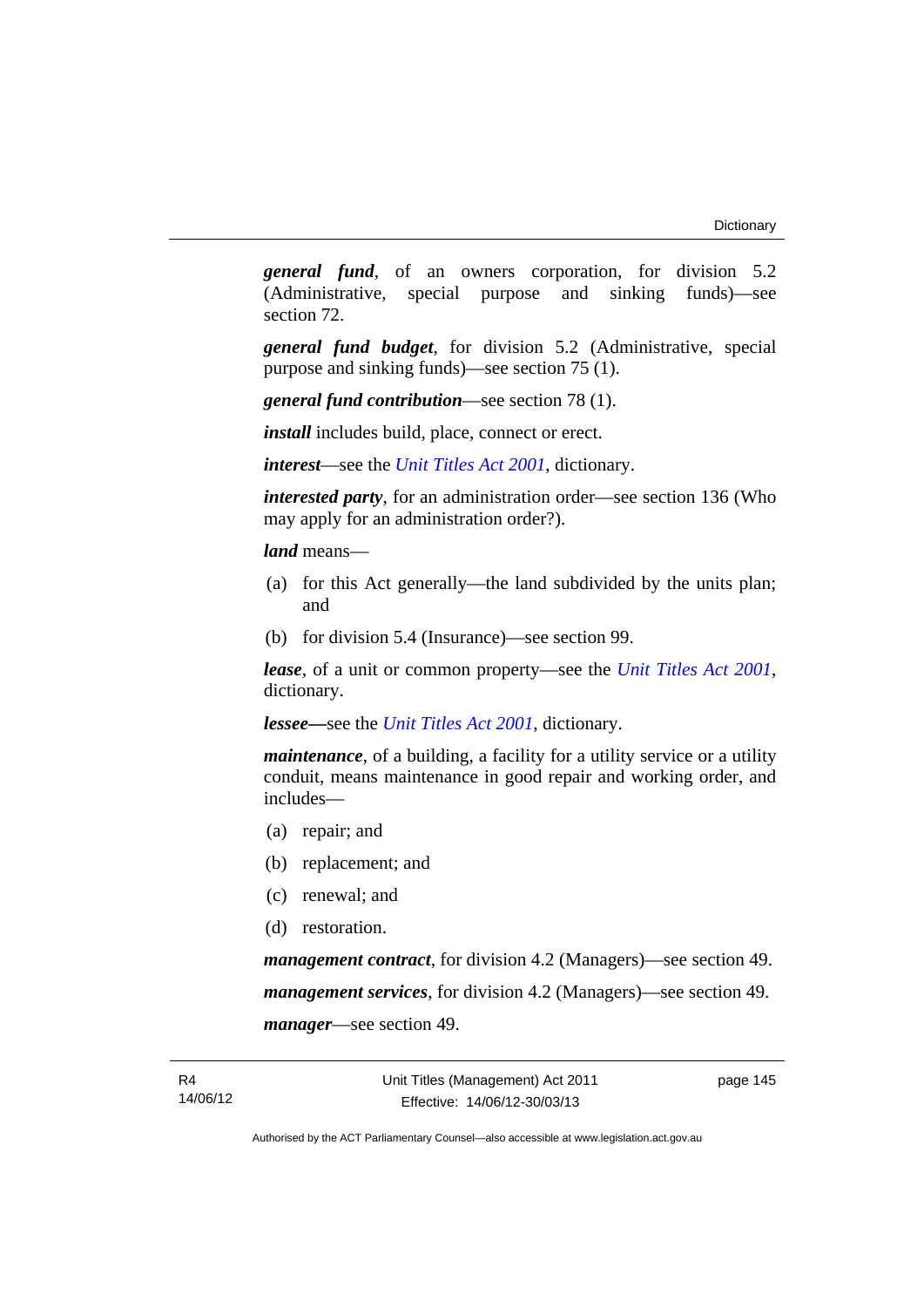*member*, of an owners corporation, are the members under section 10.

*mortgage* means a registered mortgage, or a registered encumbrance, within the meaning of the *[Land Titles Act 1925](http://www.legislation.act.gov.au/a/1925-1)*.

*mortgagee* means—

- (a) for a unit—the registered proprietor of a mortgage of the lease of the unit; or
- (b) in any other case—the registered proprietor of a mortgage.

*mortgagee voting notice*—see schedule 3, section 3.23 (Voting by mortgagees).

*mortgage insurance policy*—see section 142.

*ordinary resolution* means a resolution of a general meeting passed as required by schedule 3, section 3.15.

*owner* means—

- (a) for a unit—the registered proprietor of the lease of the unit and includes a part-owner; or
	- *Note* The term *unit owner* is also defined in the dictionary with the same meaning.
- (b) for common property—the owners corporation.

*owner, occupier or user*, of a unit, for schedule 4 (Default rules) see schedule 4, rule 1 (1).

*owners corporation*, for a units plan, means a corporation established under section 8.

*part-owner*, of a unit, means a person registered as a joint tenant or tenant in common in relation to the unit.

*Note* Joint proprietors of a unit must be registered as either joint tenants or tenants in common (see *Land Titles Act 192*5, s 54).

R4 14/06/12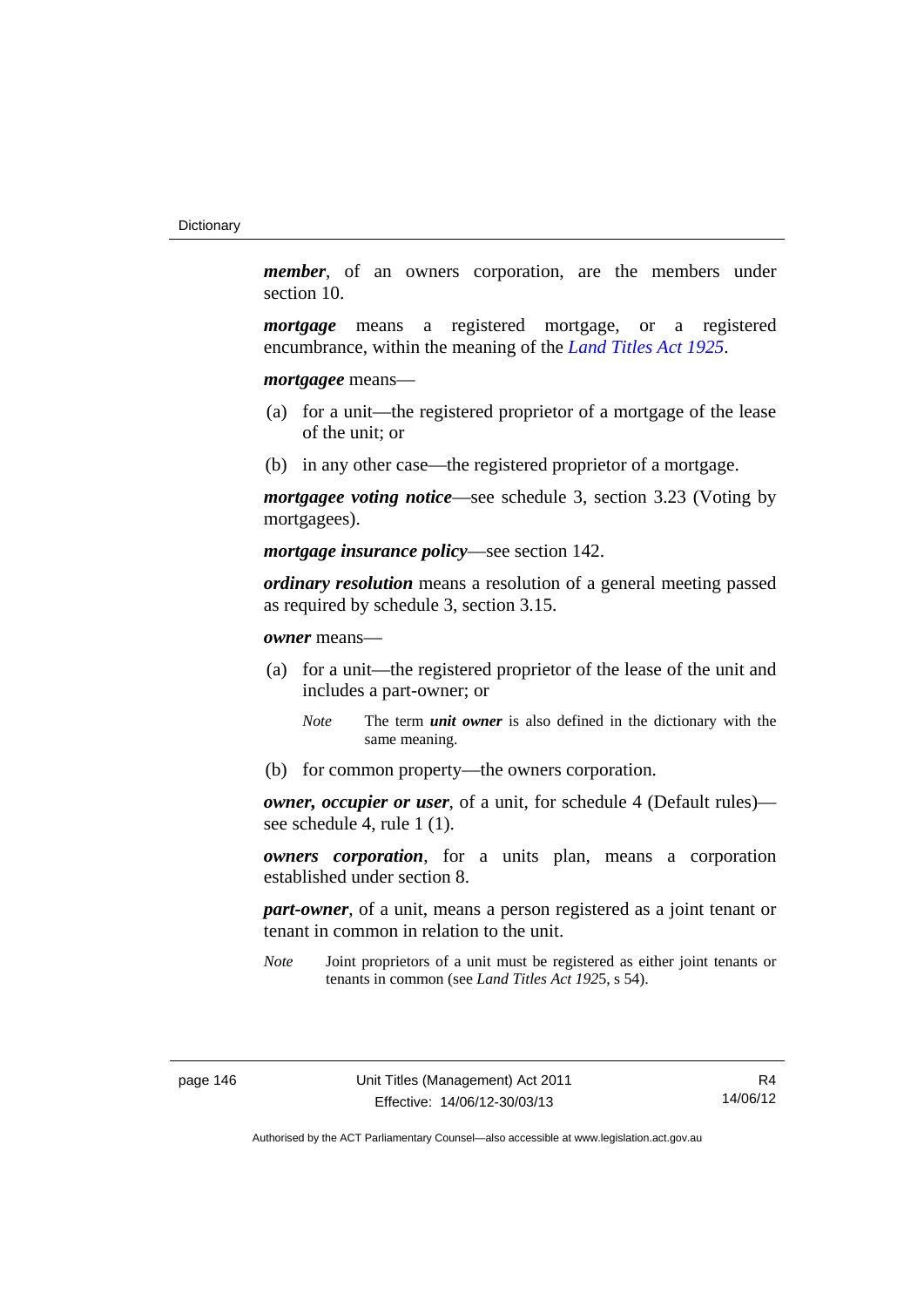*proportional share*, of a contribution payable for a unit, is the proportion of the total contributions payable for all units worked out as follows:

total unit entitlement total contributions  $\times$  unit entitlement of the unit or group of units

*proprietor*, of an interest in land—see the *[Unit Titles Act 2001](http://www.legislation.act.gov.au/a/2001-16)*, dictionary.

*reduced quorum*—see schedule 3, section 3.9 (Quorum at a general meeting—owners corporations with 3 or more members).

*reduced quorum decision*—see schedule 3, section 3.10 (Notice of reduced quorum decisions and adjournments).

*registered—*see the *[Unit Titles Act 2001](http://www.legislation.act.gov.au/a/2001-16)*, dictionary.

#### *representative*—

- (a) for the part-owners of a unit—see section 11 (Part-owners of units—authorisation of representatives); or
- (b) for a company that is the owner or a part-owner of a unit—see section 13 (Company-owned units—authorisation of representatives); or
- (c) for a mortgagee that has given a mortgagee voting notice to an owners corporation—see schedule 3, section 3.23 (Voting by mortgagees).

*rule*, for an owner corporation, means a rule of the corporation under section 106.

*rule infringement notice*—see section 109 (2).

*secretary*, for an owners corporation, means the secretary of the corporation elected under section 40.

*service contract*—see section 59.

*service contractor*—see section 59.

page 147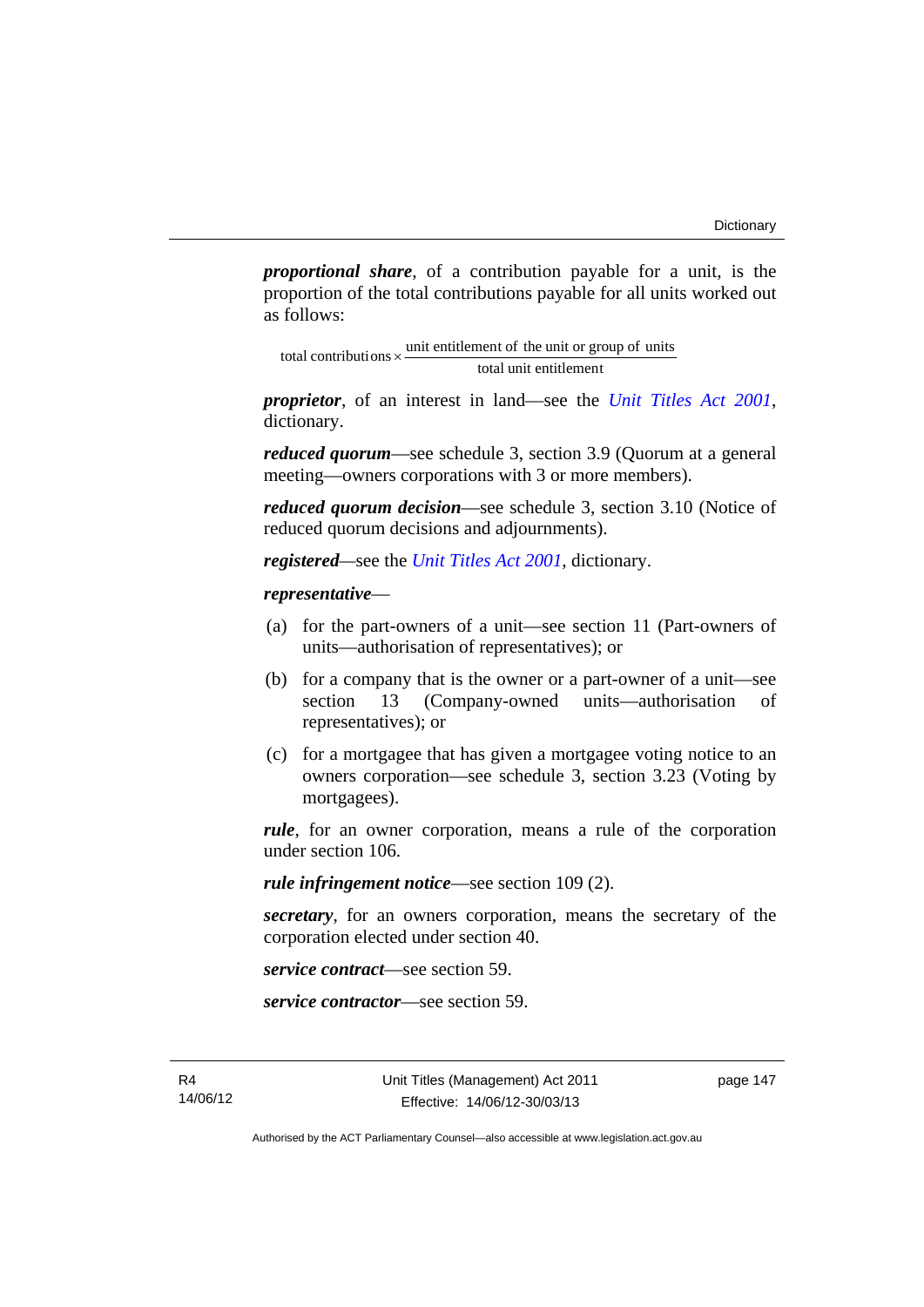*service contractor services*, for division 4.3 (Service contractors) see section 59.

*sinking fund*, for division 5.2 (Administrative, special purpose and sinking funds)—see section 81 (2).

*sinking fund contribution*—see section 89 (1).

*sinking fund plan*, for division 5.2 (Administrative, special purpose and sinking funds)—see section 82 (2).

*special purpose fund*, for division 5.2 (Administrative, special purpose and sinking funds)—see section 74 (1).

*special resolution* means a resolution of a general meeting passed as required by schedule 3, section 3.16.

*staged development*—see the *[Unit Titles Act 2001](http://www.legislation.act.gov.au/a/2001-16)*, section 17 (3) (Unit title applications—general requirements).

*standard quorum*—see schedule 3, section 3.9 (Quorum at a general meeting—owners corporations with 3 or more members).

*sustainability infrastructure*, installed in relation to a units plan—

- (a) means infrastructure and equipment that—
	- (i) improves the environmental sustainability of the units; or
	- (ii) reduces the environmental impact of the owners corporation and the unit owners; and
- (b) includes related utility service connections and equipment.

#### **Examples—par (a)**

solar panels, clothes lines, rainwater tanks

*Note* An example is part of the Act, is not exhaustive and may extend, but does not limit, the meaning of the provision in which it appears (see [Legislation Act,](http://www.legislation.act.gov.au/a/2001-14) s 126 and s 132).

*total general fund contribution*, for division 5.2 (Administrative, special purpose and sinking funds)—see section 75 (2) (a).

R4 14/06/12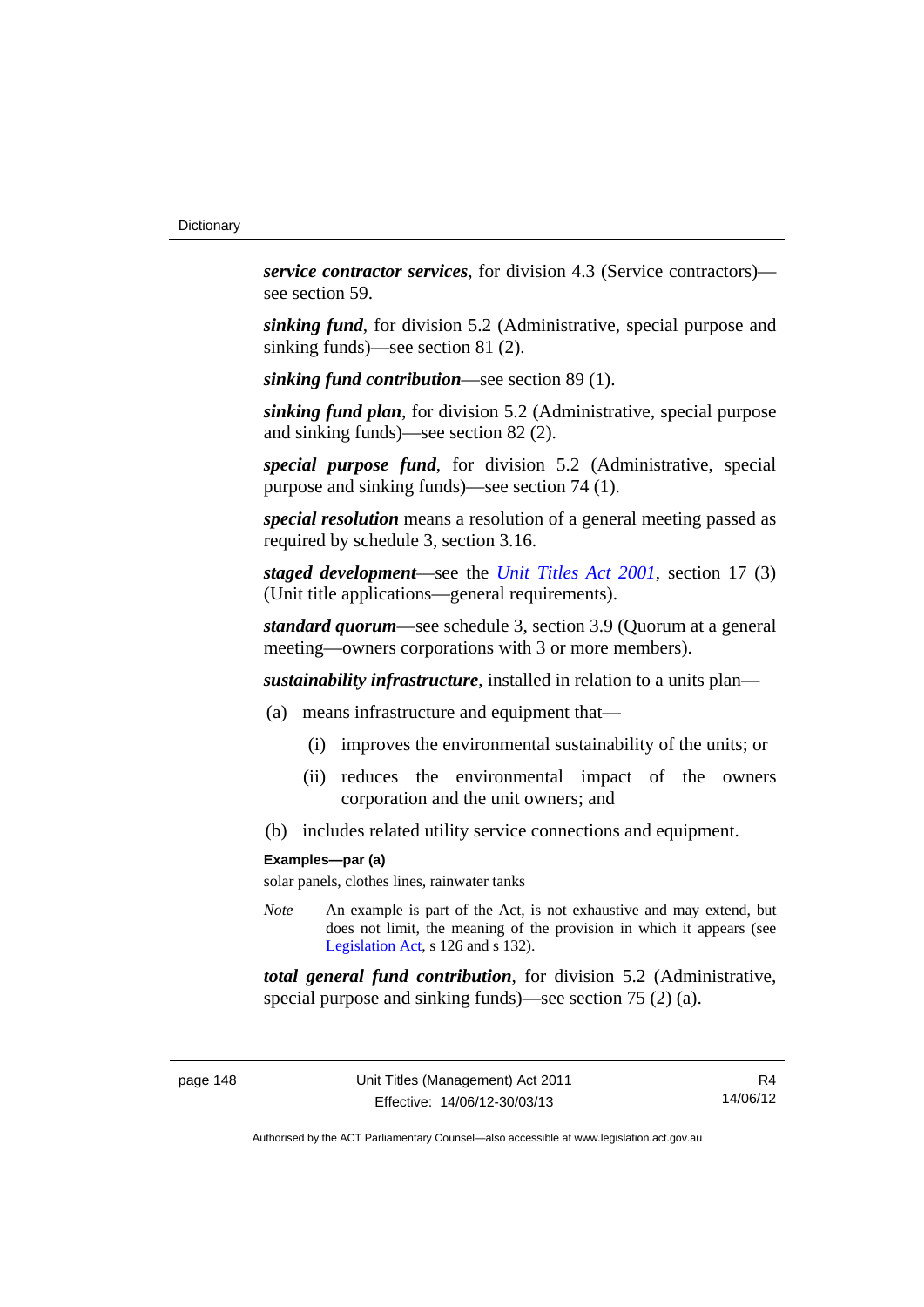*total sinking fund amount*, for division 5.2 (Administrative, special purpose and sinking funds)—see section 72.

*treasurer*, for an owners corporation, means the treasurer of the corporation elected under section 40.

*unanimous resolution* means a resolution of a general meeting passed as required by schedule 3, section 3.18.

*unit*—see the *[Unit Titles Act 2001](http://www.legislation.act.gov.au/a/2001-16)*, section 9.

*unit entitlement*—see the *[Unit Titles Act 2001](http://www.legislation.act.gov.au/a/2001-16)*, section 8.

*unit owner* means the registered proprietor of the lease of the unit and includes a part-owner.

*Note* The term *owner* is also defined in the dictionary with the same meaning.

*units plan*—see the *[Unit Titles Act 2001](http://www.legislation.act.gov.au/a/2001-16)*, dictionary.

*unit subsidiary*—see the *[Unit Titles Act 2001](http://www.legislation.act.gov.au/a/2001-16)*, section 12.

*unit title certificate*—see section 119.

*unopposed resolution* means a resolution of a general meeting passed as required by schedule 3, section 3.17.

*utility conduit*—see the *[Unit Titles Act 2001](http://www.legislation.act.gov.au/a/2001-16)*, dictionary.

*utility infrastructure* means infrastructure and equipment necessary for, or related to, the provision of utility services.

*utility services*—see the *[Unit Titles Act 2001](http://www.legislation.act.gov.au/a/2001-16)*, dictionary.

*voting value*—see schedule 3, section 3.28 (2) (Value of votes).

page 149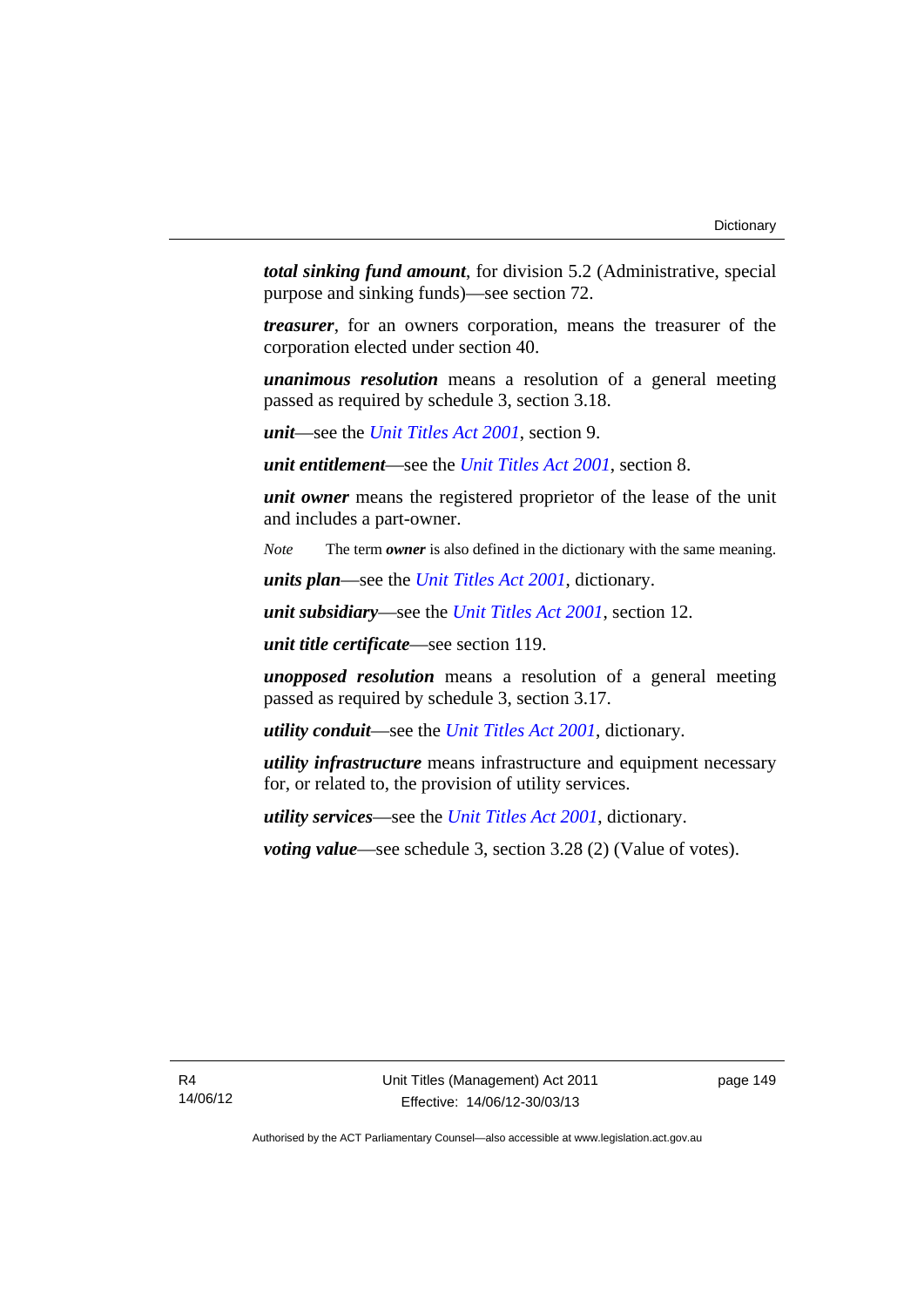1 About the endnotes

# **Endnotes**

# **1 About the endnotes**

Amending and modifying laws are annotated in the legislation history and the amendment history. Current modifications are not included in the republished law but are set out in the endnotes.

Not all editorial amendments made under the *[Legislation Act 2001](http://www.legislation.act.gov.au/a/2001-14)*, part 11.3 are annotated in the amendment history. Full details of any amendments can be obtained from the Parliamentary Counsel's Office.

Uncommenced amending laws are not included in the republished law. The details of these laws are underlined in the legislation history. Uncommenced expiries are underlined in the legislation history and amendment history.

If all the provisions of the law have been renumbered, a table of renumbered provisions gives details of previous and current numbering.

The endnotes also include a table of earlier republications.

|                                                   | $A = Act$<br>$AF =$ Approved form<br>$am = amended$<br>$amdt = amendment$<br>$AR = Assembly resolution$<br>$ch = chapter$<br>$CN =$ Commencement notice<br>$def = definition$<br>$DI = Disallowable instrument$<br>$dict = dictionary$<br>$disallowed = disallowed by the Legislative$<br>Assembly<br>$div = division$<br>$exp = expires/expired$<br>$Gaz = gazette$<br>$hdg = heading$<br>$IA = Interpretation Act 1967$<br>$ins = inserted/added$<br>$LA =$ Legislation Act 2001<br>$LR =$ legislation register | NI = Notifiable instrument<br>$o = order$<br>$om = omitted/repealed$<br>$ord = ordinance$<br>$orig = original$<br>par = paragraph/subparagraph<br>$pres = present$<br>$prev = previous$<br>$(\text{prev}) = \text{previously}$<br>$pt = part$<br>$r = rule/subrule$<br>$reloc = relocated$<br>$remum = renumbered$<br>$R[X]$ = Republication No<br>$RI = reissue$<br>$s = section/subsection$<br>$sch = schedule$<br>$sdiv = subdivision$<br>$SL = Subordinate$ law<br>$sub =$ substituted |
|---------------------------------------------------|-------------------------------------------------------------------------------------------------------------------------------------------------------------------------------------------------------------------------------------------------------------------------------------------------------------------------------------------------------------------------------------------------------------------------------------------------------------------------------------------------------------------|--------------------------------------------------------------------------------------------------------------------------------------------------------------------------------------------------------------------------------------------------------------------------------------------------------------------------------------------------------------------------------------------------------------------------------------------------------------------------------------------|
| $mod = modified/modification$<br>or to be expired | $LRA =$ Legislation (Republication) Act 1996                                                                                                                                                                                                                                                                                                                                                                                                                                                                      | $underlining = whole or part not commenced$                                                                                                                                                                                                                                                                                                                                                                                                                                                |

# **2 Abbreviation key**

page 150 Unit Titles (Management) Act 2011 Effective: 14/06/12-30/03/13

R4 14/06/12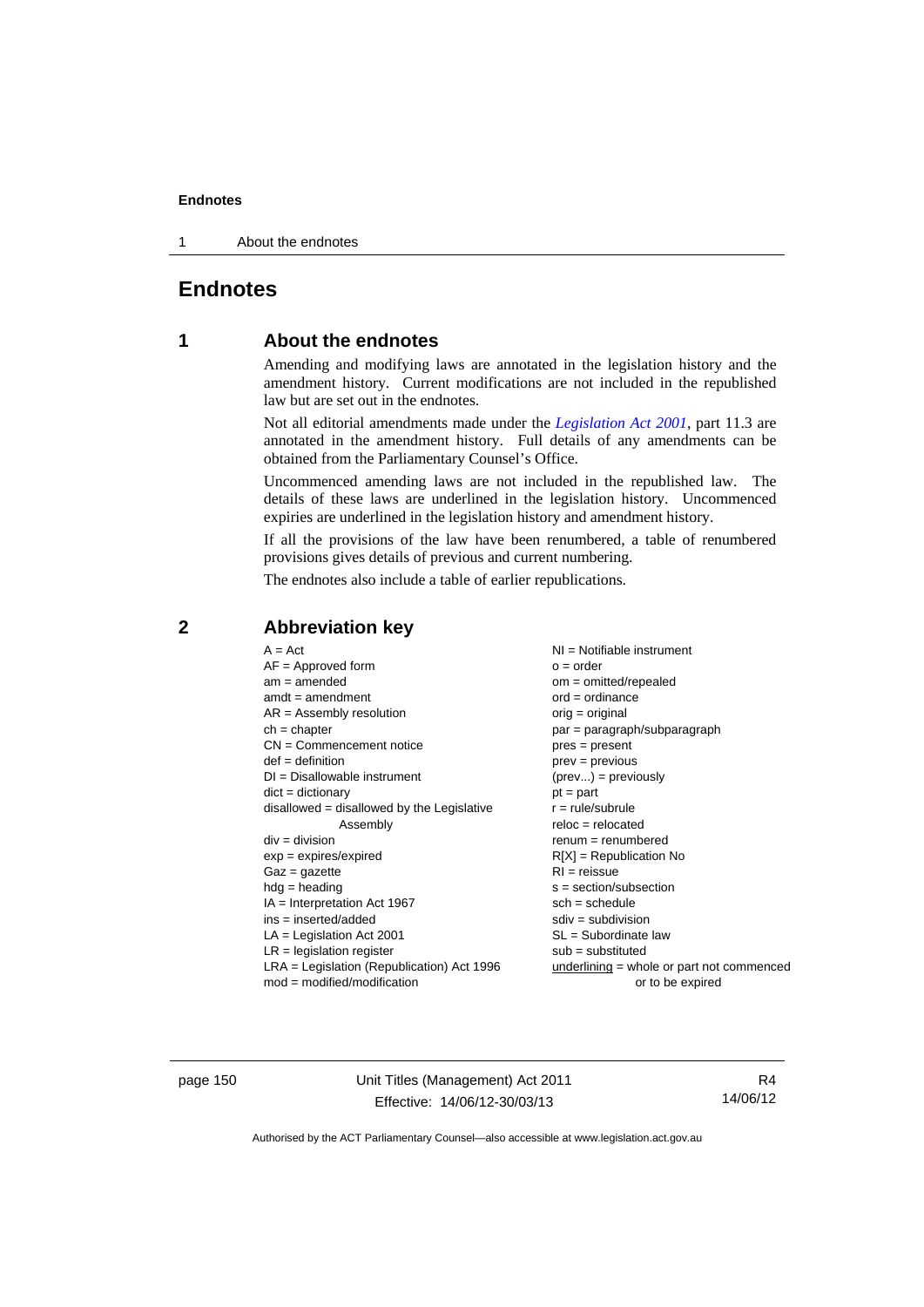## **3 Legislation history**

#### **Unit Titles (Management) Act 2011 A2011-41**

notified LR 3 November 2011

s 1, s 2 commenced 3 November 2011 (LA s 75 (1))

remainder commenced 30 March 2012 (s 2 and [CN2012-6](http://www.legislation.act.gov.au/cn/2012-6/default.asp))

as amended by

#### **[Statute Law Amendment Act 2012](http://www.legislation.act.gov.au/a/2012-21) A2012-21 sch 3 pt 3.51**

notified LR 22 May 2012 s 1, s 2 commenced 22 May 2012 (LA s 75 (1)) sch 3 pt 3.51 commenced 5 June 2012 (s 2 (1))

#### **[Justice and Community Safety Legislation Amendment Act 2012](http://www.legislation.act.gov.au/a/2012-13)**

#### **A2012-30 sch 1 pt 1.5**

notified LR 13 June 2012

- s 1, s 2 commenced 13 June 2012 (LA s 75 (1))
- sch 1 pt 1.5 commenced 14 June 2012 (s 2)

Unit Titles (Management) Act 2011 Effective: 14/06/12-30/03/13

page 151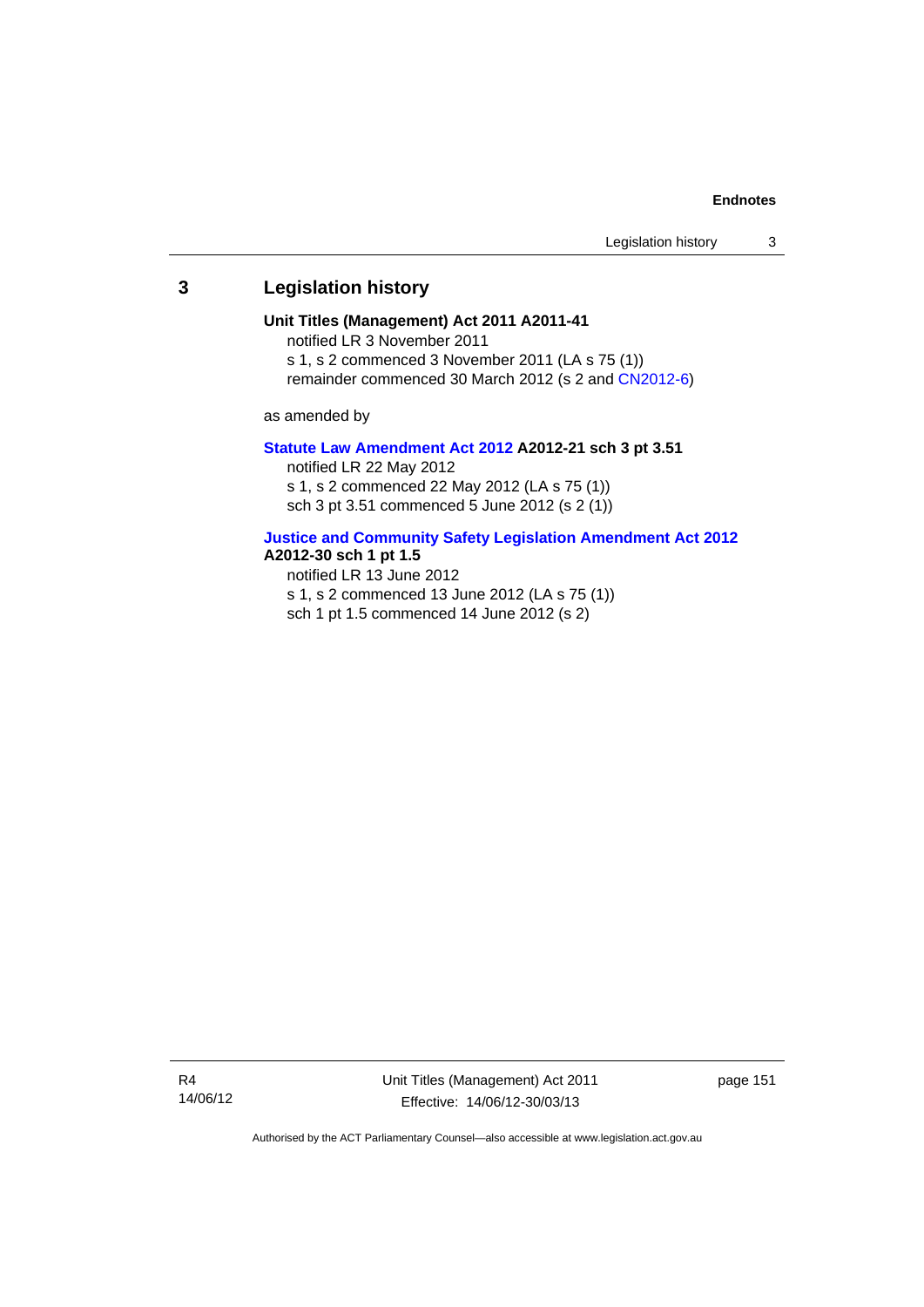| 4 | Amendment history |
|---|-------------------|
|---|-------------------|

# **4 Amendment history**

| <b>Commencement</b><br>s <sub>2</sub>                               | om LA s 89 (4)                                                                                        |
|---------------------------------------------------------------------|-------------------------------------------------------------------------------------------------------|
| <b>Notes</b><br>s <sub>4</sub>                                      | $(2)$ , $(3)$ exp 30 March 2013 (s 4 $(3)$ )                                                          |
| s 8 hdg                                                             | <b>Owners corporation-establishment</b><br>bracketed note exp 30 March 2013 (s 4 (3))                 |
| <b>Owners corporation-legal status</b><br>s 9 hda<br>S <sub>9</sub> | bracketed note exp 30 March 2013 (s 4 (3))<br>am A2012-21 amdt 3.198                                  |
| <b>Members of owners corporation</b><br>s 10 hdg                    | bracketed note exp 30 March 2013 (s 4 (3))                                                            |
| s 11 hdg                                                            | Part-owners of units-authorisation of representatives<br>bracketed note exp 30 March 2013 (s 4 (3))   |
| s 12 hdg                                                            | Part-owners of units-functions of representatives<br>bracketed note exp 30 March 2013 (s 4 (3))       |
| s 13 hdg                                                            | Company-owned units-authorisation of representatives<br>bracketed note exp 30 March 2013 (s 4 (3))    |
| s 14 hda                                                            | <b>Company-owned units-functions of representatives</b><br>bracketed note exp 30 March 2013 (s 4 (3)) |
| <b>Evidence of representative status</b><br>s 15 hdg                | bracketed note exp 30 March 2013 (s 4 (3))                                                            |
| <b>Owners corporation-functions</b><br>s 16 hdg                     | bracketed note exp 30 March 2013 (s 4 (3))                                                            |
| s 18 hdg                                                            | Exemptions for units plans with 4 or fewer units<br>bracketed note exp 30 March 2013 (s 4 (3))        |
| <b>Common property</b><br>s 19 hdg                                  | bracketed note exp 30 March 2013 (s 4 (3))                                                            |
| Dealings with common property<br>s 20 hdg                           | bracketed note exp 30 March 2013 (s 4 (3))                                                            |
| Dealings in property generally<br>s 21 hdg                          | bracketed note exp 30 March 2013 (s 4 (3))                                                            |
| s 22 hdg                                                            | Special privileges relating to common property<br>bracketed note exp 30 March 2013 (s 4 (3))          |
| <b>Maintenance obligations</b><br>s 24 hdg                          | bracketed note exp 30 March 2013 (s 4 (3))                                                            |

page 152 Unit Titles (Management) Act 2011 Effective: 14/06/12-30/03/13

R4 14/06/12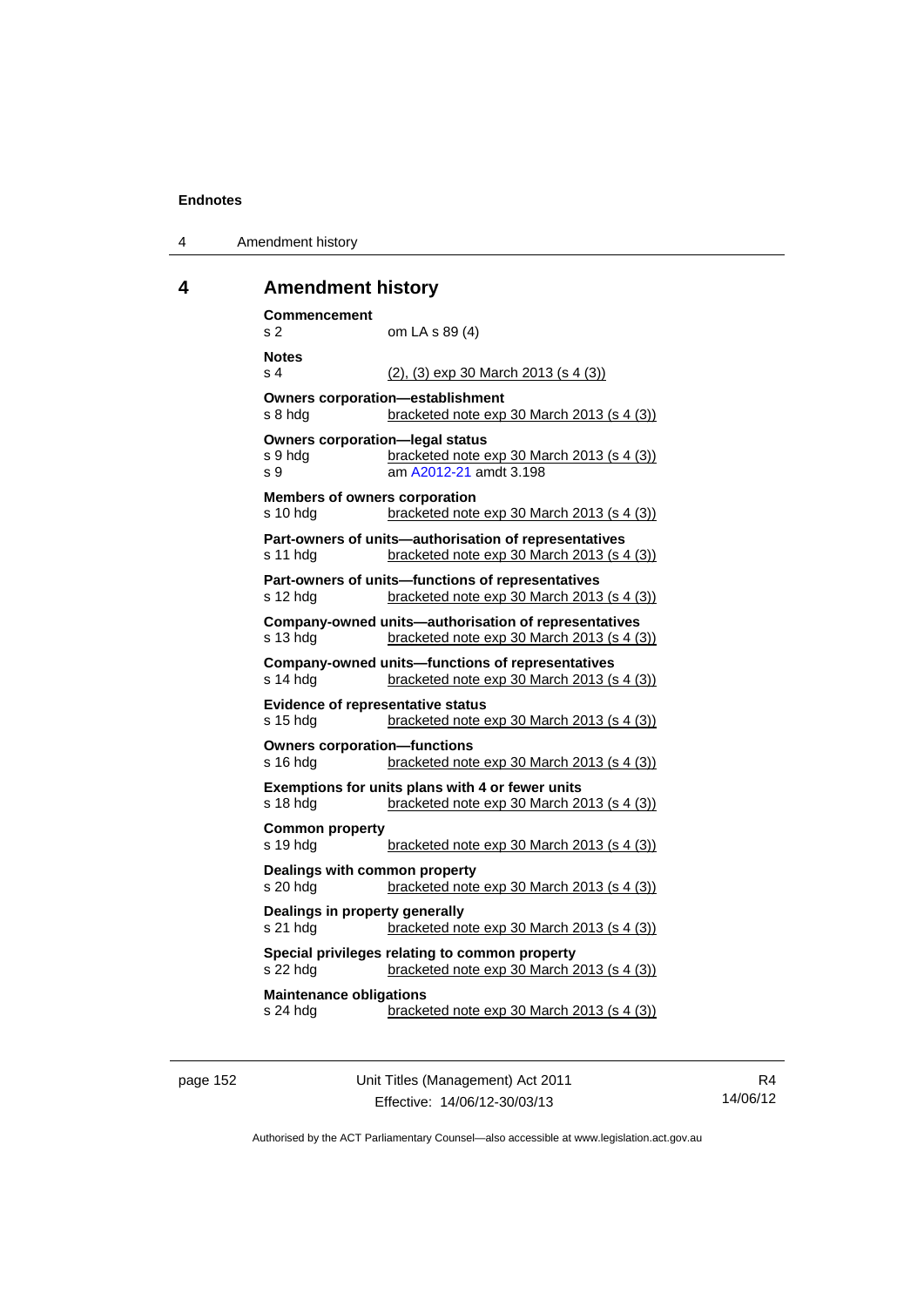| s 25 hdg                                          | Owners corporation may exempt itself from maintenance obligations<br>bracketed note exp 30 March 2013 (s 4 (3))      |
|---------------------------------------------------|----------------------------------------------------------------------------------------------------------------------|
| s 26 hda                                          | Other qualifications on owners corporation's maintenance obligations<br>bracketed note exp 30 March 2013 (s 4 (3))   |
| s 27 hdg                                          | Structural defects-owners corporation may represent members<br>bracketed note exp 30 March 2013 (s 4 (3))            |
| s 28 hda                                          | Owners corporation-entry to units<br>bracketed note exp 30 March 2013 (s 4 (3))                                      |
| s 29 hdg                                          | Work on behalf of particular unit owners or occupiers<br>bracketed note exp 30 March 2013 (s 4 (3))                  |
| s 30 hda                                          | Recovery of costs-agreements under s 29<br>bracketed note exp 30 March 2013 (s 4 (3))                                |
| s 31 hda                                          | Recovery of expenditure resulting from member or unit occupier's fault<br>bracketed note exp 30 March 2013 (s 4 (3)) |
| s 32 hdg                                          | Animals-owners corporation's consent<br>bracketed note exp 30 March 2013 (s 4 (3))                                   |
| s 33 hdg                                          | Restriction on owners corporation during developer control period<br>bracketed note exp 30 March 2013 (s 4 (3))      |
| s 34 hdg                                          | Executive committee-establishment<br>bracketed note exp 30 March 2013 (s 4 (3))                                      |
| <b>Executive committee-functions</b><br>s 35 hda  | bracketed note $exp 30$ March 2013 (s 4 (3))                                                                         |
| s 38 hdg                                          | Executive committee-before the first annual general meeting<br>bracketed note exp 30 March 2013 (s 4 (3))            |
| s 39 hda                                          | Executive committee—at and from the first annual general meeting<br>bracketed note exp 30 March 2013 (s 4 (3))       |
| s 40 hdg                                          | <b>Executive committee-office-holders</b><br>bracketed note exp 30 March 2013 (s 4 (3))                              |
| s 41 hda                                          | Executive committee-chairperson's functions<br>bracketed note exp 30 March 2013 (s 4 (3))                            |
| s 42 hdg                                          | Executive committee-secretary's functions<br>bracketed note exp 30 March 2013 (s 4 (3))                              |
| s 43 hdg                                          | <b>Executive committee-treasurer's functions</b><br>bracketed note exp 30 March 2013 (s 4 (3))                       |
| <b>Executive committee-delegation</b><br>s 44 hdg | bracketed note exp 30 March 2013 (s 4 (3))                                                                           |
|                                                   |                                                                                                                      |

R4 14/06/12 Unit Titles (Management) Act 2011 Effective: 14/06/12-30/03/13

page 153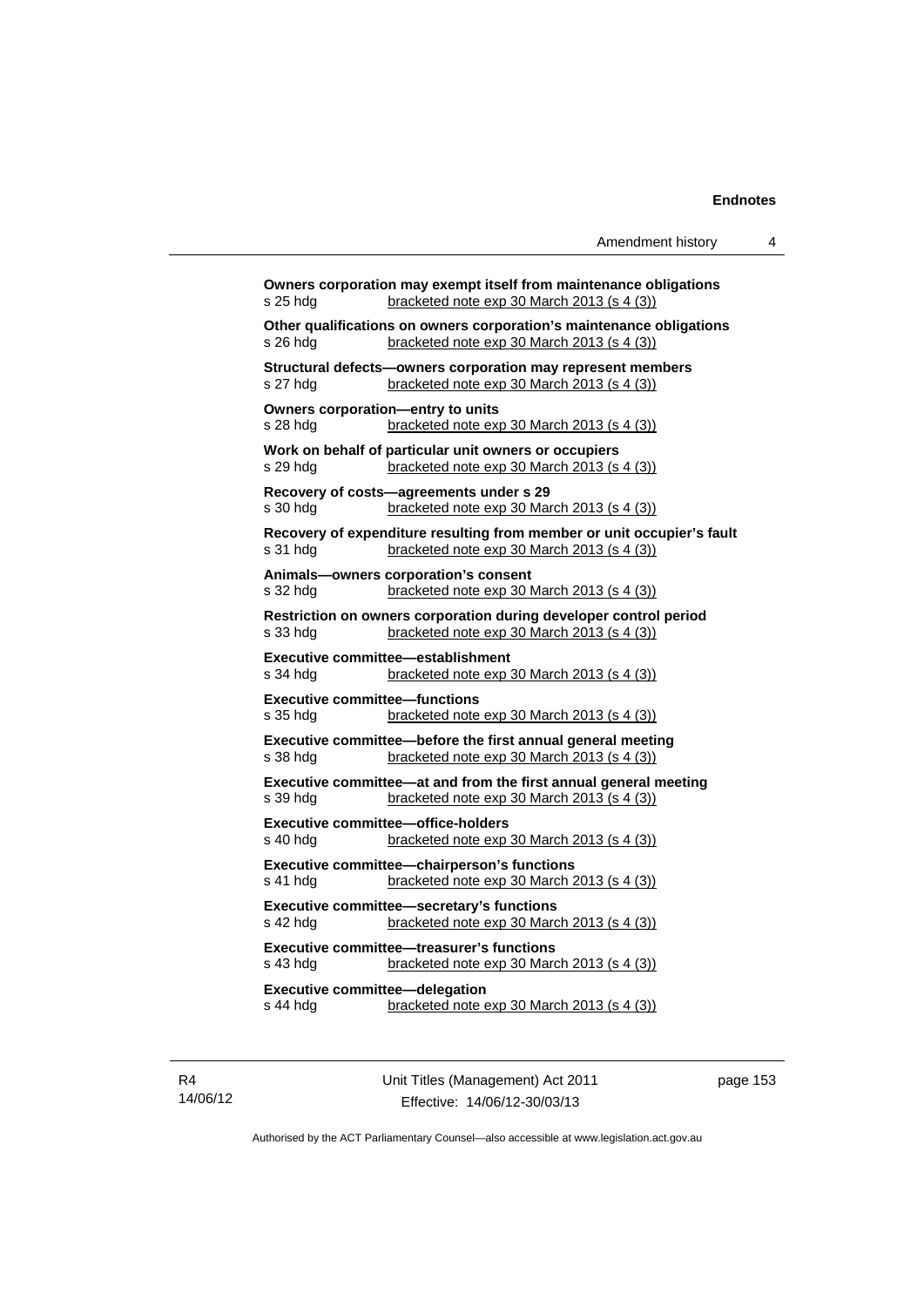| 4 | Amendment history |
|---|-------------------|
|---|-------------------|

| <b>Executive committee-contractors and employees</b><br>bracketed note exp 30 March 2013 (s 4 (3))<br>s 45 hda             |
|----------------------------------------------------------------------------------------------------------------------------|
| Executive committee-validity of acts<br>bracketed note exp 30 March 2013 (s 4 (3))<br>s 48 hda                             |
| Manager-contract<br>s 50 hdg<br>bracketed note exp 30 March 2013 (s 4 (3))                                                 |
| Manager not to be contracted for longer than 3 years<br>bracketed note exp 30 March 2013 (s 4 (3))<br>s 51 hdg             |
| <b>Manager-functions</b><br>s 52 hdg<br>bracketed note exp 30 March 2013 (s 4 (3))                                         |
| <b>Manager-ending contract</b><br>bracketed note exp 30 March 2013 (s 4 (3))<br>s 54 hda                                   |
| <b>Manager-remedial breaches</b><br>s 55 hda<br>bracketed note exp 30 March 2013 (s 4 (3))                                 |
| Manager-code of conduct<br>s 56 hdg<br>bracketed note exp 30 March 2013 (s 4 (3))                                          |
| Manager-public liability insurance<br>s 57 hdg<br>bracketed note exp 30 March 2013 (s 4 (3))                               |
| <b>Manager-delegated functions</b><br>bracketed note exp 30 March 2013 (s 4 (3))<br>s 58 hdg                               |
| Definitions-div 4.3<br>bracketed note exp 30 March 2013 (s 4 (3))<br>s 59 hdg                                              |
| Service contractor-contract<br>s 60 hdg<br>bracketed note exp 30 March 2013 (s 4 (3))                                      |
| Service contractor not to be contracted for longer than 25 years<br>s 61 hdg<br>bracketed note exp 30 March 2013 (s 4 (3)) |
| <b>Service contractor-functions</b><br>s 62 hdg<br>bracketed note exp 30 March 2013 (s 4 (3))                              |
| Service contractor-transfer<br>s 63 hdg<br>bracketed note exp 30 March 2013 (s 4 (3))                                      |
| Service contractor-ending contract<br>s 64 hdg<br>bracketed note exp 30 March 2013 (s 4 (3))                               |
| Service contractor-remedial breaches<br>s 65 hda<br>bracketed note exp 30 March 2013 (s 4 (3))                             |
| <b>Communications officer-appointment</b><br>s 66 hdg<br>bracketed note exp 30 March 2013 (s 4 (3))                        |

page 154 Unit Titles (Management) Act 2011 Effective: 14/06/12-30/03/13

R4 14/06/12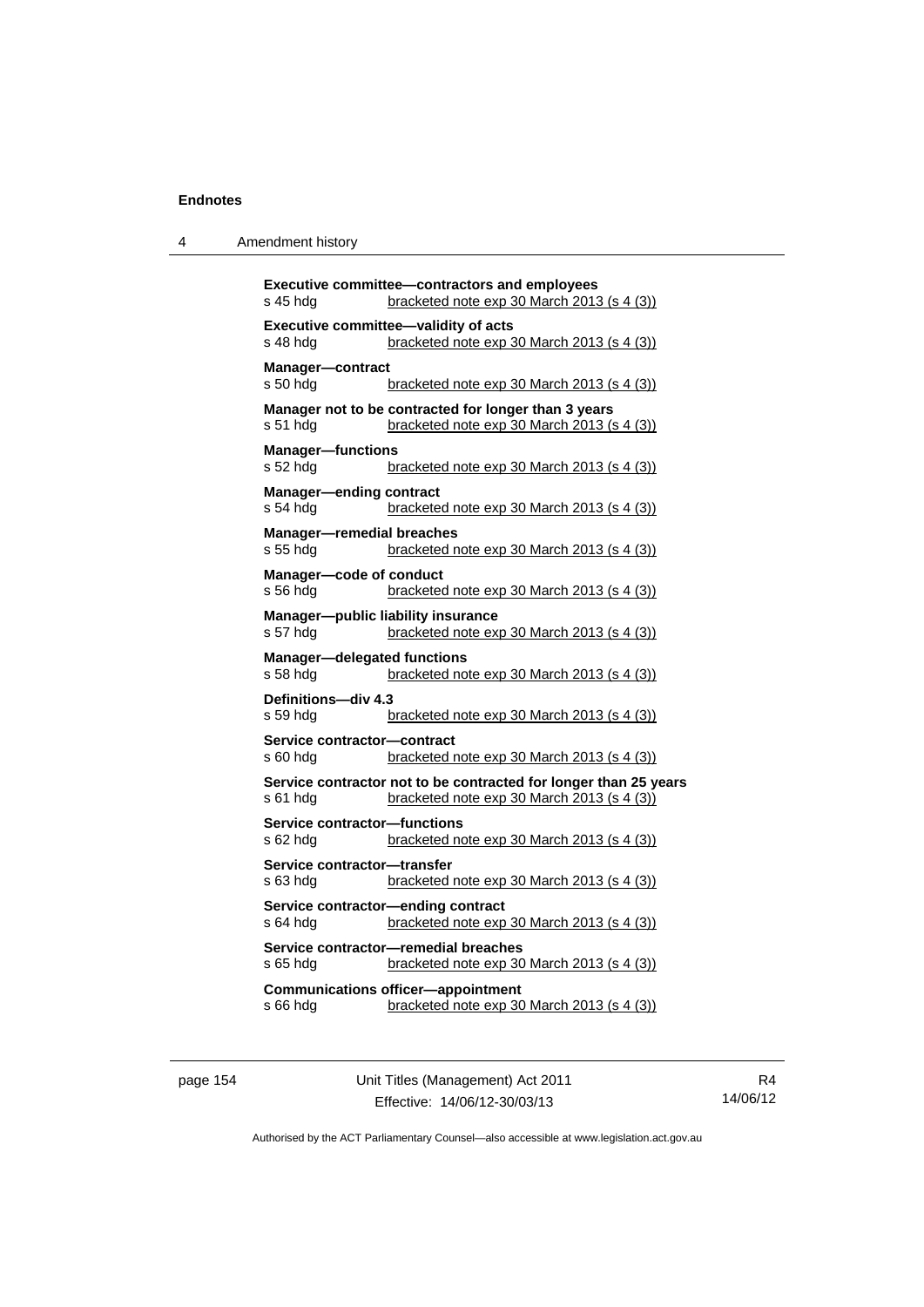|                                               | <b>Communications officer-function</b>                                                                       |
|-----------------------------------------------|--------------------------------------------------------------------------------------------------------------|
| s 67 hda                                      | bracketed note exp 30 March 2013 (s 4 (3))                                                                   |
| s 68 hda                                      | Owners corporation must have bank account<br>bracketed note exp 30 March 2013 (s 4 (3))                      |
| <b>Owners corporation may invest</b>          |                                                                                                              |
| s 69 hdg                                      | bracketed note exp 30 March 2013 (s 4 (3))                                                                   |
| <b>Owners corporation may borrow</b>          |                                                                                                              |
| s 70 hda                                      | bracketed note exp 30 March 2013 (s 4 (3))                                                                   |
| s 71 hdg                                      | Owners corporation must not carry on business<br>bracketed note exp 30 March 2013 (s 4 (3))                  |
| Definitions-div 5.2                           |                                                                                                              |
| s 72 hdq                                      | bracketed note $exp 30$ March 2013 (s 4 (3))                                                                 |
| <b>Administrative fund</b>                    |                                                                                                              |
| s 73 hdg                                      | bracketed note exp 30 March 2013 (s 4 (3))                                                                   |
| Special purpose fund<br>s 74 hdg              | bracketed note exp 30 March 2013 (s 4 (3))                                                                   |
|                                               |                                                                                                              |
| General fund-budget<br>s 75 hdg               | bracketed note exp 30 March 2013 (s 4 (3))                                                                   |
|                                               | General fund-what can fund be used for?                                                                      |
| s 77 hdg                                      | bracketed note $exp 30$ March 2013 (s 4 (3))                                                                 |
| <b>General fund-contributions</b><br>s 78 hdg | bracketed note exp 30 March 2013 (s 4 (3))                                                                   |
|                                               | <b>General fund-notice of contributions</b>                                                                  |
| s 79 hdg                                      | bracketed note exp 30 March 2013 (s 4 (3))                                                                   |
|                                               | General fund-when are contributions payable?                                                                 |
| s 80 hdg                                      | bracketed note exp 30 March 2013 (s 4 (3))                                                                   |
| Sinking fund                                  |                                                                                                              |
| s 81 hdg                                      | bracketed note $exp 30$ March 2013 (s 4 (3))                                                                 |
| Sinking fund plan                             |                                                                                                              |
| s 82 hdg<br>s 82                              | bracketed note exp 30 March 2013 (s 4 (3))<br>am A2012-30 amdt 1.25                                          |
|                                               | (2) note 1 exp 30 March 2013 (s 165 (a))                                                                     |
| s 83 hdg                                      | Sinking fund plan-meaning of expected sinking fund expenditure<br>bracketed note exp 30 March 2013 (s 4 (3)) |
|                                               | Sinking fund plan-when must it be approved?                                                                  |
| s 84                                          | $(1)$ (b) note exp 30 March 2013 (s 165 (b))                                                                 |
|                                               |                                                                                                              |

Unit Titles (Management) Act 2011 Effective: 14/06/12-30/03/13

page 155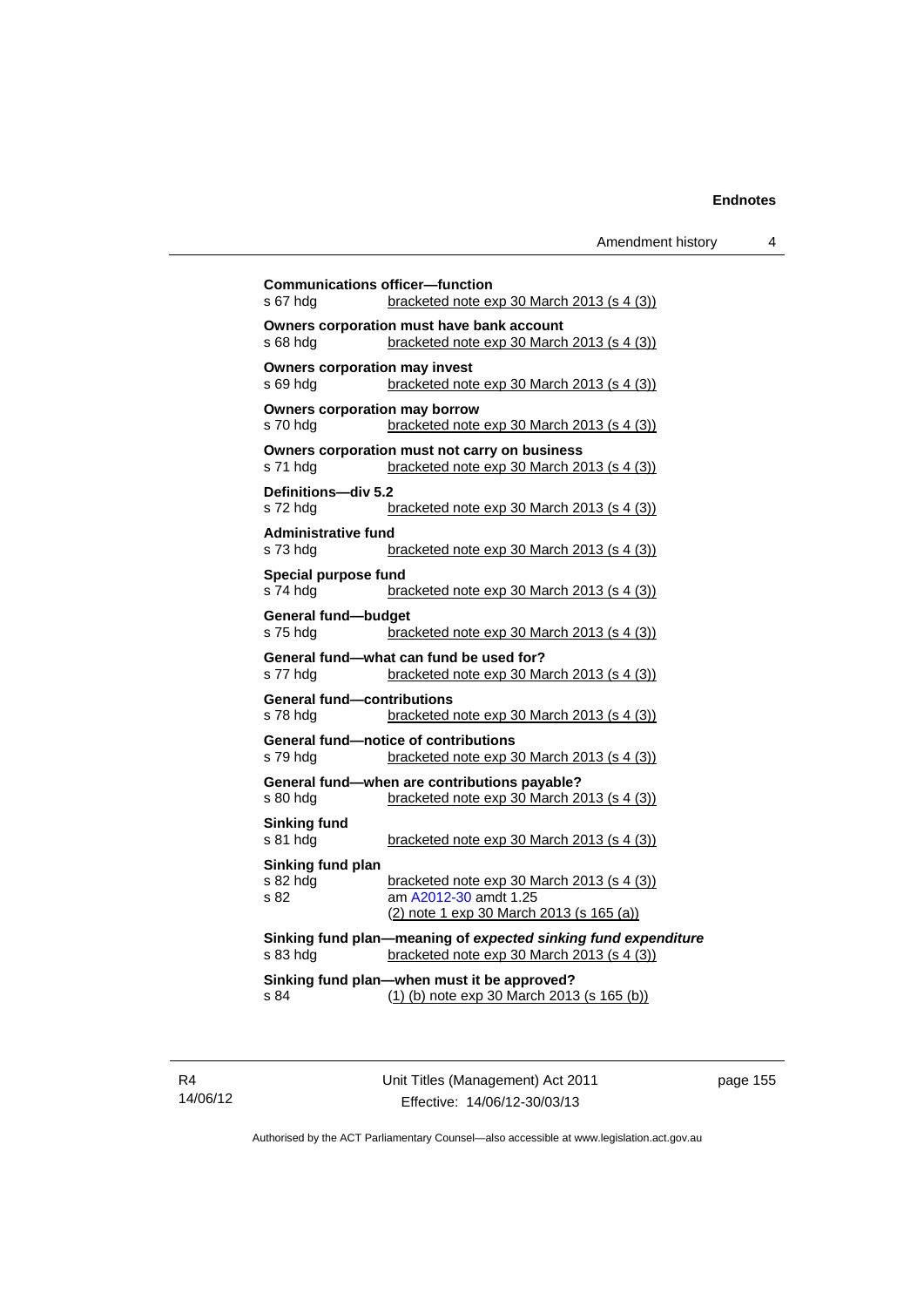| Amendment history |
|-------------------|
|                   |

| Sinking fund plan-review<br>s 85 hdg<br>s 85  | bracketed note exp 30 March 2013 (s 4 (3))<br>(b) note exp 30 March 2013 (s 165 (c))                |
|-----------------------------------------------|-----------------------------------------------------------------------------------------------------|
| Sinking fund plan-amendment<br>s 86           | am A2012-30 amdt 1.26                                                                               |
| s 87 hdg                                      | Sinking fund-what must be paid into the fund?<br>bracketed note exp 30 March 2013 (s 4 (3))         |
| <b>Sinking fund-contributions</b><br>s 89 hda | bracketed note exp 30 March 2013 (s 4 (3))                                                          |
| s 90 hdg                                      | Sinking fund-notice of contributions<br>bracketed note exp 30 March 2013 (s 4 (3))                  |
| s 91 hdg                                      | Sinking fund-when are contributions payable?<br>bracketed note exp 30 March 2013 (s 4 (3))          |
| s 92 hda                                      | General and sinking funds in staged developments<br>bracketed note exp 30 March 2013 (s 4 (3))      |
| Discounts-amounts owing<br>s 93 hda           | bracketed note exp 30 March 2013 (s 4 (3))                                                          |
| Interest-amounts owing<br>s 94 hda            | bracketed note exp 30 March 2013 (s 4 (3))                                                          |
| <b>Recovery of amounts owing</b><br>s 95 hdg  | bracketed note exp 30 March 2013 (s 4 (3))                                                          |
| s 96 hdg                                      | Security for unpaid amounts-declaration of charge<br>bracketed note exp 30 March 2013 (s 4 (3))     |
| s 97 hdg                                      | Security for unpaid amounts-discharge<br>bracketed note exp 30 March 2013 (s 4 (3))                 |
| <b>Liability of part-owners</b><br>s 98 hdg   | bracketed note exp 30 March 2013 (s 4 (3))                                                          |
| s 100 hda                                     | Building insurance by owners corporation<br>bracketed note exp 30 March 2013 (s 4 (3))              |
| s 101 hdg                                     | <b>Exemption from building insurance requirements</b><br>bracketed note exp 30 March 2013 (s 4 (3)) |
| s 102 hdg                                     | Public liability insurance by owners corporation<br>bracketed note exp 30 March 2013 (s 4 (3))      |
| s 103 hdg                                     | Application of insurance money by owners corporation<br>bracketed note exp 30 March 2013 (s 4 (3))  |
| s 104 hdg                                     | Additional insurance-owners corporation<br>bracketed note exp 30 March 2013 (s 4 (3))               |

page 156 Unit Titles (Management) Act 2011 Effective: 14/06/12-30/03/13

R4 14/06/12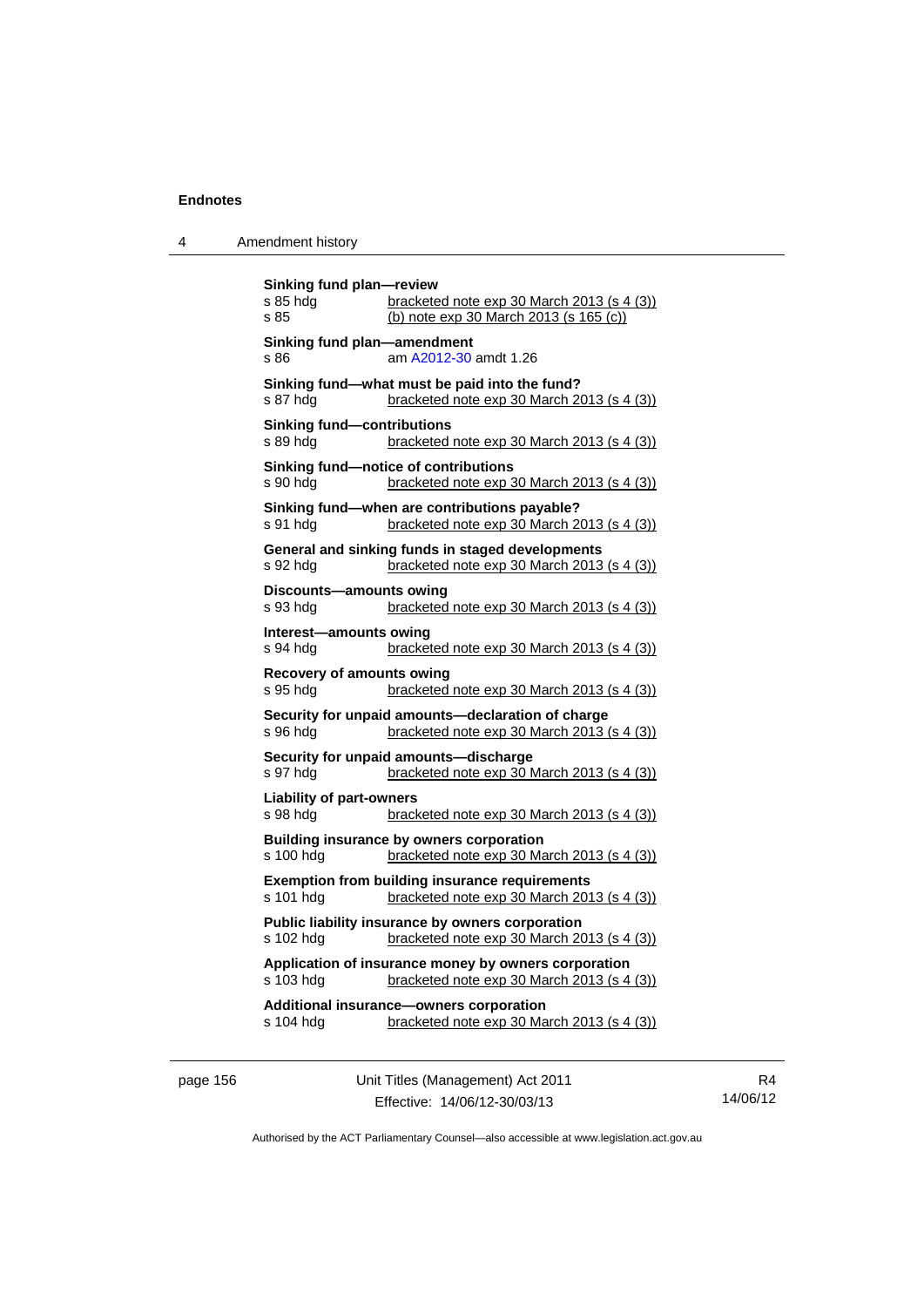| s 105 hdg                                          | bracketed note $exp 30$ March 2013 (s 4 (3))                                                                                           |
|----------------------------------------------------|----------------------------------------------------------------------------------------------------------------------------------------|
| s 106 hdg<br>s 106                                 | What are the rules of an owners corporation?<br>bracketed note exp 30 March 2013 (s 4 (3))<br>notes 2, 3 exp 30 March 2013 (s 165 (d)) |
| <b>Effect of rules</b><br>s 107 hdg                | bracketed note $exp 30$ March 2013 (s 4 (3))                                                                                           |
| s 108 hdg                                          | Owners corporation may amend rules<br>bracketed note exp 30 March 2013 (s 4 (3))                                                       |
| s 109 hdg                                          | Breach of rules-rule infringement notice<br>bracketed note exp 30 March 2013 (s 4 (3))                                                 |
| s 110 hdg                                          | Breach of rules-failure to comply with rule infringement notice<br>bracketed note exp 30 March 2013 (s 4 (3))                          |
| s 111 hdg                                          | Breach of rules-request for rule infringement notice<br>bracketed note exp 30 March 2013 (s 4 (3))                                     |
| <b>Application of Legislation Act</b><br>s 112 hdg | bracketed note exp 30 March 2013 (s 4 (3))                                                                                             |
| s 113 hda                                          | Corporate register-establishment<br>bracketed note exp 30 March 2013 (s 4 (3))                                                         |
| s 114 hdg                                          | Corporate register-information to be included<br>bracketed note exp 30 March 2013 (s 4 (3))                                            |
| s 115 hdg                                          | Corporate register-provision of information<br>bracketed note exp 30 March 2013 (s 4 (3))                                              |
| Corporate register-access<br>s 116 hda             | bracketed note exp 30 March 2013 (s 4 (3))                                                                                             |
| s 117 hdg                                          | Names and addresses of executive members<br>bracketed note $exp 30$ March 2013 (s 4 (3))                                               |
| <b>Insurance information</b><br>s 118 hdg          | bracketed note exp 30 March 2013 (s 4 (3))                                                                                             |
| s 119 hdg                                          | Unit title certificate and access to owners corporation records<br>bracketed note exp 30 March 2013 (s 4 (3))                          |
| s 120 hdg                                          | Acting on information in unit title certificate<br>bracketed note exp 30 March 2013 (s 4 (3))                                          |
| s 121 hdg                                          | Failure to provide information or certificate-offence<br>bracketed note exp 30 March 2013 (s 4 (3))                                    |
| s 122 hdg                                          | Owners corporation name, address and letterbox<br>bracketed note exp 30 March 2013 (s 4 (3))                                           |

R4 14/06/12 Unit Titles (Management) Act 2011 Effective: 14/06/12-30/03/13

page 157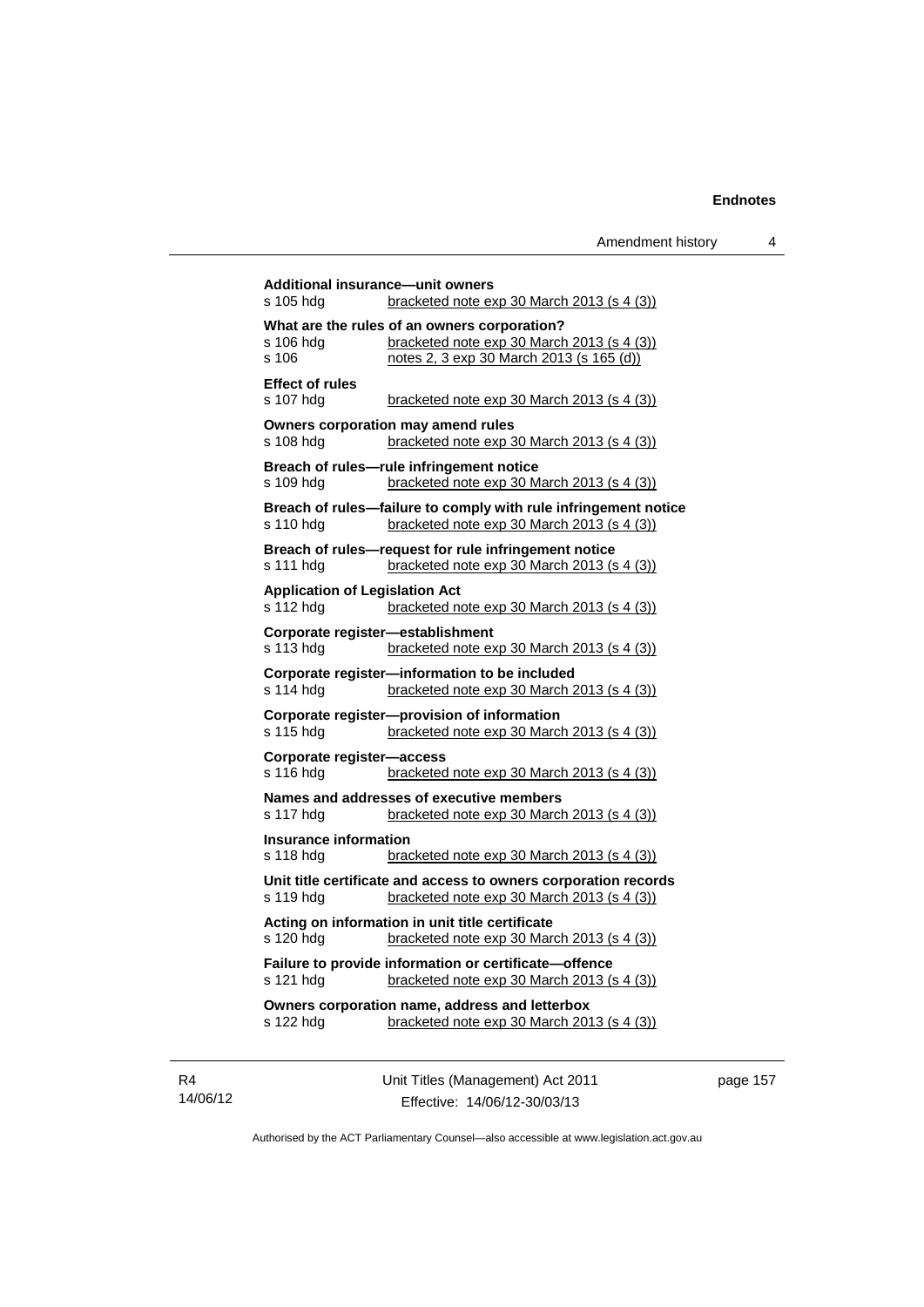4 Amendment history

|                                                | Service of documents on owners corporation                                                                     |
|------------------------------------------------|----------------------------------------------------------------------------------------------------------------|
| s 123 hdg                                      | bracketed note exp 30 March 2013 (s 4 (3))                                                                     |
| s 124 hdg                                      | Service of documents on members, interested people and occupiers<br>bracketed note exp 30 March 2013 (s 4 (3)) |
| s 125 hdg                                      | Disputes involving the owners corporation-generally<br>bracketed note $exp 30$ March 2013 (s 4 (3))            |
| s 126 hdg                                      | Disputes involving the owners corporation-particular matters<br>bracketed note exp 30 March 2013 (s 4 (3))     |
| s 127 hda                                      | Disputes involving the executive committee<br>bracketed note exp 30 March 2013 (s 4 (3))                       |
| Disputes between unit owners<br>s 128 hda      | bracketed note exp 30 March 2013 (s 4 (3))                                                                     |
| Kinds of ACAT orders<br>s 129 hdg              | bracketed note $\exp 30$ March 2013 (s 4 (3))                                                                  |
| s 130 hdg                                      | Meaning of financed service contract and financier-pt 9<br>bracketed note $exp 30$ March 2013 (s 4 (3))        |
| s 131 hdg                                      | Who is a <i>financier</i> for a service contract?<br>bracketed note $exp 30$ March 2013 $(s 4 (3))$            |
| s 132 hdg                                      | Financed service contract-notice of change<br>bracketed note exp 30 March 2013 (s 4 (3))                       |
| s 133 hdg                                      | Financed service contract-limitation on ending<br>bracketed note exp 30 March 2013 (s 4 (3))                   |
| s 134 hdg                                      | Financed service contract-person authorised to act for financier<br>bracketed note exp 30 March 2013 (s 4 (3)) |
| financier prohibited                           | Financed service contract-agreement between owners corporation and                                             |
| s 135 hdg                                      | bracketed note $exp 30$ March 2013 (s 4 (3))                                                                   |
| s 136 hda                                      | Who may apply for an administration order?<br>bracketed note exp 30 March 2013 (s 4 (3))                       |
| s 137 hdg                                      | <b>ACAT appearances and service of applications</b><br>bracketed note exp 30 March 2013 (s 4 (3))              |
| Appointment of administrator<br>s 138 hdg      | bracketed note exp 30 March 2013 (s 4 (3))                                                                     |
| s 139 hda                                      | Removal or replacement of administrator<br>bracketed note exp 30 March 2013 (s 4 (3))                          |
| <b>Functions of administrator</b><br>s 140 hdg | bracketed note $exp 30$ March 2013 (s 4 (3))                                                                   |
|                                                |                                                                                                                |

page 158 Unit Titles (Management) Act 2011 Effective: 14/06/12-30/03/13

R4 14/06/12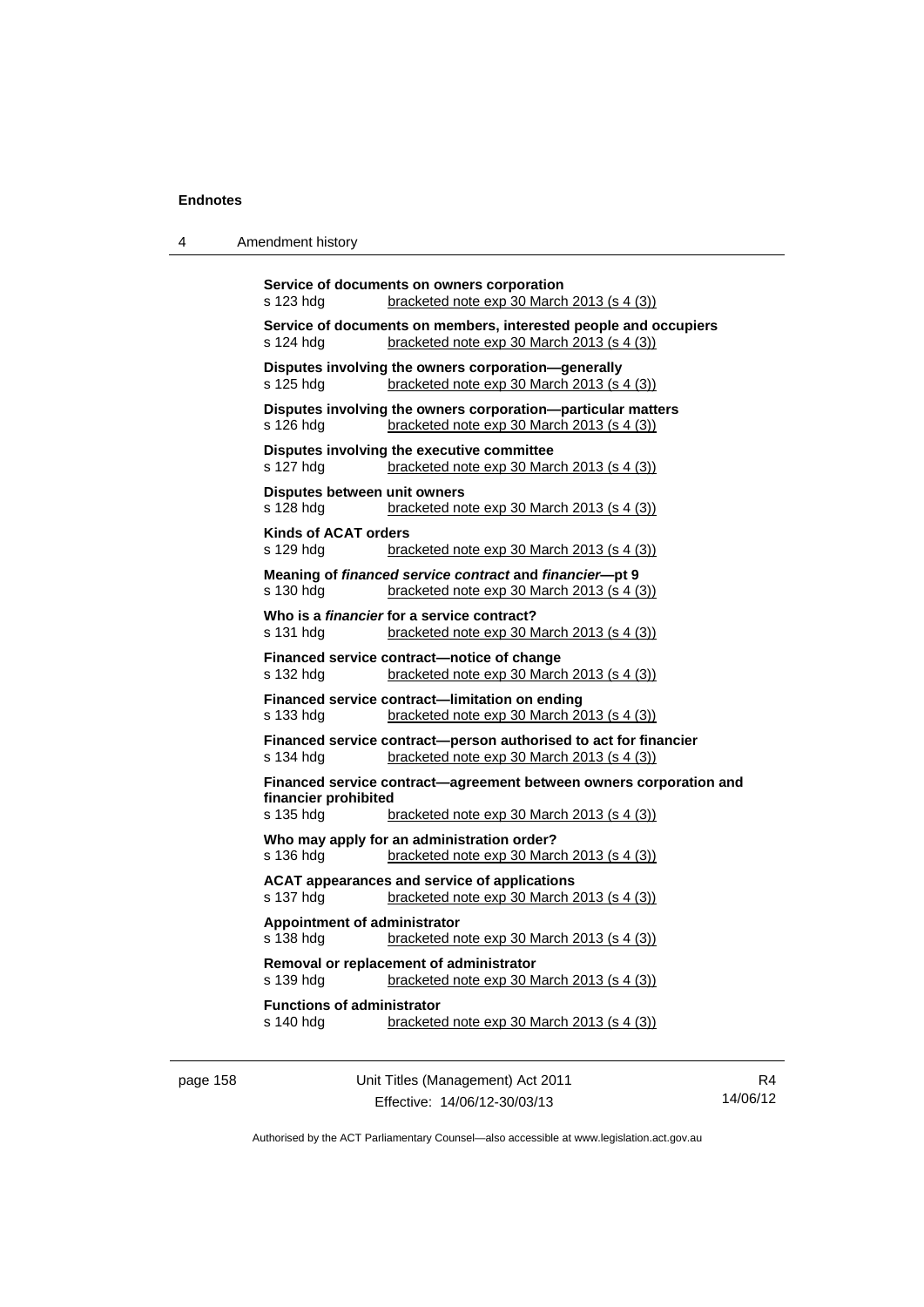| s 141 hda                                   | <b>Delegation by administrator</b><br>bracketed note $exp 30$ March 2013 (s 4 (3))                                                                                                                                                                                                                                                                                                                            |  |  |  |
|---------------------------------------------|---------------------------------------------------------------------------------------------------------------------------------------------------------------------------------------------------------------------------------------------------------------------------------------------------------------------------------------------------------------------------------------------------------------|--|--|--|
| Mortgage insurance of unit<br>s 142 hdg     | bracketed note $exp 30$ March 2013 (s 4 (3))                                                                                                                                                                                                                                                                                                                                                                  |  |  |  |
| s 143 hdg                                   | Payment under mortgage insurance policies<br>bracketed note $exp 30$ March 2013 (s 4 (3))                                                                                                                                                                                                                                                                                                                     |  |  |  |
| s 144 hdg                                   | Transfer of mortgagee's interest to insurer<br>bracketed note $exp 30$ March 2013 (s 4 (3))                                                                                                                                                                                                                                                                                                                   |  |  |  |
| <b>Determination of fees</b><br>s 145 hdg   | bracketed note exp 30 March 2013 (s 4 (3))                                                                                                                                                                                                                                                                                                                                                                    |  |  |  |
| <b>Approved forms</b><br>s 146 hdg          | bracketed note exp 30 March 2013 (s 4 (3))                                                                                                                                                                                                                                                                                                                                                                    |  |  |  |
| <b>Regulation-making power</b><br>s 147 hdg | bracketed note exp 30 March 2013 (s 4 (3))                                                                                                                                                                                                                                                                                                                                                                    |  |  |  |
| Legislation amended-sch 5<br>s 148          | om LA s 89 (3)                                                                                                                                                                                                                                                                                                                                                                                                |  |  |  |
| <b>Transitional</b><br>pt 12 hdg            | exp 30 March 2013 (s 165 (LA s 88 declaration applies))                                                                                                                                                                                                                                                                                                                                                       |  |  |  |
| Definitions-pt 12<br>s 149                  | exp 30 March 2013 (s 165 (LA s 88 declaration applies))<br>def commencement day exp 30 March 2013 (s 165 (LA s 88<br>declaration applies))<br>def existing executive committee exp 30 March 2013 (s 165<br>(LA s 88 declaration applies))<br>def existing owners corporation exp 30 March 2013 (s 165<br>(LA s 88 declaration applies))<br>def UTA exp 30 March 2013 (s 165 (LA s 88 declaration<br>applies)) |  |  |  |
| $s$ 150                                     | <b>Existing corporations and executive committees</b><br>exp 30 March 2013 (s 165 (LA s 88 declaration applies))                                                                                                                                                                                                                                                                                              |  |  |  |
| <b>Representatives</b><br>$s$ 151           | exp 30 March 2013 (s 165 (LA s 88 declaration applies))                                                                                                                                                                                                                                                                                                                                                       |  |  |  |
| <b>Managers</b><br>$s$ 152                  | exp 30 March 2013 (s 165 (LA s 88 declaration applies))                                                                                                                                                                                                                                                                                                                                                       |  |  |  |
| <b>Service contracts</b><br>s 153           | exp 30 March 2013 (s 165 (LA s 88 declaration applies))                                                                                                                                                                                                                                                                                                                                                       |  |  |  |
|                                             |                                                                                                                                                                                                                                                                                                                                                                                                               |  |  |  |

| R4       |
|----------|
| 14/06/12 |

Unit Titles (Management) Act 2011 Effective: 14/06/12-30/03/13

page 159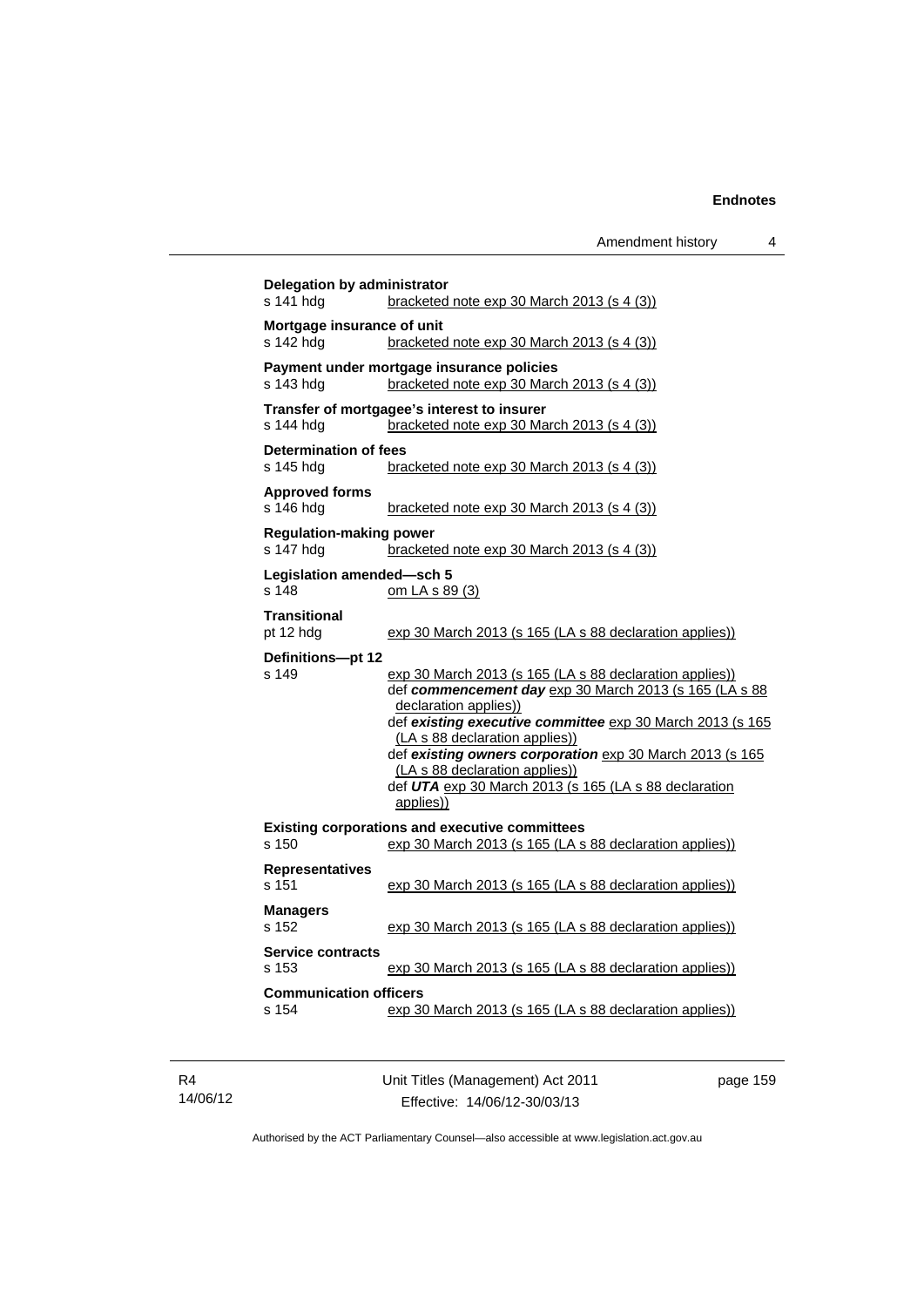|  | Amendment history |
|--|-------------------|
|--|-------------------|

|          | <b>Administrators</b><br>s 155                             | exp 30 March 2013 (s 165 (LA s 88 declaration applies))                                                                 |                            |
|----------|------------------------------------------------------------|-------------------------------------------------------------------------------------------------------------------------|----------------------------|
|          | s 156                                                      | Agreements for work on behalf of unit owners or occupiers<br>exp 30 March 2013 (s 165 (LA s 88 declaration applies))    |                            |
|          | <b>Sinking fund plans</b><br>s 157                         | exp 30 March 2013 (s 165 (LA s 88 declaration applies))                                                                 |                            |
|          | corporation etc                                            | Approvals, authorisations, consents, decisions of existing owners                                                       |                            |
|          | s 158                                                      | exp 30 March 2013 (s 165 (LA s 88 declaration applies))                                                                 |                            |
|          | s 159                                                      | General meetings notified before commencement day<br>exp 30 March 2013 (s 165 (LA s 88 declaration applies))            |                            |
|          | Articles of pre-2001 corporation<br>s 160                  | exp 30 March 2013 (s 165 (LA s 88 declaration applies))                                                                 |                            |
|          | s 161                                                      | Articles of owners corporation under UTA<br>exp 30 March 2013 (s 165 (LA s 88 declaration applies))                     |                            |
|          | <b>Transitional regulations</b><br>s 162                   | exp 30 March 2013 (s 165)                                                                                               |                            |
|          | s 163                                                      | Unit Titles (Management) Regulation 2011<br>exp 30 March 2012 (s 163 (5) (LA s 88 declaration applies))                 |                            |
|          | s 164                                                      | Transitional effect-Legislation Act, s 88<br>exp 30 March 2013 (s 165 (LA s 88 declaration applies))                    |                            |
|          | Expiry-pt 12 etc<br>s 165                                  | exp 30 March 2013 (s 165 (LA s 88 declaration applies))                                                                 |                            |
|          | sch 2, s 2.1 hdg                                           | Executive committee must keep minutes, and records and accounts<br>bracketed note exp 30 March 2013 (s 4 (3))           |                            |
|          | meeting<br>sch 2, s 2.2 hdg                                | Executive committee must present financial statements at annual general<br>bracketed note $exp 30$ March 2013 (s 4 (3)) |                            |
|          | sch 2, s 2.4 hdg                                           | Approving use of common property<br>bracketed note $exp 30$ March 2013 (s 4 (3))                                        |                            |
|          | sch 2, s 2.5 hdg                                           | Decisions about taking legal action<br>bracketed note exp 30 March 2013 (s 4 (3))                                       |                            |
|          | Taking urgent legal action<br>sch 2, s 2.6 hdg             | bracketed note exp 30 March 2013 (s 4 (3))                                                                              |                            |
|          | sch 2, s 2.7 hdg                                           | Decisions about staged development<br>bracketed note exp 30 March 2013 (s 4 (3))                                        |                            |
|          | <b>Meetings of executive committee</b><br>sch 2, s 2.8 hdg | bracketed note $exp 30$ March 2013 (s 4 (3))                                                                            |                            |
| page 160 |                                                            | Unit Titles (Management) Act 2011                                                                                       | R <sub>4</sub><br>14/06/12 |
|          |                                                            | Effective: 14/06/12-30/03/13                                                                                            |                            |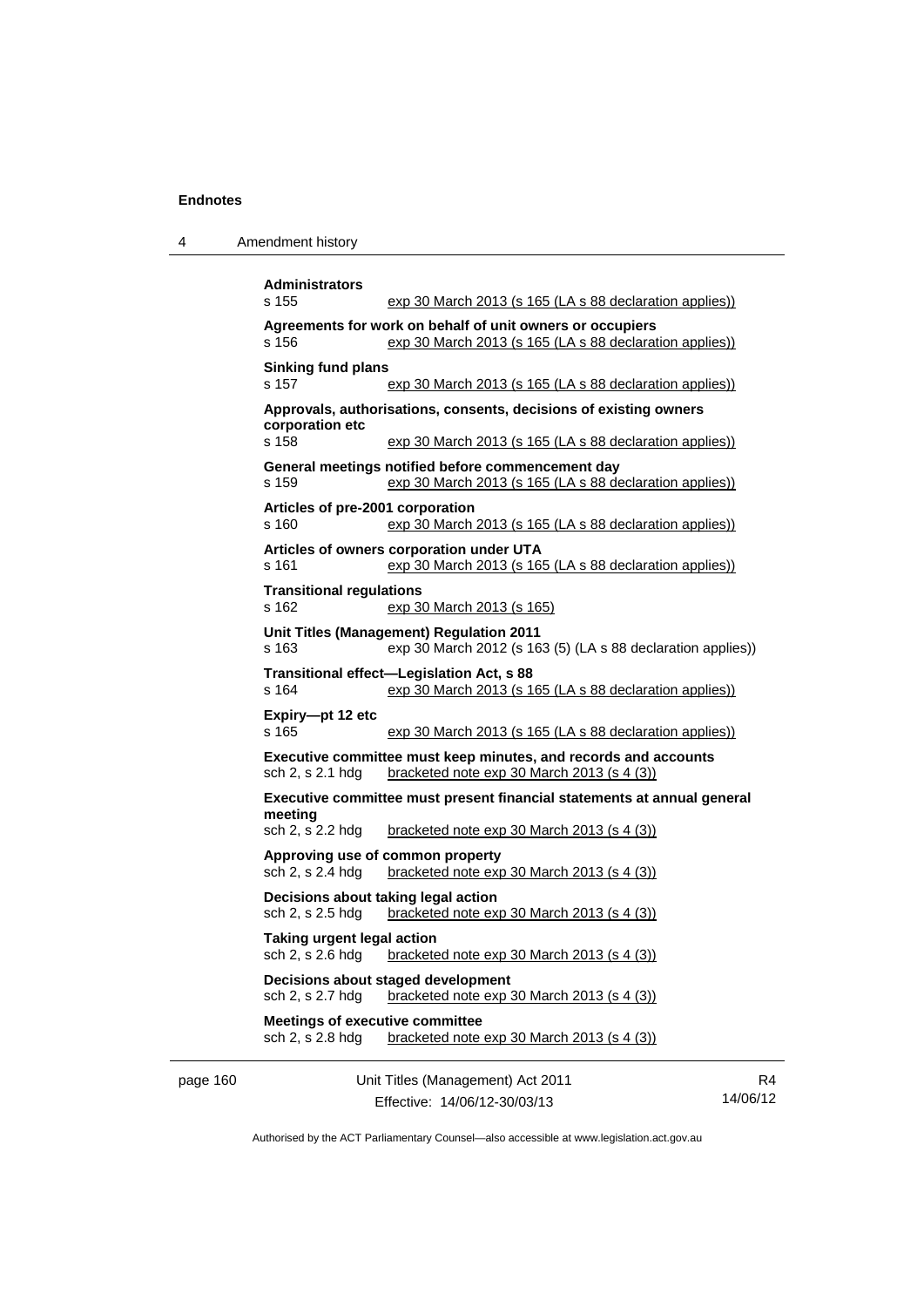| sch 2, s 2.9 hdg                                      | bracketed note $\exp 30$ March 2013 (s 4 (3))                                                                       |
|-------------------------------------------------------|---------------------------------------------------------------------------------------------------------------------|
| Voting of executive committee<br>sch 2, s 2.10 hdg    | bracketed note $exp 30$ March 2013 (s 4 (3))                                                                        |
| <b>Chairperson-meetings</b><br>sch 2, s 2.11 hdg      | bracketed note $exp 30$ March 2013 (s 4 (3))                                                                        |
| Conduct of general meetings<br>sch 3, s 3.1 hdg       | bracketed note $exp 30$ March 2013 (s 4 (3))                                                                        |
| <b>Annual general meetings</b><br>sch 3, s 3.2 hdg    | bracketed note $exp 30$ March 2013 $(s 4 (3))$                                                                      |
| First annual general meeting<br>sch 3, s 3.3 hdg      | bracketed note $\exp 30$ March 2013 (s 4 (3))                                                                       |
| sch 3, s 3.4 hdg                                      | First annual general meeting—developer to deliver records<br>bracketed note $exp$ 30 March 2013 (s 4 (3))           |
| sch 3, s 3.5 hdg                                      | General meetings other than annual general meetings<br>bracketed note exp 30 March 2013 (s 4 (3))                   |
| Notice of general meetings<br>sch 3, s 3.6 hdg        | bracketed note $exp 30$ March 2013 (s 4 (3))                                                                        |
| sch 3, s 3.7 hdg                                      | Requirements for notice of general meetings<br>bracketed note $\exp 30$ March 2013 (s 4 (3))                        |
| Defective notice of meetings<br>sch 3, s 3.8 hdg      | bracketed note $exp 30$ March 2013 (s 4 (3))                                                                        |
| sch 3, s 3.9 hdg                                      | Quorum at a general meeting-owners corporation with 3 or more members<br>bracketed note exp 30 March 2013 (s 4 (3)) |
| sch 3, s 3.10 hdg                                     | Notice of reduced quorum decisions and adjournments<br>bracketed note $exp 30$ March 2013 (s 4 (3))                 |
| sch 3, s 3.11 hdg                                     | Reduced quorum decisions-effect<br>bracketed note exp 30 March 2013 (s 4 (3))                                       |
| sch 3, s 3.12 hdg                                     | Quorum at a general meeting-owners corporation with 2 members<br>bracketed note $exp 30$ March 2013 (s 4 (3))       |
| Chairperson at a general meeting<br>sch 3, s 3.13 hdg | bracketed note exp 30 March 2013 (s 4 (3))                                                                          |
| sch 3, s 3.14 hdg                                     | Decision-making at general meetings<br>bracketed note exp 30 March 2013 (s 4 (3))                                   |
| <b>Ordinary resolutions</b><br>sch 3, s 3.15 hdg      | bracketed note $exp 30$ March 2013 (s 4 (3))                                                                        |

R4 14/06/12 Unit Titles (Management) Act 2011 Effective: 14/06/12-30/03/13

page 161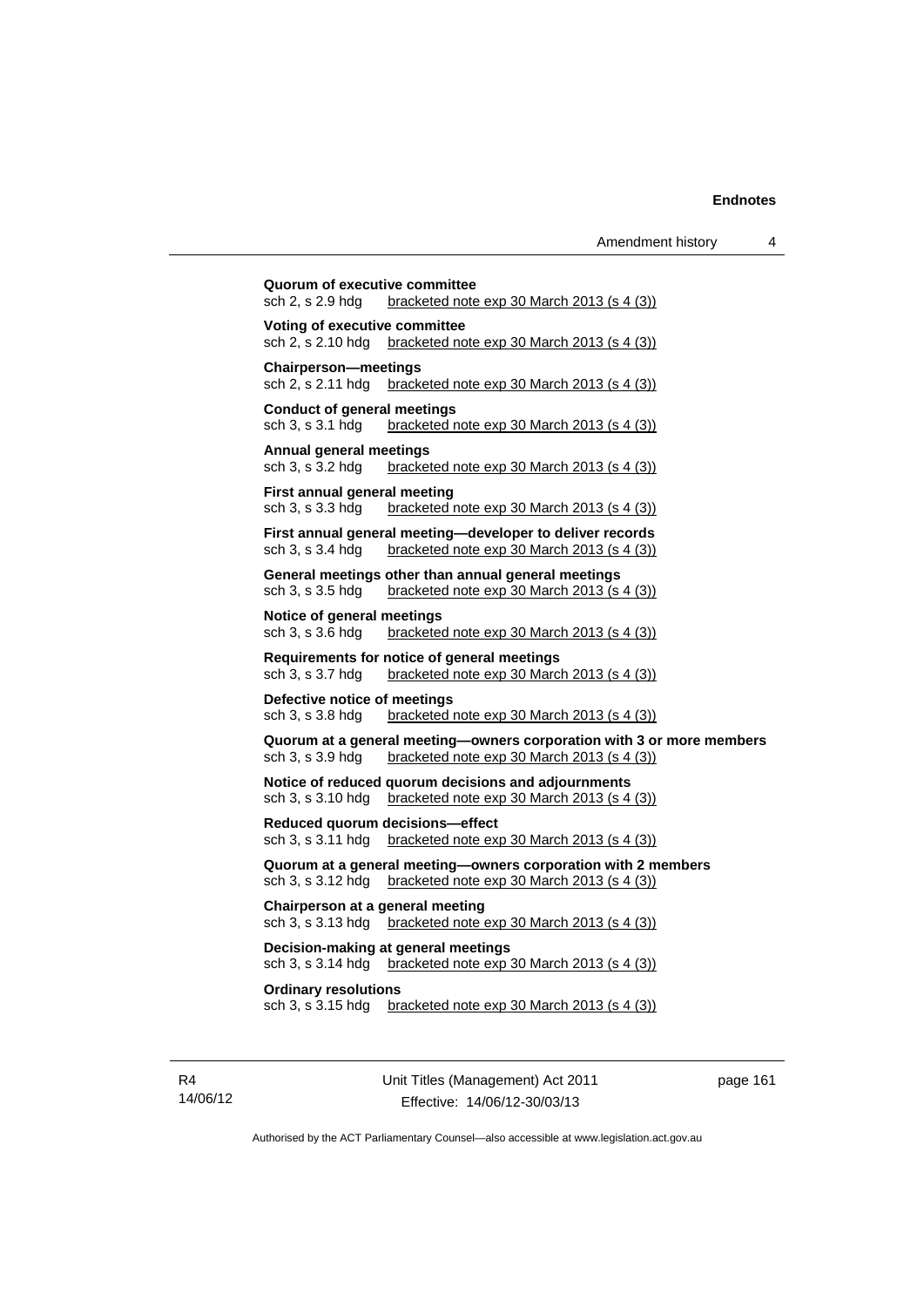| 4 | Amendment history |
|---|-------------------|
|---|-------------------|

```
Special resolutions 
sch 3, s 3.16 hdg bracketed note exp 30 March 2013 (s 4 (3))
Unopposed resolutions 
sch 3, s 3.17 hdg bracketed note exp 30 March 2013 (s 4 (3))
Unanimous resolutions 
sch 3, s 3.18 hdg bracketed note exp 30 March 2013 (s 4 (3))
Evidence of resolutions of owners corporation 
sch 3, s 3.19 hdg bracketed note exp 30 March 2013 (s 4 (3))
Who is entitled to vote? 
sch 3, s 3.20 hdg bracketed note exp 30 March 2013 (s 4 (3))
General meeting—decisions about staged development 
sch 3, s 3.21 hdg bracketed note exp 30 March 2013 (s 4 (3))
One vote—1 unit 
sch 3, s 3.22 hdg bracketed note exp 30 March 2013 (s 4 (3))
Voting by mortgagees 
sch 3, s 3.23 hdg bracketed note exp 30 March 2013 (s 4 (3))
Mortgagee voting notice—amendment and revocation 
sch 3, s 3.24 hdg bracketed note exp 30 March 2013 (s 4 (3))
Evidence of mortgagee's entitlement to vote 
sch 3, s 3.25 hdg bracketed note exp 30 March 2013 (s 4 (3))
Proxy votes 
sch 3, s 3.26 hdg bracketed note exp 30 March 2013 (s 4 (3))
Proxy votes—limit on developer 
sch 3, s 3.27 hdg bracketed note exp 30 March 2013 (s 4 (3))
Value of votes 
sch 3, s 3.28 hdg bracketed note exp 30 March 2013 (s 4 (3))
Polls 
sch 3, s 3.29 hdg bracketed note exp 30 March 2013 (s 4 (3))
Voting by chairperson 
sch 3, s 3.30 hdg bracketed note exp 30 March 2013 (s 4 (3))
Absentee votes 
sch 3, s 3.31 hdg bracketed note exp 30 March 2013 (s 4 (3))
People under 18 or under other legal disabilities 
sch 3, s 3.32 hdg bracketed note exp 30 March 2013 (s 4 (3))
Declaration by chairperson of result of voting 
sch 3, s 3.33 hdg bracketed note exp 30 March 2013 (s 4 (3))
```
page 162 Unit Titles (Management) Act 2011 Effective: 14/06/12-30/03/13

R4 14/06/12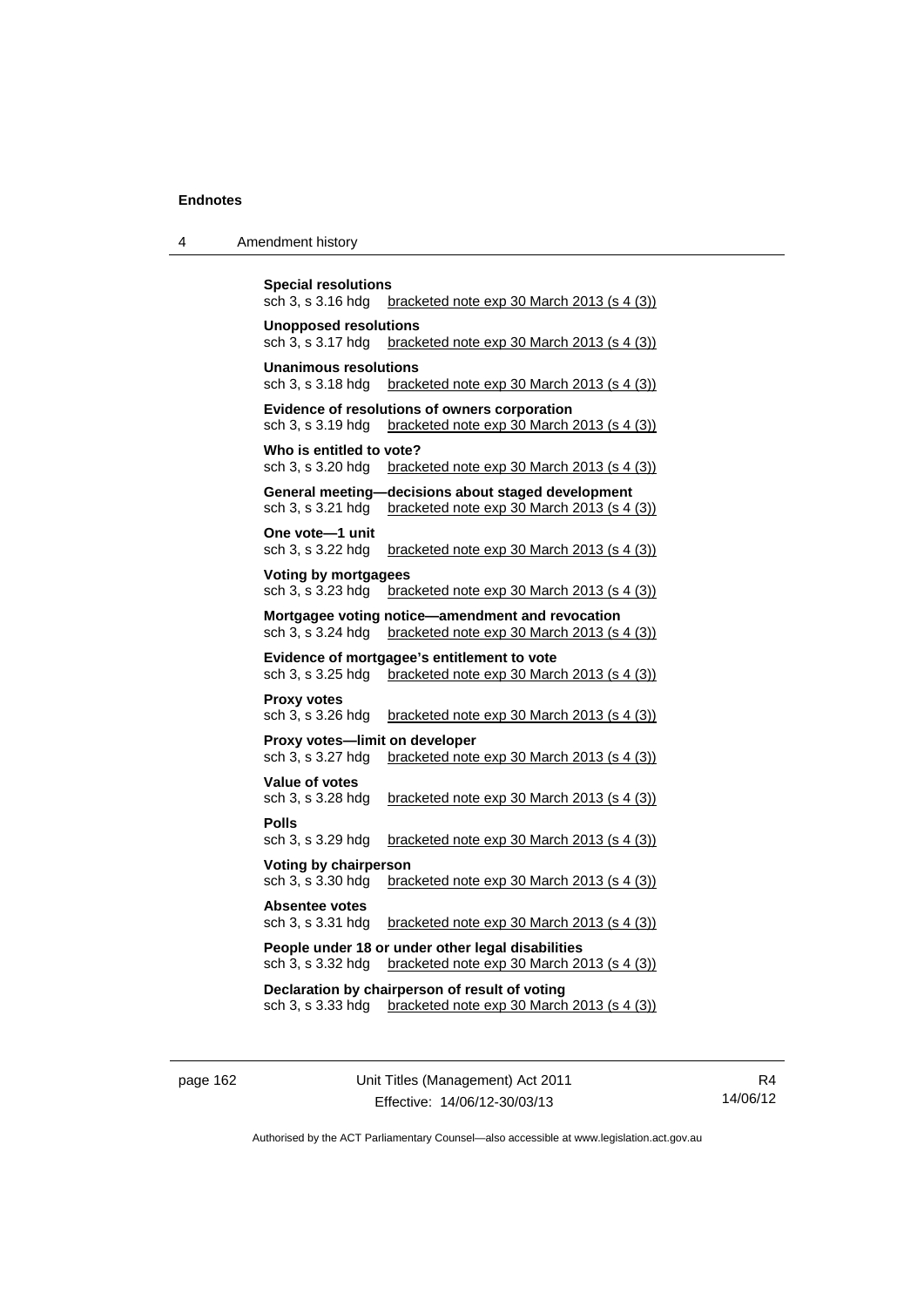Amendment history 4

**Default rules**  notes 2, 3 exp 30 March 2013 (s 165 (e)) **Consequential amendments**<br>sch 5 cm LA s 8 om LA s 89 (3) **New Unit Titles (Management) Regulation**  sch 6 om R1 LA **Dictionary**  dict am [A2012-21](http://www.legislation.act.gov.au/a/2012-21) amdt 3.199 def *company* sub [A2012-21](http://www.legislation.act.gov.au/a/2012-21) amdt 3.200

R4 14/06/12 Unit Titles (Management) Act 2011 Effective: 14/06/12-30/03/13

page 163